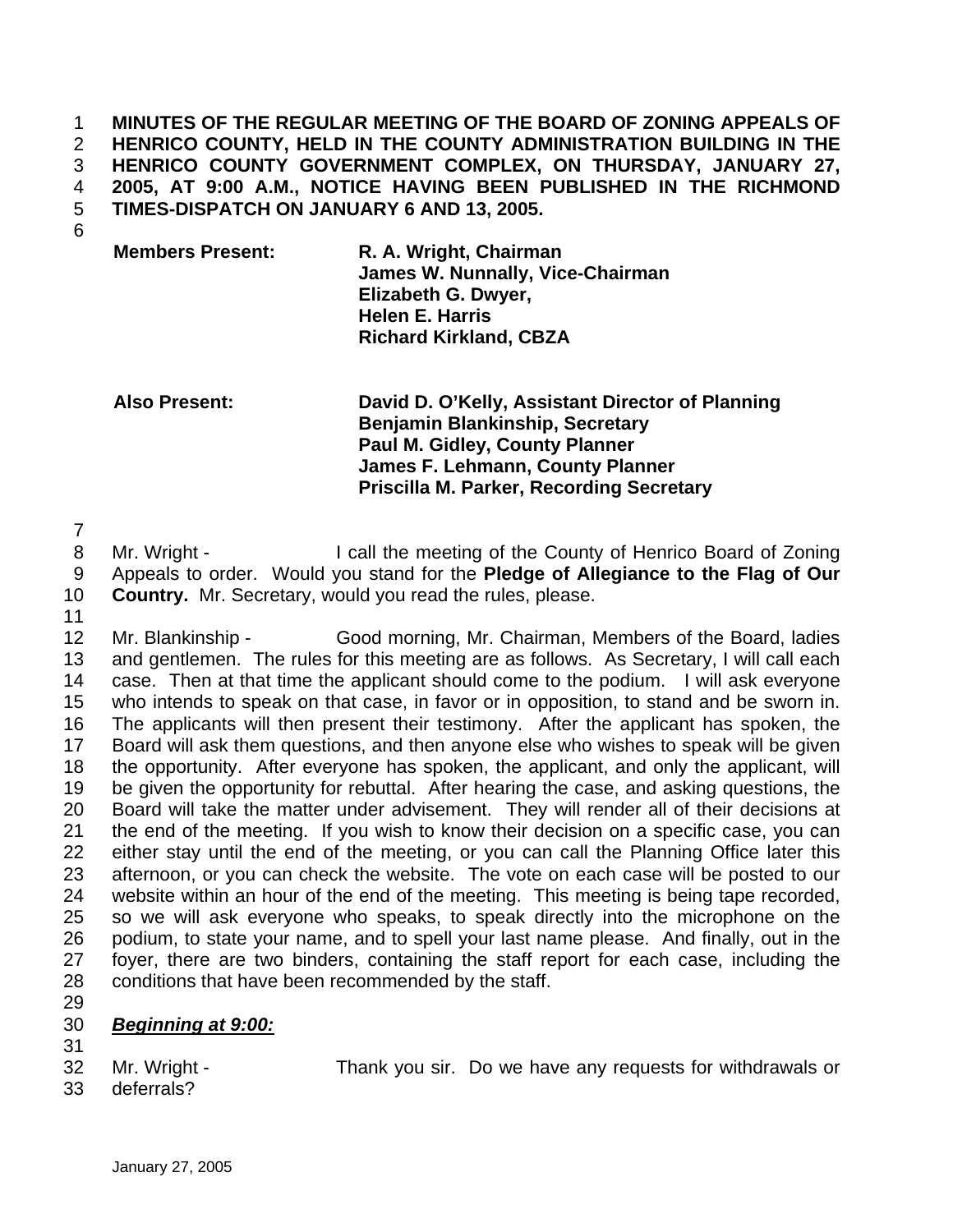35 36 37 38 Mr. Blankinship - There is one of each. The deferral is on the 9:00 o'clock agenda, case A-1-2005, the LoanMax case. They have requested deferral to February 24.

- 39 40 41 42 43 44 45 46 47 **A-151-2004 ROBERT AND DARLENE DERKITS** request a variance from Section 24-95(i)(2) to build a detached garage at 1800 Le-Suer Road (Riohondo Hills) (Parcels 758-746-1659 and 2466), zoned R-2, One-family Residence District (Three Chopt). The accessory structure location requirement is not met. The applicants propose an accessory structure in the front yard, where the Code allows accessory structures in the rear yard. The applicants request a variance to allow an accessory structure in the front yard.
- 48 49 50 Mr. Wright - Does anyone else desire to speak with reference to this case? Would you raise your right hand and be sworn please?
- 51 52 53 Mr. Blankinship - Do you swear that the testimony you are about to give is the truth, the whole truth, and nothing but the truth, so help you God?
- 54 55 56 57 58 59 60 61 62 63 64 65 66 67 68 69 Mr. Derkits - **I** do. Robert F. Derkits. With me is my wife, Faye Derkits. We reside at 1800 Le-Suer Road, and we are seeking a variance to build a two-car garage in the side yard. Our lot is unique to the immediate neighborhood. As you can see, while other lots are rectangular, ours is pie-shaped. As seen on the plot, we have very little back yard because of a utility easement, but a large area to the left of the house. It is in this area where we would place the garage. The proposed garage would not adversely impact the neighborhood. I have talked to six of the eight property owners, and they have no objections. The other two properties face Michaels Road, and one of these is a vacant lot in the electric company's easement. The garage would sit at an angle to Le-Suer Road, presenting mainly a side view to the street. Several mature trees, along with proposed foundation plantings, would screen most of the view. The garage would be constructed with a brick foundation, vinyl siding, and windows and shutters to match the house. We believe the garage's placement will enhance safety in the neighborhood by allowing us to pull out of the driveway, rather than backing out as we have to do now. My wife and I would be pleased to answer any questions. Thank you.
- 71 Mr. Wright - Would you describe the neighborhood there as far as trees
- 72 73 or bushes.
- 74 75 76 77 Mr. Derkits - Yes, we have probably thirteen trees in front of the house. In the garage area, at least two trees will remain there, to do the screening. Secondly, because we'll have the side view of the garage mainly facing Le-Suer Road, we can do a lot of plantings of bushes, etc. to screen it even more.
- 78

70

34

79 Mr. Wright - The It appears to me that you do have some screening across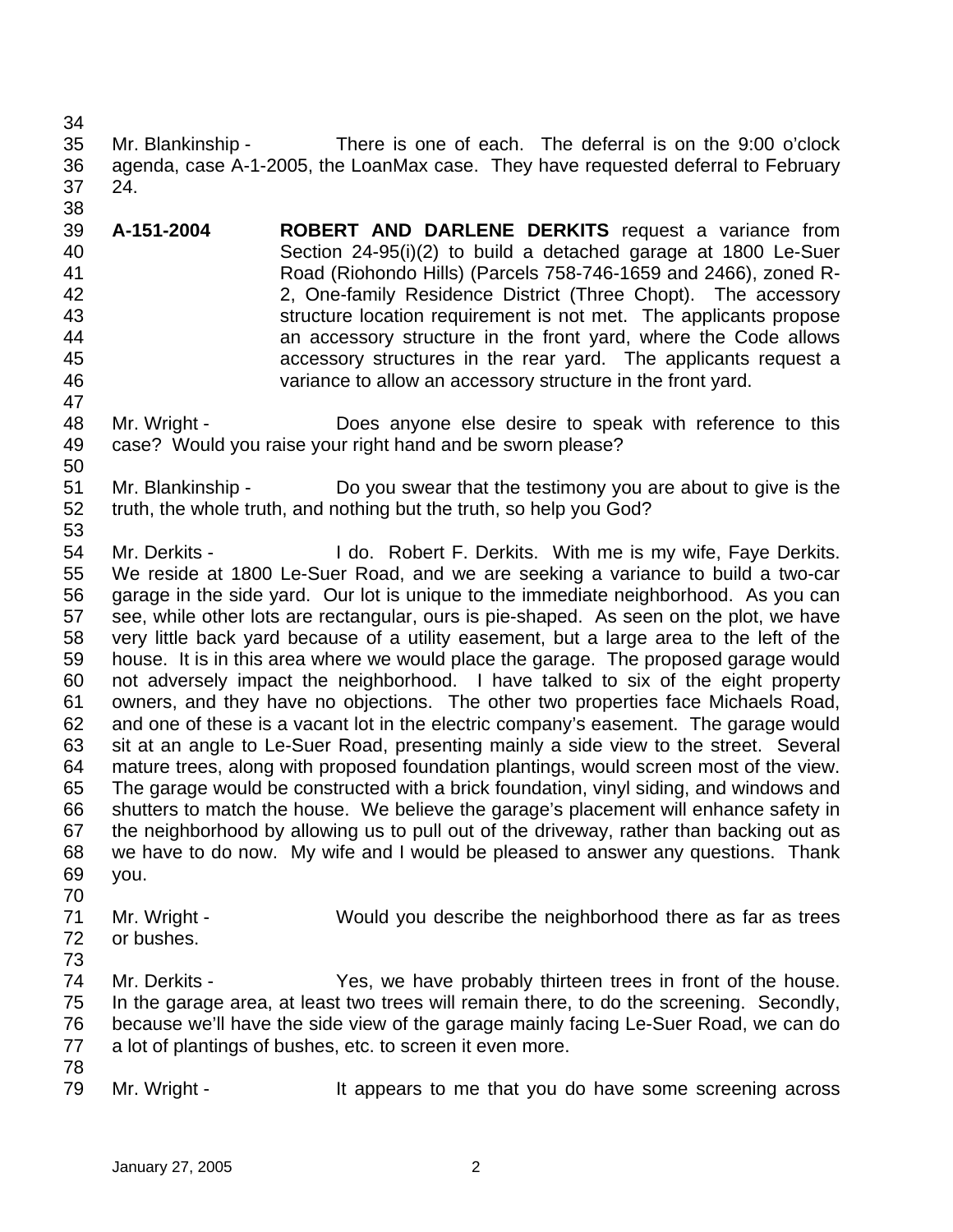80 81 82 83 84 85 86 87 88 89 90 91 92 93 94 95 96 97 98 99 100 101 102 103 104 105 106 107 108 109 110 111 112 113 114 115 116 117 118 119 120 121 122 123 124 125 the street also. Mr. Derkits - Yes, all the people in the summertime can't see generally across the street, because there are a lot of trees in the area, regardless of the hurricane taking down a lot. There are still a lot left there. In the shot they took, where the van is, is approximately where the garage doors would face. Ms. Dwyer - Thad you considered attaching the garage to your home? Mr. Derkits - Yes, except that the property goes up onto the hill into the easement on the side of the house, and the back of the garage at that point would be, the roof of the garage would probably be about a foot or two away from the ground. If you could understand how the slope would go up, and we would be building into the earth and to keep it at grade of the garage level, it's not that obvious here, but I did take some measurements. The back part of the garage, where we even have it planned, will be three feet into the ground, so if we pushed it any further back and put it to the side of the house, it will probably be five feet into the ground. Ms. Harris - **Do** you know how many feet the side setback would be, or the front, when you build this garage, how close will it be to the street? Mr. Derkits - To the street? I took some measurements. On my plat, we're going to be 28 feet from the right front corner to Le-Suer Road, and the back of the garage, because it's at an angle, will be forty feet from Le-Suer Road. Mr. Wright - Any further questions of the Board? Is anyone here in opposition to this request? Hearing none, that concludes the case. After an advertised public hearing and on a motion by Mr. Nunnally, seconded by Mr. Kirkland, the Board **granted** application **A-151-2004** for a variance to build a detached garage at 1800 Le-Suer Road (Riohondo Hills) (Parcels 758-746-1659 and 2466). The Board granted the variance subject to the following conditions: 1. Only the improvements shown on the plan filed with the application may be constructed pursuant to this approval. No substantial changes or additions to the layout may be made without the approval of the Board of Zoning Appeals. Any additional improvements shall comply with the applicable regulations of the County Code. 2. The new construction shall match the existing dwelling as nearly as practical. Affirmative: Dwyer, Harris, Kirkland, Nunnally, Wright 5 Negative: 0 Absent: 0 The Board granted this request, as it found from the evidence presented that, due to the unique circumstances of the subject property, strict application of the County Code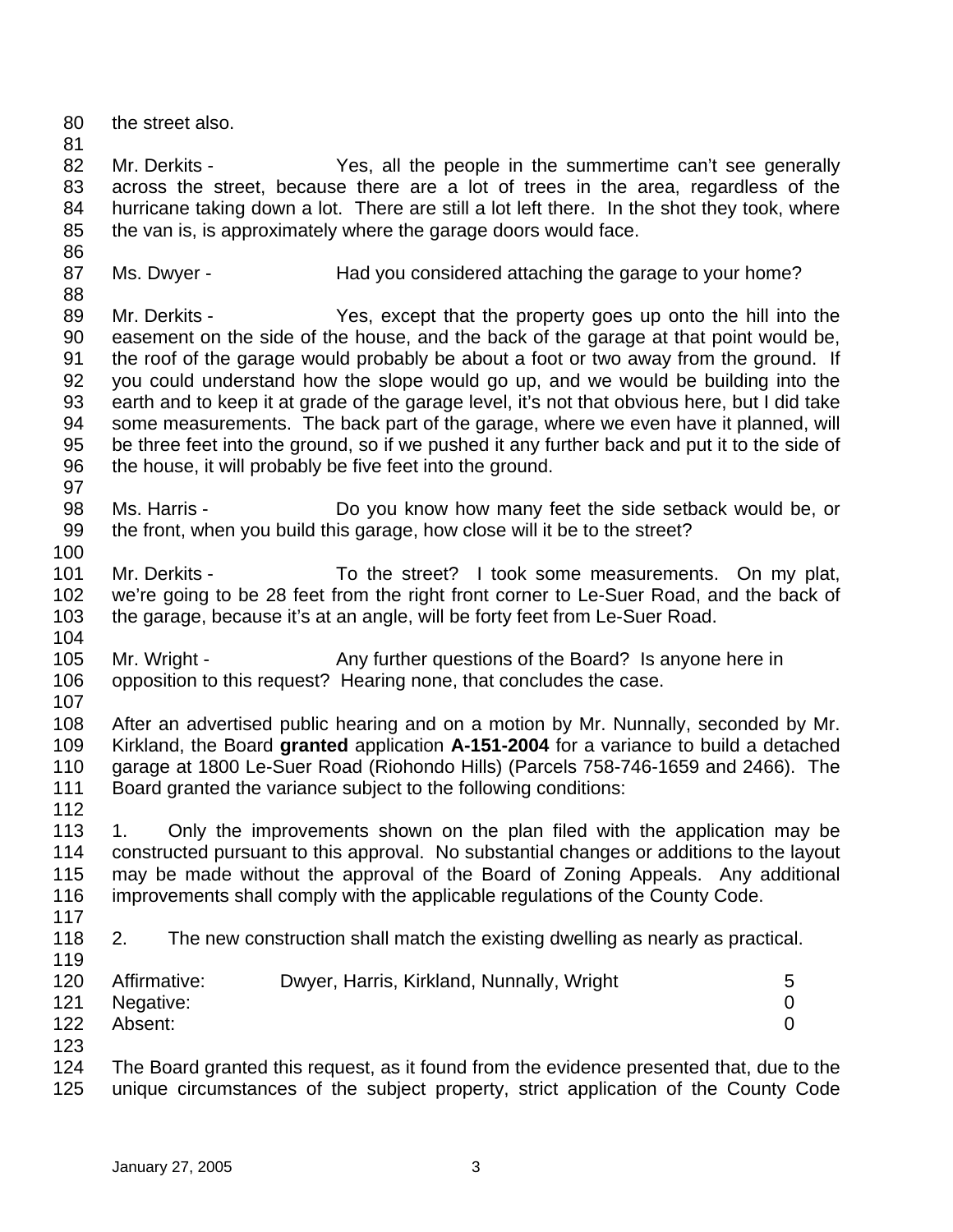- 126 127 128 would produce undue hardship not generally shared by other properties in the area, and authorizing this variance will neither cause a substantial detriment to adjacent property nor materially impair the purpose of the zoning regulations.
- 130 131 132 133 134 135 **A-1-2005 LOANMAX** requests a variance from Section 24-104(g)(2)c. to allow two signs to remain at 4802 South Laburnum Avenue (Laburnum Square) (Parcel 815-715-8232), zoned O-2, Office District (Varina). The maximum number of signs is not met. The applicant has 2 signs, where the Code allows 1 sign. The applicant requests a variance of 1 additional sign.
- 137 138 139 140 141 Upon a motion by Mr. Nunnally, seconded by Mr. Kirkland the Board **deferred** application **A-1-2005** for a variance to allow two signs to remain at 4802 South Laburnum Avenue. The case was deferred at the request of the applicant, from the January 27, 2005, until the, February 24, 2005, meeting.

| 142 | Affirmative: | Dwyer, Harris, Kirkland, Nunnally, Wright | 5 |
|-----|--------------|-------------------------------------------|---|
| 143 | Negative:    |                                           |   |
| 144 | Absent:      |                                           |   |
| 145 |              |                                           |   |

- 146 147 148 149 150 151 152 **A-2-2005 FRANCES K. ELWOOD** requests a variance from Section 24-94 to build a sunroom on an existing deck at 5920 Herrick Place (Dominion Hills) (Parcel 742-776-0785), zoned R-2AC, One-family Residence District (Conditional) (Three Chopt). The rear yard setback is not met. The applicant proposes 31 feet rear yard setback, where the Code requires 45 feet rear vard setback. The applicant requests a variance of 14 feet rear yard setback.
- 154 155 Mr. Wright - Does anyone else desire to speak with reference to this case? Would you raise your right hand and be sworn please?
- 157 158 Mr. Blankinship - Do you swear that the testimony you are about to give is the truth, the whole truth, and nothing but the truth, so help you God?
- 160 161 162 163 164 165 166 167 168 169 170 171 Ms. Elwood - Yes I do. My name's Frances K. Elwood. My husband and I would like to build a sunroom on our existing deck, which currently exists in our back yard. We have spoken to all of the neighbors that this has impacted, and the six neighbors who are in the front of our home, as well as the three that are on Broward Place, adjacent to the back yard, at this time there are no objections. We also think that by adding this sunroom, it will actually enhance our home. If you take a look at the existing deck, that's something that our neighbors are already used to seeing, and with that, we would just add the sunroom to it, and I think it would actually be not quite an eyesore as it would be for our neighbors. Also, if you take a look at the back yard, you'll see that there's a small grove of trees, and also the position of our neighbors' homes, whether they're adjacent to the back yard or to the front, people really can't see into the sunroom, and we certainly can't see into their homes as well. The privacy would still be

129

136

153

156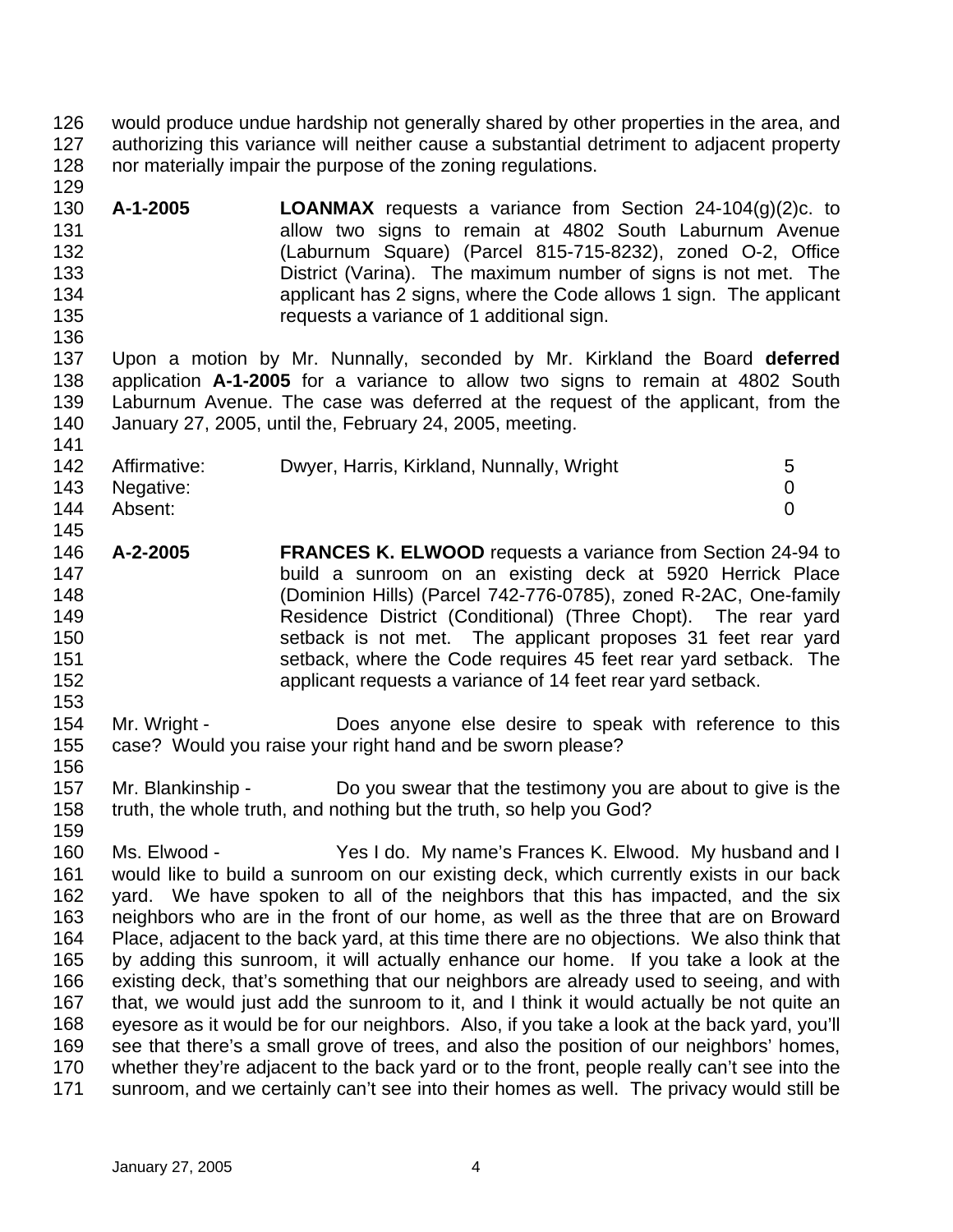172 maintained.

174 175 176 177 Mr. Wright - The It appears that your house is on a cul-de-sac, and that causes the house to have to sit back further from the street, and therefore it limits what you have to use in the back yard. Any further questions of the Board? Is anyone here in opposition to this request? Hearing none, that concludes the case.

178

173

179 180 181 182 After an advertised public hearing and on a motion by Mr. Nunnally, seconded by Ms. Harris, the Board **granted** application **A-2-2005** for a variance to build a sunroom on an existing deck at 5920 Herrick Place (Dominion Hills) (Parcel 742-776-0785). The Board granted the variance subject to the following conditions:

183

184 185 186 1. Only the improvements shown on the plan filed with the application may be constructed pursuant to this approval. Any additional improvements shall comply with the applicable regulations of the County Code.

187

188 189 190 2. The new construction shall match the existing dwelling as nearly as practical in materials and color.

| 191 | Affirmative: | Dwyer, Harris, Kirkland, Nunnally, Wright |  |
|-----|--------------|-------------------------------------------|--|
| 192 | Negative:    |                                           |  |
| 193 | Absent:      |                                           |  |

194

195 196 197 198 199 200 The Board granted this request, as it found from the evidence presented that, due to the unique circumstances of the subject property, strict application of the County Code would produce undue hardship not generally shared by other properties in the area, and authorizing this variance will neither cause a substantial detriment to adjacent property nor materially impair the purpose of the zoning regulations.

- 201 202 203 204 205 206 207 **A-3-2005 PAUL PENLAND** requests a variance from Section 24-41(e) to build a sunroom over the existing deck at 4025 Bush Lake Place (Lexington Village) (Parcel 751-760-2157), zoned RTHC, Residential Townhouse District (Conditional) (Three Chopt). The rear yard setback is not met. The applicant has 1 foot rear yard setback, where the Code requires 30 feet rear yard setback. The applicant requests a variance of 29 feet rear yard setback.
- 209 210 Mr. Wright - Does anyone else desire to speak with reference to this case? Would you raise your right hand and be sworn please?
- 211

- 212 213 214 Mr. Blankinship - Do you swear that the testimony you are about to give is the truth, the whole truth, and nothing but the truth, so help you God?
- 215 216 217 Mr. Penland - I do. My name is Paul Penland. It's similar to the preceding case. It's an existing deck. My wife and I have lived there for twenty years, and it's a deck that we use less and less, and what we'd simply like to do is convert it into a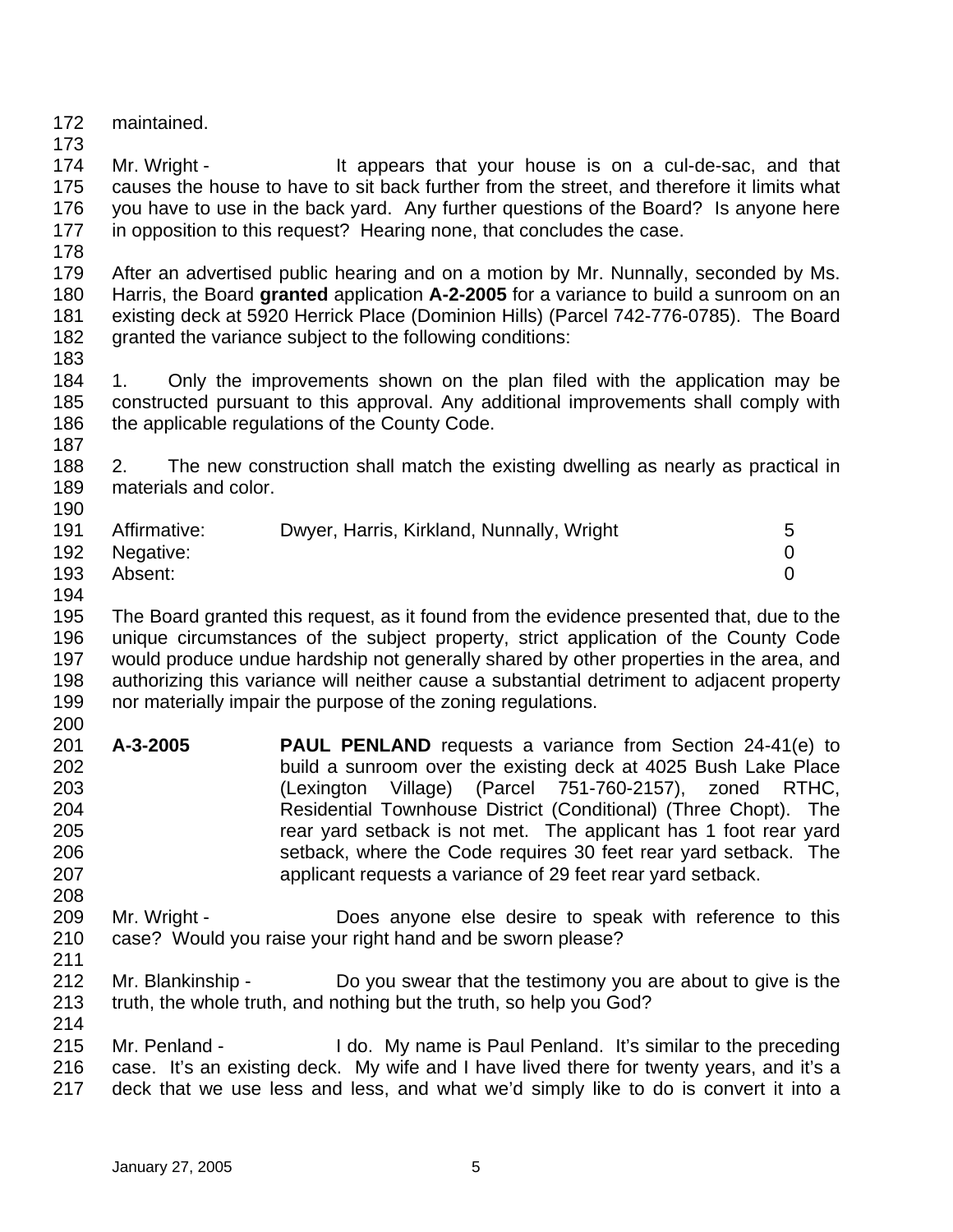218 219 220 221 222 223 224 225 226 227 228 229 sunroom. We are the end unit of seven townhouses, and we actually have no direct neighbor except directly behind us, and we have a row of white pine trees that were planted intentionally as a privacy barrier, so basically, they pretty much disappear now. We don't see them, and they don't see us, because they have a privacy fence on their deck, but we would like to simply add three feet on one side and four feet on another to create that room. Lexington Village itself, the Board of Directors has approved six prototype architectural plans that are compatible with the architecture of Lexington Village for this. As a matter of fact, our direct neighbor did that a couple of years ago. I've discussed this with the neighbors around me; nobody has any problems at all. In fact, they would like to see it done, quite frankly, because they would like to do it themselves, I think.

| 231<br>232 | 230 Mr. Wright -<br>property. | There appears to be a common area to the rear of your    |
|------------|-------------------------------|----------------------------------------------------------|
| 234<br>235 | 233 Mr. Penland -<br>area.    | Correct. I'm on the end unit. I'm surrounded with common |

236 Mr. Wright - Do you know how wide that is?

238 239 240 241 242 243 244 245 Mr. Penland - If you go to the side of my house, the side of house, all the way up to the street is probably 50-70 feet. It's a very large common area. If you go directly behind me, I think it was measured by the County, between mine and theirs, and is like 20-some odd feet. Then you can see in the back, it just stretches out for maybe another 90 feet, out to a row of trees, that's really a common area, that's been heavily planted with trees and bushes. I'm kind of in a unique position. I just happen to be at the end; my property line is cut diagonally, so I'm really kind of sandwiched in there, not much room in the back, but I end up with a lot of privacy.

246 247

248

237

Mr. Blankinship - Mr. Chairman, may I ask a question or two?

249 Mr. Wright - Sure.

250 251

252 253 254 255 256 257 258 259 260 261 Mr. Blankinship - Mr. Penland, I apologize for not bringing this up earlier when we were reviewing the staff reports; someone else on the staff noticed this. You see the drawing that's on the screen now; it shows the corner of the existing deck as 4.5 feet from the property line. You apparently intend to build three feet farther out, so you had written on your application that you needed a variance of 1.5. If that property line were parallel to that corner, I think that would be accurate, but in addition to going three feet farther back, you intend to go four feet farther to the right, and at the same time you've got that property line converging at an angle, so aren't you going to be quite a bit closer than 1.5 feet? A member of the staff sketched that, and it looked like the corner was actually going to be off your property, and I'm just wondering, we haven't had an opportunity to state that.

262

263 Mr. Penland - ……….to the side. We had the folks come out and draw the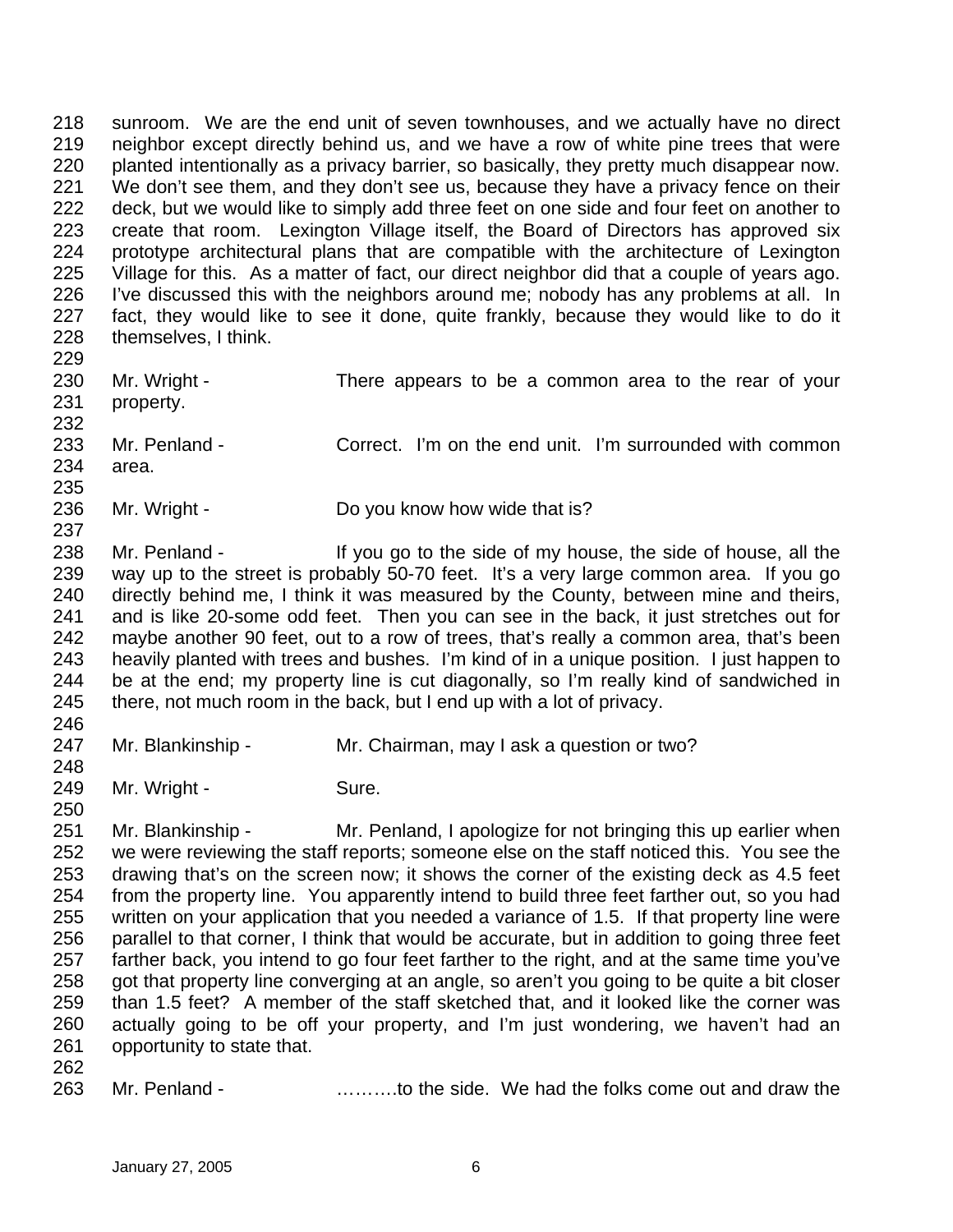264 265 266 267 268 269 270 271 lines. I've never done this before, so I may have miscalculated. The surveyors came out, and they put the pegs down, and we put the string down and measured four and a half feet, just simply from the corner, to the existing deck. It was four and a half feet exactly, from the corner of the existing deck to that line that was drawn. The Lexington Village allows us, by the ByLaws, to go four feet out both ways. I didn't want to come that close, so I said let's do three feet out if I could, and then four feet on the side, if that were possible.

- 272 273 274 Ms. Dwyer - I guess the question is, if you're expanding four feet to the side, and then three feet to the rear, you might be at that point, going over the property line.
- 276 277 278 279 Mr. Penland - No, the property line does cut diagonally, but I'm a long way from even intersecting if I go out four feet. I can go out twelve feet, and it still wouldn't be.
- 280 281 282 283 284 Mr. Blankinship - If you're confident of that, then the staff is okay. We just wanted to make sure that it was on the record that the variance you are receiving is to be one foot from that property line, and that you won't be able to come any closer than one foot from the property line if this is approved.
- 285 286 Mr. Penland - Correct, but this side, because the common area is so large, it wouldn't impact on the side.
- 288 Mr. Blankinship - I just wanted to make sure that was clear on the record.
- 290 291 292 293 Mr. Wright - We could suggest, if this was approved, that you could have that as a condition, that it has to be off of that property line that distance, and it would be up to him to insure that it is.
- 294 295 296 Mr. Penland - The Board of Directors would also be involved in that, at Lexington. They have an architectural review committee that's going to do it all before anything gets done.
- 298 299 300 301 Ms. Dwyer - Mr. Blankinship, it states in the report that it's a thirty-foot rear yard setback requirement, but it appears from the plat that there's only 12.6 feet from the edge of the existing dwelling to the property line.
- 302 303 304 305 306 307 308 309 Mr. Blankinship - For townhouse developments, and I believe that this only applies in townhouses, it maybe does for zero lot lines as well, but there's a provision in the Code that allows, in a case like this, on the end unit of a townhouse, you can move, if you will, some of the rear yard setback to the side yard. The side yard setback requirement here is only ten feet, and it allows compensating area in the side yard if you want to reduce the rear yard. So they had taken advantage of that when they built the townhouse. In fact, when Mr. Penland first came in, I believe we took quite a bit of time to discuss whether that compensating area would allow this sunroom without going

275

287

289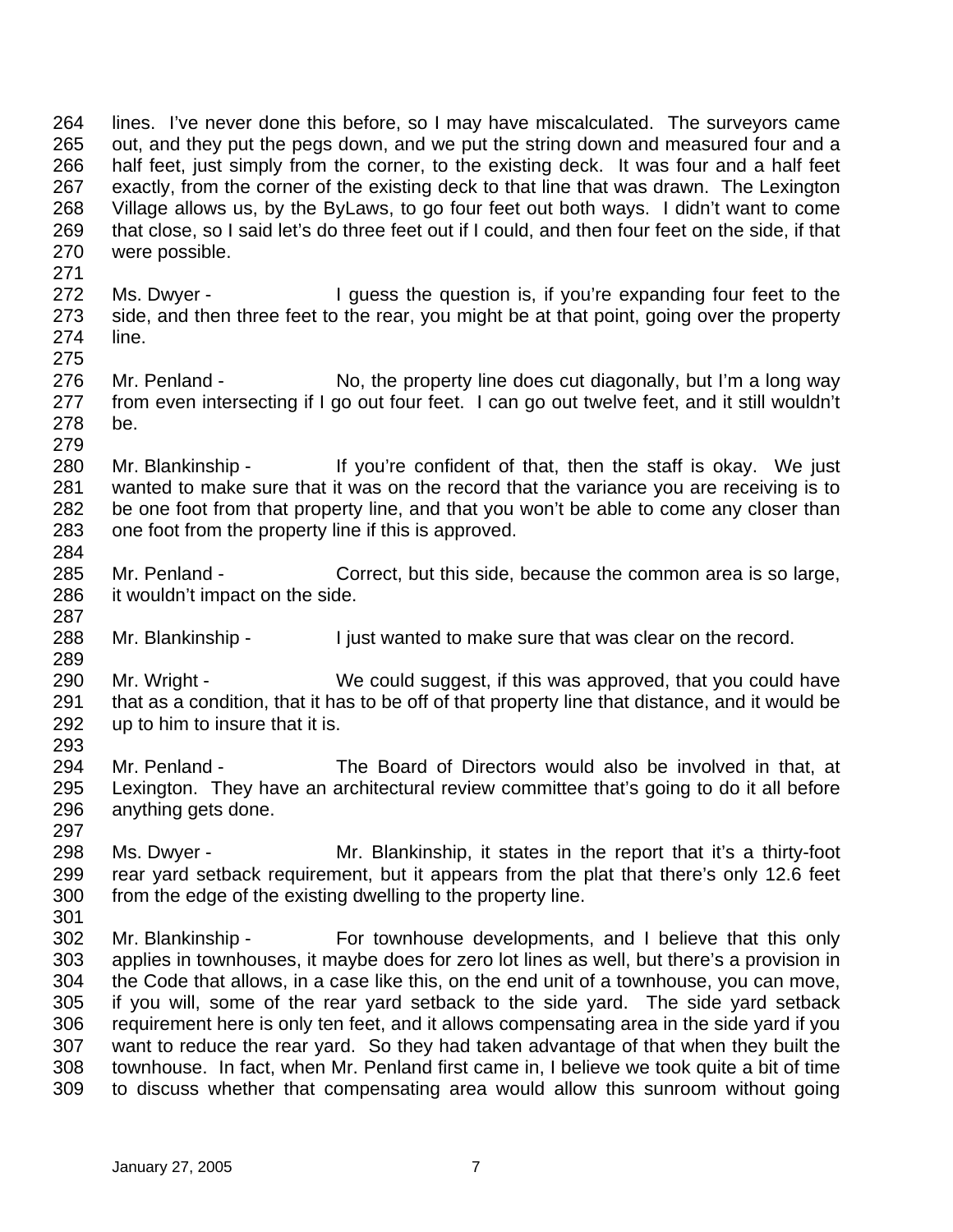310 311 312 313 314 315 316 317 318 319 320 321 322 323 324 325 326 327 328 329 330 331 332 333 334 335 336 337 338 339 340 341 342 343 344 345 346 347 348 349 350 351 352 353 354 355 through the variance process, but no matter how we ran the numbers, it looked like they had used all the compensating area to build the original construction. Mr. Wright - Any further questions of the Board? Is anyone here in opposition to this request? Hearing none, that concludes the case. After an advertised public hearing and on a motion by Mr. Nunnally, seconded by Mr. Kirkland, the Board **granted** application **A-3-2005** for a variance to build a sunroom over the existing deck at 4025 Bush Lake Place (Lexington Village) (Parcel 751-760- 2157). The Board granted the variance subject to the following conditions: 1. [Amended] Only the improvements shown on the plan filed with the application may be constructed pursuant to this approval. Any additional improvements shall comply with the applicable regulations of the County Code. The proposed improvements shall not be closer than 1 foot from the property line. 2. The new construction shall match the existing dwelling as nearly as practical in materials and color. Affirmative: Dwyer, Harris, Kirkland, Nunnally, Wright 5 Negative: 0 Absent: 0 The Board granted this request, as it found from the evidence presented that, due to the unique circumstances of the subject property, strict application of the County Code would produce undue hardship not generally shared by other properties in the area, and authorizing this variance will neither cause a substantial detriment to adjacent property nor materially impair the purpose of the zoning regulations. **A-4-2005 CHALDEA F. MONTAGUE** requests a variance from Section 24-9 to build a one-family dwelling at 612 Fountain Lane (Parcel 755- 739-0810 (part)), zoned R-3, One-family Residence District (Tuckahoe). The public street frontage requirement is not met. The applicant has 0 feet public street frontage, where the Code requires 50 feet public street frontage. The applicant requests a variance of 50 feet public street frontage. Mr. Wright - **Does anyone else desire to speak with reference to this** case? Would you raise your right hand and be sworn please? Mr. Blankinship - Do you swear that the testimony you are about to give is the truth, the whole truth, and nothing but the truth, so help you God? Ms. Montague - Yes. My name is Chaldea F. Montague. We would like to get fifty feet of public street frontage. Right now there is zero feet of public frontage. We would like to have the lot split so that my sister Brenda Coffey could build a home.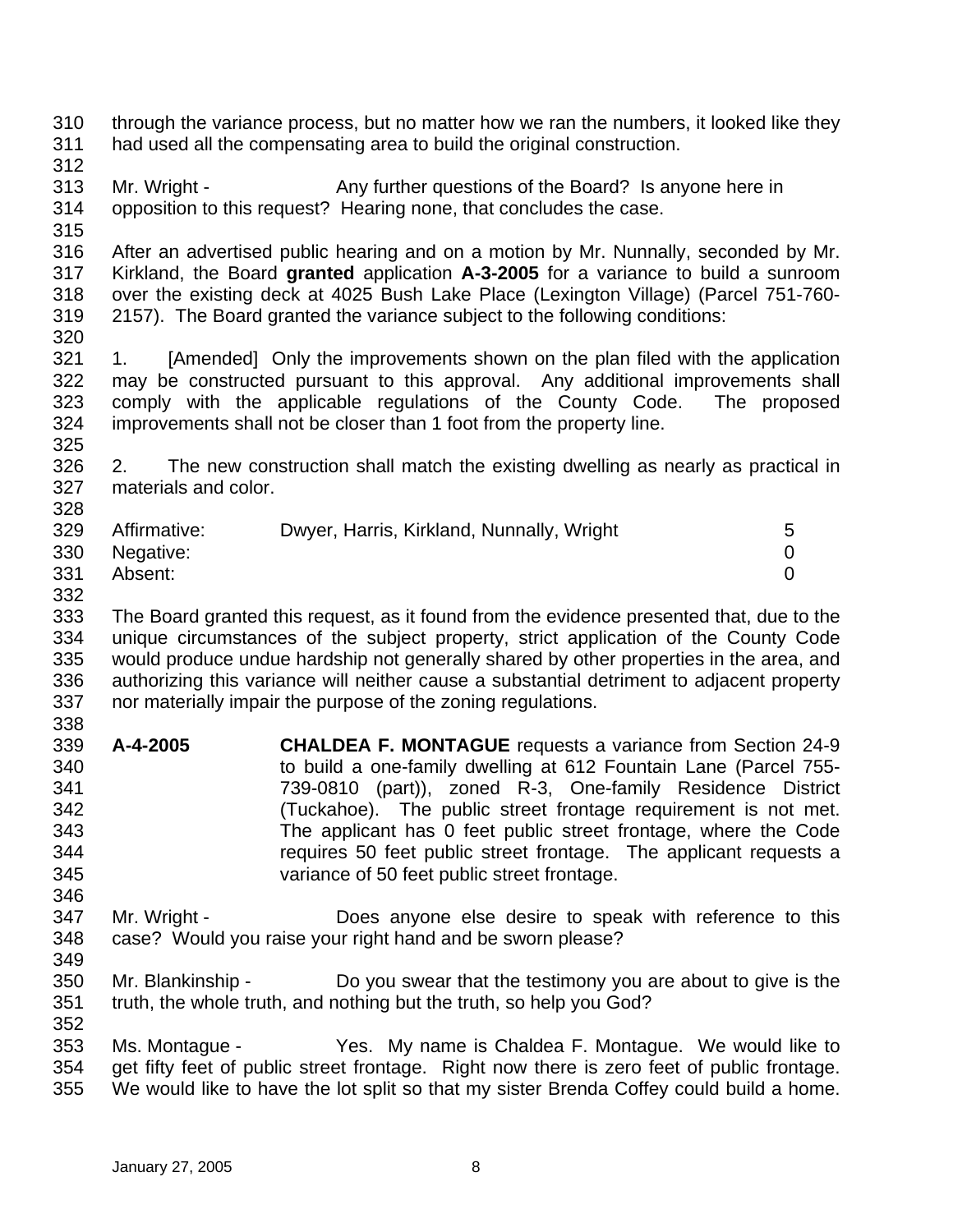356 357 358 This is an area where it's been in our family for many, many years, and we would like to have her build a house next to the existing house at 608 Fountain Lane. We think it would be an improvement to the area.

359 360 361 Ms. Coffey - I'm Brenda L. Coffey, and I'm her sister, and I am the one who would be building the house next to 608 Fountain Lane.

363 364 365 366 367 368 369 370 371 372 373 374 375 Mr. Wright - The How would you access this property? Ms. Montague - There is a current street, 608 Fountain Lane, off of 8400 Ridge Road. Mr. Wright - Is that a dedicated easement, or do you have a dedicated easement? Ms. Montague - Yes, in fact we submitted a copy of the easement. Mr. Wright - It's a private road, isn't it? Ms. Dwyer - What is the width of the easement?

377 Mr. Blankinship - It shows sixteen feet on the plat that's in the packet.

379 380 381 382 383 384 385 386 387 388 Ms. Dwyer - The It's sixteen feet easement through the Thomas/Fountain property? My only other concern about so much other property here near your property that is undeveloped, that we could see in the future a number of other requests to build houses coming up before this board without it going through the subdivision process, and if it went through subdivision, then a public street would have to be built there. The reason we have public streets is because they are wider and fire trucks can get back there more easily and so can rescue squads, so a lot of it is a safety issue. Just trying to think ahead in the future – Mr. Blankinship, what is the front yard setback for this particular lot? R-3. It's an acreage parcel, so I think it would be forty feet.

389 Ms. Dwyer - Is it different for a subdivision?

391 392 393 Mr. Blankinship - If it were an older subdivision, it would come under the exception standards, and that's what I was running through my head; that would have been thirty-five.

394 395 396 397 Ms. Dwyer - I'm thinking it would be good to allow some extra space along this lot for a future road if one needed to be built, and we had other houses that needed to come under that, so it's forty feet?

399 Mr. Blankinship - Yes ma'am.

401 Ms. Dwyer - **Do you know about how far off the front property line you** 

362

376

378

390

398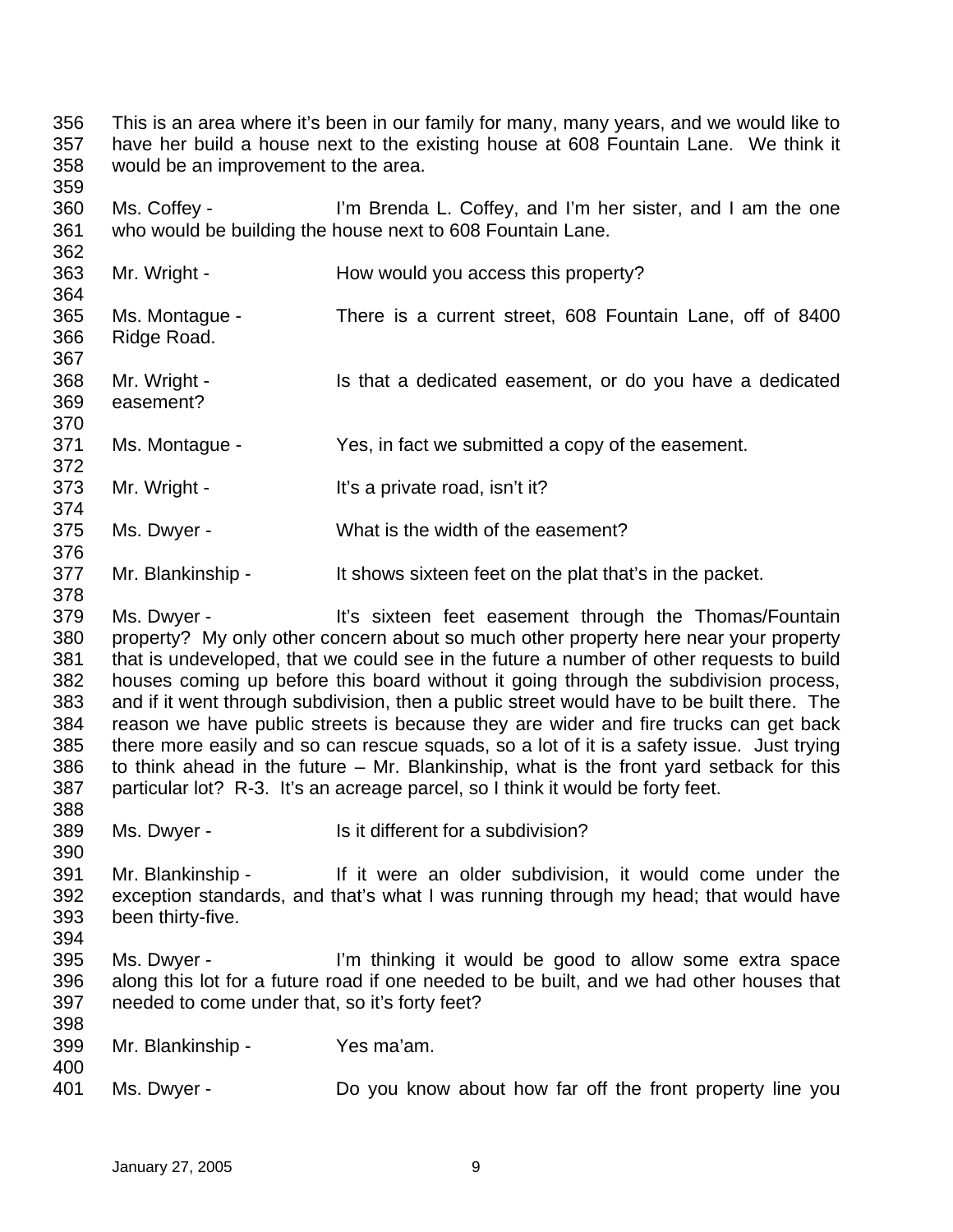402 would like to build your house?

403

407

413

417

420

425

431

435

437

439

441

404 405 406 Ms. Montague - No, we haven't gotten that far, because we're trying to figure out whether it can be split, and then I'm having a survey done, and we just don't know until we're trying to figure out whether we can split it and then we'll move forward.

408 409 410 411 412 Mr. Blankinship - The minimum rear yard setback is also forty feet, and the depth of the lot looks like it's 141 measured to the center of that right-of-way, so if you took out a forty-foot rear yard and let's say, a forty-foot depth of the house, and then a forty-foot front yard setback, that would only allow for twenty feet of right-of-way on that side, which would be a forty-foot right-of-way altogether.

- 414 415 416 Ms. Dwyer - When I spoke to someone in Public Works, the typical rightof-way that they would want to be reserved would be twenty-five feet on each side of the property line.
- 418 419 Mr. Blankinship - That would leave about thirty-five feet of buildable depth, so they could still get a house on there.
- 421 422 423 Mr. Wright - If this is approved, we may have a condition that the house would have to be built back at least ………………………….
- 424 Ms. Montague - Would you repeat; I didn't hear what you said.
- 426 427 428 429 Ms. Dwyer - One of the conditions that we might impose if this is approved, it would be that you would need to allow a 25-foot reserve area for a future road.
- 430 Ms. Harris - **Do you know how much acreage you have here?**
- 432 433 434 Ms. Montague - Yes, the acreage is 0.833, and what we were trying to do is to split it directly in half. I drew a diagram of splitting it in half, and she would end up with .4165, and the existing house would have .4165 acreage.
- 436 Mr. Wright - Any further questions of the Board?
- 438 Mr. Kirkland - Do you own 618 too?
- 440 Ms. Montague - No.
- 442 443 Mr. Wright - Is anyone here in opposition to this request? Hearing none, that concludes the case.

444

445 446 After an advertised public hearing and on a motion by Ms. Dwyer, seconded by Mr. Kirkland, the Board **granted** application **A-4-2005** for a variance to build a one-family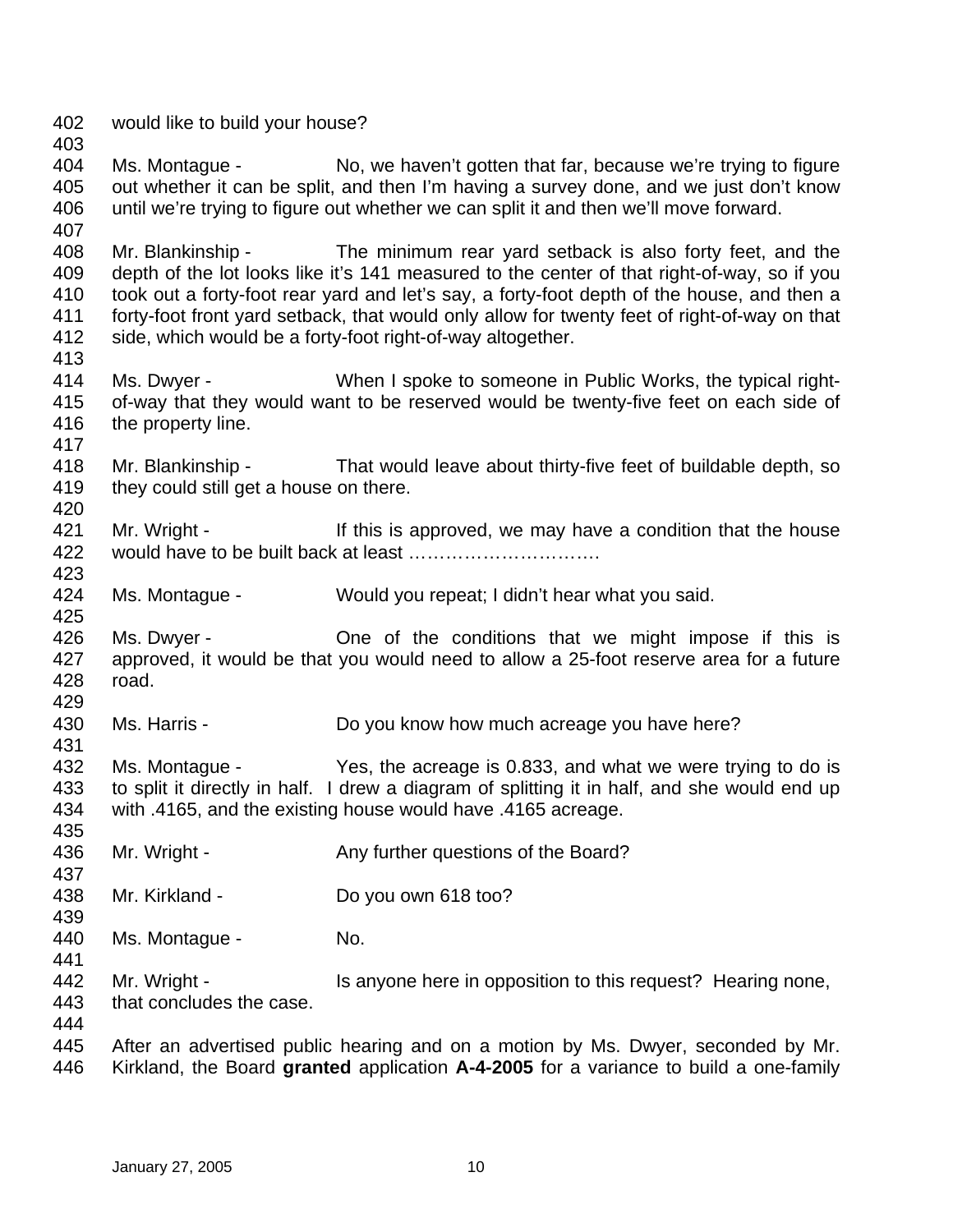- 447 448 dwelling at 612 Fountain Lane (Parcel 755-739-0810 (part)). The Board granted the variance subject to the following conditions:
- 449
- 450 451 1. This variance applies only to the public street frontage requirement. All other applicable regulations of the County Code shall remain in force.
- 452 453 454 455 2. At the time of building permit application the owner shall demonstrate that the parcel created by this division has been conveyed to members of the immediate family, and the subdivision ordinance has not been circumvented.
- 456
- 457 458 459 3. The applicant shall present proof with the building permit application that a legal access to the property has been obtained.
- 460 461 462 463 4. The owners of the property, and their heirs or assigns, shall accept responsibility for maintaining access to the property until such a time as the access is improved to County standards and accepted into the County road system for maintenance.
- 464 465 5. Connections shall be made to public water and sewer.
- 466 467 468 6. [Added] The applicant shall reserve 25 feet for future widening of Fountain Lane. The house shall be set back at least 65 feet from the front (western) property line.
- 469 470 471 Affirmative: Dwyer, Harris, Kirkland, Nunnally, Wright 5 Negative: 0 Absent: 0
- 472
- 473 474 475 476 477 478 The Board granted this request, as it found from the evidence presented that, due to the unique circumstances of the subject property, strict application of the County Code would produce undue hardship not generally shared by other properties in the area, and authorizing this variance will neither cause a substantial detriment to adjacent property nor materially impair the purpose of the zoning regulations.
- 479 480 481 482 483 484 485 486 487 **A-5-2005 TOM AND MARY DOYLE** request a variance from Section 24- 95(q)(5) to build a screened porch on the existing deck at 11433 Ivy Home Place (Windsor Place West) (Parcel 743-757-5354), zoned R-3C, One-family Residence District (Conditional) (Three Chopt). The rear yard setback is not met. The applicants propose 33 feet rear yard setback, where the Code requires 35 feet rear yard setback. The applicants request a variance of 2 feet rear yard setback.
- 488 489 490 Mr. Wright - Does anyone else desire to speak with reference to this case? Would you raise your right hand and be sworn please?
- 491 492 Mr. Blankinship - Do you swear that the testimony you are about to give is the truth, the whole truth, and nothing but the truth, so help you God?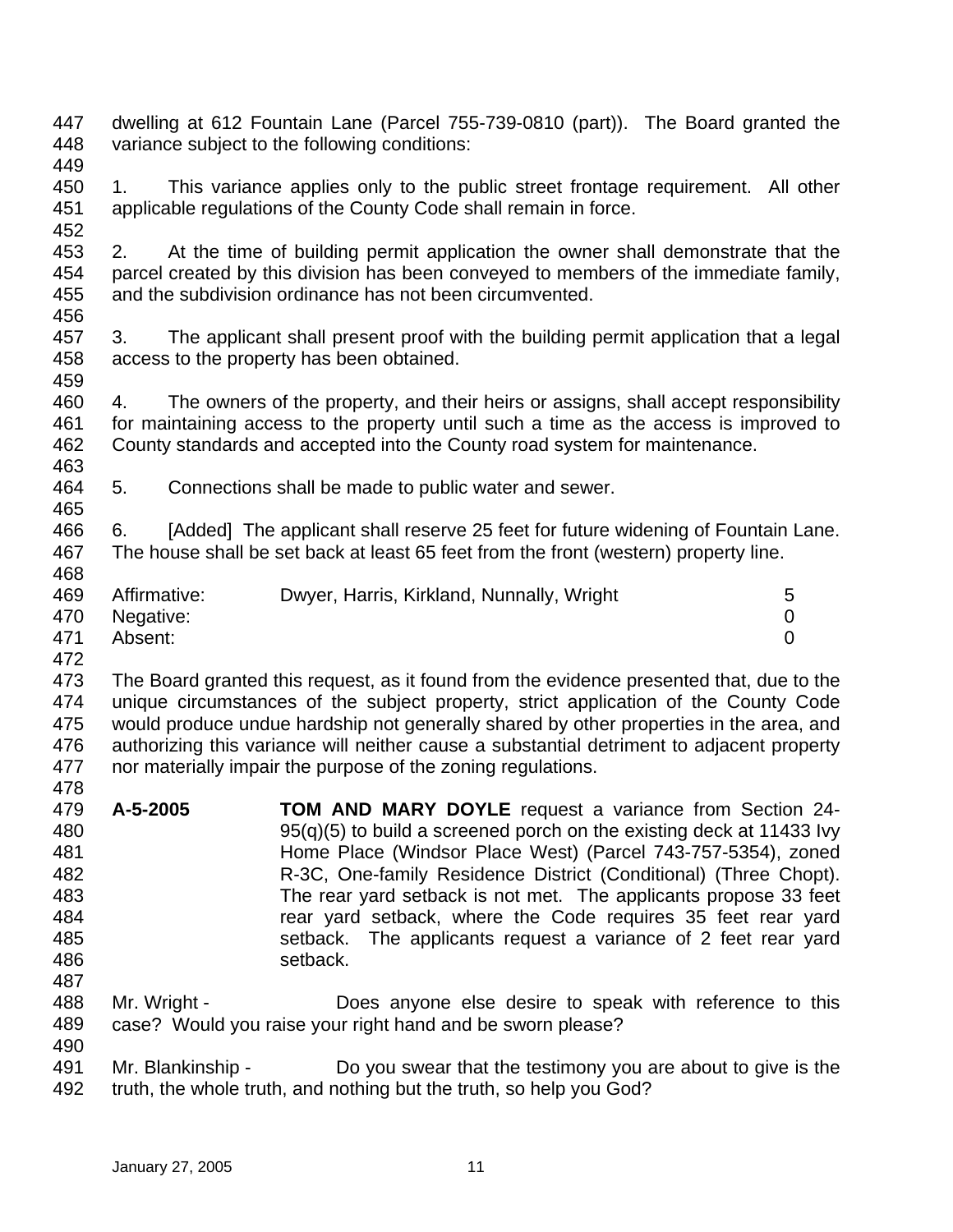493 494 495 496 497 498 499 500 501 502 503 504 505 506 507 508 509 510 511 512 513 514 515 516 517 518 519 520 521 522 523 524 525 526 527 528 529 530 531 532 533 534 535 536 537 Mr. Parr - The Mull do. My name is Darren S. Parr, with R. C. Matze Construction, representing Tom and Mary Doyle on this case. The Doyles propose to build a screened porch on their existing deck, to get more out of their property, and it encroaches on the setback in the rear yard by two feet. We propose that a request of two feet on the rear. Mr. Nunnally - Is this going to be the same size as the deck? Mr. Parr - Yes sir. Mr. Wright - What's located to the rear of your property? Mr. Parr - The Supes down to a creek in the back, and it's heavily wooded with the citrus trees. We feel that it wouldn't cause any undue hardship to any of the neighbors or be a burden. Mr. Wright - From the plat, it doesn't appear that there are any houses back behind you. Mr. Parr - The Music entity a very far distance. I believe that you would have to cross Church Road to get to the next subdivision. Mr. Wright - Any further questions of the Board? Is anyone here in opposition to this request? Hearing none, that concludes the case. After an advertised public hearing and on a motion by Mr. Nunnally, seconded by Ms. Harris, the Board **granted** application **A-5-2005** for a variance to build a screened porch on the existing deck at 11433 Ivy Home Place (Windsor Place West) (Parcel 743-757- 5354). The Board granted the variance subject to the following conditions: 1. Only the improvements shown on the plan filed with the application may be constructed pursuant to this approval. Any additional improvements shall comply with the applicable regulations of the County Code. 2. The new construction shall match the existing dwelling as nearly as practical in materials and color. Affirmative: Dwyer, Harris, Kirkland, Nunnally, Wright 5 Negative: 0 Absent: 0 The Board granted this request, as it found from the evidence presented that, due to the unique circumstances of the subject property, strict application of the County Code would produce undue hardship not generally shared by other properties in the area, and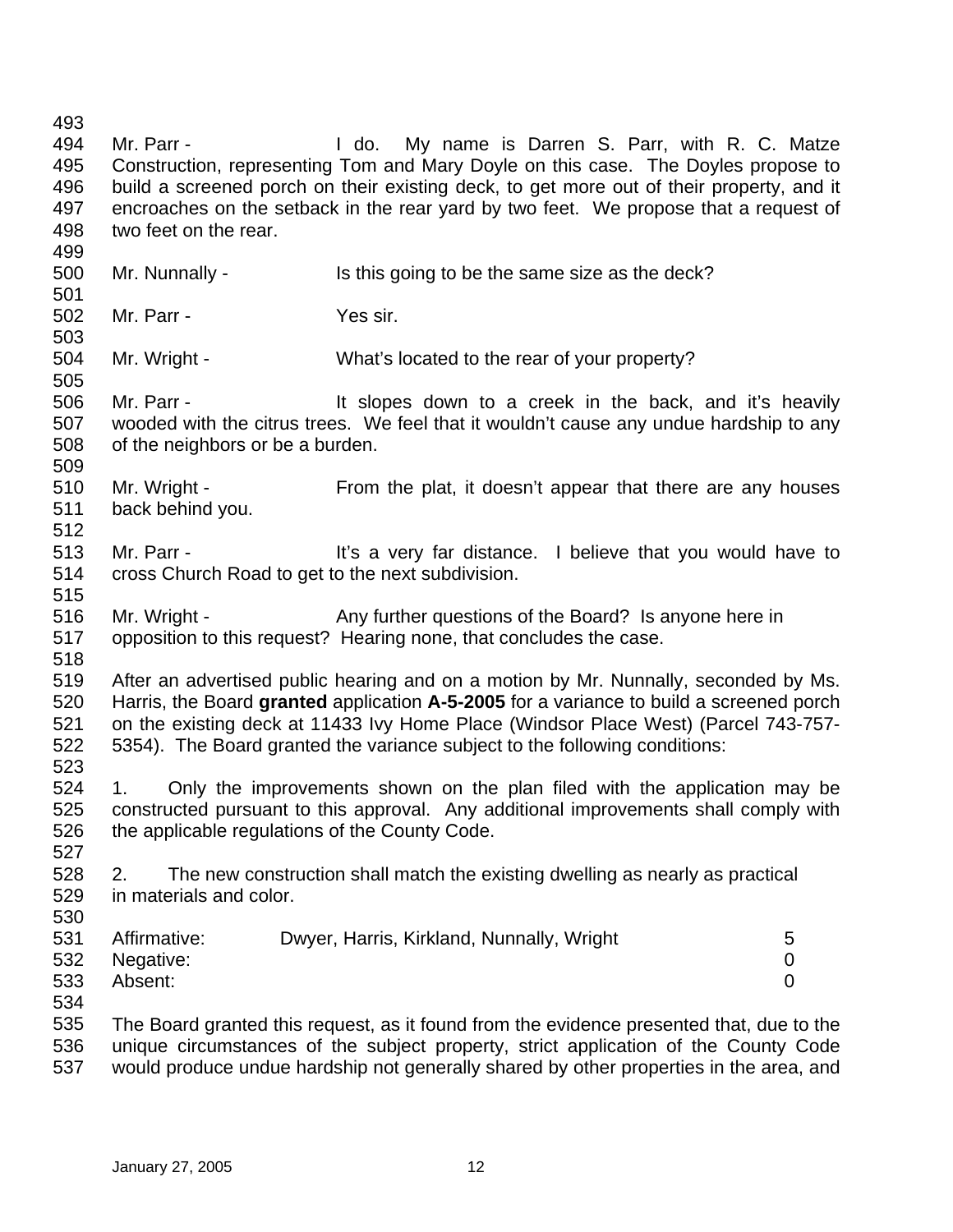- 538 539 authorizing this variance will neither cause a substantial detriment to adjacent property nor materially impair the purpose of the zoning regulations.
- 540 541 542 543 544 545 **UP-1-2005 GASKINS CENTRE, L. C.** requests a temporary conditional use permit pursuant to Section 24-116(c)(1) to install a temporary construction trailer at 711 Old Gaskins Road (Gaskins Centre) (Parcel 745-741-0907), zoned R-6C, General Residence District (Conditional) (Tuckahoe).
- 547 548 549 Mr. Wright - **Does anyone else desire to speak with reference to this** case? Please stand and everyone be sworn at the same time.
- 550 551 552 Mr. Blankinship - Do you swear that the testimony you are about to give is the truth, the whole truth, and nothing but the truth, so help you God?
- 553 554 555 556 557 558 559 560 561 Mr. Lewis - The Mull do. My name is Monte Lewis; I'm with Lewis and Associates, representing the applicant. This is for a construction trailer for the Grayson Hill Townhouse community across the road. The conditions, we're fine with all of them. Number 2, we spoke with staff about reducing that down to requiring four spaces, based on the County requirement for office space, we only need 3.1 spaces, but for our operation, we need four spaces for the superintendents. They'll be working out of this trailer, but a lot of the time, they'll be at the site, so we anticipate that these spaces will be vacant, probably only have a couple of cars in them at all times.
- 562 Ms. Dwyer - Did you say staff was fine with the form?
- 564 565 566 567 568 569 Mr. Blankinship - Yes we took the standard condition for a sales trailer, which is eight spaces, but the construction trailer really will have a different parking demand, and looking at the plan Mr. Lewis showed me that they could provide eight spaces, but they would have to back directly onto the road. If they cut it down to four, they could make it much safer to back out and turn around and front out onto the road, so we went along with it.
- 570 571 572 573 574 575 576 577 578 579 580 581 582 583 Mr. Lewis - We have it wedged into a funny little area there that's Old Gaskins Road, that was probably vacated six or eight years ago. Right now there's a gas company that has material and a front-end loader parked in there. They did that without our permission; they said that somebody at the County said it was okay for them to stockpile material in trailers there. I have some photos that I brought in that kind of shows you the site from yesterday. The telephone pole in the middle is the telephone pole that you see on your plans. Our trailer will be centered up with that pole and will be located very close to where you see that stockpile of stone that they have to the right. I brought in about eight. Just wanted to show you what it looks like now. Across from us are the apartments we're lining up very close to their existing entrance. Down from this is the construction and maintenance area for the apartments, so we're not completely in an area that doesn't have such a use as we're proposing. This is only good for two years, at which time we'll move the trailer on site. The reason we don't want to put it on

546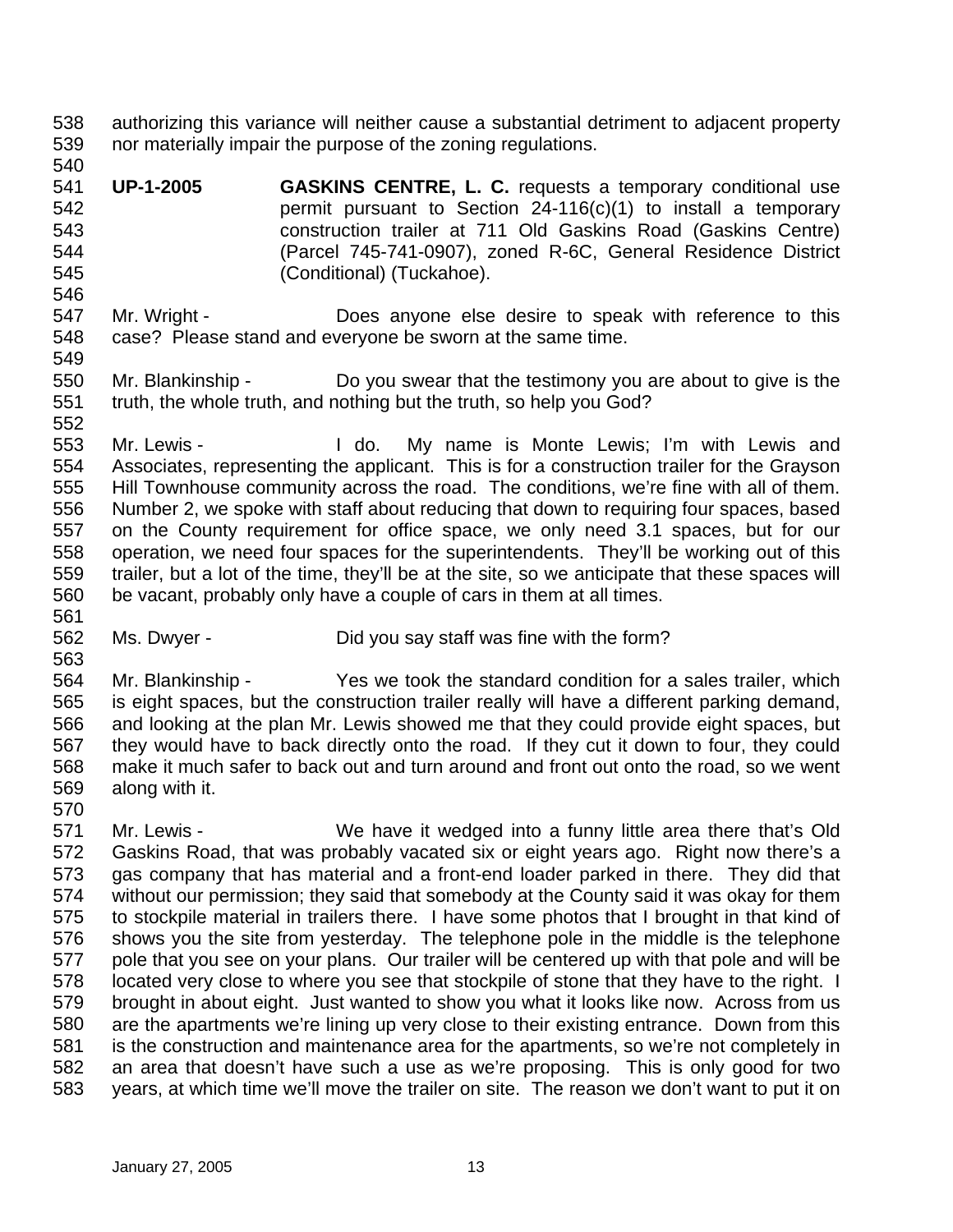584 585 586 587 588 site now is because we're proposing this in three sections. That's one of mine; I'm standing up on the trailer taking the picture. You can see they have a white trailer there now. That's probably closer to you than our trailer is going to be. Our trailer is going to be pushed further down into the old roadbed. You can see the fellow standing there on the right of it, in the blue shirt – that's where the end of our trailer is.

590 591 592 593 Mr. Kirkland - The Mr. Lewis, are you going to have any exterior storage around this trailer? It's going to be strictly where the people go in and report and go out on the field?

594 595 596 597 598 599 600 601 602 603 Mr. Lewis - The Correct. We talked with staff yesterday about the landscaping. All of it's gravel right now. What we plan to do is maybe take some of these half-cut whiskey barrels, about five of them, and put four-foot Leyland Cypress in a line on the side of the trailer, so that when you're coming down the road, it blocks that view, and helps soften the impact. There's a power line in front of us, so we really can't plan anything, and there's some scrub bushes that you see on the other side of the power line that gives us some protection, especially in the spring when they leaf up, but we really can't plant anything under that power line because of Virginia Power's requirements.

- 604 605 Ms. Dwyer - So all these materials that we see in this photo will be removed?
- 607 608 609 Mr. Lewis - The Yes ma'am. We've asked the gas company to remove those by the end of this week, they said they would have those removed.
- 610 Ms. Dwyer - So these aren't your items anyway?
- 612 613 Mr. Lewis - No ma'am. In fact they put them there and never asked us.
- 614 Ms. Dwyer - Sounds like you'll improve the space.
- 616 Mr. Lewis - The Mull look a little bit better than it does now.
- 618 Ms. Dwyer - What's the status of this particular parcel?

620 621 622 623 624 625 626 627 Mr. Lewis - The Right now we're studying it because we had a POD approved on it for the Twin Tower High-rise, which I think you probably approved when you were on Commission. That POD has expired; we're still in just a study mode right now. We don't know when we'll have something that we'll be able to show Planning Commission and staff, but our access into the site will remain about the same as we had for the Twin Towers. We'll have one access that is very close to where we are now, and we'll have one that is right off of North Gaskins.

628 629 Ms. Harris - Are any of the parking spaces handicap accessible?

589

606

611

615

617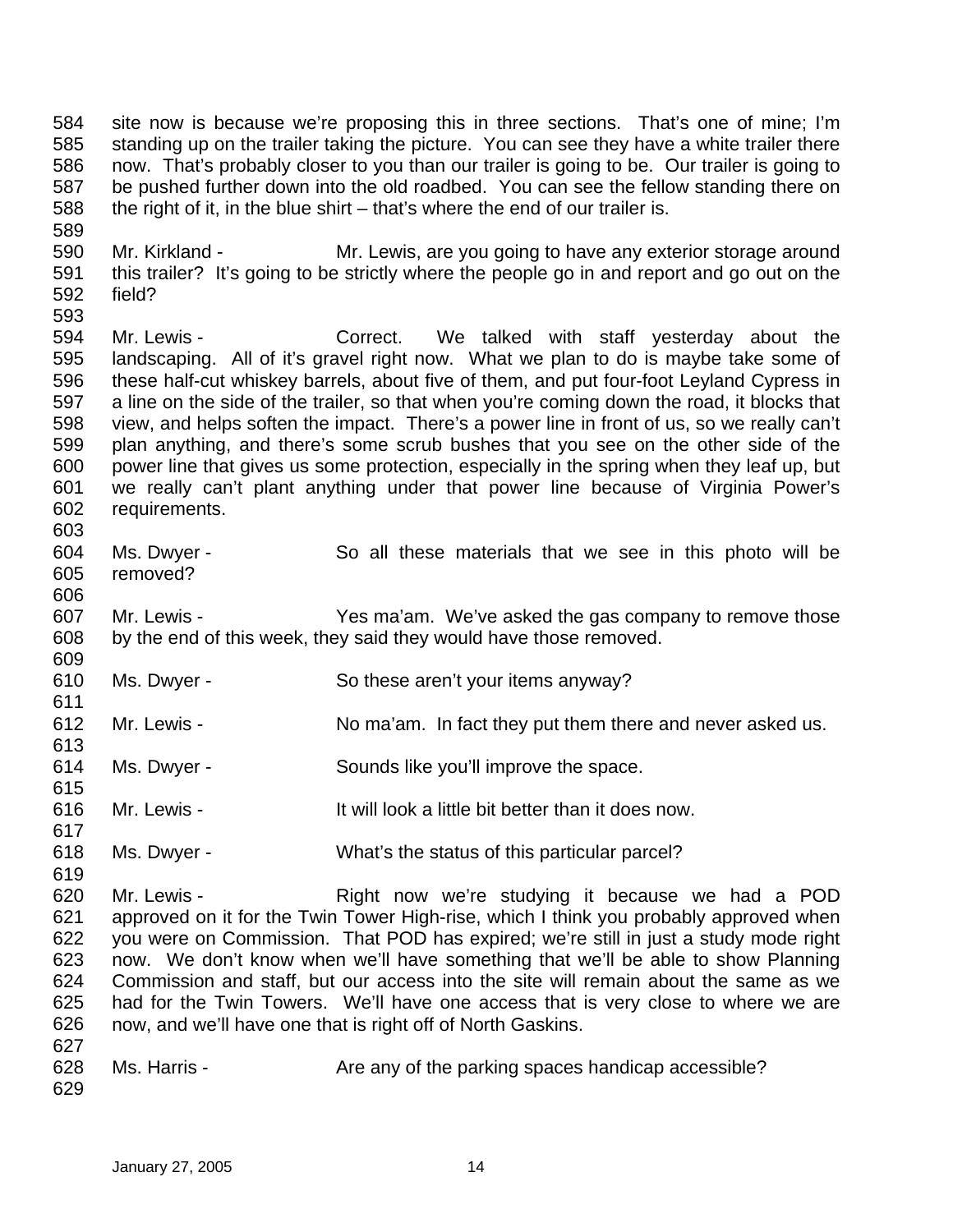| 630<br>631<br>632               | Mr. Lewis -<br>is not required.                 | No ma'am. The construction trailer as handicap accessible                                                                                                                                                                                                   |
|---------------------------------|-------------------------------------------------|-------------------------------------------------------------------------------------------------------------------------------------------------------------------------------------------------------------------------------------------------------------|
| 633<br>634                      | Ms. Harris -                                    | So you don't provide it?                                                                                                                                                                                                                                    |
| 635<br>636                      | Mr. Lewis -                                     | No ma'am.                                                                                                                                                                                                                                                   |
| 637<br>638<br>639               | Ms. Dwyer -<br>for the construction?            | You're not having a right in, right out, off of North Gaskins,                                                                                                                                                                                              |
| 640<br>641<br>642               | Mr. Lewis -                                     | No ma'am. We thought that would look a little too intrusive<br>to have it on that side; that's why we're trying to tuck it in on the backsides.                                                                                                             |
| 643<br>644<br>645               | Ms. Dwyer -<br>the apartment complex?           | Could you point out where the maintenance building is for                                                                                                                                                                                                   |
| 646<br>647<br>648<br>649        | Mr. Lewis -                                     | If you see the number 710, it's right in there. They have a<br>fairly large complex with a wooden fence around it. There's a brick building in the<br>middle, and then they have several trailers off to the side.                                          |
| 650<br>651                      | Ms. Dwyer -                                     | You're really not across the street from that?                                                                                                                                                                                                              |
| 652<br>653<br>654<br>655<br>656 | Mr. Lewis -<br>be across the street from that.  | No, we're across the street, if you see that little indentation<br>where it looks like it's a gravel area that's across from 908 and 916, right in the middle<br>of your photo, where that access comes out, is very close to where our trailer is going to |
| 657<br>658<br>659               | Ms. Dwyer -<br>area?                            | You said it would be a gravel entryway and a gravel parking                                                                                                                                                                                                 |
| 660<br>661<br>662<br>663<br>664 | Mr. Lewis -<br>landscaped.                      | Yes ma'am. Right now it's all gravel. We're going to spread<br>that out and smooth it out. We intend to use that same gravel for our parking, and then<br>when we leave that area, this area will be with the POD, restored and planted and                 |
| 665<br>666<br>667               | Mr. Kirkland -<br>trailer for security reasons? | Mr. Lewis, will you have any lights on the outside of this                                                                                                                                                                                                  |
| 668<br>669                      | Mr. Lewis -                                     | I think we have a security light.                                                                                                                                                                                                                           |
| 670<br>671<br>672<br>673        | Mr. Allen -                                     | I'm Roy Allen; I'm with Guminick Properties. We would like<br>to put one floodlight on the left end of the trailer, facing north, for security reasons. We<br>will also have security bars on the windows, and we will have a security system as well.      |
| 674<br>675                      | Mr. Wright -                                    | Any further questions of the Board? Is anyone here in<br>opposition to this request? Hearing none, that concludes the case.                                                                                                                                 |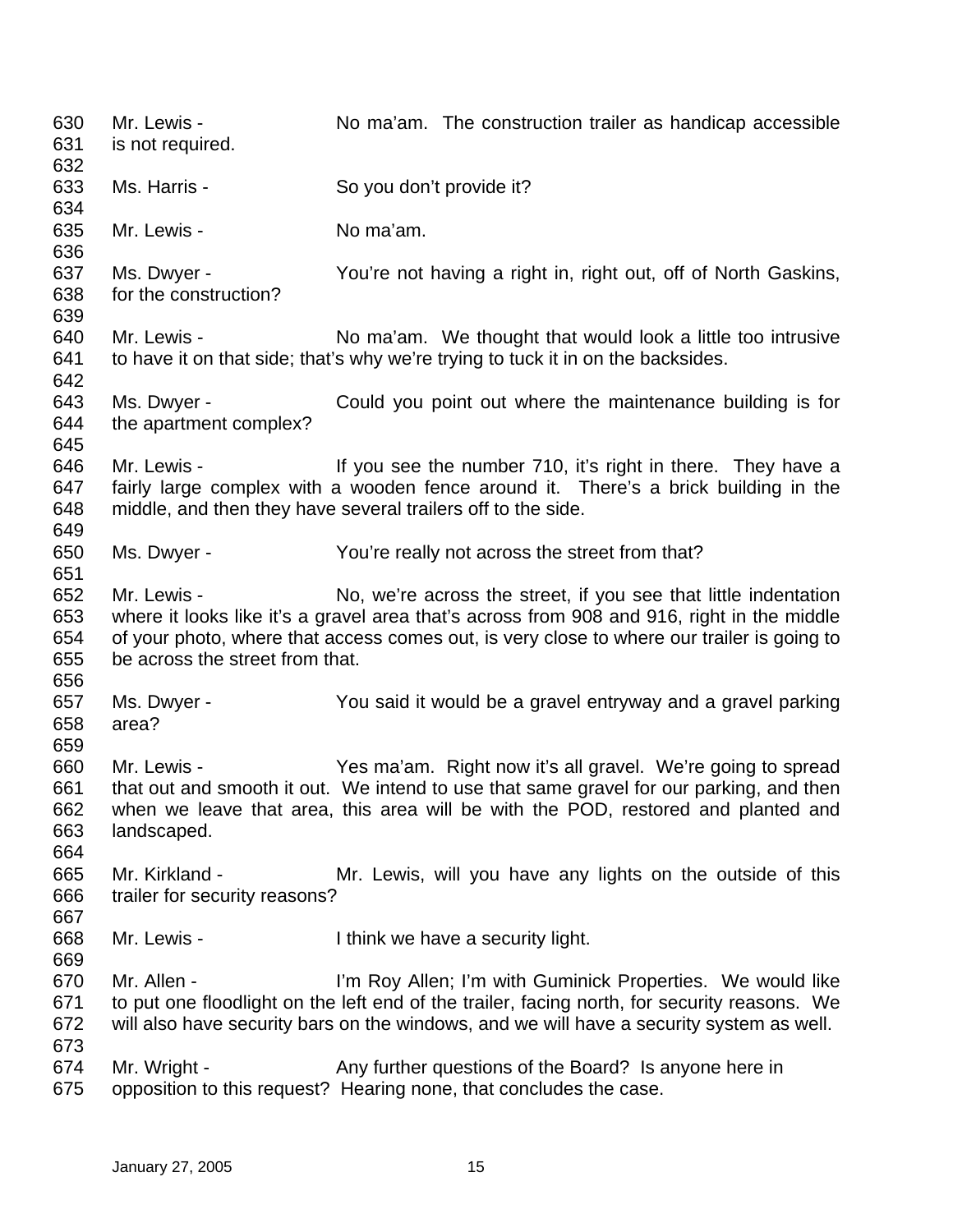676 677 678 679 680 681 After an advertised public hearing and on a motion by Ms. Dwyer, seconded by Mr. Kirkland, the Board **granted** application **UP-1-2005** for a temporary conditional use permit to install a temporary construction trailer at 711 Old Gaskins Road (Gaskins Centre) (Parcel 745-741-0907). The Board granted the use permit subject to the following conditions:

683 684 685 686 687 1. Only the improvements shown on the plan filed with the application may be constructed pursuant to this approval. No substantial changes or additions to the layout may be made without the approval of the Board of Zoning Appeals. Any additional improvements shall comply with the applicable regulations of the County Code.

688 2. [Amended] The trailer shall be served by four parking spaces.

690 691 692 693 694 695 3. A detailed landscaping and lighting plan shall be submitted to the Planning Department with the building permit for review and approval. Approved landscaping shall be installed during the spring planting season. All landscaping shall be maintained in a healthy condition at all times. Dead plant materials shall be removed within a reasonable time and replaced during the normal planting season.

696 697 4. The trailer shall be skirted on all sides with a durable material as required by the building code for a permanent installation.

699 700 5. The trailer shall be removed from the property on or before February 1, 2007, at which time this permit shall expire. This permit shall not be renewed.

| 702 | Affirmative: | Dwyer, Harris, Kirkland, Nunnally, Wright | 5 |
|-----|--------------|-------------------------------------------|---|
| 703 | Negative:    |                                           |   |
| 704 | Absent:      |                                           |   |
| 705 |              |                                           |   |

706 707 The Board granted the request because it found the proposed use will be in substantial accordance with the general purpose and objectives of Chapter 24 of the County Code.

- 709 710 711 712 713 714 715 **A-6-2005 DAVID AND CATHERINE BOTH** request a variance from Section 24-94 to build an addition at 413 Westham Parkway (Westham) (Parcel 758-737-5724), zoned R-1, One-family Residence District (Tuckahoe). The rear yard setback is not met. The applicants propose 25 feet rear yard setback, where the Code requires 50 feet rear yard setback. The applicants request a variance of 25 feet rear yard
- 717 718 Mr. Wright - Does anyone else desire to speak with reference to this case? Would you raise your right hand and be sworn please?

720 721 Mr. Blankinship - Do you swear that the testimony you are about to give is the truth, the whole truth, and nothing but the truth, so help you God?

682

689

698

701

708

716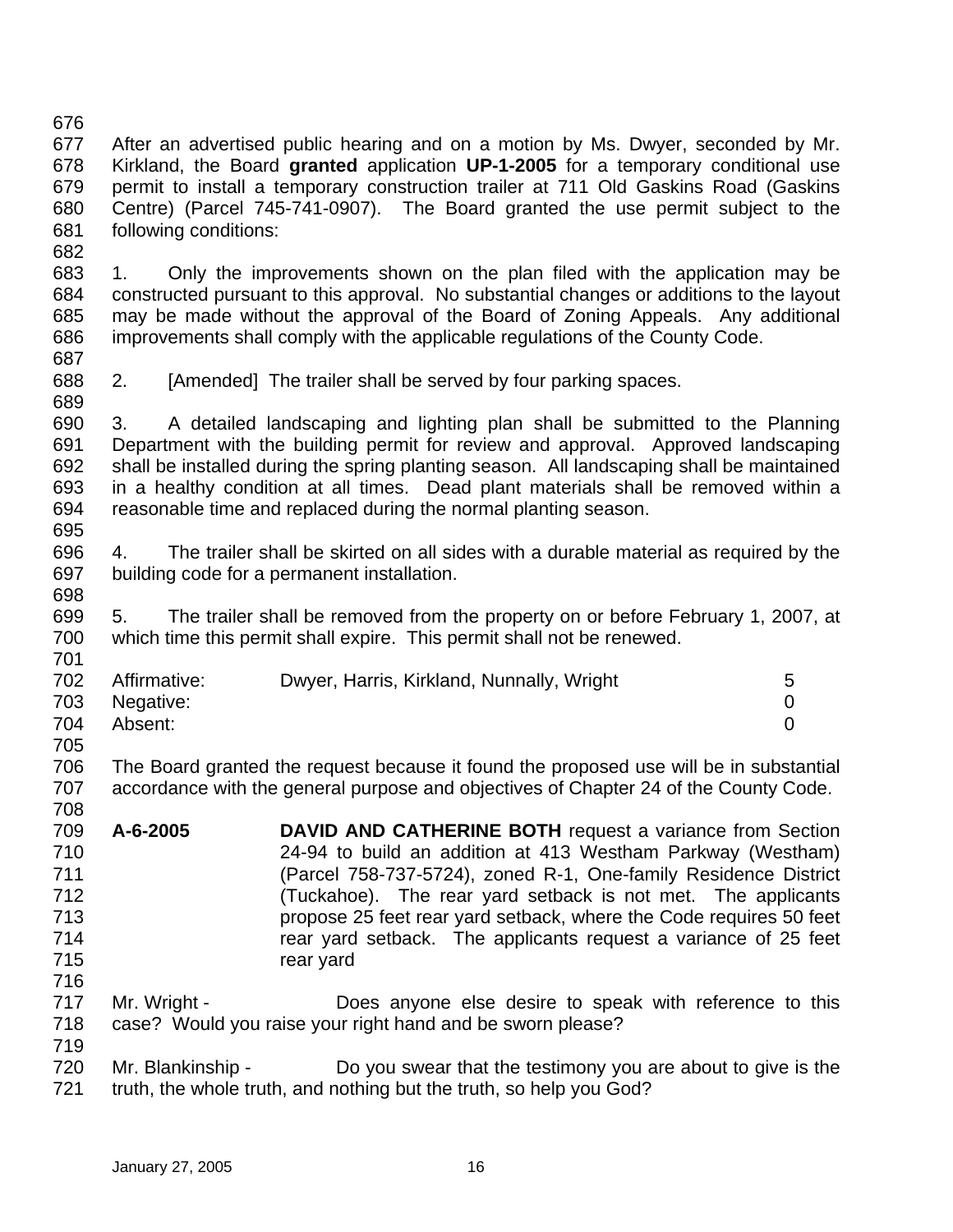722 723 724 725 726 727 728 729 730 731 732 733 734 735 736 737 738 739 740 741 742 743 744 Mr. Shearman - I do. My name is Michael Shearman, with Shearman Myers Architects. You've seen this piece of property once before. It was presented last September, and at that time, a larger rear yard setback variance was requested, that really came very close to the existing property line and to the existing neighbor. The application was denied. It was suggested at that time that an addition that was a little more sensitive to the unique shape of the property and to the adjacent neighbor might be a little more preferable, and at that time, Mr. Both was working with a different architect. I've been working with Mr. and Mrs. Both for a couple of months, trying to develop a design that will fit the site a little better than the one that was previously submitted. As you can see, the site's rather unique. It's quite small for the area, but it's also trapezoidal in shape, has a very short side yard on one side and is quite deep on the other. The existing house actually violates the required rear yard setback by a considerable amount. Our approach to the design was to take an imaginary line parallel to the rear of the site from the corner of the existing house. The existing house is approximately 24 feet from the rear yard property line, and what we were attempting to do is to stay inside of that, so therefore not come any closer than the existing house is to the property, no closer to the adjacent property. We designed the addition on the deeper side of the site. It's a two-story addition, one story over where it's closest to the adjacent property, and we're requesting a setback variance of twenty-five feet, which would still leave a twenty-five-foot setback from the property line. The addition has been designed in the manner of the existing house, to fit the neighborhood and the architecture of the existing house, so that it will blend in.

745 746 747

756

759

764

Mr. Wright - Is there any screening behind this house?

748 749 750 751 Mr. Shearman - Yes, there is a fairly thick stand of trees between this house and the closest piece of property, towards the rear and to the left of this piece of property. There's quite a thick stand of trees between it and this house.

752 753 Ms. Dwyer - The new addition is closer to 411 than 415.

754 755 Mr. Shearman - That's correct, and it kind of steps back along that line, to follow the rear property line.

757 758 Mr. Wright - Any further questions of the Board? Is anyone here in opposition to this request? Hearing none, that concludes the case.

760 761 762 763 After an advertised public hearing and on a motion by Ms. Dwyer, seconded by Ms. Harris, the Board **granted** application **A-6-2005** for a variance to build an addition at 413 Westham Parkway (Westham) (Parcel 758-737-5724). The Board granted the variance subject to the following conditions:

765 766 767 1. Only the improvements shown on the plan filed with the application may be constructed pursuant to this approval. Any additional improvements shall comply with the applicable regulations of the County Code.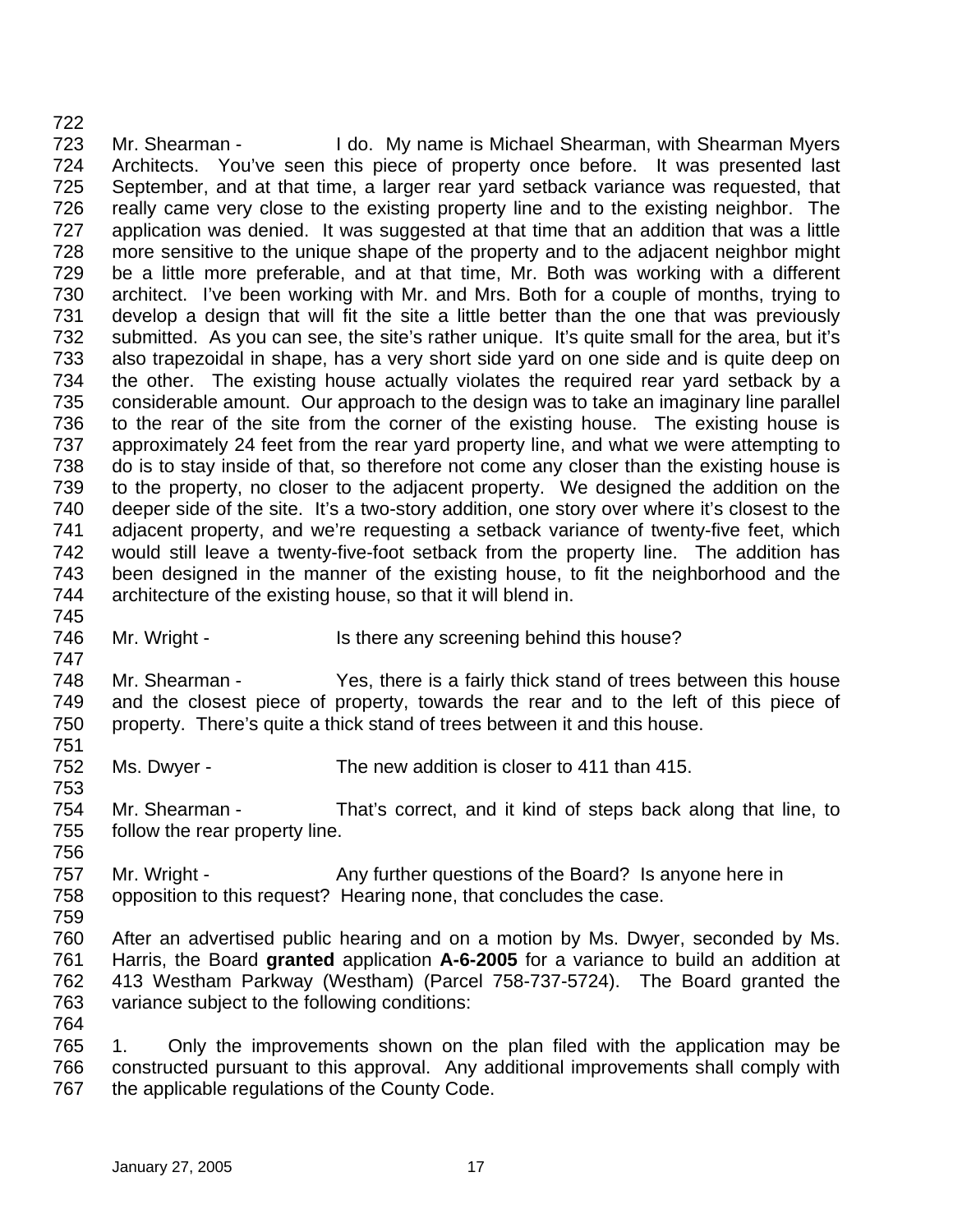769 770 2. The new construction shall match the existing dwelling as nearly as practical in materials and color.

| .   |               |                                           |   |
|-----|---------------|-------------------------------------------|---|
| 772 | Affirmative:  | Dwyer, Harris, Kirkland, Nunnally, Wright | 5 |
|     | 773 Negative: |                                           |   |
| 774 | Absent:       |                                           |   |
| 775 |               |                                           |   |

- 776 777 778 779 780 781 The Board granted this request, as it found from the evidence presented that, due to the unique circumstances of the subject property, strict application of the County Code would produce undue hardship not generally shared by other properties in the area, and authorizing this variance will neither cause a substantial detriment to adjacent property nor materially impair the purpose of the zoning regulations.
- 782 783 784 785 786 **UP-2-2005 VULCAN CONSTRUCTION MATERIALS** requests a conditional use permit pursuant to Sections 24-52(d) and 24-103 to extract materials from the earth at 4230 New Market Road (Parcels 833- 678-0193, 833-680-7719 and 836-667-5251), zoned A-1, Agricultural District (Varina).
- 788 789 Mr. Wright - Does anyone else desire to speak with reference to this case? Would you raise your right hand and be sworn please?
- 791 792 793 Mr. Blankinship - Do you swear that the testimony you are about to give is the truth, the whole truth, and nothing but the truth, so help you God?
- 794 795 796 797 798 799 800 801 802 803 804 805 806 807 808 809 Mr. Lewis - The My name is Monte Lewis; I'm with Lewis & Associates, representing the applicant. This is for two additional sites. One is on the north side of New Market Road, in the area that's referred to historically as the Slash; the other is on the side that we're mining presently. We've met with staff to go over their comments in regards to the RPA tree save area and the haul road. The proposed conditions we have no problems with, with the exception of the following, and I think they were added on because staff thought we might have vehicles coming on to Rt. 5, which we do not. All of our vehicles will go across a bridge over to the Slash, and then come back across to the south side of Curles Neck Farm. We will have no vehicles that enter Rt. 5. Therefore, the condition # 11, which talks about requiring a gate on the access point, is not really needed. Condition # 14, where we have a sign saying "Trucks Entering Highway," again we don't have trucks entering the highway. Condition # 15 the stop sign at Rt. 5, which has to do with the access in and out of Rt. 5, which we do not have. Condition # 18, where it says "no groups of trucks, no more than 3, can access out to the road."
- 810 811 Ms. Dwyer - **Mr. Lewis, you never have trucks leaving the property?** It's all taken to the river, all the way?
- 812

768

771

787

790

813 Mr. Lewis - The Moma'am. Yes ma'am.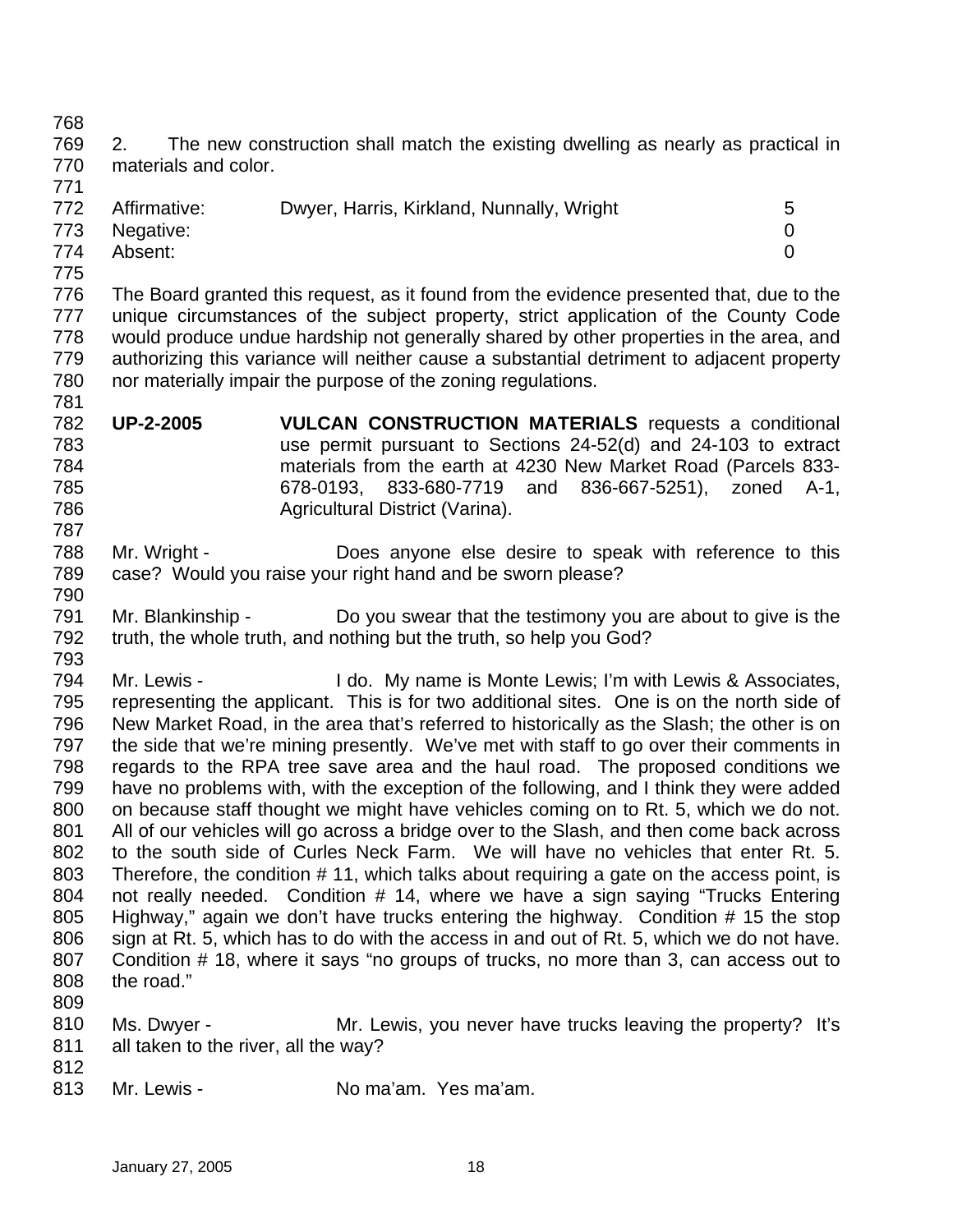814 815 816 817 818 819 820 821 822 823 824 825 826 827 828 829 830 831 832 833 834 835 836 837 838 839 840 841 842 843 844 845 846 847 848 849 850 851 852 853 854 855 856 857 858 859 Mr. Wright - That's what you've been doing over the years? Mr. Lewis - The Yes sir, exactly. We're going to be having the exact same operation. The only difference is, we will have an overhead bridge to go over New Market Road to get to our site. We've been in contact with VDOT about the specifics of this bridge. In fact, this same bridge is now in use in an adjacent county for Shirley Plantation. Mr. Wright - Is this the first time that you've had any operation north of New Market Road? Mr. Lewis - The Yes sir. Presently that area is used for hunting; there is a hunting lodge over there, not in our area, but they have access to Rt. 5. There are other roads that come off of Rt. 5 into the larger area that's called the Slash. Those are chained and gated by the owner, but none of those roads have access to our haul road. All of our traffic will go from the south side across our aerial bridge, to the Slash and then back again. Mr. Nunnally - That private bridge is – what's the load limit on it? Capacity? Mr. Lewis - I'd have to ask somebody from Vulcan to address that. As I said, it is the same bridge that VDOT has approved for use at Shirley now, and it is designed so that it has sides, plus a screen up above that, so in case anything does fall off the trucks, it is maintained on the bridge. You can see that, like a chain link fence screen across it, that's for safety purposes. As far as the weight limit ............... Mr. Nunnally - I just wondered how many trucks you're going to have going over it each day, but it needs a mighty strong bridge. Mr. Wells - Yes sir. My name is Robert Wells; I'm a Process Engineer for Vulcan Materials. I've been involved with the design of the bridge. We hired Hayes Seay Mattern and Mattern, out of Roanoke, which is a consulting firm that builds a lot of bridges for VDOT, and they designed this bridge for us, and it's designed to carry offroad haul trucks, and the gross weight is 116 tons. It's what it's designed for, with the normal engineering safety factors. It'll be built per VDOT specifications. Mr. Nunnally - Do you have any idea how many trucks will be going over that each day? Mr. Wells - **Probably between eight and ten an hour, in an eight-hour** day, say eighty a day. It's one way. Mr. Kirkland - This is a one-lane bridge. The speed limit's going to be posted at five miles an hour.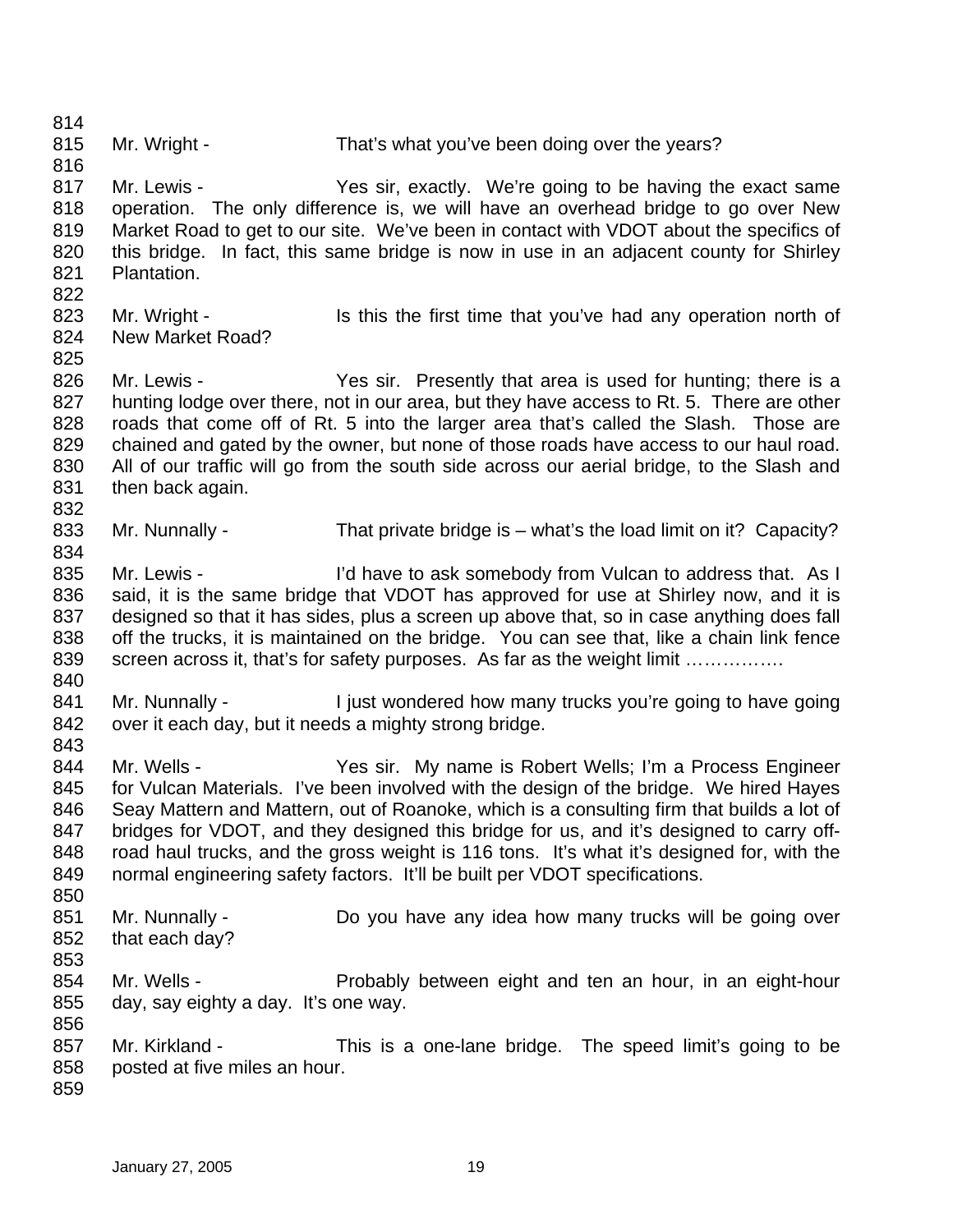860 861 862 Mr. Blankinship - Why did you select a bridge, rather than the other ways you might have gotten just the material across?

- 863 864 865 866 Mr. Wells - We feel it's, first of all, safer, than a grade intersection, kind of like the interstate concept. Due to traffic on New Market Road, we would have to yield right-of-way to the traffic, and it would be true at the time that due to traffic studies, we couldn't even get across the road in a timely manner.
- 867 868 869 870 871 Mr. Lewis - We also looked at alternatives of putting a pit and conveyor system to go under New Market and then extract on the other side, dump it out and haul out, but the bridge seemed to be the most feasible way, and I don't think VDOT wanted the pits on either side anyway, going under their road. They'd rather go over the top.
- 873 874 Mr. Nunnally - Mr. O'Kelly, where you're bounding this property, isn't there a new subdivision or something proposed across the road there?
- 876 877 878 879 880 Mr. O'Kelly - The Yes sir, and I was going to ask Mr. Lewis how long this operation may be taking place across Rt. 5. We do have a 330-lot subdivision that's been approved by the Planning Commission at Long Bridge Road and Rt. 5, called Camp Hill.
- 881 882 883 884 885 886 887 Mr. Brazell - Tom Brazell, I'm Senior Geologist with Vulcan Materials. We have a very limited amount of drill data, so it's kind of difficult at this time to say exactly how long we'll be north of Rt. 5. Our information does tell us that there appear to be no reserves further to the north, so any additional development should be away from the proposed subdivision. There will be a tree buffer remaining on the west side of the creek that you see meandering across the property, and the distance between our operations and any proposed new development should be in excess of 1,000 feet.
- 888 889 890 891 Mr. O'Kelly - Che of the issues with the subdivision review and approval had to do with the impacts on the Camp Holly and Diamond Springs Aquifer. I know we have a condition proposed, #22, pertaining to ground water.
- 892

872

- 893 894 895 896 897 898 899 900 901 902 Mr. Brazell - Yes sir, we plan to put into place a ground water monitoring system. We've been in contact with a professional hydrologist in northern Virginia, named Jim Buss, I believe, and we're going to put monitoring wells to make sure we have no offsite impact from our activities. The water table where we're going to be mining is at a level such that we do not have to pump to operate the pit. Obviously, when you take material out, the water comes in to fill the void. At the end of the day, we're not going to be extracting a tremendous amount of water from the aquifer. We're going to have a hydrological barrier between us and the subdivision, and that is the meandering stream that runs across the property, Bailey Creek.
- 903 904 Ms. Dwyer - So you're mining above the water table, is that what you said?
- 905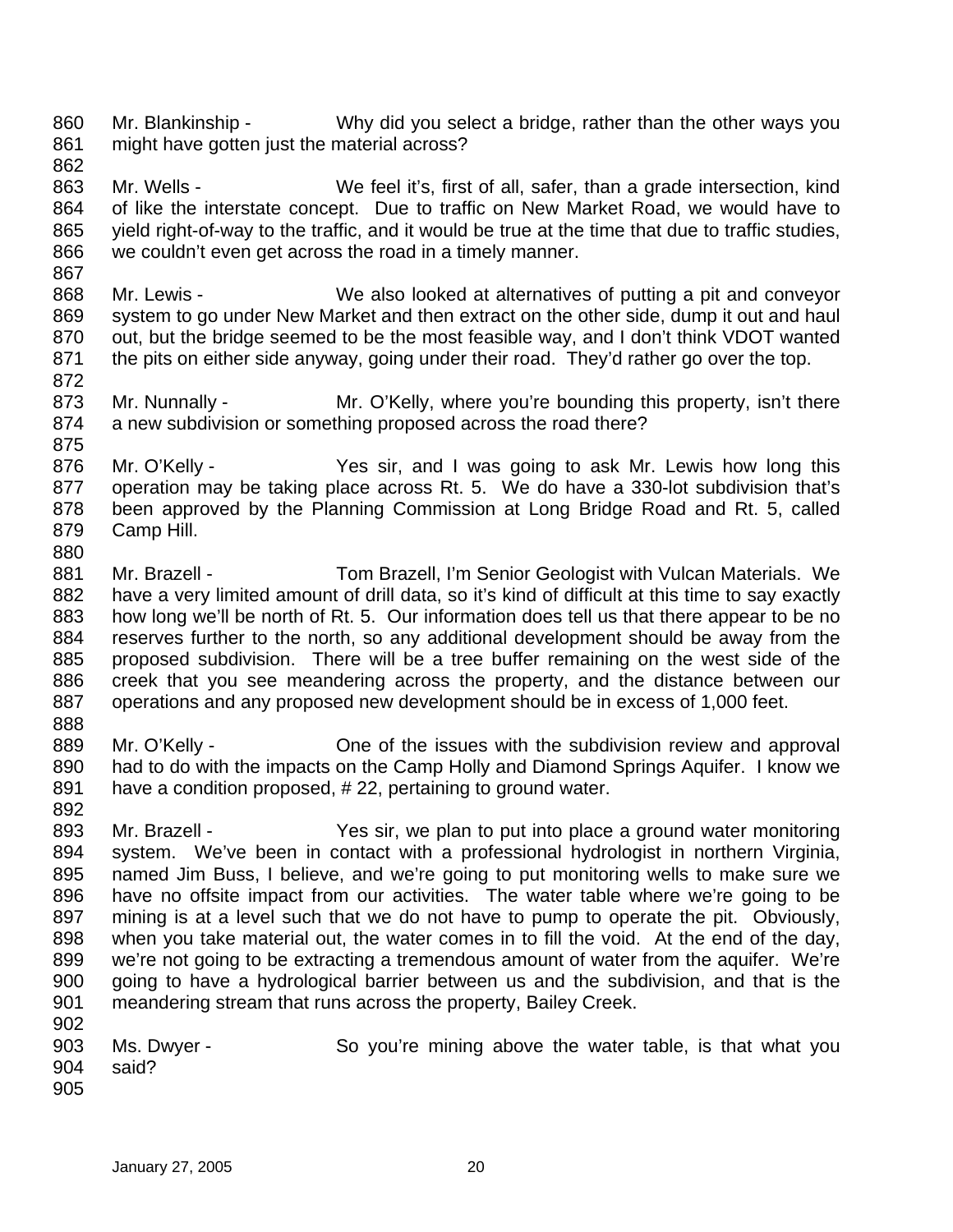906 907 908 909 Mr. Brazell - The sand and gravel is not completely below the water table. We can operate on top of the sand and gravel with our equipment, without pumping the water table down. We don't have to de-water the mining area.

910 911 Ms. Dwyer - But you'll be affecting the water table; you'll be mining down below the water table?

913 914 915 916 Mr. Brazell - We'll be affecting it to the point that if you remove a grain of sand, water comes in to replace where that grain of sand was. At the rate we don't anticipate any offsite impact, and that's why we're going to put the monitoring wells in place, to make sure that we have no offsite impact.

918 Ms. Dwyer - Tell me how the monitoring works.

920 921 922 923 924 925 926 927 928 929 Mr. Brazell - We will put wells both close to the operation and further away, so we can model the cone of influence, cone of depression. Obviously, if you put a well in place, you draw the water down, and the water around it goes into the well. What we're going to do is model that 3-D area, to make sure that we have no impact offsite. We'll have a well location adjacent to the pit, which is monitored on a regular basis, monthly. We'll capture precipitation numbers. Obviously, if the water table drops and it's drought, it's not necessarily related to the mining. Likewise, if the water table rises, when you have excess rainfall, it's not necessarily due to the mining either. We'll also have monitoring wells further offsite, on the west side of our hydrological barrier, to gauge any potential impact there.

931 932 Ms. Dwyer - So you have a monitoring well near the mining site and then to the west of Four Mile Creek?

933

912

917

919

930

934 935 936 937 Mr. Brazell - The Yes ma'am, that was a site that was proposed by our hydrologist. He is going to help us design that system. We don't have a firm location for drill holes, our monitoring wells, just an approach.

938 939 940 941 942 943 944 945 946 947 948 Mr. Carroll - The Music of It I may add, my name is Tom Carroll; I'm Manager of Business Development for Vulcan. This site's been mined since the '50's, and they've not had any impacts out here associated with that previous mining activity. It's been ongoing. Furthermore, we've actually had mining operations that have been located up in this particular location previously, and have never had impacts there. It's frankly just an additional safeguard that we've proffered up, since we are going to be on the north side of Rt. 5, just trying to be a good steward, as something that would give anybody an additional comfort level that the past forty-fifty years worth of experience out there has not shown that we've had offside impacts, and we're just doing that to raise the comfort value.

| 949        | Ms. Dwyer -       | Will we hear from a County representative on this?      |  |  |
|------------|-------------------|---------------------------------------------------------|--|--|
| 950<br>951 | Mr. Blankinship - | We hadn't planned any presentation on that. If you have |  |  |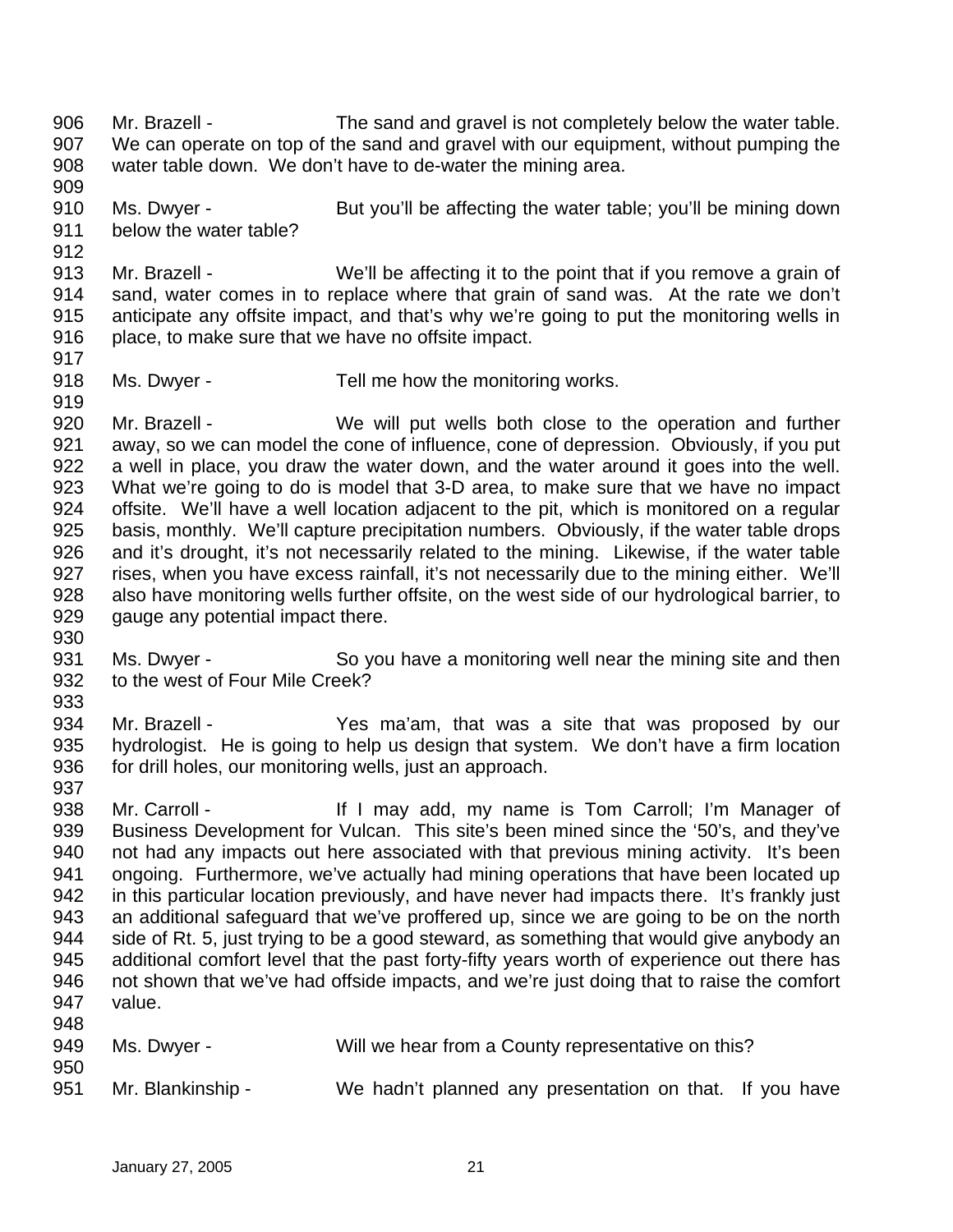952 specific questions, we can defer and do some research.

954 955 956 957 958 959 960 961 962 Mr. O'Kelly - I'd just like to comment about Rt. 5. Some say it's the second oldest road in the United States. It's also probably, as far as the County is concerned, the most studied road in Henrico County. I know of at least five studies that have been done on the Rt. 5 corridor. The County did its own study to come up with ways to protect the corridor, and this proposed operation will have some impact on the character of Rt. 5, and I think the applicant has made some suggestions to minimize the impact with the bridge, with some additional plantings and screenings, and we would hope that you could take that to heart and do minimize the impact on scenic and historic aspects of historic Rt. 5.

964 965 966 967 968 969 970 971 972 Mr. Carroll - Without a question. As a matter of fact, we've won a number of reclamation awards for our activities out there and have received quite a bit of support on the state and national level for those activities, and we don't want to break with that tradition. I just informed my cohorts last week we received a very good honor in the state of North Carolina for our operations down there. We won the North Carolina Business Conservationist of the Year from the North Carolina Wildlife Federation. They were all companies from the state of North Carolina, so we try to continue that tradition throughout.

973 974 975 Mr. Nunnally - Mr. O'Kelly, did you say when you thought the subdivision might begin, or do you know. Is it in the planning now?

976 977 978 979 980 Mr. O'Kelly - They have tentative approval, and they received that approval in January of last year. They're still doing a lot of studies on the property; they haven't submitted anything for final approval at this point, and there has been some talk about the possibility of perhaps filing a rezoning for a planned community on the property, so things are somewhat in limbo right now.

- 981 982 983 984 985 986 987 Mr. Nunnally - How long do you people think you'll be there mining in this particular area? Mr. Brazell - It could be a couple of years, three years, in that kind of time frame.
- 988 Mr. Nunnally - Not more than 3 years?
- 990 991 992 993 994 Mr. Brazell - At this particular location, yes sir. We're hoping to add more, obviously. The question is, how much is there, and where is it, and I would say at this point in time, to the best of my knowledge, any additional deposits would be to the south and east of this location. Nothing across the creek.
- 995 996 Ms. Harris - Can you point out on the map exactly where the new bridge would be on New Market Road?
- 997

989

953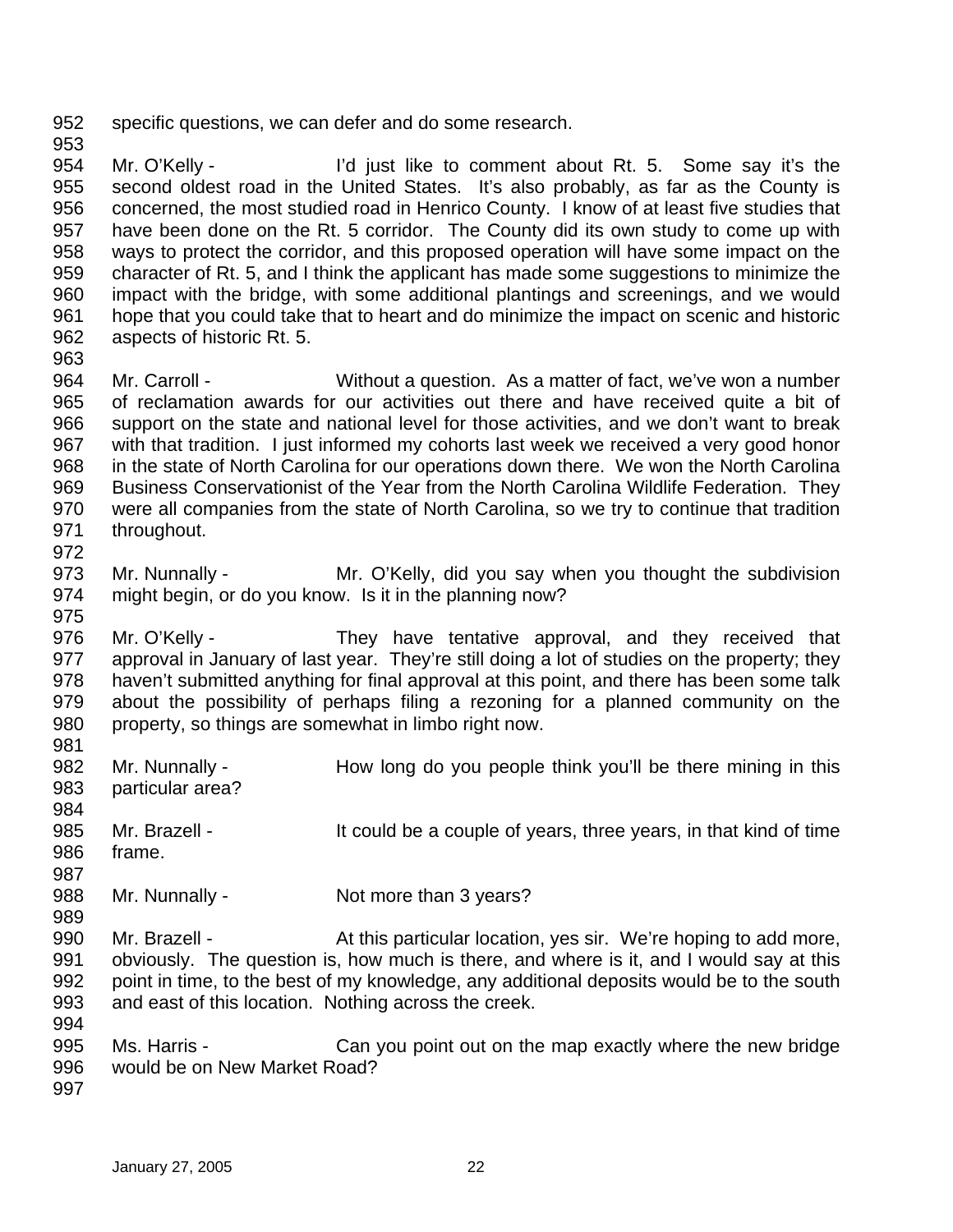998 999 1000 1001 1002 1003 1004 1005 1006 1007 1008 1009 1010 1011 1012 1013 1014 1015 1016 1017 1018 1019 1020 1021 1022 1023 1024 1025 1026 1027 1028 1029 1030 1031 1032 1033 1034 1035 1036 1037 1038 1039 1040 1041 1042 1043 Mr. Blankinship - Where the haul road is, it shows it right there. Ms. Harris - I'm trying to get my bearings. Where is Strath Road and Wilson Road, which way would they be? Mr. Blankinship - She's asking where it is, relative to Willson Road and Strath Road. Mr. Brazell - There's Willis Church Road, way off to the right. Mr. Lewis - Strath Road, I believe, is on the other side of I-295. Ms. Harris - The You're asking for certain conditions that dealt with trucks to be eliminated from what we have here, but then I'm still hearing trucks, so could you clarify that? Mr. Lewis - Yes, trucks will not enter Rt. 5. The bridge is so that trucks do not have to enter Rt. 5, will go over top of Rt. 5, but all truck traffic goes over the bridge to the site, then back over the bridge to the barges on the James, where they will unload, process, and down the river. If I may add, I think it's important to understand the distinction between on-the-road-trucks that you see traveling up and down the highways, and the trucks that we're talking about – these are entirely off-road trucks. They are not licensed to be on public roadways. They are basically construction-type trucks. Mr. Nunnally - In other words, you are not using Henrico County roads. Mr. Lewis - That's correct. Ms. Harris - At what point do the trucks get on the road though? Mr. Lewis - They don't at all. They go right to the barge. They stay on the property. Ms. Harris - They originate from where? Mr. Lewis - They're on the property now, and they stay on the property. These are not trucks that are driven off at night. They are parked there; they are stationed there; they are maintenanced there; and they are utilized there. Ms. Harris - What I need to see is that what has happened to Darbytown Road won't happen to New Market Road, Charles City Road. What I'd like to see is, what happened to that area with the trucks, will not happen, will not happen to New Market. Mr. Carroll - This operation will add no new vehicles to that area. The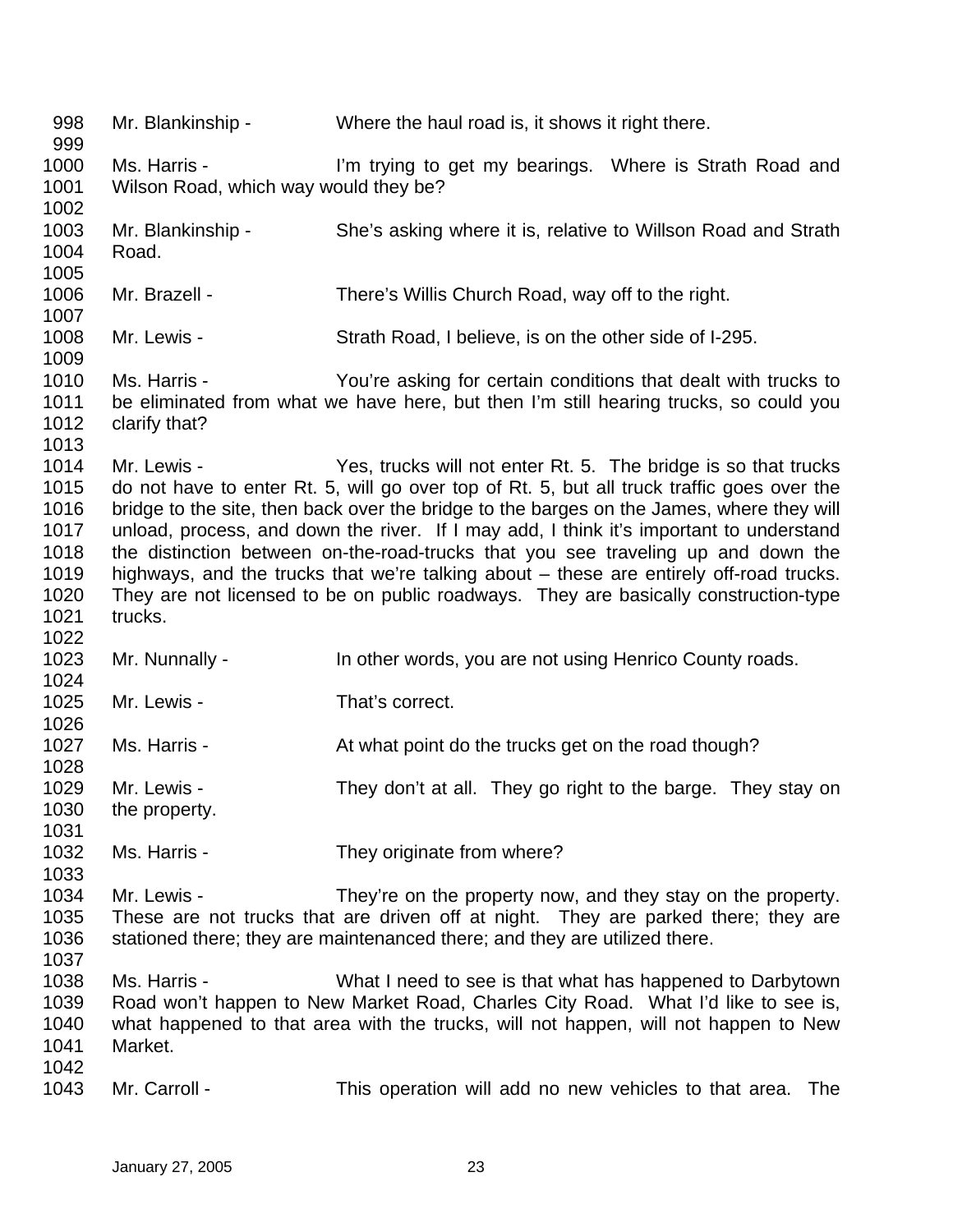1044 1045 only thing that comes in and out of there now is our employees, and the farm traffic, since it is a working farm.

1046

1049

1063

1065

1070

1047 1048 Ms. Dwyer - What kind of noise might be generated by this operation; I'm thinking about the potential subdivision?

1050 1051 1052 1053 1054 1055 1056 1057 1058 1059 1060 1061 Mr. Carroll - Actually, we had that studied, and the prevalent noise in the area is the traffic on Rt. 5, the airport traffic, and our operation will actually add nothing new to the area. In fact, we have mined closer to that area that we showed you previously. I think basically, the sound report that we had, essentially that was negligible. The noise that would be generated in this area, the prevalent noise is from traffic that is on the highway and the airport, and the only sounds that could be picked up from our operation would be those that would be associated with back-up alarms or something like that, that would be on the equipment. Keep in mind that our operation is working down in an excavation, so you've got a natural noise barrier associated with working down, and then you also have the noise barrier associated with all the vegetation and the greenway that is in between our operation and that particular facility.

1062 Ms. Dwyer - It's just gravel and sand?

1064 Mr. Carroll - That's all.

1066 1067 Ms. Dwyer - There's never an occasion to do any blasting?

1068 1069 Mr. Carroll - No ma'am. It's all on consolidated material, just backhoes and things along those sort.

1071 1072 1073 Mr. Kirkland - The Mr. Blankinship, we haven't had any complaints on this operation in the past, have we?

1074 1075 1076 1077 1078 1079 1080 1081 Mr. Blankinship - Not on the mining operation. Part of the reason Mr. Hackett's here this morning is we did have some discussions with the owners in the last month or two, where they've been doing some logging on this same property, and they appear to not had all the appropriate approvals for erosion and sedimentation control for the logging operations. Public Works asked them to submit some plans for how they were going to correct that, and they were very prompt in getting that done before this meeting so that those issues could be laid to rest before this came up.

- 1082 1083 1084 1085 Mr. Carroll - The Actually, we have a very good working relationship with Varina Elementary School; we're an official corporate Adopt-A-School partner with them.
- 1086 1087 Mr. Lewis - I want to point out that the logging operation was not Vulcan; it was the owner, who had a private contract with the logger.
- 1088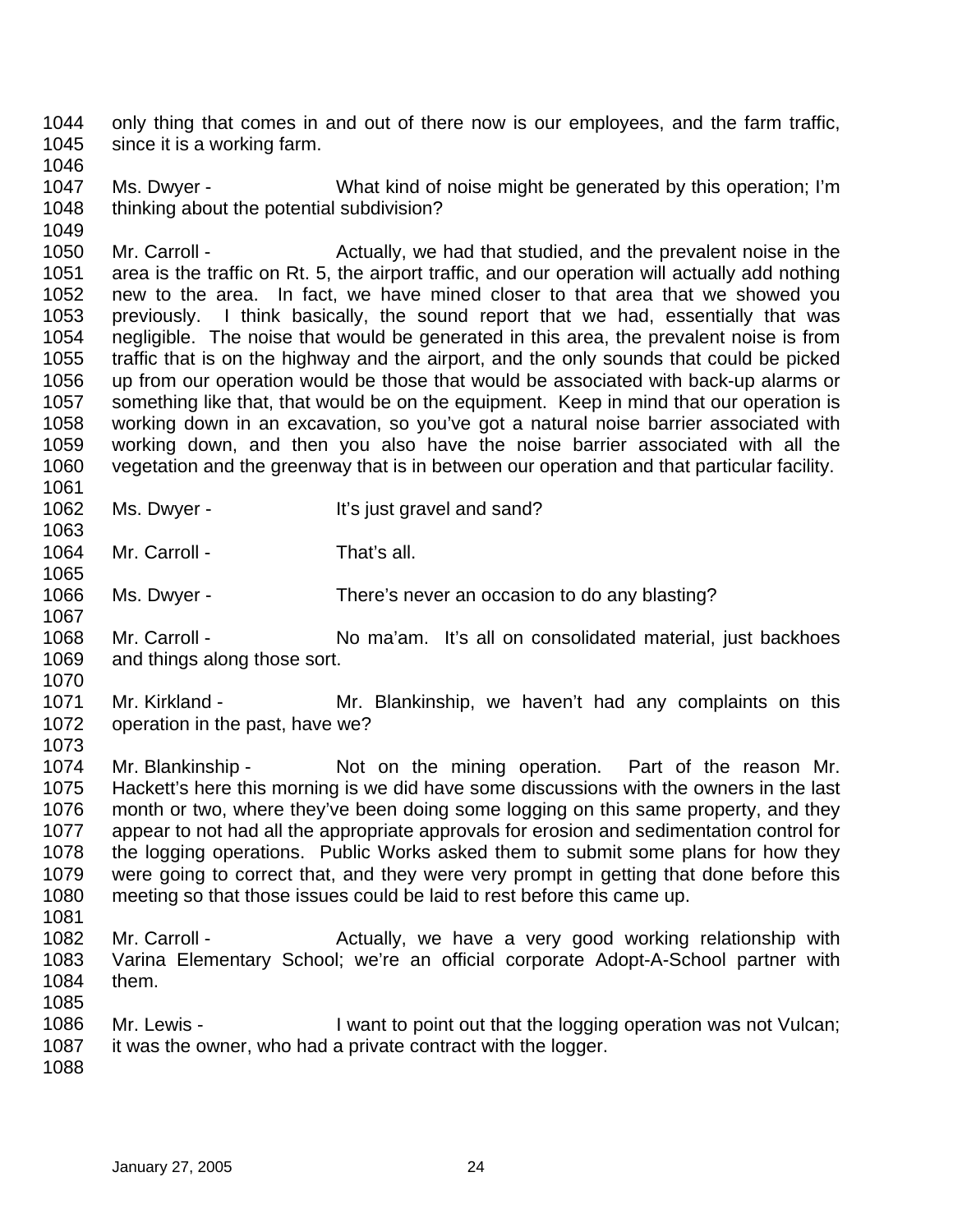1089 1090 Mr. Wright - Any further questions of the Board? Is anyone here in opposition to this request? Hearing none, that concludes the case.

1091

1092 1093 1094 1095 1096 After an advertised public hearing and on a motion by Mr. Nunnally, seconded by Mr. Kirkland, the Board **granted** application **UP-2-2005** for a conditional use permit to extract materials from the earth at 4230 New Market Road (Parcels 833-678-0193, 833- 680-7719 and 836-667-5251). The Board granted the variance subject to the following conditions:

1097

1098 1099 1. This use permit is subject to all requirements of Section 24-103 of Chapter 24 of the County Code.

1100

1101 1102 1103 1104 1105 1106 1107 1108 1109 1110 1111 2. Before beginning any work, the applicant shall provide a financial guaranty in an amount of \$2,000 per acre for each acre of land to be disturbed, for a total of \$284,220, guaranteeing that the land will be restored to a reasonably level and drainable condition. This permit does not become valid until the financial guaranty has been approved by the County Attorney. The financial guaranty may provide for termination after 90 days notice in writing to the County. In the event of termination, this permit shall be void, and work incident thereto shall cease. Within the next 90 days the applicant shall restore the land as provided for under the conditions of this use permit. Termination of such financial guaranty shall not relieve the applicant from its obligation to indemnify the County of Henrico for any breach of the conditions of this use permit. If this condition is not satisfied within 90 days of approval, the use permit shall be void.

1112

1113 1114 1115 1116 1117 1118 1119 1120 3. Before beginning any work, the applicant shall submit erosion control plans to the Department of Public Works for review and approval. Throughout the life of the operation, the applicant shall continuously satisfy the Department of Public Works that erosion control procedures are properly maintained, and shall furnish plans and bonds that the department deems necessary. The applicant shall provide certification from a licensed professional engineer that dams, embankments and sediment control structures meet the approved design criteria as set forth by the State. If this condition is not satisfied within 90 days of approval, the use permit shall be void.

1121

1122 1123 1124 4. Before beginning any work, the applicant shall obtain a mine license from the Virginia Department of Mines, Minerals and Energy. If this condition is not satisfied within 90 days of approval, the use permit shall be void.

1125

1126 1127 1128 1129 1130 1131 5. Before beginning any work, the areas approved for mining under this permit shall be delineated on the ground by five-foot-high metal posts at least five inches in diameter and painted in alternate one foot stripes of red and white. These posts shall be so located as to clearly define the area in which the mining is permitted. They shall be located, and their location certified, by a certified land surveyor. If this condition is not satisfied within 90 days of approval, the use permit shall be void.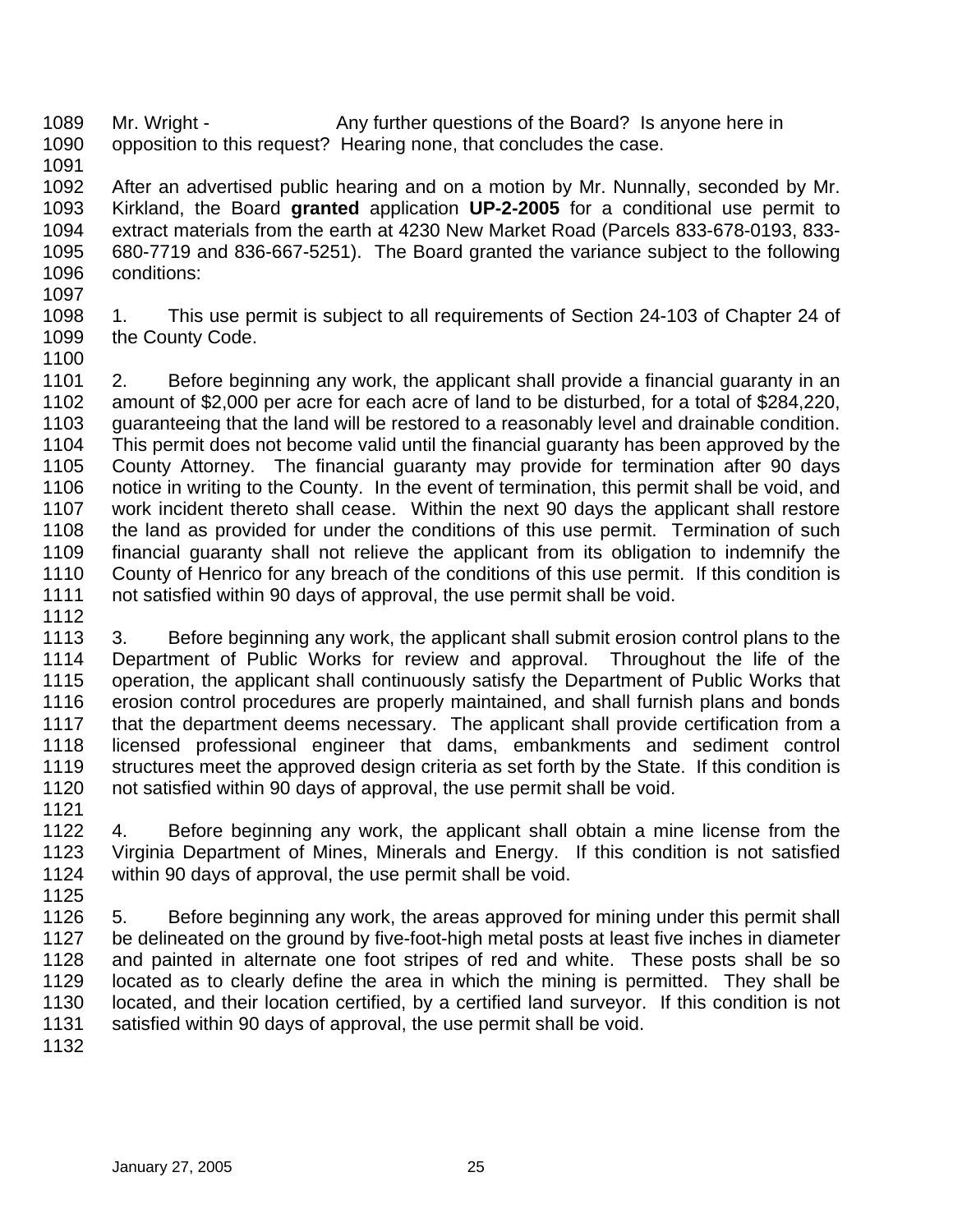1133 1134 1135 1136 6. In the event that the Board's approval of this use permit is appealed, all conditions requiring action within 90 days will be deemed satisfied if the required actions are taken within 90 days of final action on the appeal.

1137 1138 1139 1140 7. The applicant shall comply with the Chesapeake Bay Preservation Act and all state and local regulations administered under such act applicable to the property, and shall furnish to the Planning Department copies of all reports required by such act or regulations.

1142 1143 1144 8. Hours of operation shall be from 6:00 a.m. to 6:00 p.m. when Daylight Savings Time is in effect, and from 7:00 a.m. to 5:00 p.m. at all other times.

1145 1146 1147 9. No operations of any kind are to be conducted at the site on Sundays or national holidays.

1148 1149 1150 1151 1152 1153 10. Access to the property shall be from the established entrance onto New Market Road. Traffic into and out of the property north of New Market Road shall cross New Market Road on a private bridge to be built and maintained by the operator. Excavated material shall be removed from the property through the operator's established loading area on the James River.

1154 11. [Deleted]

1156 1157 1158 1159 12. The applicant shall post and maintain a sign at the entrance to the mining site stating the name of the operator, the use permit number, the mine license number, and the telephone number of the operator. The sign shall be 12 square feet in area and the letters shall be three inches high.

1160

1155

1141

1161 1162 1163 1164 1165 1166 13. The applicant shall post and maintain "No Trespassing" signs every 250 feet along the perimeter of the property. The letters shall be three inches high. The applicant shall furnish the Chief of Police a letter authorizing the Division of Police to enforce the "No Trespassing" regulations, and agreeing to send a representative to testify in court as required or requested by the Division of Police.

- 1167 14. [Deleted]
- 1168 1169 15. [Deleted]

1171 1172 1173 1174 16. The applicant shall provide a flagman to control traffic from the site onto the public road, with the flagman yielding the right of way to the public road traffic at all times. This flagman will be required whenever the Division of Police deems necessary.

1175 1176 17. All roads used in connection with this use permit shall be effectively treated with calcium chloride or other wetting agents to eliminate any dust nuisance.

1177

1170

1178 18. [Deleted]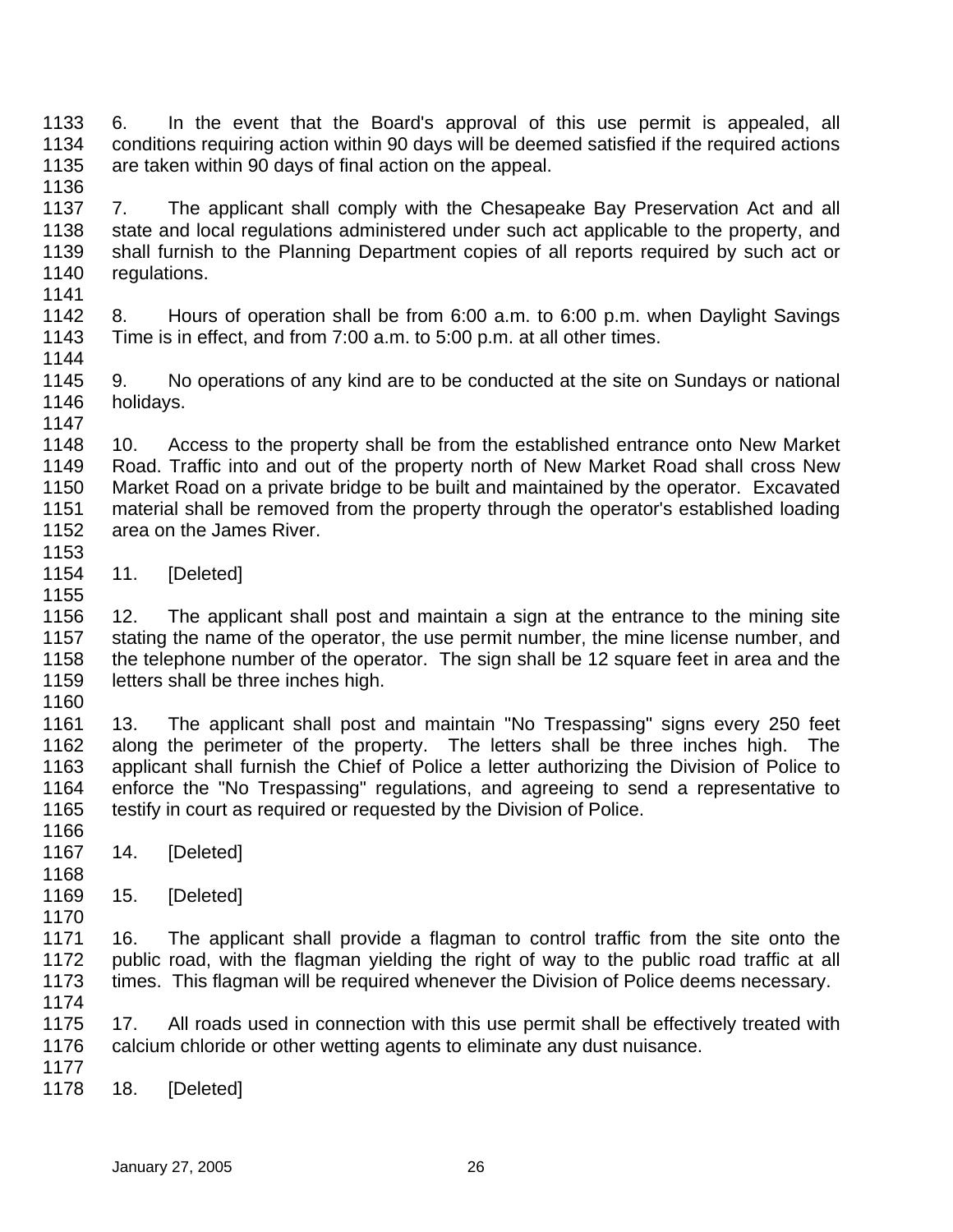- 1180 1181 1182 19. Trucks shall be loaded in a way to prevent overloading or spilling of materials of any kind on any public road.
- 1183 1184 1185 20. The applicant shall maintain the property, fences, and roads in a safe and secure condition indefinitely, or convert the property to some other safe use.
- 1186 1187 1188 1189 1190 21. If, in the course of its preliminary investigation or operations, the applicant discovers evidence of cultural or historical resources, or an endangered species, or a significant habitat, it shall notify appropriate authorities and provide them with an opportunity to investigate the site. The applicant shall report the results of any such investigation to the Planning Department.
- 1192 1193 1194 1195 1196 1197 22. If water wells located on surrounding properties are adversely affected, and the extraction operations on this site are suspected as the cause, the effected property owners may present to the Board evidence that the extraction operation is a contributing factor. After a hearing by the Board, this use permit may be revoked or suspended, and the operator may be required to correct the problem.
- 1198 1199 1200 1201 23. Open and vertical excavations having a depth of 10 feet or more, for a period of more than 30 days, shall be effectively sloped to a 2:1 slope or flatter to protect the public safety.
- 1202 1203 1204 1205 1206 1207 1208 1209 24. Topsoil shall not be removed from any part of the property outside of the area in which mining is authorized. Sufficient topsoil shall be stockpiled on the property for respreading in a layer with five inches of minimum depth. All topsoil shall be stockpiled within the authorized mining area and provided with adequate erosion control protection. If the site does not yield sufficient topsoil, additional topsoil shall be brought to the site to provide the required five-inch layer of cover. All topsoil shall be treated with a mixture of seed, fertilizer, and lime as recommended by the County after soil tests have been provided to the County.
- 1210

1179

1191

1211 1212 1213 1214 1215 1216 1217 1218 1219 25. No offsite-generated materials shall be deposited on the mining site without prior written approval of the Director of Planning. To obtain such approval, the operator shall submit a request stating the origin, nature and quantity of material to be deposited, and certifying that no contaminated or hazardous material will be included. The material to be deposited on the site shall be limited to imperishable materials such as stone, bricks, tile, sand, gravel, soil, asphalt, concrete and like materials, and shall not include any hazardous materials as defined by the Virginia Hazardous Waste Management Regulations.

1220 1221 1222 1223 1224 26. A superintendent, who shall be personally familiar with all the terms and conditions of Section 24-103 of Chapter 24 of the County Code, as well as the terms and conditions of this use permit, shall be present at the beginning and conclusion of operations each work day to see that all the conditions of the Code and this use permit are observed.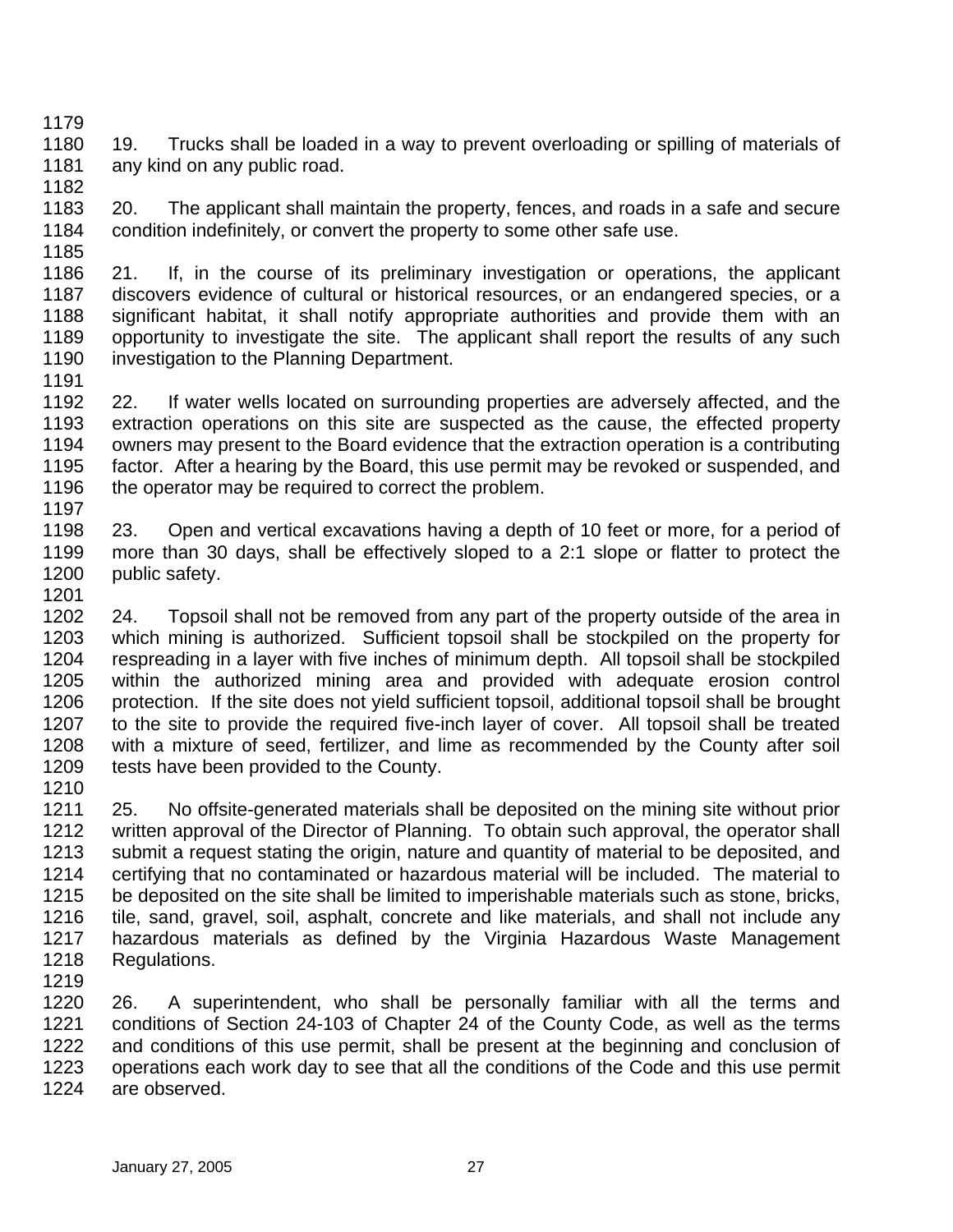1225 1226 1227 1228 1229 1230 1231 1232 1233 1234 1235 1236 1237 1238 1239 1240 1241 1242 1243 1244 1245 1246 1247 1248 1249 1250 1251 1252 1253 1254 1255 1256 1257 1258 1259 1260 1261 1262 1263 1264 1265 1266 1267 1268 1269 1270 27. A progress report shall be submitted to the Board on or about January 27, 2006. This progress report must contain information concerning how much property has been mined to date of the report, the amount of land left to be mined, how much rehabilitation has been performed, when and how the remaining amount of land will be rehabilitated, and any other pertinent information about the operation that would be helpful to the Board. 28. Excavation shall be discontinued by January 27, 2007, and restoration accomplished by not later than January 27, 2008, unless a new permit is granted by the Board of Zoning Appeals. 29. The rehabilitation of the property shall take place simultaneously with the mining process. Rehabilitation shall not be considered completed until the mined area is covered completely with permanent vegetation. 30. Failure to comply with any of the foregoing conditions shall automatically void this permit. Affirmative: Dwyer, Kirkland, Nunnally, Wright 4 Negative: Harris 1 Absent: 0 The Board granted the request because it found the proposed use will be in substantial accordance with the general purpose and objectives of Chapter 24 of the County Code. **A-7-2005 KRISTEN KAHWAJY** requests a variance from Section 24-95(c)(4) to build a front porch at 5404 Smith Avenue (Bloomingdale) (Parcel 782-744-7379), zoned R-4, One-family Residence District (Fairfield). The front yard setback is not met. The applicant proposes 17 feet front yard setback, where the Code requires 35 feet front yard setback. The applicant requests a variance of 18 feet front yard setback. Mr. Wright - **Does anyone else desire to speak with reference to this** case? Would you raise your right hand and be sworn please? Mr. Blankinship - Do you swear that the testimony you are about to give is the truth, the whole truth, and nothing but the truth, so help you God? Ms. Kahwajy - Yes. Kristen Kahwajy. We would like to build a front porch on our property at 5404 Smith Avenue. At this time, our house was built in 1954, and our setback of the house right now is 29 feet, which in itself, does not meet the Code of a 35-foot front setback. We would like to build a porch that is seven feet deep, and I believe you have some pictures of our neighbor's property. We already sit about seven to eight feet behind both neighbors on both sides. So a porch would help put us in line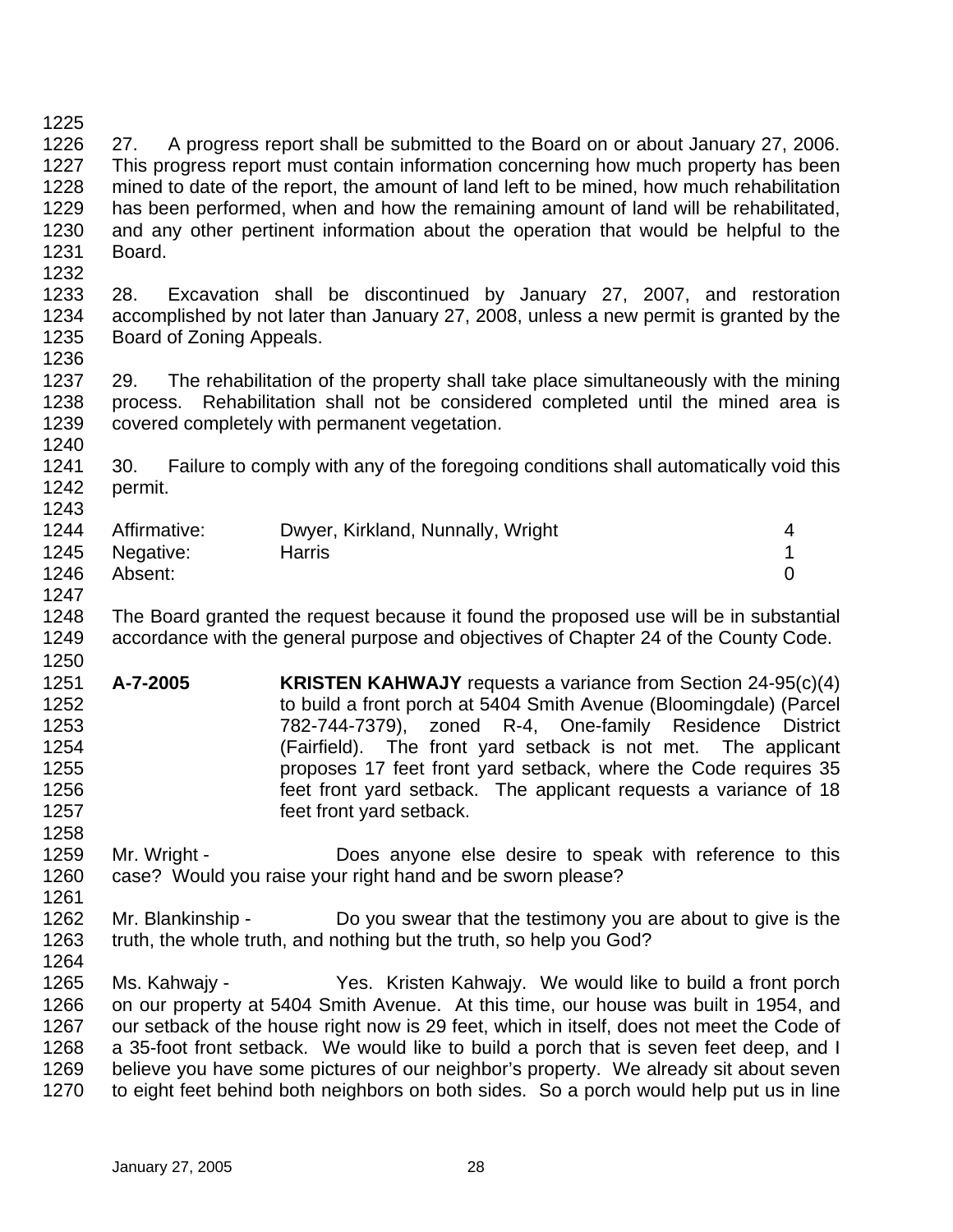1271 1272 1273 1274 1275 1276 1277 1278 1279 1280 1281 1282 1283 1284 1285 1286 1287 1288 1289 1290 1291 1292 1293 1294 1295 1296 1297 1298 1299 with the rest of the neighbors. In our block, on our side of the street, there are nine houses in total, with ours being one of them, and every one has a porch except for us, so we think it would help with the aesthetics of the neighborhood to bring it in line with the rest of the property in the area. Furthermore, our mail gets wet without having a porch, and the brick is discolored from the rain hitting, so we're trying to find some ways that we can preserve our home without some more drastic measures. Ms. Dwyer - What materials would the porch be made of? Ms. Kahwaiy - Wood. Ms. Dwyer - Painted white to match the ................ Ms. Kahwajy - Yes, we're actually going to do it similar in style to the porch you can see on our neighbor's home, with the white rails, so that it matches theirs, is what we're hoping to do. Ms. Dwyer - Brick foundation or brick piers? Mr. Williams - I'm Robert Williams, Kristen's fiancé. Actually the plan proposes four by four salt treated posts, but we can definitely change those to brick piers if need be. That's not a problem whatsoever. The rest of the construction will be, painted white, and it will have an A roof over the top, and it will match the existing white masonite siding on the outside. Mr. Kirkland - The you going to have a shed roof coming off the existing roof, or an additional A coming into the main roof. Ms. Kahwajy - A roof.

1301 1302 Mr. Wright - Any further questions of the Board? Is anyone here in opposition to this request? Hearing none, that concludes the case.

1303 1304 1305 1306 1307 After an advertised public hearing and on a motion by Ms. Harris, seconded by Mr. Kirkland, the Board **granted** application **A-7-2005** for a variance to build a front porch at 5404 Smith Avenue (Bloomingdale) (Parcel 782-744-7379). The Board granted the variance subject to the following conditions:

1308

1300

1309 1310 1311 1312 1. Only the improvements shown on the plan filed with the application may be constructed pursuant to this approval. Any additional improvements shall comply with the applicable regulations of the County Code.

1313 1314 2. The new construction shall match the existing dwelling as nearly as practical in materials and color.

- 1315 1316
	- Affirmative: Dwyer, Harris, Kirkland, Nunnally, Wright 5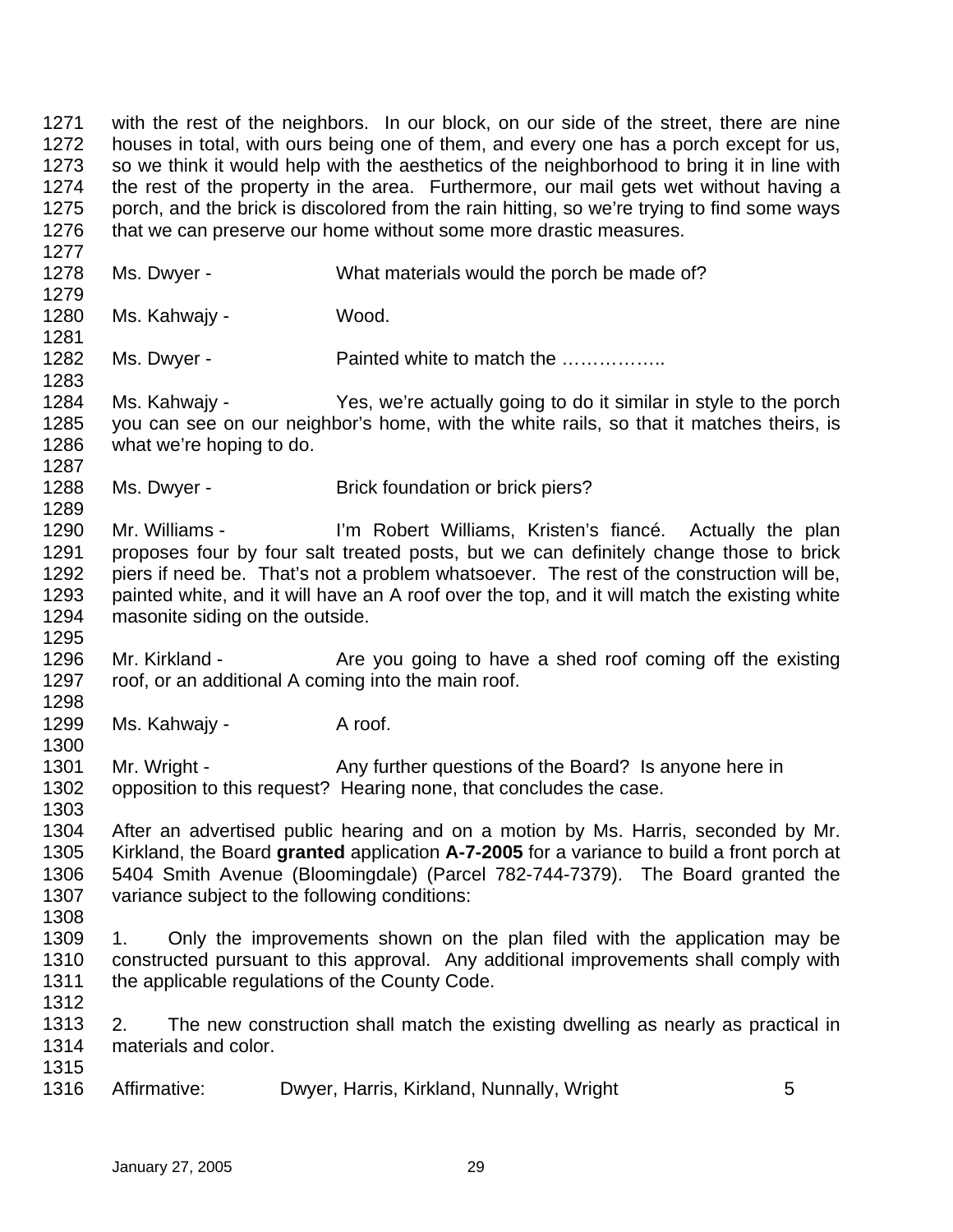|      | 1317 Negative: |  |
|------|----------------|--|
|      | 1318 Absent:   |  |
| 1319 |                |  |

1320 1321 1322 1323 1324 The Board granted this request, as it found from the evidence presented that, due to the unique circumstances of the subject property, strict application of the County Code would produce undue hardship not generally shared by other properties in the area, and authorizing this variance will neither cause a substantial detriment to adjacent property nor materially impair the purpose of the zoning regulations.

1326 1327 1328 1329 1330 1331 **UP-3-2005 CHAMBERLAYNE RECREATION ASSOCIATION** requests a conditional use permit pursuant to Section 24-12(b) to amend (subdivide part of the recreation center) the master plan for the recreation center at 317 North Wilkinson Road (Parcels 792-753- 4981 and 9289), zoned R-2A, One-family Residence District (Fairfield).

1333 1334 1335 1336 Mr. Wright - Does anyone else desire to speak with reference to this case? Would everyone please stand, and we'll swear everyone at the same time. Please raise your right hands and be sworn please?

- 1337 1338 Mr. Blankinship - Do you swear that the testimony you are about to give is the truth, the whole truth, and nothing but the truth, so help you God?
- 1340 Mr. Wright - The Unit disqualify myself from this case.
- 1342 Mr. Nunnally - State your name for the record please.

1344 1345 1346 1347 1348 1349 1350 1351 1352 1353 1354 1355 1356 1357 1358 1359 1360 1361 Mr. Condlin - The Yes sir, my name is Andy Condlin, from Williams Mullen, representing the Chamberlayne Recreation Association, with respect to this application. I have with me Rick Boney and Regina Adams from the Association, as well as Ed Hoffman, who's an engineer developer for the residential lots. CRA, which owns the property which you're looking at, which is about seven acres, has been here for fortyplus years, with an original use permit back in 1961. Obviously, this facility has been around for some time, but unfortunately with that, it is showing its age. It has a pool house and shelter, two pools, tennis courts, a basketball court, but again, being around for forty-plus years, it does need some capital improvements, and an influx of cash and member participation would help that. Also, with the cash, it would come a long way towards helping with the facility itself. The property that we're talking about placing the subdivision on, has the tennis courts, but it's primarily an unused area. With that unused area, is the cost of maintenance and taxes for the Association, so it has a double benefit of not only having an influx of cash, but also of relieving them of some of the additional obligations and costs that are associated with maintaining that area. Finally, with the sale, and in addition to those two benefits, there is also an obligation upon the developer to improve the parking lot, improve the access areas, and provide fencing, along with some other improvements. I have some pictures.

1362

1325

1332

1339

1341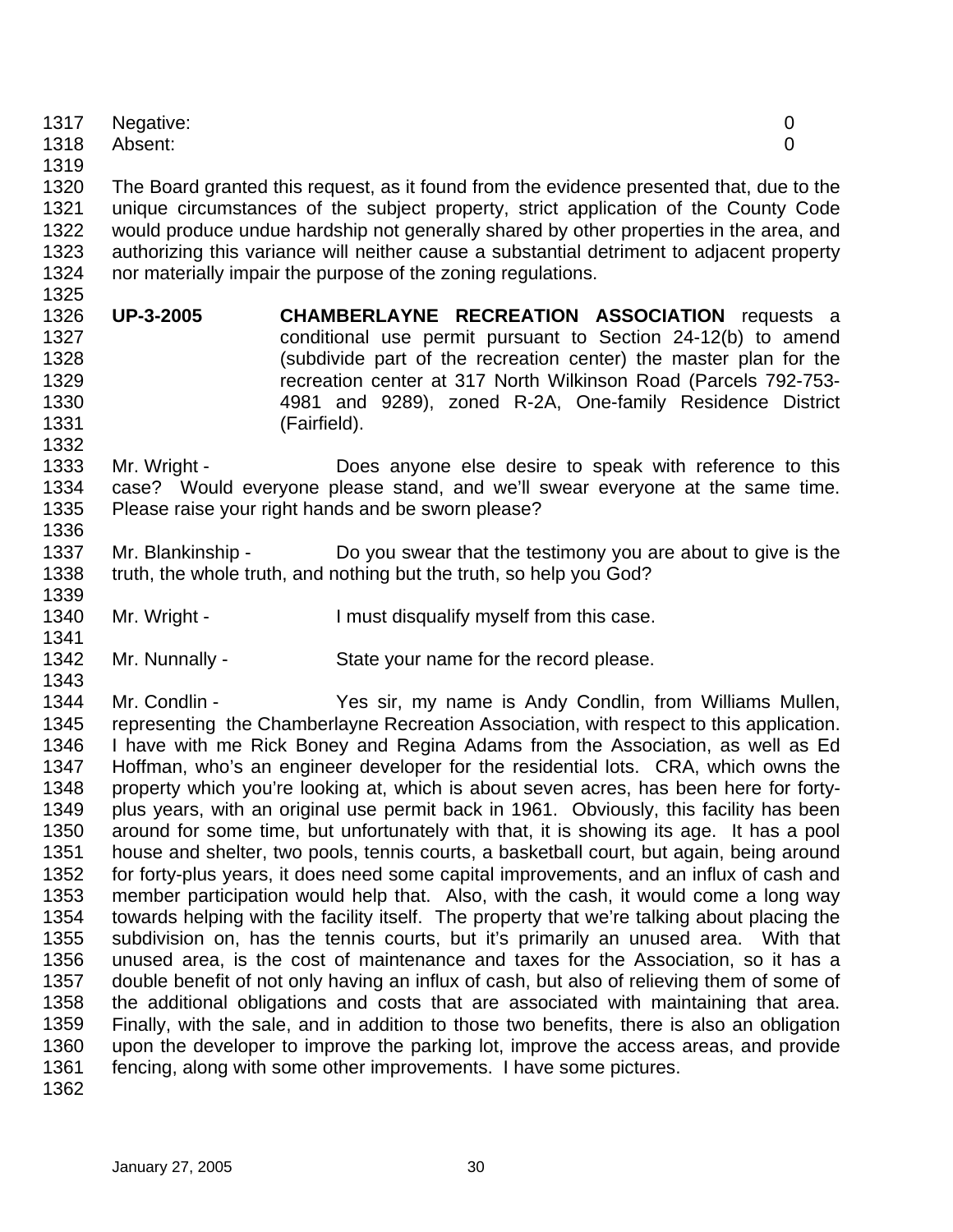1363 Mr. Nunnally - Mr. Blankinship, does this require rezoning or anything?

1365 1366 1367 1368 1369 Mr. Blankinship - Not a rezoning, no sir; it's permitted in their residential district by conditional use permit, and they have a conditional use permit, a history of them. I believe the most recent was in 1992, but because they're making a substantial change to the layout of the property, we felt it was necessary for the Board to review it.

1370 1371 1372 Mr. Kirkland - Do you think the parking lot will be enough area to cover the people who come to the Association?

1373 1374 1375 1376 1377 1378 1379 1380 1381 1382 1383 1384 1385 Mr. Condlin - That is actually the existing parking lot; it would just be repaved. Experience would say that it certainly would accommodate everyone who's used that Association in the past, and would continue in the future. It seems to have more than enough space. Actually, this went through yesterday, in order to set the case up. Obviously, not knowing which one to go with first, it's a matter of timing, but we went before the Planning Commission for the technical subdivision approval for the subdivision that you're looking at with the Frostick Court, so that step has already been taken to meet the technical requirements of the R-2A subdivision ordinance requirements. The one question I had, I guess, while I can get into the standards and the quality of the homes that would be built here, and the commitments that have been made with respect to the size of the homes and brick fronts and garages, but the technical nature of this, I had some question, which is, yes we are technically subdividing the property, and this is a recreation association.

1386

1364

1387 1388 1389 1390 1391 1392 1393 1394 1395 1396 1397 1398 1399 1400 1401 1402 1403 1404 One of the concerns we had was that there is a condition suggested by the staff report that the prior conditions apply to this as well. One of the concerns, and really the main concern that we had coming forward, there will be no additional structures per se, as they come forward, but as you can see, there's fifty feet between the existing pool and the property line. It's my understanding, and unfortunately all of us seem to have either misplaced or forgotten the use permit from '92, the conditions required 75 feet. We wanted to have that reduced to fifty feet, in order to allow for the enlargement of the pool, if necessary, but they would still maintain fifty feet between the pool area and the edge, is it the edge of the property, or the edge of the home? It would be the property line, so they would maintain the fifty feet from the property line. Right now it's required to be 75 feet, and that would be the one condition we would be asking to be changed. It's my understanding in the past, that that condition was placed on there to protect the surrounding neighbors. Obviously, the developer would be selling these homes and developing this property with the knowledge that the recreation association is this close, and as you can see, they'd be placing new fencing in as required, along with the existing fencing that's around. The neighbors won't be in a position to complain, because they're actually benefiting from this point forward.

1405 1406 1407 Mr. Kirkland - Mr. Blankinship, will that make their provisional use permit void?

1408 Mr. Blankinship - No, that's why we're here this morning, to give the Board the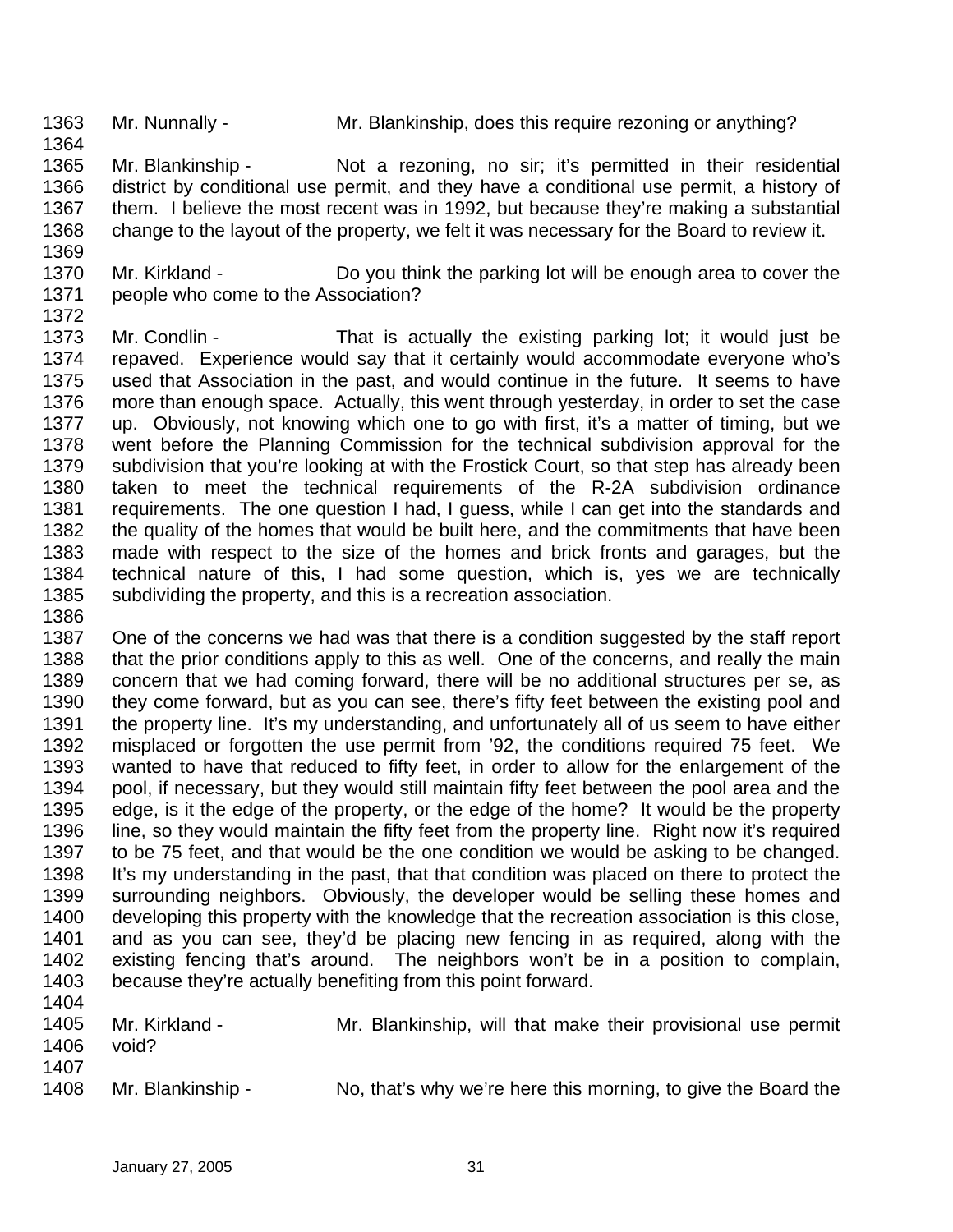1409 1410 1411 opportunity to address any issues of that nature. I don't see that condition on here though. It's not on the '92 approval, and it's not on the '60 approval. Maybe it's just something that was a verbal agreement.

1413 1414 1415 1416 1417 1418 1419 1420 1421 1422 1423 Mr. Condlin - That may very well be the case. Maybe that's why we couldn't find it either. We do want to retain back to the fifty feet. The point is too, that we are making a substantial change to the property, and everyone felt more comfortable coming forward, but the critical point is, I'd like to express to you, is with respect to the buildings, and again we have some folks from the Chamberlayne Recreation Association, if you need to talk to them, but there is no new structures being placed here. It's just a matter of being able to take the excess property that right now is costing the Association, gaining a benefit from that, and being able to provide nice homes that are consistent with the area, consistent with the neighbors, such that it is very consistent with the zoning cases that have occurred in this area in the past.

1424 Mr. O'Kelly - Mr. Condlin, who is the developer?

1426 1427 1428 1429 1430 1431 1432 Mr. Condlin - It's Greg Windsor, from Windsor Development, who has done a number of lots in this area, consistent with the support of the Recreation and the Civic Association. The Civic Association and the Chamberlayne Area Theater is in this area here, in their own lot, from this standpoint, and these entranceways will be revised to have a larger entrance and to create a straight shot in, as opposed to where it currently comes in at an angle, and with this existing parking area in here.

- 1433 1434 Ms. Dwyer - What are the plans for this section of the property on the corner of North Wilkinson and Wilkinson?
- 1436 1437 Mr. Condlin - Right here. There's going to be three lots. That would be sold for three lots. It's not in the package; I've got one right here.
- 1438 1439 1440 1441 1442 1443 1444 1445 Ms. Dwyer - It shows three lots, but what about the remaining portion on Wilkinson? Mr. Condlin - That would be remaining open area there for that. Ms. Dwyer - There's three lots on North Wilkinson, as well as the Frostick cul-de-sac?
- 1446 1447 1448 1449 1450 Mr. Condlin - Yes ma'am, and those would access off of North Wilkinson. That gives you the subdivision; that was approved as part of the subdivision as well yesterday at the Planning Commission POD. Rick, is there any other use that you would be making of this excess property?

1452 1453 1454 Mr. Boney - Thello, my name is Rick Boney. For that additional property, we have no plans to make any improvements of changes to that property other than the three lots that are on North Wilkerson. The three lots would be here, and obviously we

1412

1425

1435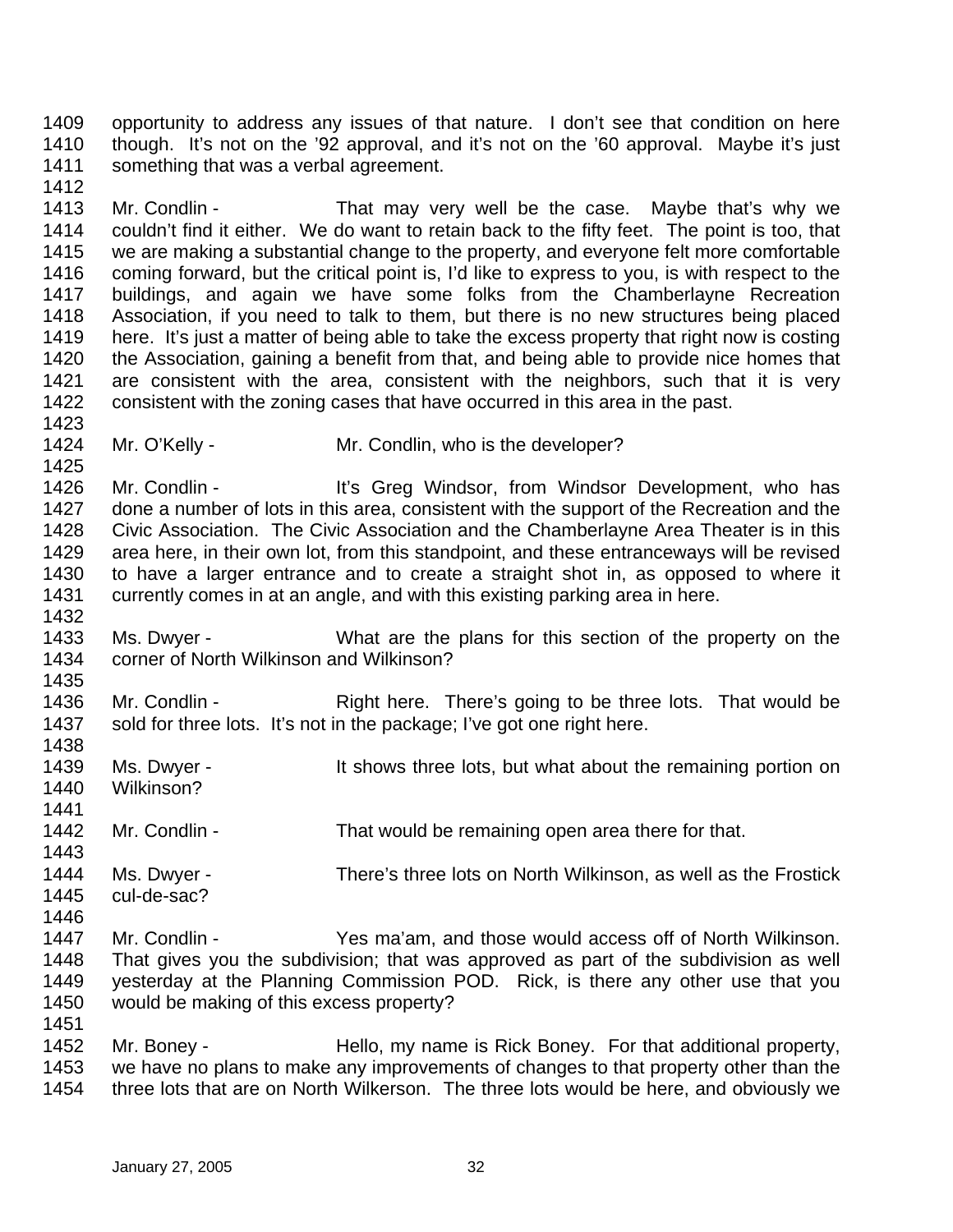1455 1456 would have to come forward to the BZA before we did any more building improvements on that excess space.

1457 1458 1459 1460 Ms. Harris - Why did you opt to get rid of the tennis courts? We can see that they are in disrepair, but as opposed to the unimproved lots on the other side of the 2.5 acres of land. Why the choice?

1462 1463 1464 1465 1466 Mr. Condlin - Why do that versus the other three lots? We're actually doing both. I think the question had to do with why we chose to take out the tennis courts here and put the homes in this area and remove the tennis courts in essence, as opposed to putting homes here. I think the answer is it's just a matter of …………..

1467 1468 1469 1470 1471 1472 Mr. Boney - The Milkinson Road piece, if we were to develop that, because of the impact on Wilkinson Road, it would be much more costly and it almost would make it economically, we wouldn't make anything at all off of selling that property. It wouldn't make it feasible economically, in order to sell that property at this time.

1473 1474 1475 1476 1477 1478 1479 1480 1481 1482 1483 1484 Mr. Condlin - That's where the ditch is, I think. There's road improvement issues off of Public Works, to say that the cost to the developer would have been such an increased cost that they couldn't have paid but a little amount for that property, so the return would have been very little for the Association, versus this area here, that they can place in here the number of lots that they can get, and they can get a better return for the landowner. One additional thing is, there is absolutely no upkeep for us at this time, in that part of the property that we own. It's pretty much wooded, and there's little upkeep. For the lots that we're selling, we have to pay somebody to come in there and actually do grounds maintenance on that, which is a burden to us with no economical benefit to our organization, since they've fallen into such disrepair. None of our members currently use those tennis courts, as you see the status.

1485 1486 Ms. Harris - Did the developer meet with the neighbors?

1487 1488 1489 Mr. Condlin - No ma'am. I don't think there was any neighborhood meeting with respect to this.

1490 Ms. Harris - What square footage are we talking about for the homes?

1492 1493 1494 1495 1496 1497 Mr. Condlin - The homes would be a minimum of 2,000, an average of 2,200 square feet, with 60% brick, and at least one-car garage, maybe two-car garages. Those were commitments that were made, both contractually and as part of commitments made for the Planning Commission, although not required for the POD process, are very consistent with the zoning cases in the new subdivisions that have occurred in this immediate area.

1498

1491

1461

1499 Ms. Harris - The Vou a member of the Association?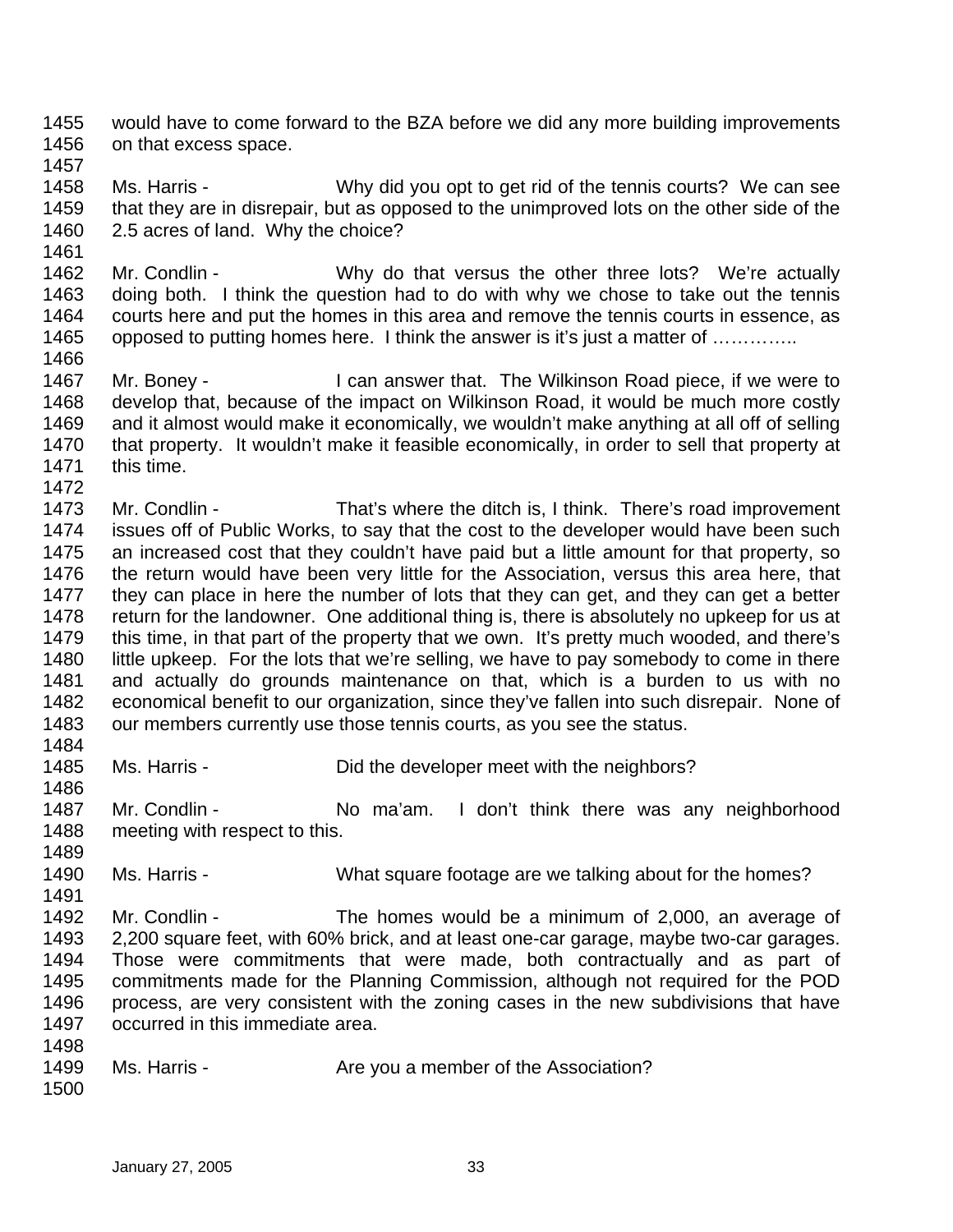1501 1502 1503 1504 1505 1506 1507 1508 1509 1510 1511 1512 1513 1514 1515 1516 1517 1518 1519 1520 1521 1522 1523 1524 1525 1526 1527 1528 1529 1530 1531 1532 1533 1534 1535 1536 1537 1538 1539 1540 1541 1542 1543 1544 1545 1546 Mr. Condlin - No, I'm not personally. Ms. Harris - Do we have any members of the Association? Mr. Condlin - The Ms. Adams and Mr. Boney are both members of the Association. *(Unidentified female voice from audience)-* Do you wish to address all the members that are present here? Ms. Harris - The Mull ask a generic question, and we can get maybe a generic answer, we'll see. Were you living in this area when you joined the Chamberlayne Recreation Association? Mr. Boney - The How close an area are you talking about, within Henrico County? Ms. Harris - Are you members of Chamberlayne Recreation Association? Mr. Boney - Yes ma'am. Mr. Johns - My name is Dennis Johns. I've been a member of the Association for 24 years. I bought my home, Lot 19, so my house and my lot are probably the most affected of all the properties in the area. So your question is, yes, I am a member and have been a member of the Association for 24 years. Ms. Harris - The other gentlemen and ladies, who are members of the Association – are you residents of this community, is what I'm asking. Ms. Adams - The My name is Regina Adams; I've been a member for seven years, and no, I live about three miles up the road. Ms. Harris - **Do** we have any more residents of this community in this Association? Ms. Smuts - My name is Gwendolyn Smuts. I am a resident, member, and my property is # 14. Mr. Quigley - I'm Ed Quigley, and I live directly across the street from Mr. Johns. Ms. Harris - The reason I asked that question – are we seeing that the residents are opposing this idea, but the members of the Association who are not residents are for the idea – is this what we're seeing? Mr. Boney - That has not been our experience. We sent out a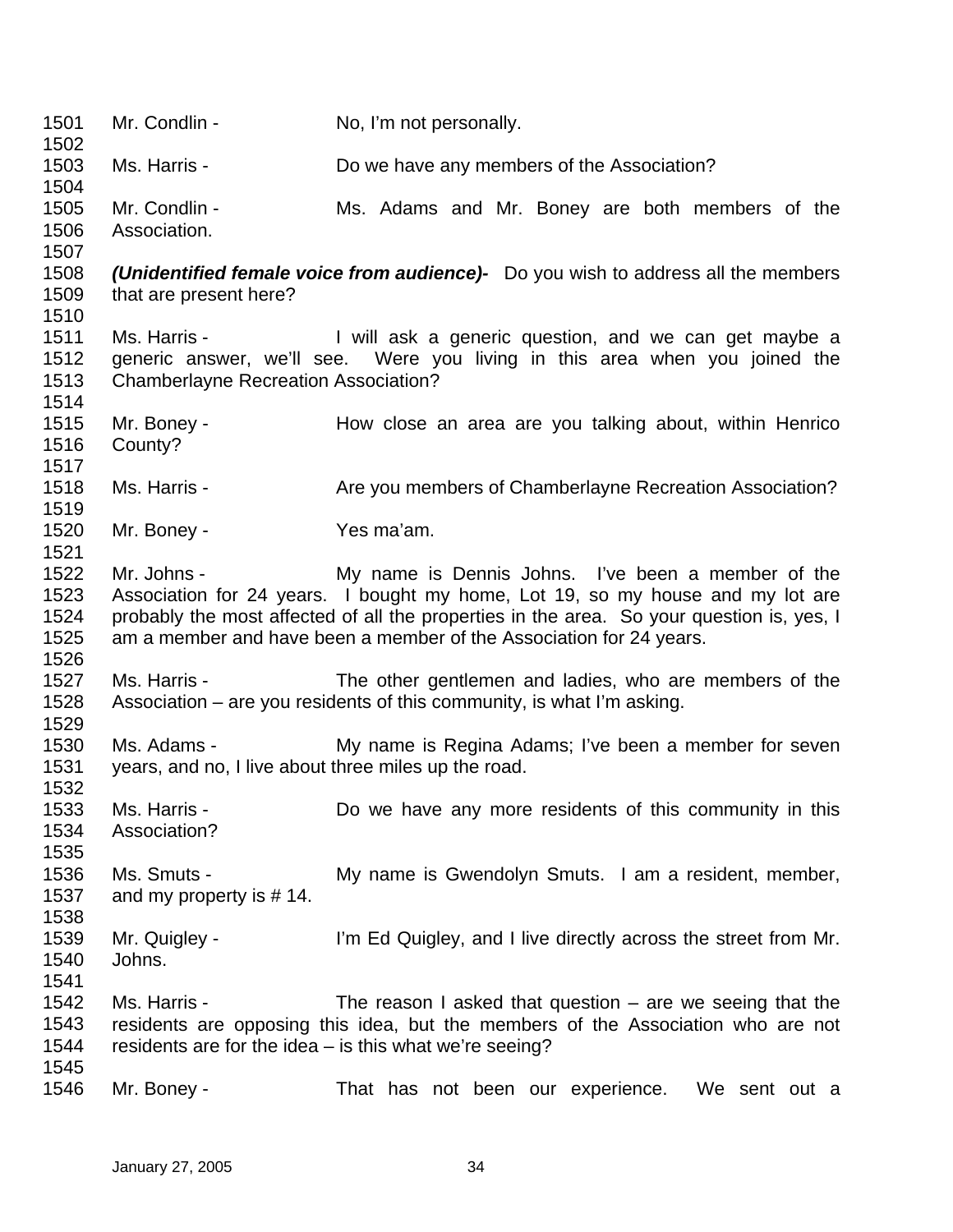1547 1548 1549 newsletter, asking for any input that there may be from members of our Association. We received two responses back and addressed both of them. As you see, neither one of those two individuals are here today.

1551 1552 Mr. Nunnally - I understand now from Ms. Harris, that you all are in opposition to this case, is that right?

1554 1555 1556 1557 *(Unidentified female, sworn in)* - I'm not opposed to the subdividing of this property. I am concerned about the lot sizes. They should be the same size as the adjacent properties.

1558 Mr. Nunnally - Is there anyone here against this?

1560 1561 1562 1563 1564 1565 1566 1567 1568 1569 Mr. Johns - I'm not totally against the project, but I do have some questions that I'd like answered. One has already been answered; that's the size of the homes, and 2,000 square feet is not comparable to the homes that are on North Wilkinson currently. In the Lake Colony Subdivision, and also Chamberlayne Hills Subdivision, and not too far is the Chickahominy Bluffs Subdivision. Some are familiar with that area, and 2,000 square feet is not indicative of the homes in that area. My lot size is some 18,000 square feet, lot 19. The lots that I see here look like they're going to be somewhere in the neighborhood of 9400 or 9600 square feet, which is less than a quarter of an acre. If someone could answer a couple of questions, the size of the lots please?

- 1571 1572 Mr. Kirkland - This is an R-2 case, it'll be 18,000 or close to it, won't it Mr. Condlin?
- 1573 1574

1550

1553

1559

1570

1575

Mr. Blankinship - R-2A.

1576 1577 1578 Mr. Condlin - I'm going to let Ed Hoffman, who's an engineer, speak to that specific.

1579 1580 1581 Mr. Hoffman - I'm Ed Hoffman, with Windsor Enterprises. Lots are designed to meet the zoning, and that is 13,500 square feet minimum.

1582 1583 Mr. Johns - What is the projected price range of the homes, the beginning price range?

- 1584 1585 1586 1587 1588 1589 1590 1591 Mr. Condlin - The projected price range they're looking at is probably a minimum of \$250,000, but they're expecting closer to \$300,000 to start with. Then beyond that as the homes sell, this is not obviously a large subdivision, so there won't be a huge range that goes up, again with the brick fronts and the size of the homes. That's one of the reasons we went to the subdivision process, to make sure that these lots did meet the technical standard requirements of the Code from that standpoint.
- 1592 Mr. Johns - \$250,000 is not even anywhere near the minimum starting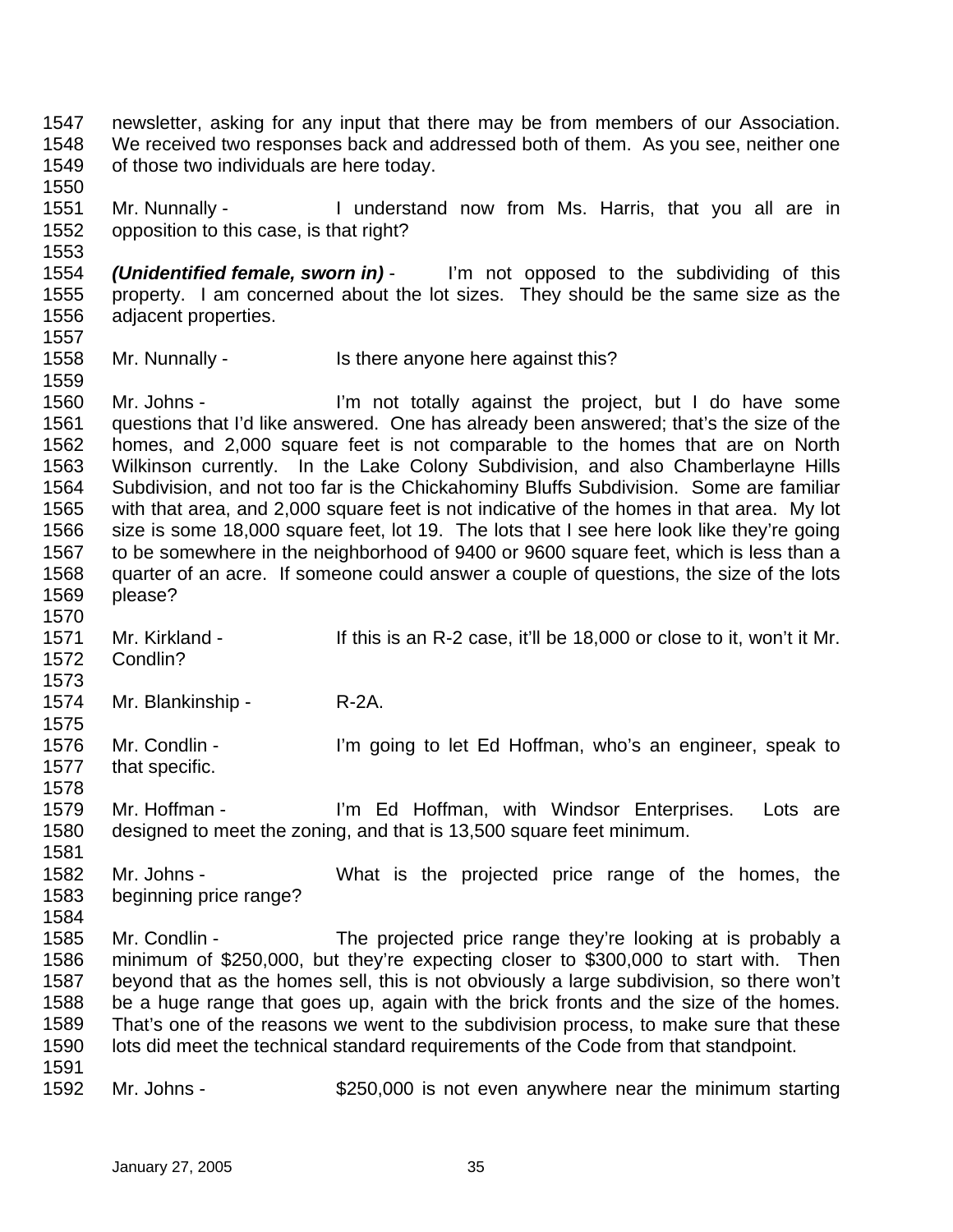1593 1594 1595 1596 1597 price. There's a subdivision called Carlton at Stoneleigh, which is at the corner of Fredonia and Parham; those begin at \$270,000. There's a subdivision, which is at the old Northfield, Ashbury at Stoneleigh, that is a Ryan subdivision, which is not a custom builder; they're beginning at \$290,000. These two subdivisions are adjacent to areas that are not comparable to Lake Colony in Chamberlayne Hills.

- 1599 1600 1601 Mr. Nunnally - The How far are these subdivisions away from Chamberlayne? How far are you away from this project that they are proposing?
- 1602 1603 Mr. Johns - Ashbury at Stoneleigh is at the corner of Rt. 301 and Parham, and we are probably a quarter of a mile from that or less.
- 1605 1606 1607 1608 1609 1610 1611 1612 1613 Mr. Condlin - The Let me speak real quick to answer each question. I misspoke when we said \$250,000. We actually made a contractual obligation with the Association to go minimum \$285,000. Both Rolling Hills and the Stoneleigh are Greg Windsor developments, and while he hasn't made a contractual commitment to the same builders, it actually would be the same type of development that they've got there. It's the same developer, the idea being not a stick builder, but custom homes potentially, depending on the contracts that come in, but consistent with those subdivisions.
- 1614 Mr. Nunnally - Aminimum of \$285,000?
- 1616 1617 1618 Mr. Condlin - That's our contractual again; there's some play in there. Quite frankly that's why I said start at \$300,000; this is where they expect a starting point, assuming the market and the interest rates don't change.
- 1619

1615

1598

1604

- 1620 1621 1622 1623 1624 1625 1626 1627 1628 1629 1630 1631 1632 1633 1634 1635 1636 Mr. Johns - The A couple of more questions and comments. Someone mentioned the tennis courts have not been used. That's because they have been poorly maintained; it's not because the members of the Association have not chosen to use them; they're unusable. The other concern is 2,200 square feet. Mr. Quigley has been my neighbor for many, many years; his home is probably in excess of 3,000 square feet, livable, and there are many other homes on North Wilkinson that are in excess of 2,500 square feet. One more question, there's a fence, I think you've taken that down, but there's a fence that is being proposed at the rear of lots 9 and 8 and 7. I would like, if this is approved, that a condition be placed that a privacy fence be placed behind lots 1, 2, 3, 4, and 5, that provide a privacy area for lots 19 and 14. Again, I've been at that residence for 24 years; my kids have played in Frostick Field; I played in Frostick Field in 1965 as a youngster. We are used to seeing a beautiful, unused and open area. My driveway would be adjacent to the back yards of lots 1, 2, and 3, and I am not excited about looking into the back yards of the neighbors. It's been a joy to have that open area, and I know that if things do proceed forward, but at the same time, I do think that a privacy fence along the property lines behind those five homes would help soften the new Frostick Court Subdivision.
- 1637

1638

Mr. Nunnally - Mr. Blankinship, I'm still not quite sure we're doing the right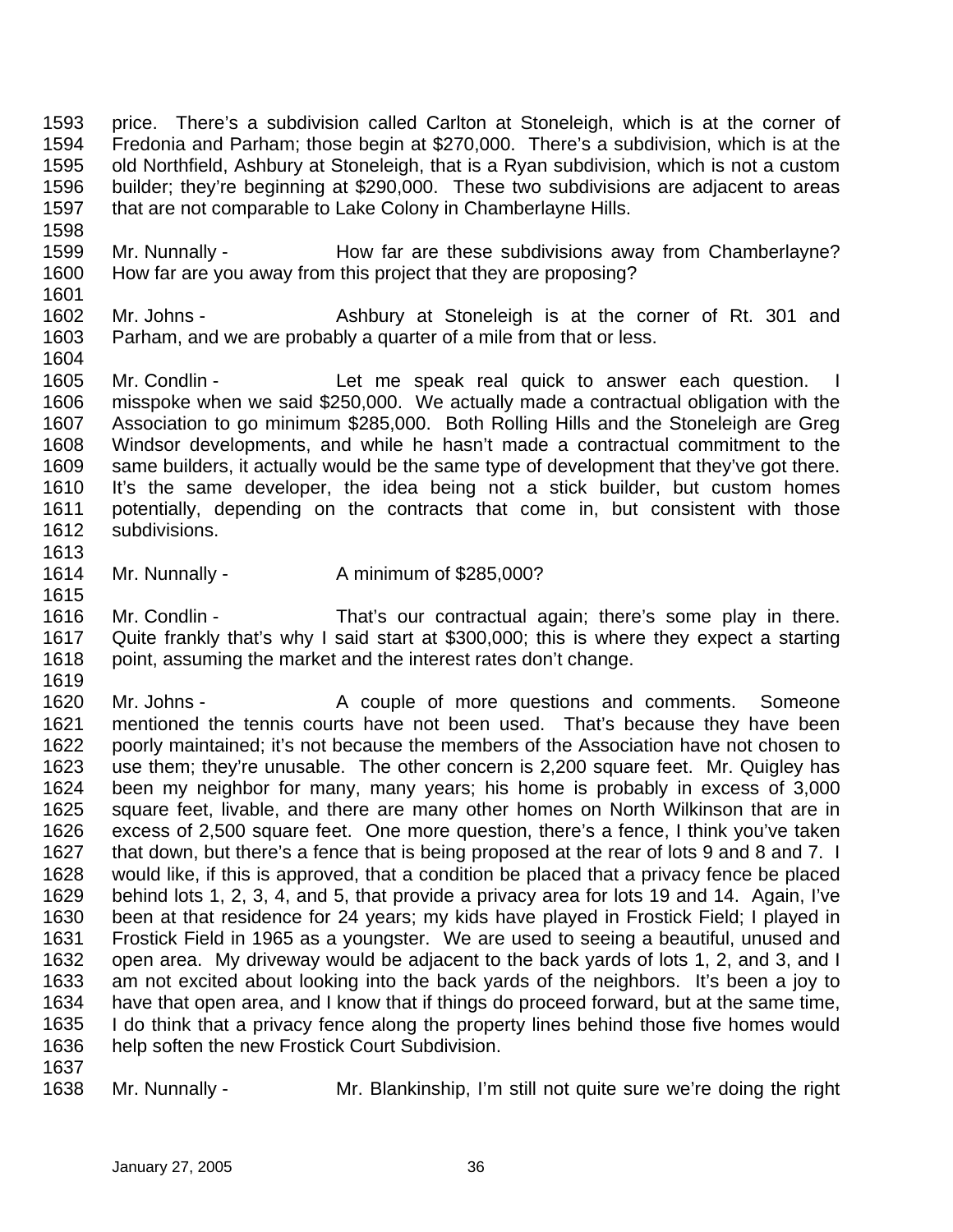1642 1643 1644 1645 1646 1647 1648 1649 1650 1651 1652 1653 1654 1655 1656 1657 1658 1659 1660 1661 1662 1663 1664 1665 1666 1667 1668 1669 1670 1671 1672 1673 1674 1675 1676 1677 1678 1679 1680 1681 1682 1683 1684 Mr. Blankinship - You have the chair. Mr. Nunnally - All right. Finish yours, Mr. Condlin, and then they can come back. Is that all right with you, Ms. Harris? Mr. Condlin - There is rebuttal. Ms. Harris - Thave one question of Mr. Condlin. Did you build Cedar Grove? Would these be similar to Cedar Grove? Mr. Condlin - Yes ma'am. Probably a little bit more than that, more closely more in line with Rolling Hills and Stoneway, since that's the more recent one. Ms. Harris - The Rolling Hills, is that the one on Fredonia? Mr. Condlin - No Stoneleigh is on Fredonia. One technical, I guess, and I'll sit down. Mr. Windsor is known in the area, known throughout the County of Henrico, of building quality and exceeding, and I think that's one of the reasons both the Civic Association and the Recreation Association wanted to go with Mr. Windsor. He makes promises and then exceeds what he's required to do, and fencing, people have already commented that he missed a certain fencing and then puts in nicer fencing and works with folks; that's not a problem, to put that condition in. We'll commit to that. I'll be happy to, if you would like to, to read through the list of commitments that have been made with respect to the homes. They read very much like proffers. This wasn't a zoning case; they weren't technically made a part of the subdivision, but they're technically made a part of the private contractual obligation. If that needs to be made a part of this condition, I can say that's okay, but technically, I would say that it may not be appropriate because we're not dealing with a conditional use permit or special use permit for a subdivision for residential homes. It's a question of the Recreation Association and the impact on the neighborhood and the neighboring area. With that in mind, obviously there are no new existing buildings. Having said that, the Recreation Association and Mr. Windsor don't want to create a situation that is harmful to any of the neighbors. They want to make this work. So a fence would certainly be appropriate at this point, but the idea too, is that they still need to get the number of lots that they want to get a return on this, and the homes that they want to have assurances on getting. Again, I'll be happy to read that list of the assurances that were given for the homes. Mr. Nunnally - Have you all talked together? Mr. Condlin - No, I'd just gotten into the case recently, at the request of the Association and Mr. Windsor. At this point, I think the Association had both meetings. January 27, 2005 37

thing here. It looks like to me that these people are in opposition. They're requesting privacy fences and all this kind of stuff. I think we ought to hear from the applicant and

then if they want to come back up and speak against it, that's fine.

1639 1640 1641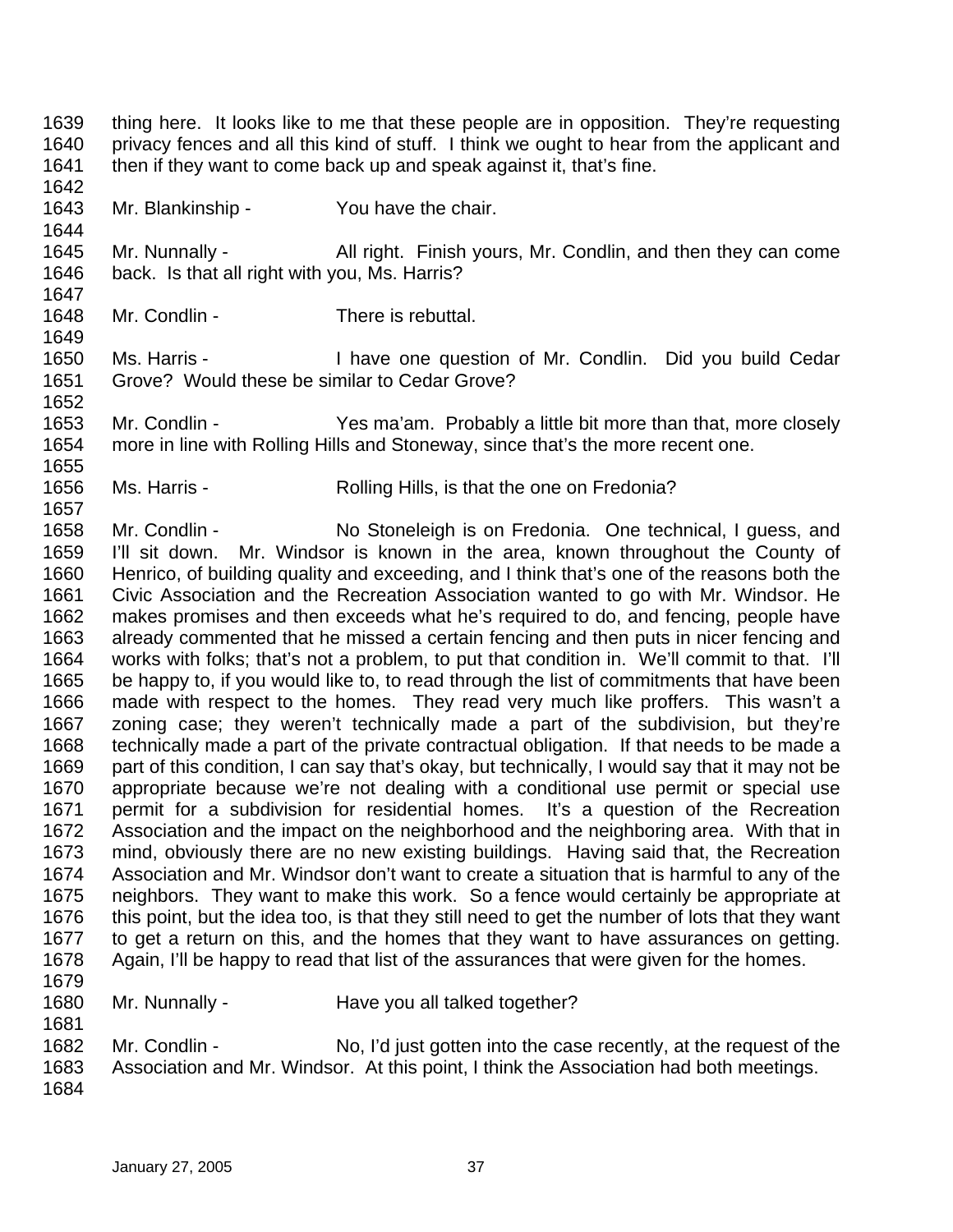1685 1686 1687 1688 1689 1690 1691 1692 1693 1694 1695 1696 1697 1698 1699 1700 1701 1702 1703 1704 1705 1706 1707 1708 1709 1710 1711 1712 1713 1714 1715 1716 1717 1718 1719 1720 1721 1722 1723 1724 1725 1726 1727 1728 1729 1730 Ms. Adams - I'm Regina Adams, Recording Secretary for the Chamberlayne Recreation Association. We had an annual meeting in July, where the whole idea was proposed to sell off part of the land to reduce our costs and to also upgrade our facilities. Our pools are original. They are 46 and 47 years old, and they've never been resurfaced, and they're leaning towards disrepair. We also sent out, besides the annual meeting where we invited all the members to come and discuss this idea, we also sent out a letter to the people who are affected, and told them that we wanted to proceed with this, and why we were proceeding with this. We've also met several times with the Civic Association; we're planning to also meet with them next Tuesday night. Most of our members are from the area, and we're very aware that this is going to change the look of the area, but we also want to be good neighbors and include them in the process, and I think we've done that so far. Ms. Harris - Ms. Adams, are you a resident of this community? Ms. Adams - No, I live about three miles up the road, and I've been a member of the pool since 1998, and I've been on the Board, this is my second year. I also want to say that it's a volunteer Board; we're not getting paid. We're trying to do this because we really enjoy and like the pool, and we're doing this for that reason. Mr. Nunnally - Any other questions from the applicant? We're going to call for the opposition now. We're going to let you speak now, but they're through. Mr. Kirkland - We'll do a rebuttal at the end, and he will answer any questions. Mr. Quigley - I'm Ed Quigley, and I just want to say that I didn't come down here to necessarily oppose; I just had a lack of information, and that's my main purpose for being here, is to get questions answered. Most of my questions have been answered. I just wanted to make that clear, that I did not come down necessarily to oppose. Mr. Blankinship - And you live on lot 14? Mr. Quigley - The right across the street from Mr. Johns, right across from lot 19. Ms. Dwyer - Now that your questions have been answered, what are your thoughts about this process? Mr. Quigley - Other than losing the ambience of having a nice open view, I'm not opposed to the development going in. I do have feelings for the concerns of my neighbors, that their wishes to maintain or respect it as much as possible. Ms. Smuts - I also am not opposed to the new subdivision, but it is important that the lot not only meet the zoning that is required, but that they be the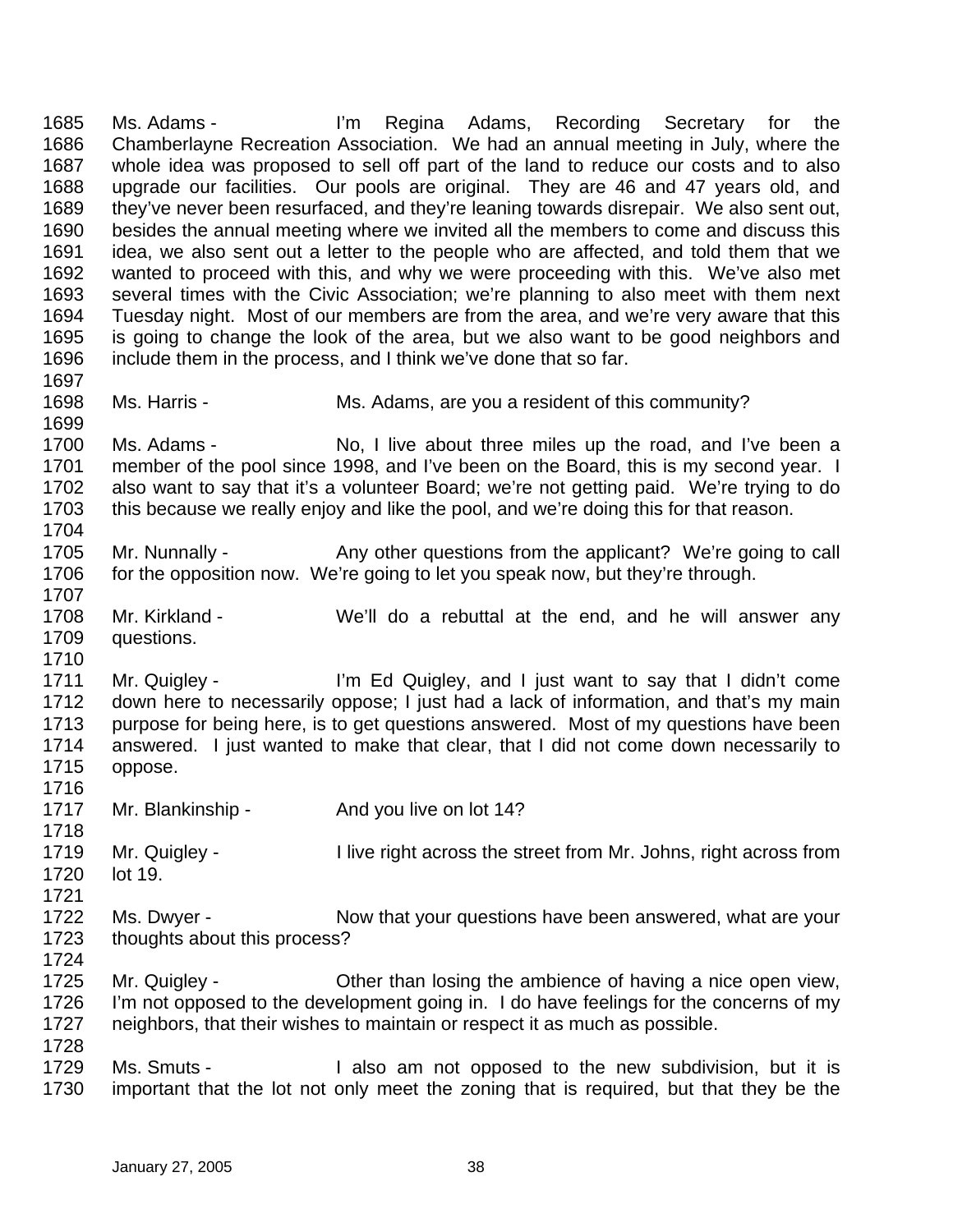1731 1732 same size as the adjacent property.

1733 1734 1735 1736 1737 1738 1739 Mr. Johns - Mr. Nunnally, there is currently a strip of land that runs from lot 1 back to the edge and end of lot 5, that is a stand of trees. Will that stand of trees remain as somewhat of a buffer, and there are light poles from the old Frostick field; I imagine those poles would be removed and not left there, correct? What is going to be done with that area that exists from my property that slopes down to the new property. Is that area going to be cleaned out in any way, or is it going to be landscaped? How is that area going to be treated?

- 1740
- 1741

Mr. Nunnally - Okay, Mr. Condlin, do you want to answer those questions

- 1742 for those folks?
- 1743 1744

1745 1746 1747 1748 1749 1750 1751 1752 1753 1754 1755 1756 1757 1758 1759 1760 Mr. Condlin - The Can answer with the knowledge and engineering experience being only what I hear, I don't have technical training, but it is my understanding if you put a fence in, it puts the trees in the area at risk, I assume Mr. O'Kelly or Mr. Hoffman could speak to that, but I do know that when you dig into the ground, it does put the trees at risk. As I said, we will put in a six-foot wooden fence. I would like to have a minimum of six feet fence, so we could work with the neighbors if they want something different than a wooden fence. The trees are intended to stay there; the homes aren't going there, that's not part of the building area. There's certainly no benefit to taking those trees out, but I'd hate to put a condition that required both the fence and the trees, when the fence might kill the trees, this is what I'm getting at, but we'll certainly make every effort to reclaim those trees, and that will be fine as well. With respect to the light poles, they will certainly be taken out; probably some of those are where the homes are going to be, and any area will be left in its natural state if it's on your property, obviously we can't go in there without your permission to clean it up. If it's on our property, it will be cleaned up and will be kept in its natural state from that point.

1761 1762 Mr. Nunnally - Thank you sir. That concludes the case.

1763 1764 1765 1766 1767 Upon a motion by Ms. Harris, seconded by Ms. Dwyer the Board **deferred** application **UP-3-2005** for a conditional use permit to subdivide part of the recreation center at 317 North Wilkinson Road (Parcels 792-753-4981 and 9289). The case was deferred from the January 27, 2005, until the February 24, 2005, meeting.

| 1768 | Affirmative:   | Dwyer, Harris, Kirkland, Nunnally |  |
|------|----------------|-----------------------------------|--|
|      | 1769 Negative: |                                   |  |
| 1770 | Abstain:       | Wright                            |  |

1772 1773 The Board deferred the request to allow time for the Chamberlayne Recreation Association to meet with the neighbors and address their concerns.

1774

- 1775 *Beginning at 10:00:*
- 1776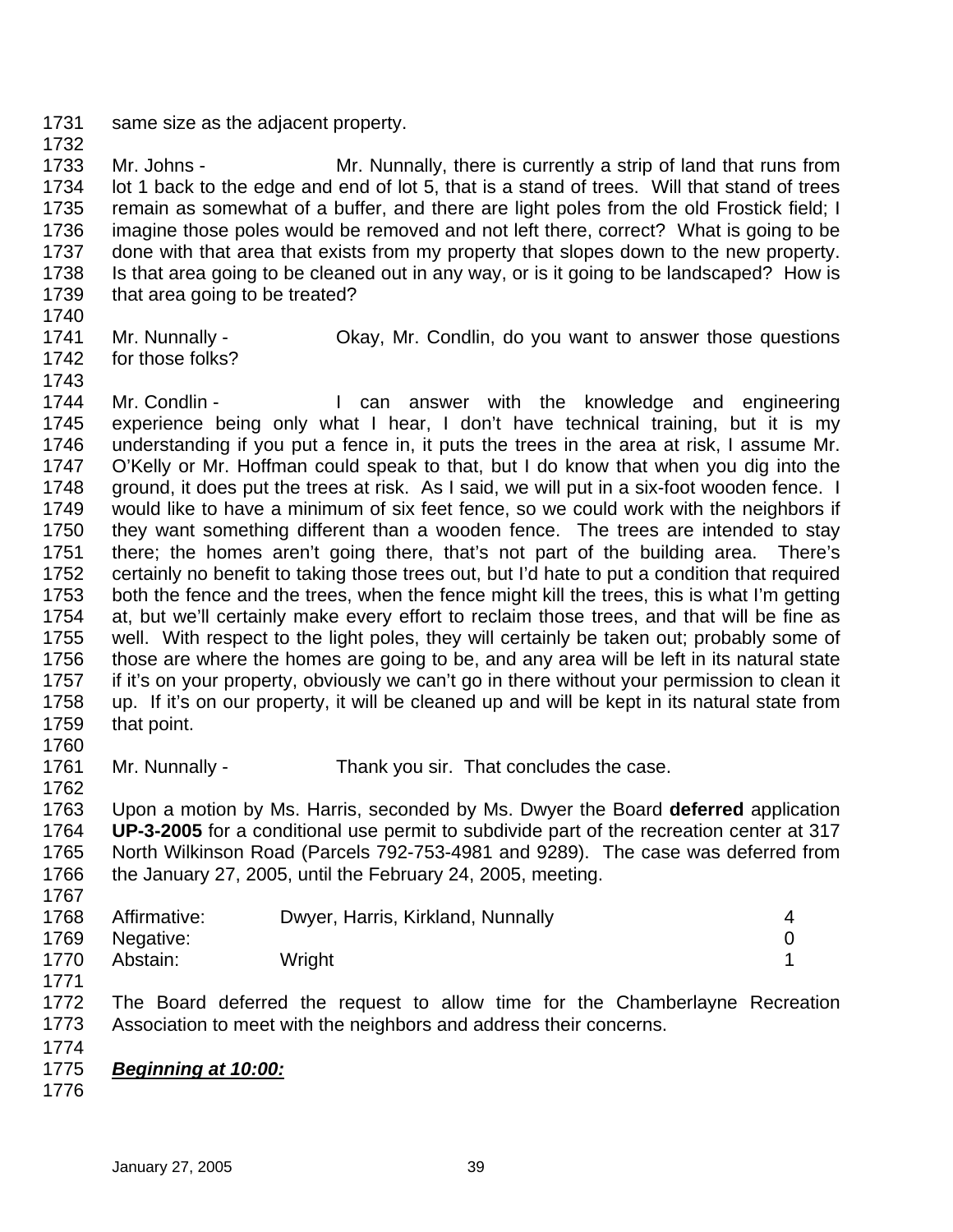1777 1778 1779 1780 1781 1782 1783 1784 1785 1786 1787 1788 1789 1790 1791 1792 1793 1794 1795 1796 1797 1798 1799 1800 1801 1802 1803 1804 1805 1806 1807 1808 1809 1810 1811 1812 1813 1814 1815 1816 1817 1818 1819 1820 1821 1822 Mr. Wright - Are there any deferrals or withdrawals? Mr. Blankinship - Case A-11-2005 has been withdrawn. That's Daniel Long, request for variance at 11113 Bryans View Court, has been withdrawn. **A-8-2005 BOUNTHOM RINTHALUKAY** requests a variance from Section 24-95(c)(2) to build an addition at 6916 Staunton Avenue (Crestview) (Parcel 765-743-5059), zoned R-4A, One-family Residence District (Three Chopt). The rear yard setback is not met. The applicant proposes 23 feet rear yard setback, where the Code requires 25 feet rear yard setback. The applicant requests a variance of 2 feet rear yard setback. Mr. Wright - **Does anyone else desire to speak with reference to this** case? Would you raise your right hand and be sworn please? Mr. Blankinship - Do you swear that the testimony you are about to give is the truth, the whole truth, and nothing but the truth, so help you God? Mr. Williams - I do. My name is Bob Williams. I'm representing Add-A-Deck Inc. We propose to build a Florida Room on the back of Ms. Rinthalukay's house, and it goes over the property line by  $-$  this drawing is incorrect. It only protrudes four feet from the house, which actually makes it 22 feet, 9 inches, instead of 15 feet, 9. Mr. Blankinship - We had that corrected. Mr. Williams - The property line setback is 23 feet, and we're at 22 feet, 9, and because of footings, we're so close to the line, that's the reason we're applying for the variance. Mr. Wright - So you're two feet short, is that correct? Mr. Williams - No sir, actually over into the property line, three inches. Mr. Blankinship - The requirement is 25 feet, and they're building at 23. Mr. Williams - Ckay, then it's two feet. Mr. Wright - So you've got a two-foot variance here. Tell us how it will affect the property adjacent to it. Mr. Williams - It shouldn't affect the property adjacent to it, because it's all the back yard. It doesn't protrude beyond the house, and it only comes out from the house an additional four feet. Mr. Wright - The Are those steps where the .............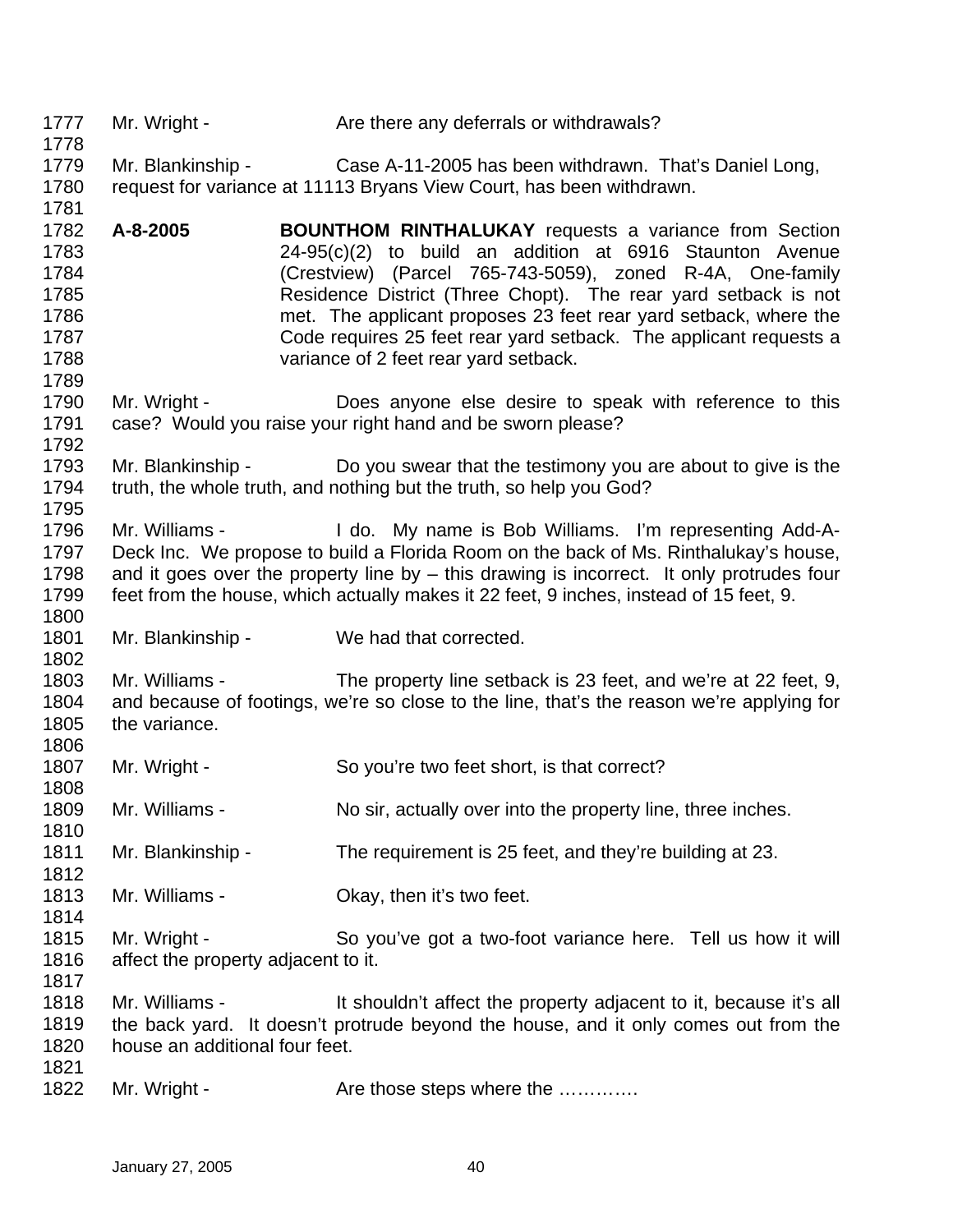1823 1824 1825 1826 1827 1828 1829 1830 1831 1832 1833 1834 1835 1836 1837 1838 1839 1840 1841 1842 1843 1844 1845 1846 1847 1848 1849 1850 1851 1852 1853 1854 1855 1856 1857 1858 1859 1860 1861 1862 1863 1864 1865 1866 1867 1868 Mr. Williams - That's where the addition would go, and it only comes past the house four feet on the back. The adjacent property owner is looking from his house, straight back, it doesn't add anything to the profile of the house. Ms. Dwyer - **How close will the addition be to the existing shed?** Mr. Williams - I don't have the exact measurement, but it's about 25 feet. No, it's about ten feet. Mr. Blankinship - The Code requires it to be ten feet. Mr. Wright - This property backs up to 1902 Colgate Street, is that correct? Mr. Williams - Think that's correct. Mr. Wright - So from the rear, you would be looking into the side of the property that's adjacent on the rear? Mr. Williams - Think so, yes. Mr. Wright - The Have you got the picture on the tax map? Ms. Dwyer - You can see that house behind here in this picture, behind the shed, you can see how close that house is. Is that the one you're talking about? 1902. The other picture showed how close it was. Mr. Wright - It only extends beyond the rear of the house four feet, the rest of it would be in line with the rear of the house. Mr. Williams - That's right. Ms. Dwyer - You might want to be careful to make sure the shed is a full ten feet away from the existing dwelling, if this were approved, because this looks pretty close. Mr. Wright - The Any further questions of the Board? Is anyone here in opposition to this request? Have you been sworn? Mr. Blankinship - I don't believe so. Do you swear that the testimony you are about to give is the truth, the whole truth, and nothing but the truth, so help you God? Mr. Kayser - The My name is Steven Kayser. I am representing the homeowner who's actually here, Gloria Young, who lives at 6918 Staunton. It's on the left of the red circle.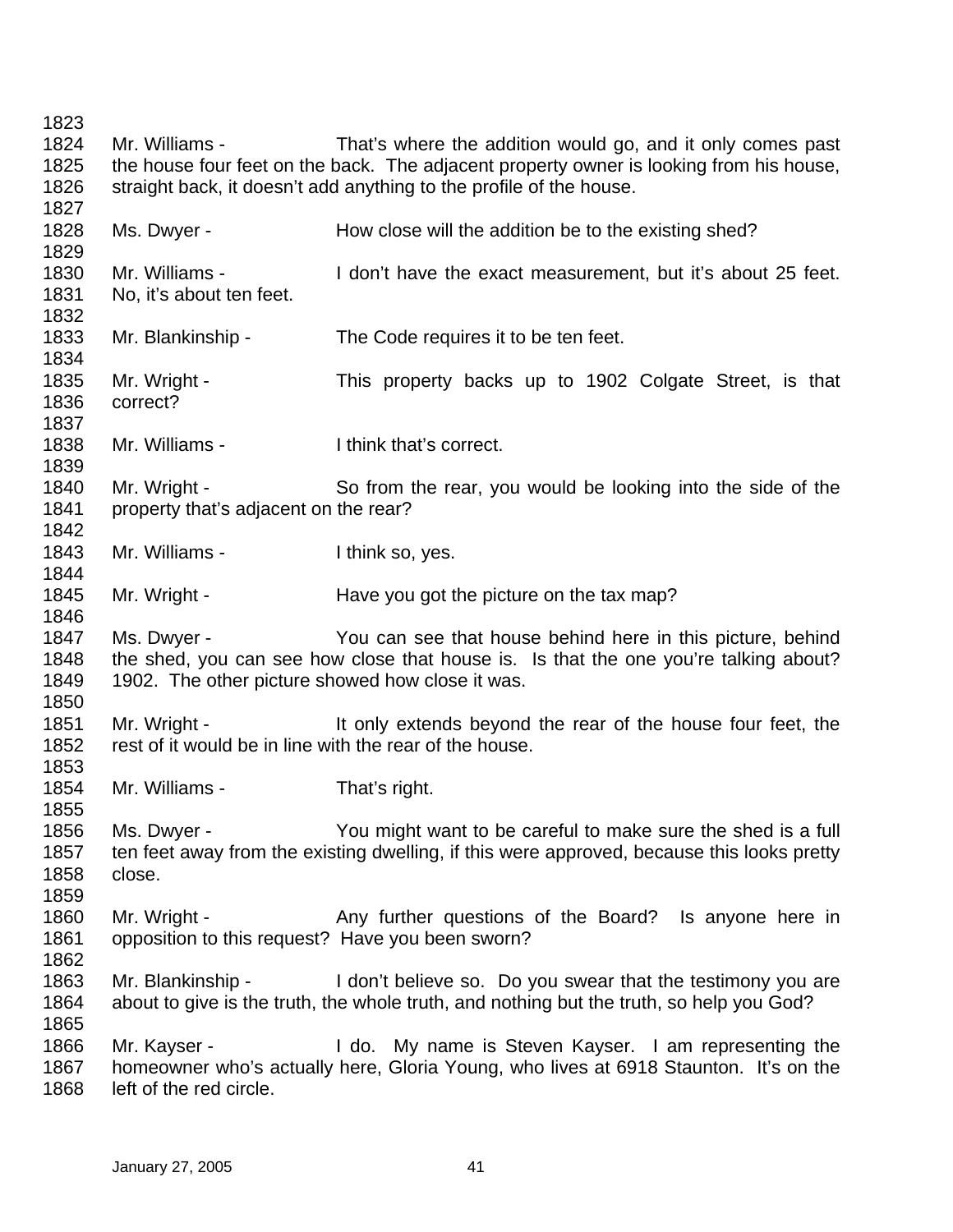1896

1899

1901

1906

1909

Mr. Wright - That's the house adjacent on the west, the left.

1871 1872 1873 1874 1875 1876 1877 1878 1879 1880 1881 1882 1883 1884 1885 1886 1887 1888 1889 1890 1891 1892 1893 Mr. Kayser - It is in fact the principal residence being impacted by the proposed addition. Basically, there are three issues we'd like to present. As the existing photo shows, there is a substantial view impairment presently with the existing ten by fourteen shed. I realize the existing shed on the left of the picture is not part of today's proposed addition; however, it's the impact of that shed, which is approximately 140 square feet, in conjunction with the proposed 11 by 22, 242 square foot addition, that impacts Gloria Young's property, the lot line at 6918 Staunton. You've got an existing shed and a proposed addition, all impacting her lot line. The existing shed does presently block her view out towards Colgate, so you've already got an impairment. The proposed addition will literally block 100% of the view of Gloria Young's property out towards Colgate Avenue. The homeowners association has a set of rules and guidelines for architectural standards and for residential lot owners. I don't believe there's been a proper opportunity by Gloria Young to voice her objections to the association, to be heard by them. I quote to you the Charles Glenn Architectural Guidelines and Standards for exterior alterations, Subset 1. Additions, Article 1.2, "The following conditions shall determine the acceptability of new addition locations. Subsection A. Additions shall not impair the view of adjacent residences," and I believe it does, in conjunction with the existing 10 by 14 shed. There would be no objections, I don't believe, to the proposed addition, if the existing shed were moved somewhere else on the lot. But right now they present a total 100% blocking of the view of 6918, the adjacent property, out to the Colgate Avenue street. Those are the three objections.

1894 1895 Mr. Wright - Thank you very much. Anyone else in opposition? Mr. Williams, now you have an opportunity to rebut the opposition.

- 1897 1898 Mr. Williams - I've said everything that I need to say. I don't have anything additional.
- 1900 Mr. Wright - Is it possible to move the shed?
- 1902 1903 1904 Mr. Williams - The Yes sir, it's possible to turn it and bring it forward so it doesn't block the view.
- 1905 Mr. Wright - The State State State is that that's the concern of your neighbor.
- 1907 1908 Mr. Blankinship - This is a reverse corner lot, Mr. Chairman, so the location of the accessory structure is pretty severely constrained.
- 1910 1911 1912 Mr. Wright - It looks like to me that it would be pretty difficult to move it anywhere to satisfy the Code.
- 1913 1914 Mr. Blankinship - It has to be in the rear yard, so there's really no other place on that lot that it could be moved. I don't believe there's any other location on there.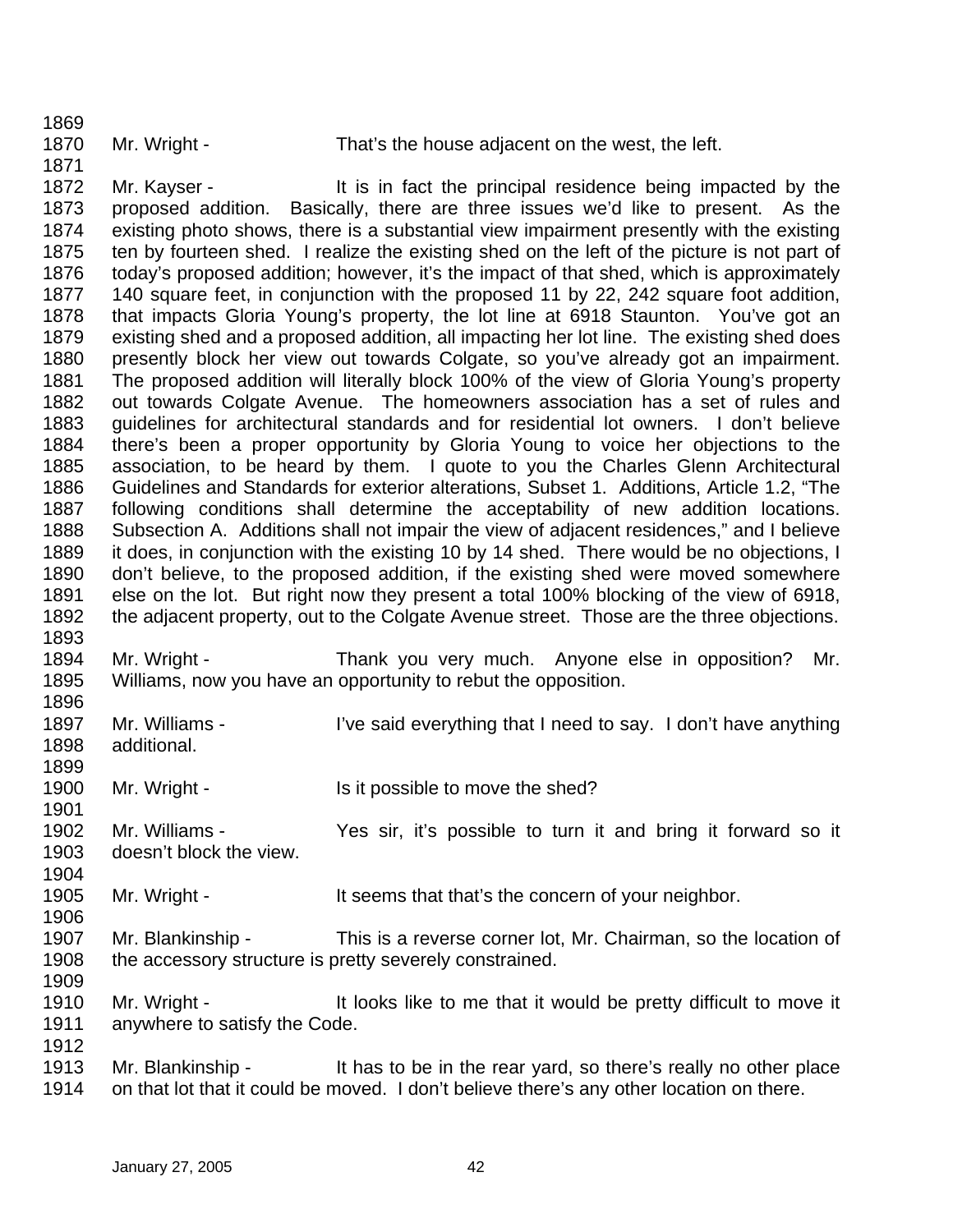| 1915 |                                      |                                                                                           |                |
|------|--------------------------------------|-------------------------------------------------------------------------------------------|----------------|
| 1916 | Ms. Dwyer -                          | Mr. Chairman, I don't see screening or landscaping in                                     |                |
| 1917 |                                      | existence on any of these lots either, which affects them.                                |                |
| 1918 |                                      |                                                                                           |                |
| 1919 | Mr. Wright -                         | No, they're wide open. That concludes the case.                                           |                |
| 1920 |                                      |                                                                                           |                |
| 1921 |                                      | After an advertised public hearing and on a motion by Mr. Nunnally, seconded by Mr.       |                |
| 1922 |                                      | Kirkland, the Board granted application A-8-2005 for a variance to an addition at 6916    |                |
| 1923 |                                      | Staunton Avenue (Crestview) (Parcel 765-743-5059). The Board granted the variance         |                |
| 1924 | subject to the following conditions: |                                                                                           |                |
| 1925 |                                      |                                                                                           |                |
| 1926 |                                      | Only the improvements shown on the plan filed with the application may be                 |                |
|      | 1.                                   |                                                                                           |                |
| 1927 |                                      | constructed pursuant to this approval. Any additional improvements shall comply with      |                |
| 1928 |                                      | the applicable regulations of the County Code.                                            |                |
| 1929 |                                      |                                                                                           |                |
| 1930 | 2.                                   | The new construction shall match the existing dwelling as nearly as practical in          |                |
| 1931 | materials and color.                 |                                                                                           |                |
| 1932 |                                      |                                                                                           |                |
| 1933 | 3.                                   | [Added] The existing storage building shall be removed from the property, and             |                |
| 1934 |                                      | no accessory buildings shall be erected on the property.                                  |                |
| 1935 |                                      |                                                                                           |                |
| 1936 | Affirmative:                         | Dwyer, Harris, Kirkland, Nunnally, Wright                                                 | 5              |
| 1937 | Negative:                            |                                                                                           | 0              |
| 1938 | Absent:                              |                                                                                           | $\overline{0}$ |
| 1939 |                                      |                                                                                           |                |
| 1940 |                                      | The Board granted this request, as it found from the evidence presented that, due to the  |                |
| 1941 |                                      | unique circumstances of the subject property, strict application of the County Code       |                |
| 1942 |                                      | would produce undue hardship not generally shared by other properties in the area, and    |                |
| 1943 |                                      | authorizing this variance will neither cause a substantial detriment to adjacent property |                |
| 1944 |                                      | nor materially impair the purpose of the zoning regulations.                              |                |
| 1945 |                                      |                                                                                           |                |
| 1946 | A-9-2005                             | <b>THOMAS A. MOSES</b> requests a variance from Section 24-95(i)(2)b                      |                |
| 1947 |                                      | to build a detached garage at 11509 Wood Brook Road (Rock                                 |                |
| 1948 |                                      | Spring Estates) (Parcel 766-776-3336), zoned A-1, Agricultural                            |                |
| 1949 |                                      | District (Brookland). The accessory structure height requirement is                       |                |
| 1950 |                                      | not met. The applicant proposes a detached garage 18 feet in                              |                |
| 1951 |                                      | height, where the Code allows accessory structures 15 feet in                             |                |
| 1952 |                                      | height. The applicant requests a variance of 3 feet accessory                             |                |
| 1953 |                                      | structure height.                                                                         |                |
|      |                                      |                                                                                           |                |
| 1954 |                                      |                                                                                           |                |
| 1955 | Mr. Wright -                         | Does anyone else desire to speak with reference to this                                   |                |
| 1956 |                                      | case? Would you raise your right hand and be sworn please?                                |                |
| 1957 |                                      |                                                                                           |                |
| 1958 | Mr. Blankinship -                    | Do you swear that the testimony you are about to give is the                              |                |
| 1959 |                                      | truth, the whole truth, and nothing but the truth, so help you God?                       |                |
| 1960 |                                      |                                                                                           |                |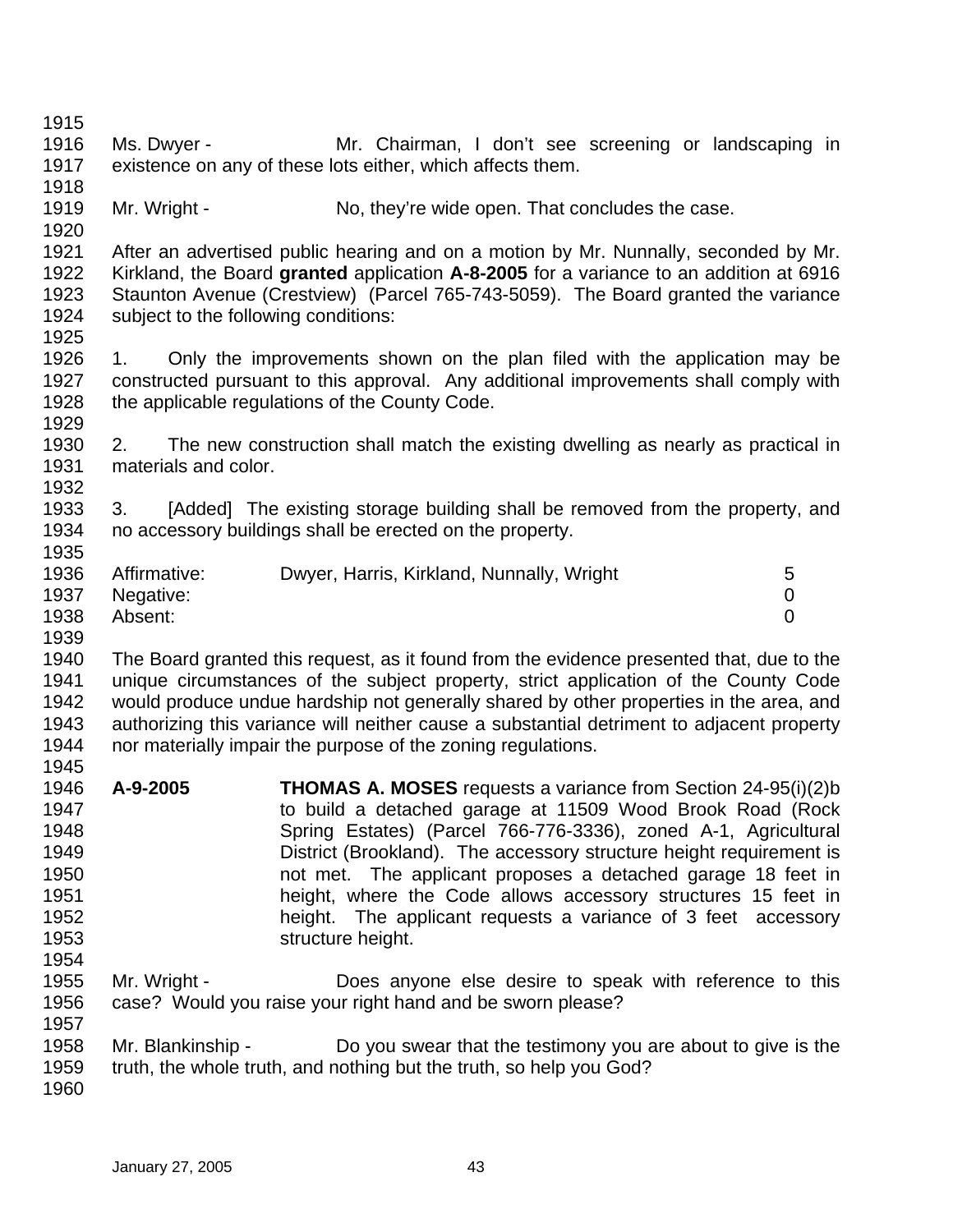1961 1962 1963 1964 1965 1966 1967 1968 1969 1970 1971 1972 1973 1974 1975 1976 1977 1978 1979 Mr. Moses - Yes I do. Thomas A. Moses. I want to build a garage with a matching roof pitch to my house. Building with a matching roof pitch allows for architectural blend with my house. Rock Spring Estates, my development, consists of quality homes. I would like to build this garage with an architectural correct matching roof pitch and continue with the reputation of quality homes in the Rock Springs Estates Subdivision and with my surrounding neighbors. Granting of this variance should not be of detriment to the adjacent property. The grade of the lot also falls considerably here on the back, and I'm building it on the low end of the lot. Finally, I have a letter from my surrounding neighbors with their approval. I wasn't going to get this originally here, but I thought that since we got the letter saying that all my neighbors were contacted, I wasn't going to do this, but I finally just went ahead and did it last Sunday in all the bad weather. I can pass you all a copy of that if you need it, or I can read it to you here, "I/we, the neighbor behind, beside or across the street from Tom and Debbie Moses, residing at 11509 Wood Brook Road in Rock Spring Estates Subdivision in Henrico County, I/we have no objections for granting a variance to build a detached garage, as noted on their plot plan, taller than the Zoning Ordinance allows. I/we agree with their plan to build with a matching roof pitch. A matching roof pitch will give more of an architectural blend with their home and with the Rock Spring Estates development."

- 1980 1981 Mr. Kirkland - Mr. Moses, on this, what is the necessity of having a twostory garage, even though you could still keep the same pitch with a one-story?
- 1983 1984 1985 1986 1987 Mr. Moses - I've got two boys, 13 and 15 in April, and we all know what the next move is there, and the garage we have now is pretty much full. We'd like to use the second story of this garage for storage and go back to using the garage we have now as a garage and the other garage for future purposes.
- 1988 1989 1990 Mr. Kirkland - Do you think the slope of the lot, you mentioned it sloped off rather rapidly. Do you have a dimension of how high this garage would exceed the existing garage?
- 1992 1993 1994 1995 Mr. Moses - Actually the existing garage has a thirteen-foot ceiling height with a 12/12 pitch, so the existing garage will be much higher than what I'm going to build, and it's also on a much lower end of the property on the low end of the slope. I think you've got a picture of my house with the dog in the front yard.
- 1996 1997 1998 Mr. Kirkland - What's the big chain link fence there – have you got tennis courts?
- 1999

2004

1982

- 2000 2001 2002 Mr. Moses - The Actually it's a fence around the basketball court. We had a concrete slab poured there for the boys to play basketball. We're big into sports.
- 2003 Mr. Kirkland - Will that be removed to get to this new garage?
- 2005 2006 Mr. Moses - On the picture, you can see I've already had the fence around the basketball court hinged to make a large gate to be able to get behind that to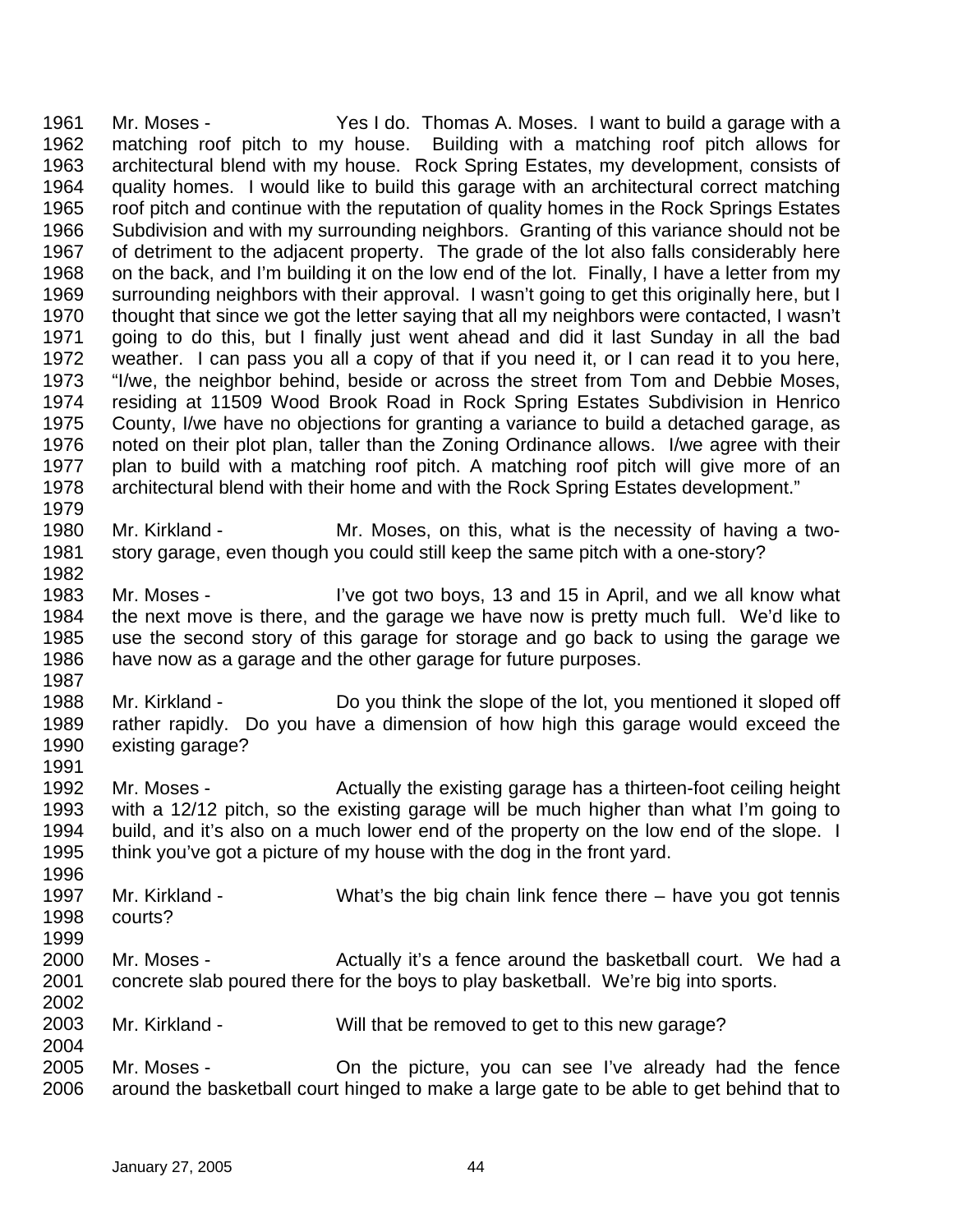- 2007 2008 2009 get to the garage. Also on that plot plan, I noticed it just yesterday, it's 32 by 28, not by 20. If it was only 20, I wouldn't even have to be here.
- 2010 2011 Mr. Wright - Any further questions of the Board? Is anyone here in opposition to this request? Hearing none, that concludes the case.
- 2012 2013 2014 2015 2016 After an advertised public hearing and on a motion by Mr. Kirkland, seconded by Mr. Nunnally, the Board **granted** application **A-9-2005** for a variance to build a detached garage at 11509 Wood Brook Road (Rock Spring Estates) (Parcel 766-776-3336). The Board granted the variance subject to the following conditions:
- 2018 2019 2020 1. This variance applies only to the accessory structure height requirement. All other applicable regulations of the County Code shall remain in force.
- 2021 2. The garage shall match the existing dwelling as nearly as practical.
- 2023 2024 3. The garage shall only be used for storage, and shall not be occupied for any business or residential purpose.

| 2026 | Affirmative:   | Dwyer, Harris, Kirkland, Nunnally, Wright |  |
|------|----------------|-------------------------------------------|--|
|      | 2027 Negative: |                                           |  |
| 2028 | Absent:        |                                           |  |

- 2030 2031 2032 2033 2034 The Board granted this request, as it found from the evidence presented that, due to the unique circumstances of the subject property, strict application of the County Code would produce undue hardship not generally shared by other properties in the area, and authorizing this variance will neither cause a substantial detriment to adjacent property nor materially impair the purpose of the zoning regulations.
- 2036 2037 2038 2039 2040 2041 2042 2043 2044 2045 **A-10-2005 ALBERTA C. MILES** requests a variance from Sections 24-  $95(b)(5)$  and  $24-95(c)(4)$  to build a one-family dwelling at 8729 Midway Road (Westhampton Settlement) (Parcel 751-739-7189), zoned R-3, One-family Residence District (Tuckahoe). The lot width requirement and total side yard setback are not met. The applicant has 50 feet lot width and 18 feet total side yard setback, where the Code requires 65 feet lot width and 19.5 feet total side yard setback. The applicant requests a variance of 15 feet lot width and 1.5 feet total side yard setback.
- 2046 2047 2048 Mr. Blankinship - Mr. Chairman, I believe we have done the notification for more than what's actually being requested here. They do need a variance in the lot width requirement, but not in the total side yard setback.
- 2050 2051 2052 Mr. Wright - **Does anyone else desire to speak with reference to this** case? Please everyone stand and raise your right hand and all be sworn at the same time please?

2022

2025

2029

2035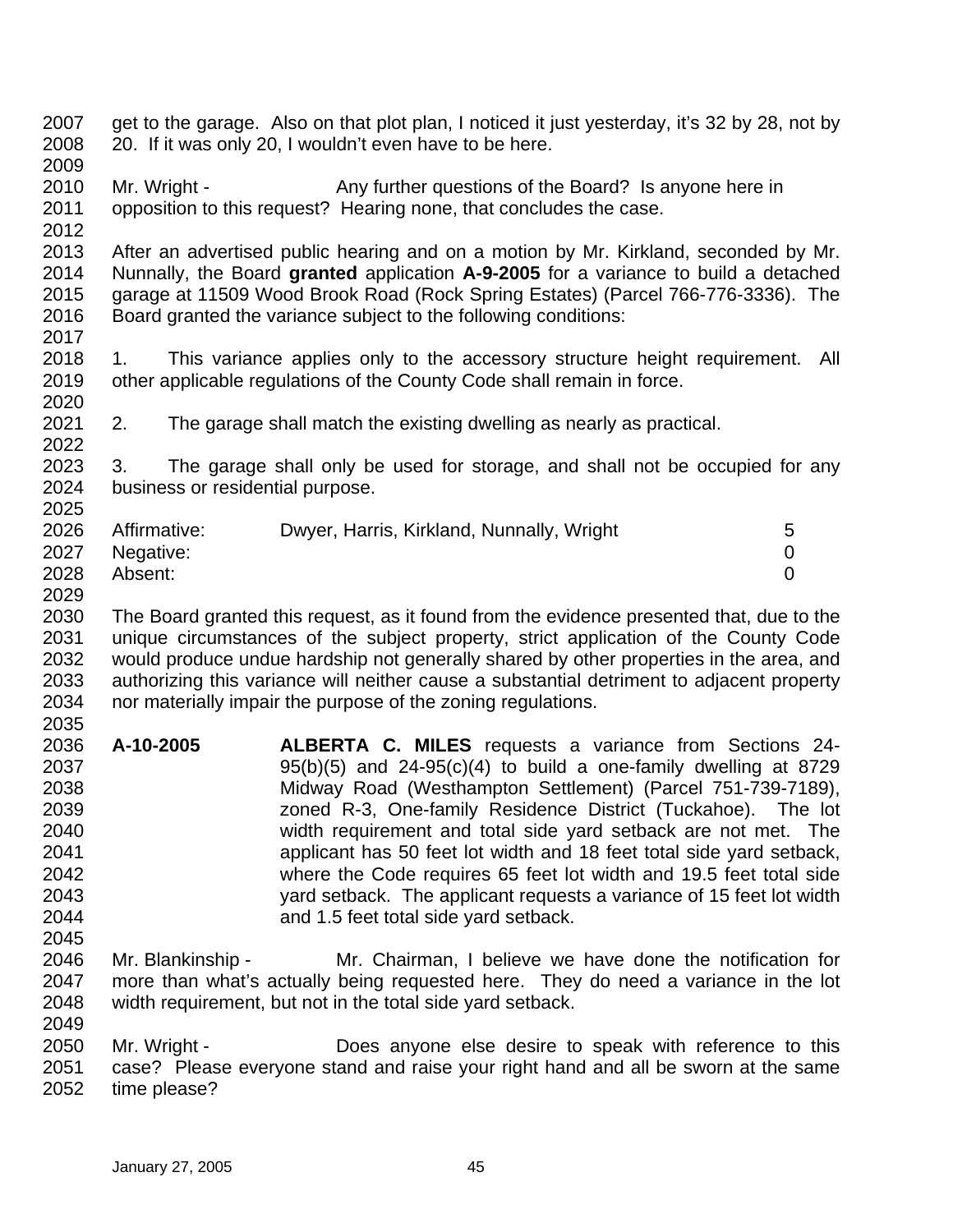Mr. Blankinship - Do you swear that the testimony you are about to give is the truth, the whole truth, and nothing but the truth, so help you God? Mr. Wright - All right, if you'll all be seated, we'll give you an opportunity to speak. Who will present the case? Ms. Miles - I do. My name is Alberta C. Miles. I'm requesting a variance from Section 24-95(b)(5) and 24-95(c)(4) to build a one-family dwelling at 8729 Midway Road in Westhampton Settlement, Resident District Tuckahoe. The lot width requirement and total side yard setback are not met. The applicant has 50 feet lot width and 18 feet total side yard. Ms. Dwyer - Ms. Miles, do you live currently on this street? Ms. Miles - The Yes. Ms. Dwyer - Where do you live? Ms. Miles - 8717 Midway Road, and I think they have changed my house number, from 8717 to 8725. Ms. Dwyer - But you still have 17 on your mailbox? Ms. Miles - Yes, but I have to change that. Ms. Dwyer - So you live next door – this is your side vard at this point in time, and you want to sell it for a buildable lot? Mr. Wright - Where does she live, 8725? Mr. Kirkland - What size home are you going to build on this property? Mr. Marinos - I'm Mike Marinos; I'm a homebuilder. This is a similar variance to what we got for the lot on the other side of Ms. Miles house. I'm currently building a three-bedroom Cape, about 1800 square feet, and I'm going to build a similar house on Ms. Miles lot, provided we get the variance. Mr. Kirkland - You're building this to sell then, like a spec house, right? Mr. Marinos - Yes sir. Mr. Wright - Are there any other fifty-foot lots on this street? Mr., Marinos - I believe there are several. I think they're fifty feet all the way down the line.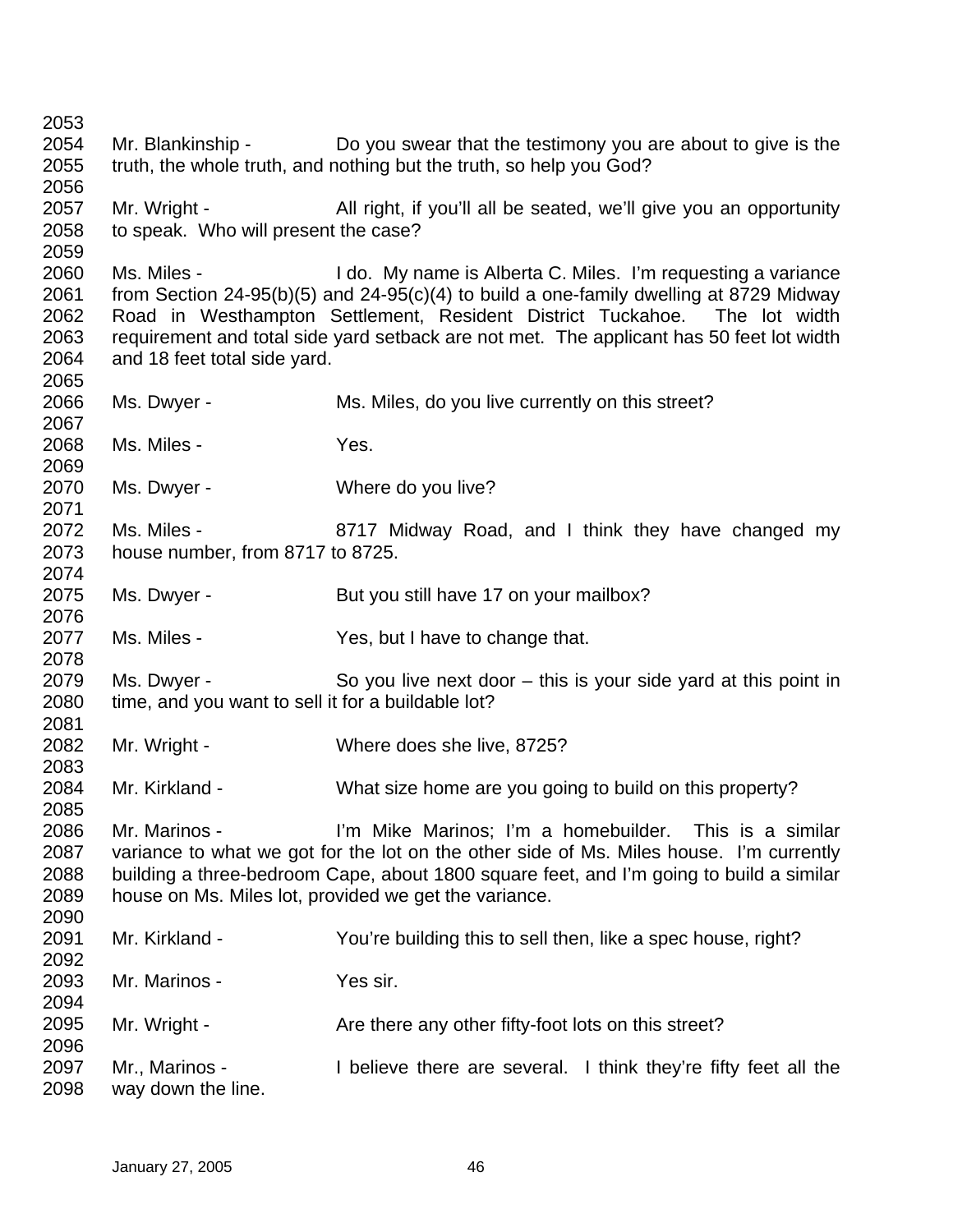| 2099 |                                                |                                                                                             |
|------|------------------------------------------------|---------------------------------------------------------------------------------------------|
| 2100 | Mr. Wright -                                   | Well, 8801 is certainly not one, nor 8803.                                                  |
| 2101 |                                                |                                                                                             |
| 2102 | Mr. Marinos -                                  | I know that Lot 20 is fifty feet; Lot 19 is fifty feet; Lot 18, this                        |
| 2103 | lot, is fifty feet.                            |                                                                                             |
| 2104 |                                                |                                                                                             |
| 2105 | Ms. Dwyer -                                    | I don't think we have lot numbers; we have addresses.                                       |
| 2106 |                                                |                                                                                             |
| 2107 | Mr. Marinos -                                  | Lot 20 is 8719; Ms. Miles is 8725; this lot is going to become                              |
| 2108 | 8729.                                          |                                                                                             |
| 2109 |                                                |                                                                                             |
| 2110 | Ms. Dwyer -                                    | 8714 is possibly a fifty-foot lot.                                                          |
| 2111 |                                                |                                                                                             |
| 2112 | Mr. Kirkland -                                 | How old are the homes in this neighborhood?                                                 |
| 2113 |                                                |                                                                                             |
| 2114 | Mr. Marinos -                                  | There's been some new ones down the street further, but I'd                                 |
| 2115 |                                                | say most of them are probably built in the '50's or '60's maybe. The newer ones are         |
| 2116 |                                                | further west of this area down the street, with the exception of the one I'm building now.  |
| 2117 |                                                | I don't have my plat; at one time I had the County's plat of all the lots with the          |
| 2118 |                                                | dimensions. I don't have it with me. I have a picture of the Cape; I don't know if you're   |
| 2119 | interested in seeing it.                       |                                                                                             |
| 2120 |                                                |                                                                                             |
| 2121 | Mr. Wright -                                   | I think we'd like to take a look at it.                                                     |
| 2122 |                                                |                                                                                             |
| 2123 | Mr. Marinos -                                  | This is the one that's going on Lot 20 right now. I'm not quite                             |
| 2124 |                                                | finished, will probably get a final in two or three weeks, depending on the weather.        |
| 2125 |                                                |                                                                                             |
| 2126 | Ms. Dwyer -                                    | This is a picture of the actual house you're building?                                      |
| 2127 |                                                |                                                                                             |
| 2128 | Mr. Marinos -                                  | Yes.                                                                                        |
| 2129 |                                                |                                                                                             |
| 2130 | Ms. Dwyer -                                    | Did this originally come in as a request for a two-story                                    |
| 2131 | home?                                          |                                                                                             |
| 2132 |                                                |                                                                                             |
| 2133 | Mr. Marinos -                                  | It did originally come in, yes, and you approved it subject to                              |
| 2134 |                                                | building the Cape. I've got a copy of that letter in here too, if you don't see it, for the |
| 2135 | variance approval. That was from Tammy Krantz. |                                                                                             |
| 2136 |                                                |                                                                                             |
| 2137 | Mr. Blankinship -                              | It's part of our record.                                                                    |
| 2138 |                                                |                                                                                             |
| 2139 | Mr. Wright -                                   | How long has Ms. Miles owned this property?                                                 |
| 2140 |                                                |                                                                                             |
| 2141 | Ms. Miles -                                    | My mother bought it, and she's been dead a long time, so I                                  |
| 2142 | really don't know how old this property is.    |                                                                                             |
| 2143 |                                                |                                                                                             |
| 2144 | Mr. Wright -                                   | How long have you been living there?                                                        |
|      |                                                |                                                                                             |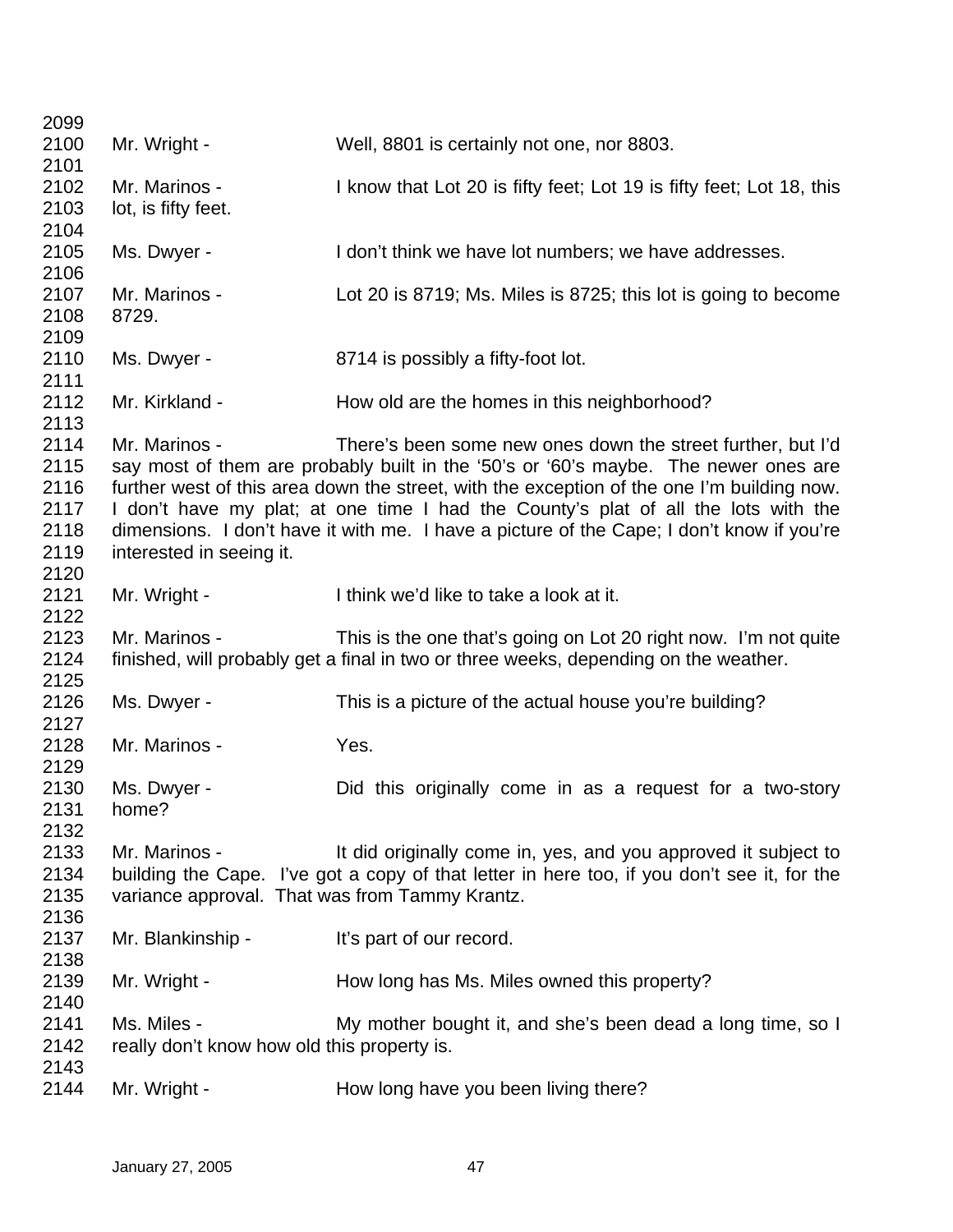2145 2146 2147 2148 2149 2150 2151 2152 2153 2154 2155 2156 2157 2158 2159 2160 2161 2162 2163 2164 2165 2166 2167 2168 2169 2170 2171 2172 2173 2174 2175 2176 2177 2178 2179 2180 2181 2182 2183 2184 2185 2186 2187 2188 2189 2190 Ms. Miles - I've been living there for about 20-25 years. Mr. Wright - You inherited this from your mother, and this lot? Mr. Wright - Any further questions of the Board? Now I believe we have some opposition, so if you would be seated, we'll hear from the opposition, and then you'll have a chance to rebut what the opposition says. By the way, Mr. Blankinship, has Ms. Miles seen this fax that we got? This is a fax that the Board got, Ms. Miles, and it voices objection, and you should be able to look at it so that you can respond to it. Mr. Hall - I'm Ernest Hall, and I own the property at 8801 Midway, which is adjacent to this property. My property, with my lot, is 100 feet wide and the setback is seventy, as you can see on the screen, and I oppose this because all of the lots in this general area except the oldest section, are at least 80 feet wide, and a lot of them are 100 feet wide. I did some research with the County records, and I think there are only two lots in the older section that I could find that were built on with 50-foot widths, and I think they were built in 1941, with the exception of 8719 that the applicant just spoke of, which they're building on now. How that got approved, I do not know, with 50-foot width. I also talked to the Planning Department, and R-3 zoning requires 80-feet lot width. Some lots they do allow an exception for 65 feet in width, and now they're asking for a variance to 50 feet, so from today's standards, R-3 zoning, 80 feet, you're really getting a variance today for 30 feet in lot width. I have pictures of the new house that's being built on 8719. Mr. Wright - Let's get that cleared up. Mr. Blankinship tells us that the lot width requirement for this lot is 65 feet. Mr. Hall - That's an exception. Mr. Wright - This case is not thirty; it's a fifteen-feet variance request. I just want to make sure we understand the facts. Mr. Hall - The I just wanted to make sure that everybody realized the standard today is eighty feet for R-3 zoning, am I right? Mr. Wright - That may be true, but for this particular lot, it's 65 feet. If this lot were 65 feet wide, he could build on it, and he wouldn't be here. Mr. Hall - I understand from the Planning Department that that's an exceptional lot, and that's the reason for 65 feet. Mr. Blankinship - Every lot in Westhampton Settlement is subject to the exception standards, rather than today's standards, because they were divided and developed prior to 1960.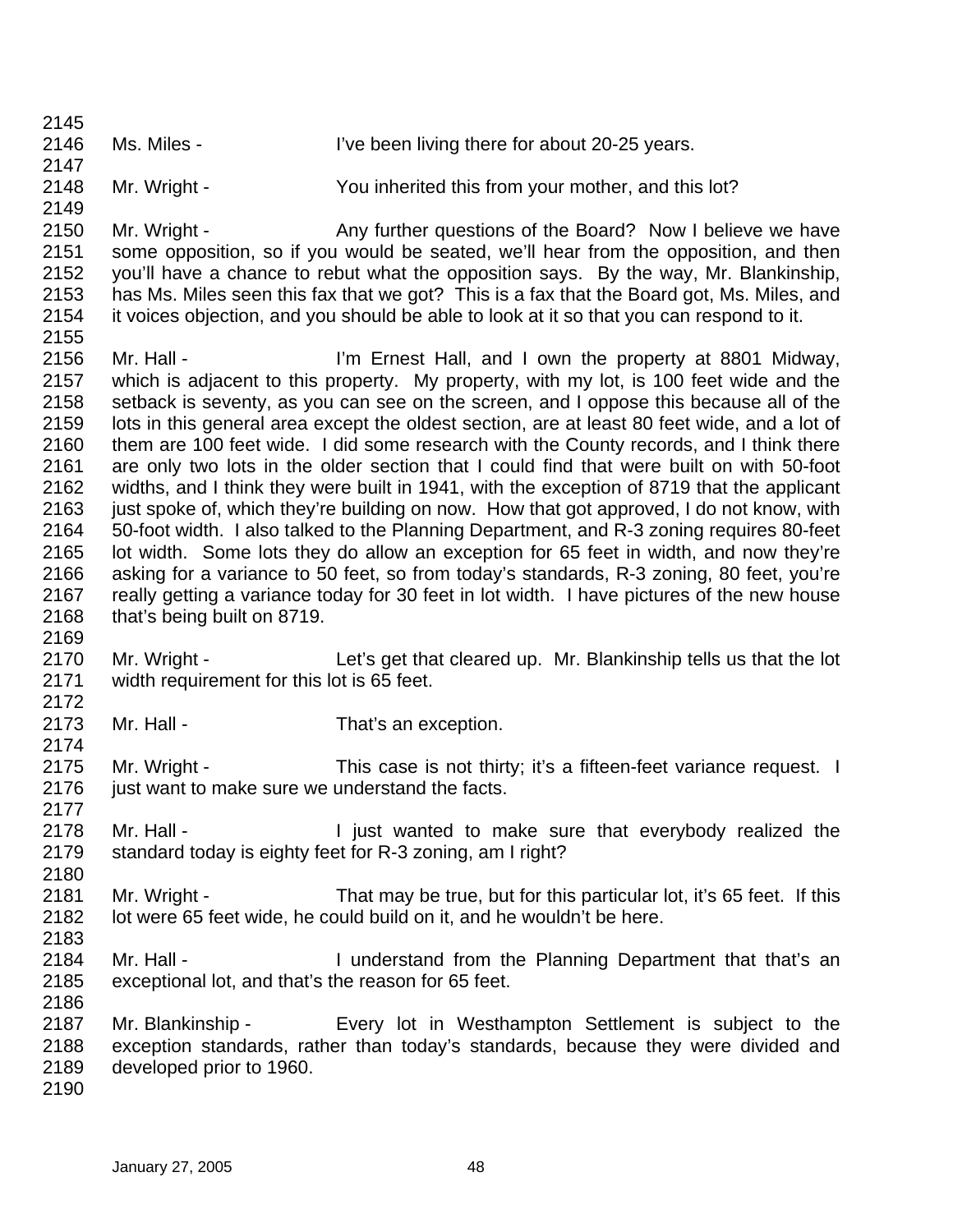2192

2213

2217

2220

2223

2226

2229

2233

Mr. Wright - So we can't talk about 65 feet.

2193 2194 2195 2196 2197 2198 2199 2200 2201 2202 2203 2204 2205 2206 2207 2208 2209 2210 Mr. Hall - The I was just trying to bring to the Board what the current standards are, versus what's being asked for. I have pictures of 8719, the house that's being built on there, and you can see some of the problems that are being created as a result of it. I don't think it could even get a driveway between the property line and the house. If you can, it's beyond me. I don't have the dimensions, but looking at it through the pictures, so that means you're probably going to have to park on the street, or either your driveway, if you have a driveway, is going to have to be right in front of the porch or in front of the house. It's certainly not consistent with the neighborhood, a 50-foot width is not consistent with the neighborhood, if you look down the street, I don't know if you can get it on the maps here of not, but down the street further, and I also have some pictures of that, most all of the houses were built in '89, and they're on at least an 80 foot width lots. Most of them, or at least some of them, are 100, just like mine is next door. Another issue I wanted to bring out, if this house is built as shown on the plat, my house sits back 70 feet, and I would be looking into the back yard or the back of this house, sitting up against me with a 50-foot lot. Again, I'm opposed because I think it would be a detriment to my property, as well as the property across the street, and down the street. Can I give these pictures to you?

- 2211 2212 Mr. Wright - All right, sir, thank you very much. Yes, we'll be glad to receive them.
- 2214 2215 2216 Ms. Harris - Your home is located at 8801? What is the terrain like behind your property? I know the lot goes back 160 feet or more, so what's behind the house?
- 2218 2219 Mr. Hall - The Just other properties from the next street over. I think there's an easement back there.
- 2221 2222 Ms. Harris - No, on your property. I'm not talking about the other properties. Is there an easement on your property, that goes across your property?
- 2224 2225 Mr. Hall - Chall the back, the rear of it, there's a utility easement. There's nothing behind mine. You talking about that dark area there or something?
- 2227 2228 Ms. Harris - The You mentioned that a person could not build a garage or anything back in the back – what's wrong with the back?
- 2230 2231 2232 Mr. Hall - I said mine is sitting back 70 feet, as you can see there. If they build this house where they're proposing, my house would be looking right into the back yard or the back of that house, with a 45-foot setback.
- 2234 2235 2236 Ms. Harris - I just wondered if the land was level in the back, or what was the elevation, or are there flooding problems, or nothing would permit construction there?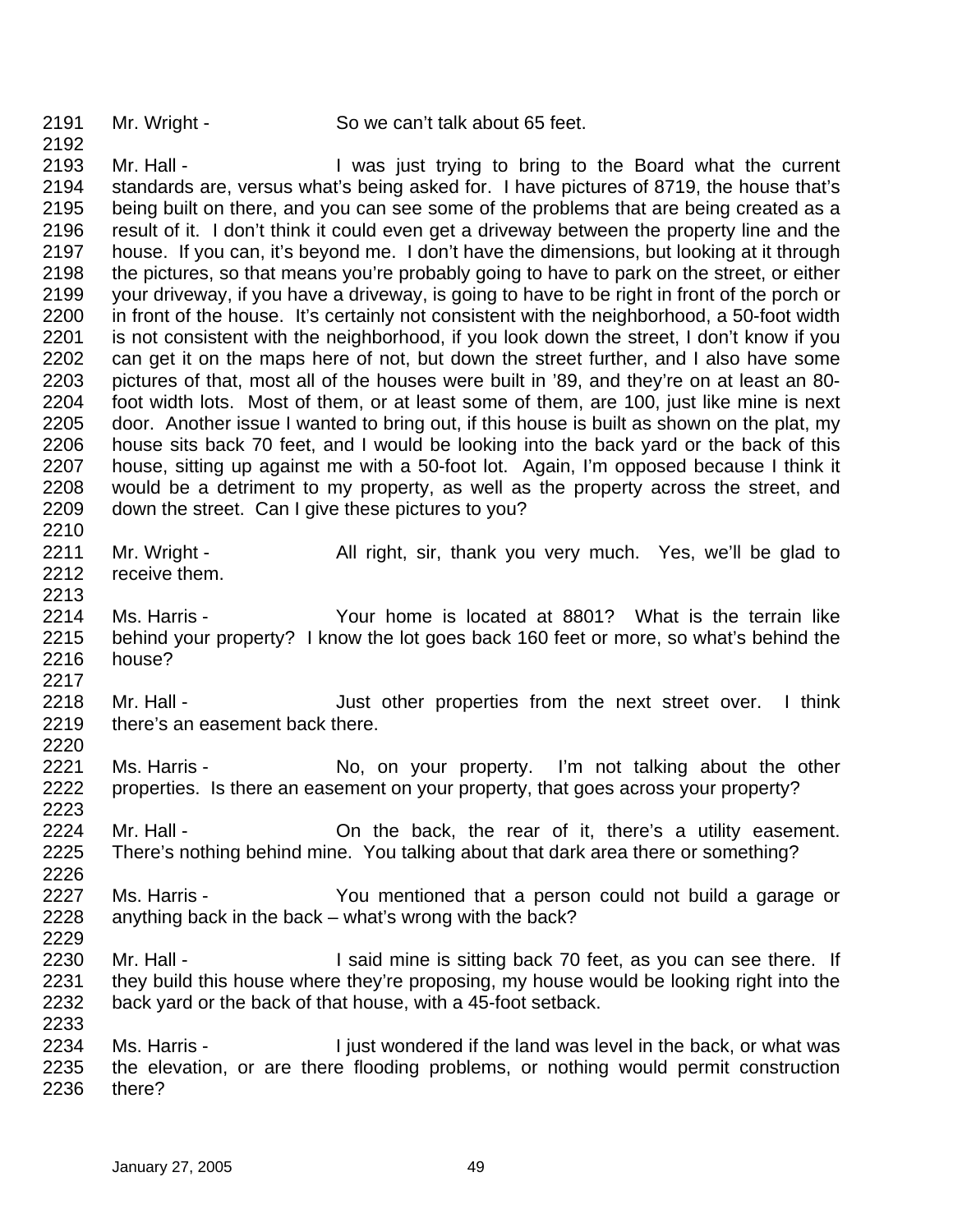- 2238 2239 2240 2241 2242 2243 2244 2245 2246 2247 2248 2249 2250 2251 2252 2253 2254 2255 2256 2257 2258 2259 2260 2261 2262 2263 2264 2265 2266 2267 2268 2269 2270 2271 2272 2273 2274 2275 2276 2277 2278 2279 2280 2281 Mr. Hall - The Music Hit's level there. Mr. Wright - I think what he's saying is they couldn't get a driveway back there because the house is so close to the line. Mr. Hall - Plus, the one that's being built on 8719 now, that was approved back in August, and I didn't receive any notice about it myself. I don't know whether the other neighbors did or not, but I didn't realize it was being done until it was approved. Mr. Kirkland - Mr. Blankinship, since we keep bringing that up, 8719, what was the variance dimension on that one? Mr. Blankinship - The same thing as the lot width requirements. Mr. Kirkland - What was the actual width of that lot? Mr. Blankinship - Fifty feet. Mr. Hall - You can see the pictures that I took of what's created there, which is a detriment to the character of the neighborhood and to that street. Mr. Luedecke Good morning. My name is Jeffrey M. Luedecke. I live at 8802 Midway Road, which is directly adjacent to the subject property. I'm not going to rehash everything that Mr. Hall said. I agree with what he said, and I understand what's in regard to the 65 feet. My concern is the parking. From what I can tell, with the other houses being constructed, there is going to be a definite parking issue. I have pictures of where Mr. Marinos crew has created parking problems just initially in building this house. As a matter of fact, yesterday, they impeded a school bus being able to go down the road for approximately five minutes. Had this been a fire truck, which is far wider than a school bus, or an ambulance, this could have been a very serious situation. I understand that this is an issue just consistent with construction of the house; however, with the parking issue, I feel that if people have family functions, things of this nature, this issue is going to recur again and again. I don't feel like it's going to add to the value of the neighborhood. Certainly new houses add to our property value; I'm glad to see new neighbors come in. The house that he's building, and this house, do not. Ms. Dwyer - Sir, would you like us to look at those pictures? Mr. Luedecke - Those pictures were taken before the school bus was coming down the street, about 20 minutes before, and Mr. Marinos crew was well aware of when the school bus comes down, the same time every day.
- 2282 Ms. Dwyer - Mr. Blankinship, is this the standard road width, or is this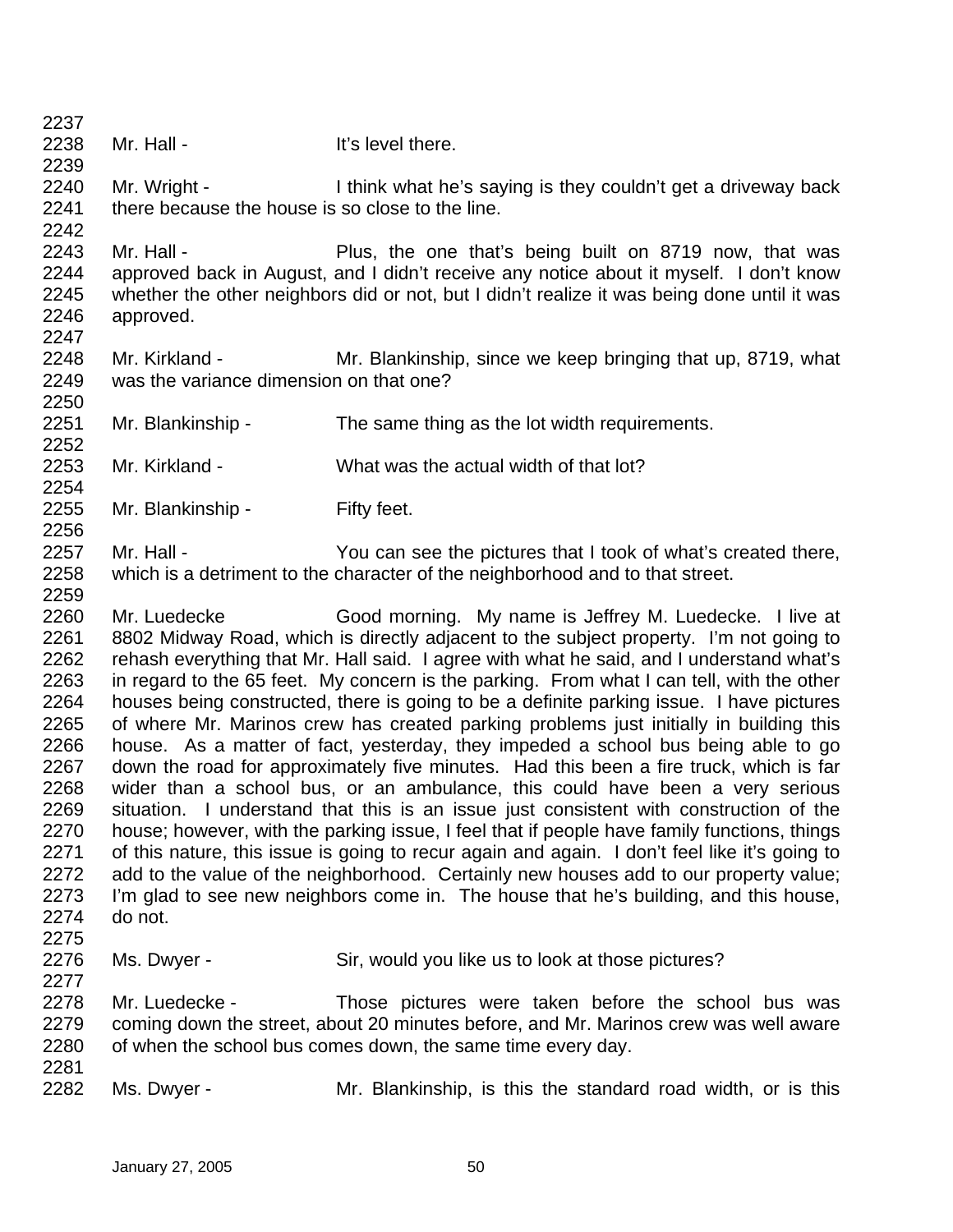| 2283<br>2284                                                                                         | road narrower than what would be required today for a public road?                                                                                                                                                                                                                                                                                                                                                                                                                                                                                                                                                                                                                                                                                                                                                                                                                                                                                                                                                           |                                                                                                                                                                                                                                                 |  |
|------------------------------------------------------------------------------------------------------|------------------------------------------------------------------------------------------------------------------------------------------------------------------------------------------------------------------------------------------------------------------------------------------------------------------------------------------------------------------------------------------------------------------------------------------------------------------------------------------------------------------------------------------------------------------------------------------------------------------------------------------------------------------------------------------------------------------------------------------------------------------------------------------------------------------------------------------------------------------------------------------------------------------------------------------------------------------------------------------------------------------------------|-------------------------------------------------------------------------------------------------------------------------------------------------------------------------------------------------------------------------------------------------|--|
| 2285<br>2286                                                                                         | Mr. Blankinship -                                                                                                                                                                                                                                                                                                                                                                                                                                                                                                                                                                                                                                                                                                                                                                                                                                                                                                                                                                                                            | I don't know that.                                                                                                                                                                                                                              |  |
| 2287<br>2288                                                                                         | Mr. Wright -                                                                                                                                                                                                                                                                                                                                                                                                                                                                                                                                                                                                                                                                                                                                                                                                                                                                                                                                                                                                                 | What is the width of Midway Road?                                                                                                                                                                                                               |  |
| 2289<br>2290<br>2291                                                                                 | Mr. Kirkland -<br>have to be fifty feet of pavement, right?                                                                                                                                                                                                                                                                                                                                                                                                                                                                                                                                                                                                                                                                                                                                                                                                                                                                                                                                                                  | It would have to be fifty feet of right-of-way, but it doesn't                                                                                                                                                                                  |  |
| 2292<br>2293                                                                                         | Ms. Dwyer -                                                                                                                                                                                                                                                                                                                                                                                                                                                                                                                                                                                                                                                                                                                                                                                                                                                                                                                                                                                                                  | Right.                                                                                                                                                                                                                                          |  |
| 2294<br>2295                                                                                         | Mr. Wright -                                                                                                                                                                                                                                                                                                                                                                                                                                                                                                                                                                                                                                                                                                                                                                                                                                                                                                                                                                                                                 | It must be awfully narrow.                                                                                                                                                                                                                      |  |
| 2296<br>2297<br>2298                                                                                 | Mr. Blankinship -<br>correct, it's probably a substandard width of street.                                                                                                                                                                                                                                                                                                                                                                                                                                                                                                                                                                                                                                                                                                                                                                                                                                                                                                                                                   | The plat shows thirty-foot wide right-of-way, so if that's                                                                                                                                                                                      |  |
| 2299<br>2300                                                                                         | Mr. Wright -                                                                                                                                                                                                                                                                                                                                                                                                                                                                                                                                                                                                                                                                                                                                                                                                                                                                                                                                                                                                                 | Midway is thirty feet wide?                                                                                                                                                                                                                     |  |
| 2301<br>2302                                                                                         | Mr. Blankinship -                                                                                                                                                                                                                                                                                                                                                                                                                                                                                                                                                                                                                                                                                                                                                                                                                                                                                                                                                                                                            | That's what it shows on this plat, yes sir.                                                                                                                                                                                                     |  |
| 2303<br>2304<br>2305<br>2306<br>2307<br>2308<br>2309<br>2310<br>2311<br>2312<br>2313<br>2314<br>2315 | I'm James Kearney; I live directly across from it at 8800<br>Mr. Kearney -<br>Midway Road. I oppose this building because the parking area is hazardous. I was<br>down on the street yesterday and just barely could get through the street. I had about<br>six inches on each side of my car to go down between two cars parked directly across<br>from each other in that area. We also have a flooding area on 8800 side of the road, a<br>severe flooding area, because they're building so fast over there, that all the water from<br>those houses are running across the street because they do not have any drain system.<br>If they had put a drain system in and widen that street, there wouldn't be any problems.<br>Right now it is a serious problem over there with too much traffic, speeders, and<br>children playing on the streets, somebody's going to get killed, and there are going to be<br>serious problems, so I oppose everything they're trying to pass to get a house built on<br>the property. |                                                                                                                                                                                                                                                 |  |
| 2316<br>2317                                                                                         | Ms. Dwyer -                                                                                                                                                                                                                                                                                                                                                                                                                                                                                                                                                                                                                                                                                                                                                                                                                                                                                                                                                                                                                  | What is your address sir?                                                                                                                                                                                                                       |  |
| 2318<br>2319                                                                                         | Mr. Kearney -                                                                                                                                                                                                                                                                                                                                                                                                                                                                                                                                                                                                                                                                                                                                                                                                                                                                                                                                                                                                                | 8800 Midway Road.                                                                                                                                                                                                                               |  |
| 2320<br>2321                                                                                         | Mr. Wright -                                                                                                                                                                                                                                                                                                                                                                                                                                                                                                                                                                                                                                                                                                                                                                                                                                                                                                                                                                                                                 | Diagonally across the street.                                                                                                                                                                                                                   |  |
| 2322<br>2323                                                                                         | Mr. Kiearney -                                                                                                                                                                                                                                                                                                                                                                                                                                                                                                                                                                                                                                                                                                                                                                                                                                                                                                                                                                                                               | Yes sir.                                                                                                                                                                                                                                        |  |
| 2324<br>2325                                                                                         | Mr. Wright -                                                                                                                                                                                                                                                                                                                                                                                                                                                                                                                                                                                                                                                                                                                                                                                                                                                                                                                                                                                                                 | Does anyone else desire to speak?                                                                                                                                                                                                               |  |
| 2326<br>2327<br>2328                                                                                 | Mr. Stone -                                                                                                                                                                                                                                                                                                                                                                                                                                                                                                                                                                                                                                                                                                                                                                                                                                                                                                                                                                                                                  | My name is Dan Stone. I also live at 8800 Midway Road, as<br>a co-owner of the property, and I believe a house built directly across the street from us<br>would create a safety issue. The house would be so close to Mr. Hall's property, God |  |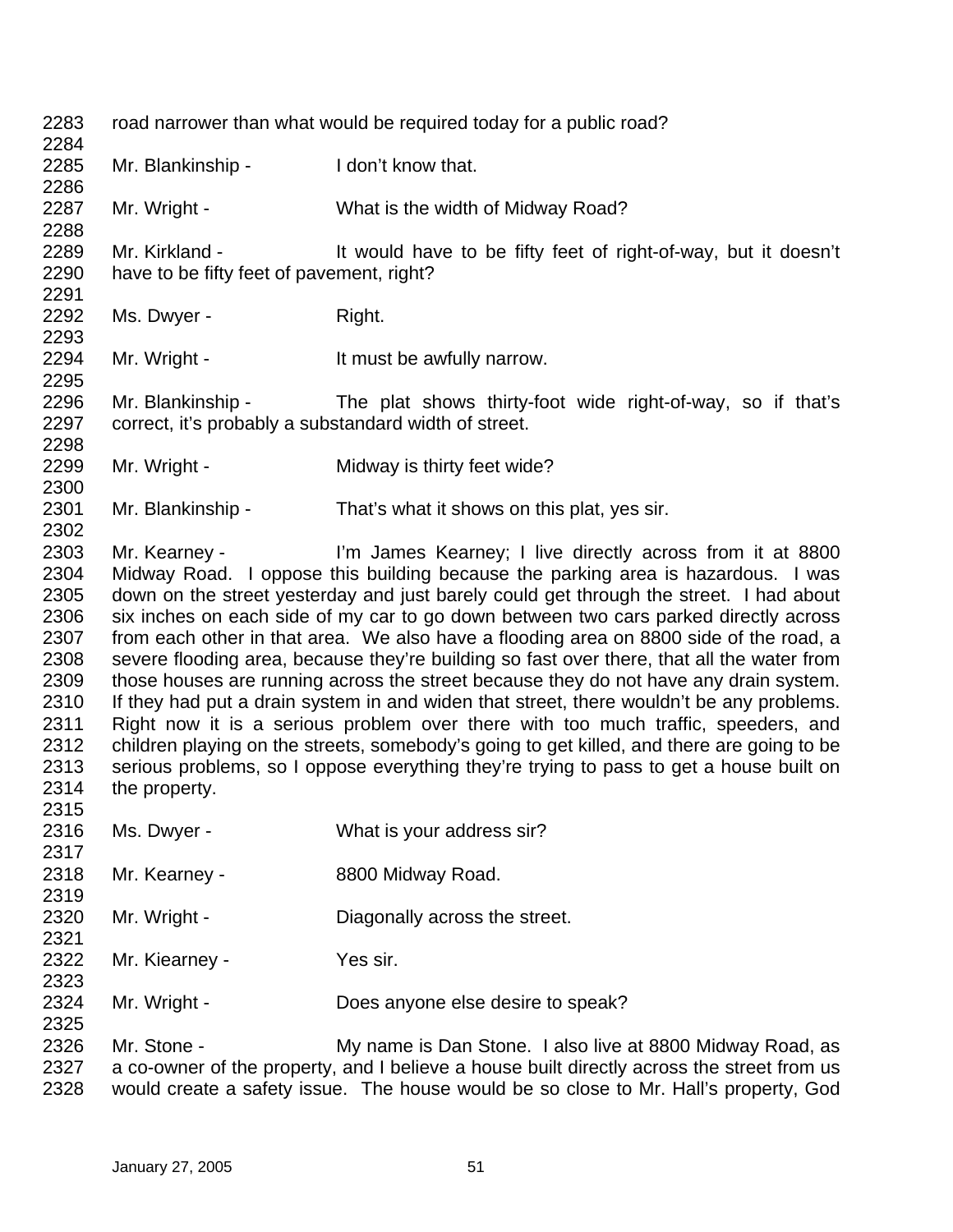2329 2330 2331 2332 2333 forbid that there's a fire. It would certainly spread into Mr. Hall's property, and depending on the wind factor, it could also cross the street into the Jeff's property and my property. Also the parking issue is going to greatly complicate the area, and it's obvious that there's no place for the owners of those two houses, when they get completed, to park, other than the street.

2335 2336 2337 2338 Mr. Wright - **Does anyone else desire to speak in opposition?** That will end the opposition, because our rules say that once you've stated, we can't open it up again. You will now have an opportunity to rebut, and that will end the case.

2339 2340 2341 2342 2343 2344 2345 2346 Mr. Marinos - Yes, I'd like to address the parking issue. During construction, the guys are going to park their work vans in front, as opposed to driving up in the muddy front yard. We haven't yet got the driveway put in. There will be a driveway, and there will be a driveway, and there will be off-street parking for two vehicles. It will be the same thing on this lot. There's plenty of lot to facilitate that; I don't see causing any extra trouble. It's not a big house; I would imagine that it's probably a family with two vehicles that would purchase a house like that.

2347 Mr. Wright - What is the square footage of the house?

2349 2350 2351 2352 2353 2354 2355 2356 2357 Mr. Marinos - Just under 1800 square feet; it's 1777 feet; it's threebedroom. I don't think we're building too far above and beyond the neighborhood. The neighborhood does have a lot of ranchers that are older, but in this day and age, people need 2 ½ bathrooms and three bedrooms and some space. I think it's consistent with what will be really sellable there; it's in a very good elementary school district. I think a young family will probably be interested in a house like that, probably two drivers, two cars maybe. As far as the traffic problem right now during construction, that's temporary. I think that will go away.

- 2358 2359 2360 Ms. Harris - The Ms. Miles, in view of the fact that you have so many disgruntled neighbors, have you offered them the purchase of that lot adjacent to your property? Have you asked them if they want to buy your lot?
- 2361 2362 2363 2364 2365 2366 2367 Ms. Miles - Yes, I told them I wanted to sell it. This fellow asked me; I told him I would love to sell my lot. He said, "Would you really," and I said "yes." But I haven't had any problems with the buildings going up; I haven't had any problems with traffic. They get in my yard. I have a drive, and they come right on up in my yard. The others have driveways too.

| <b>LUUI</b> |              |                                                                |
|-------------|--------------|----------------------------------------------------------------|
| 2368        | Mr. Wright - | Did you say you had offered it to someone in the vicinity, the |
| 2369        | sale of it?  |                                                                |
| 2370        |              |                                                                |
| 2371        | Ms. Miles -  | No, this is the fellow here, that I talked to.                 |
| 2372        |              |                                                                |
| 2373        | Mr. Wright - | But you didn't seek to sell this 50 feet to your neighbor?     |
| 2374        |              |                                                                |

2334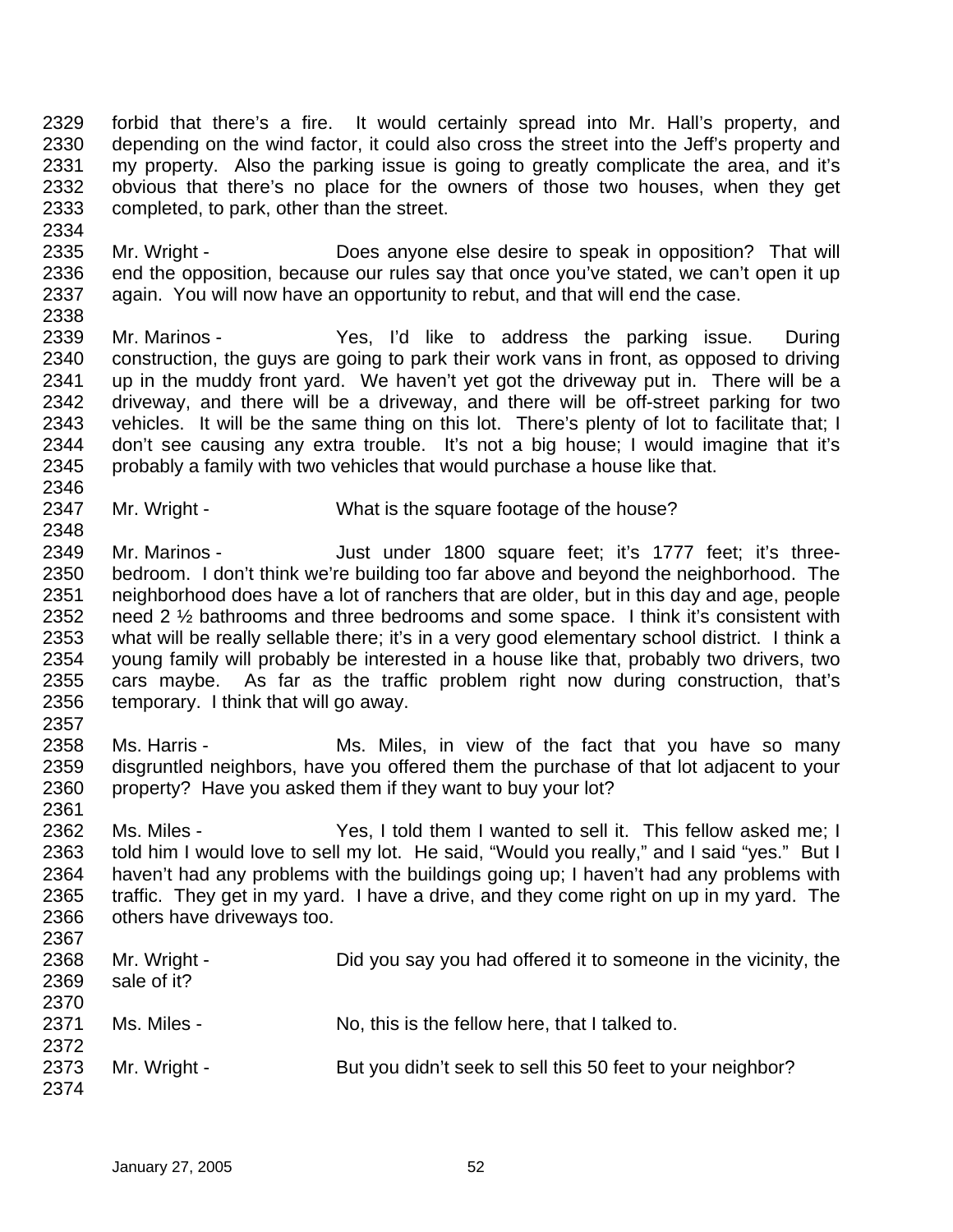2375 2376 2377 2378 2379 2380 2381 2382 2383 2384 2385 2386 2387 2388 2389 2390 2391 2392 2393 2394 2395 2396 2397 2398 2399 2400 2401 2402 2403 2404 2405 2406 2407 2408 2409 2410 2411 2412 2413 2414 2415 2416 2417 2418 2419 2420 Mr. Marinos - **I'm sure you all know this, but if we can't get the variance,** and if it's not a buildable lot, it's going to be worth significantly less than what my contract to pay Ms. Miles is, unless one of the neighbors is willing to pay a similar amount. Mr. Wright - What is the lot worth with the variance? Mr. Marinos - My contract with Ms. Miles is the same that I paid for the lot before, \$45,000. Mr. Kirkland - That's if it's a buildable lot. Mr. Marinos - That contract is subject to the variance and getting a building permit, just like I did before with Tammy Krantz on Lot 20. Mr. Kirkland - What is the lot assessed at right now, not being buildable? Mr. Marinos - It's low, like \$5,800, something like that. Mr. Wright - Thank you very much. That concludes the case. After an advertised public hearing and on a motion by Ms. Harris, seconded by Mr. Kirkland, the Board **granted** application **A-10-2005** for a variance to build a one-family dwelling at 8729 Midway Road (Westhampton Settlement) (Parcel 751-739-7189). The Board granted the variance subject to the following conditions: 1. Only the improvements shown on the plan filed with the application may be constructed pursuant to this approval. No substantial changes or additions to the layout may be made without the approval of the Board of Zoning Appeals. Any additional improvements shall comply with the applicable regulations of the County Code. 2. This approval only applies to a one-story or Cape Cod (1-1/2 story) dwelling. 3. [Added] The proposed dwelling shall be set back 60 feet from the right-of-way of Midway Road. Affirmative: Dwyer, Harris, Kirkland, Nunnally, Wright 5 Negative: 0 Absent: 0 The Board granted this request, as it found from the evidence presented that, due to the unique circumstances of the subject property, strict application of the County Code would produce undue hardship not generally shared by other properties in the area, and authorizing this variance will neither cause a substantial detriment to adjacent property nor materially impair the purpose of the zoning regulations.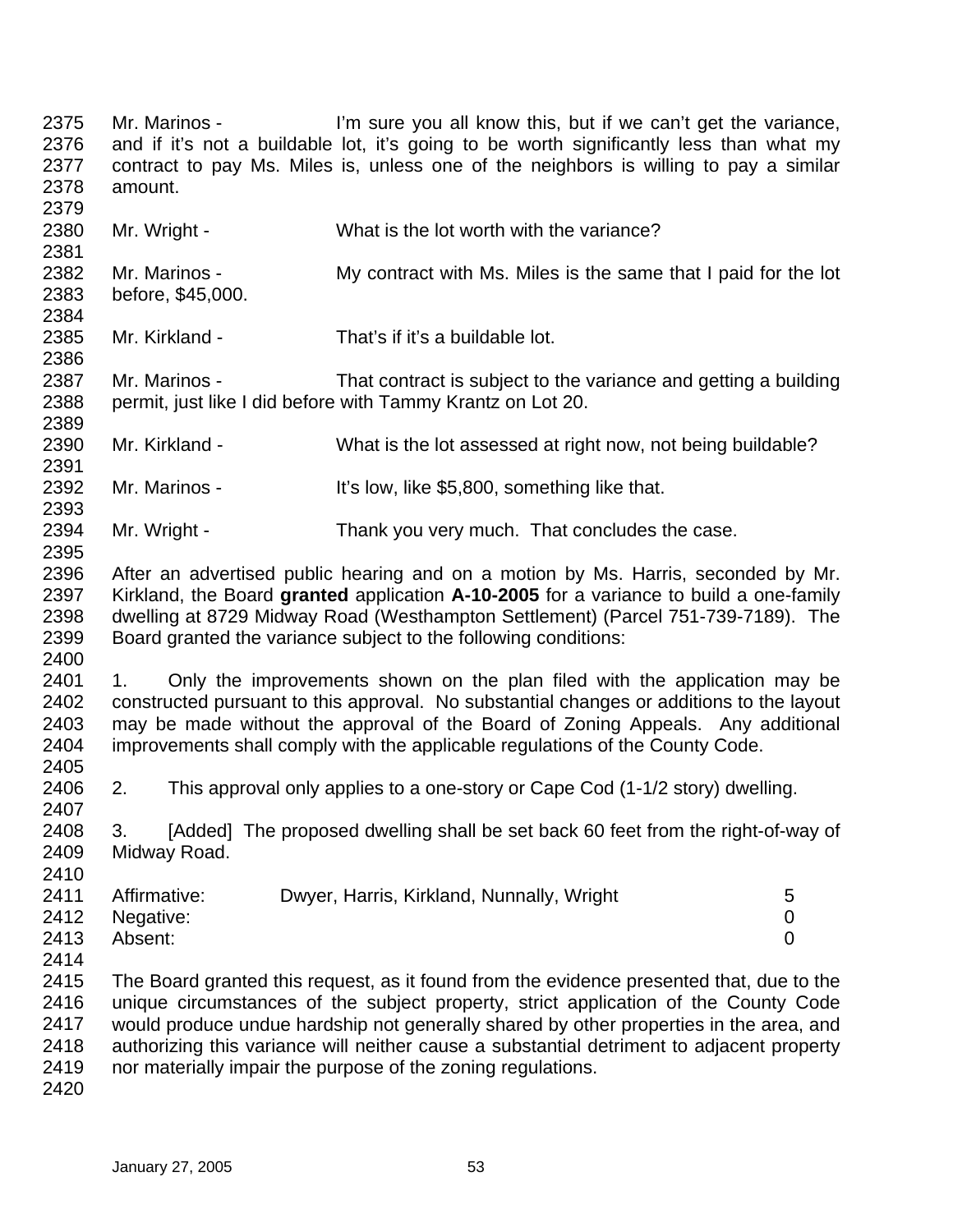**A-11-2005 DANIEL LONG** requests a variance from Section 24-95(k) to build a detached garage at 11113 Bryans View Court (Church Trace) (Parcel 744-755-9247), zoned R-3, One-family Residence District (Three Chopt). The minimum side yard setback and rear yard setback are not met. The applicant proposes 25 feet minimum side yard setback and 8 feet rear yard setback, where the Code requires 65 feet minimum side yard setback and 12 feet rear yard setback. The applicant requests a variance of 40 feet minimum side yard setback and 4 feet rear yard setback. 2421 2422 2423 2424 2425 2426 2427 2428 2429 2430

2431 Mr. Blankinship - A-11-2005 has been withdrawn.

2432

2437

2433 2434 2435 2436 **A-12-2005 ROBERT J. RAPPOLD, III** appeals a decision of the Director of Planning pursuant to Section 24-116(a) regarding the property at 10307 Gayton Road (Canterbury East) (Parcel 744-745-2078), zoned R-2, One-family Residence District (Tuckahoe).

2438 2439 2440 2441 Mr. Wright - **Does anyone else desire to speak with reference to this** case? Everyone who desires to speak, please stand, and we'll swear everybody at the same time.

2442 2443 2444 Mr. Blankinship - Do you swear that the testimony you are about to give is the truth, the whole truth, and nothing but the truth, so help you God?

2445 2446 2447 2448 2449 2450 2451 2452 2453 2454 2455 2456 2457 2458 2459 2460 2461 2462 2463 2464 Mr. Rappold - I do. My name is Robert J. Rappold, III. I'd like to thank the Board for redoing my revised plans on this two-car garage. In the packet you have several pictures of our garage as it stands today. We have also requested a review of our revised plan. This revised plan is, of course, not the current construction, but what it does is to blend both the house and the garage seamlessly together. What I mean by that, is that this section here, which is the lowest part of the house, next to the garage, and that would just go right over here so it would seamlessly merge in with the garage. What this will do is provide a house that looks very unified. I believe you have a copy of that. It's labeled as Revised Plan # 1 down at the bottom; it's a drawing. You see in this particular drawing that this is the way the garage is right now, and then this all seamlessly merges together. These are the slight height differentials between the two. I have some other information on all these I'd like to present as I go through this. I'd like to point out that the view from up the street, which is toward Gaskins Road, which when you look at our house with the garage, the roof line of the house next door and this particular garage are equal. We're on a slight incline, but they're actually equal, so it looks very good from the adjacent property, which is the one that's affected. We have some things I'd like to hand out here. These are some views of the garage from the inside, which apparently were not included in the packet that you received. In these two pictures, there is a 14-inch header over the garage opening.

2465 2466 Ms. Dwyer - Excuse me, Mr. Blankinship, it might be good to project this on the screen, so we can see what he's talking about.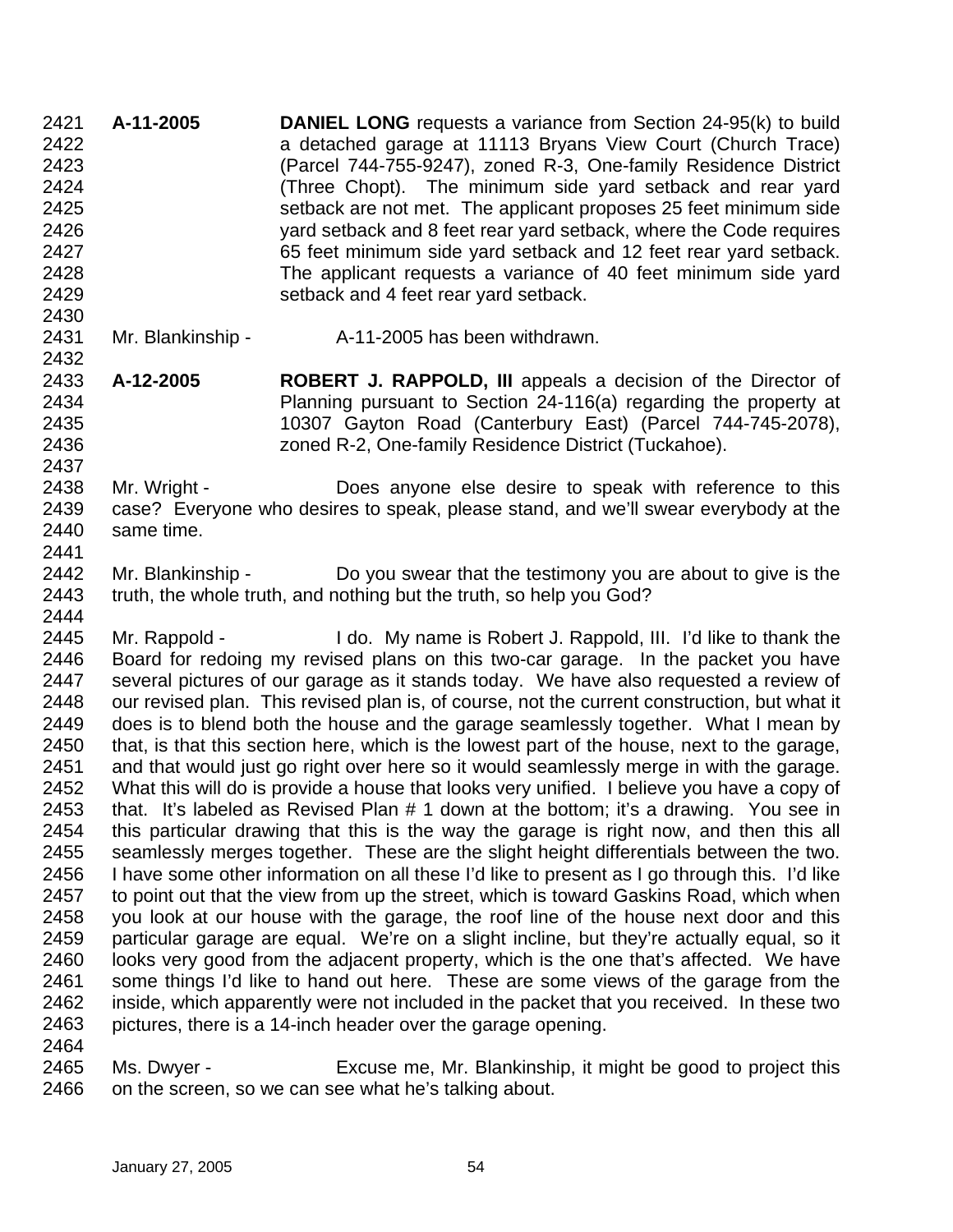2467 2468 2469 2470 2471 2472 2473 2474 2475 2476 Mr. Rappold - The picture on the right shows the header, which is over the entranceway, and that was required by the building people, and that building permit was obtained after the zoning variance was approved. This header was bigger than what we had in our original plan. They also indicated that we needed these 12-inch TJ I-beams – they're the 12-inch beams that go across the roof of the garage, 14, excuse me. This is Mr. Poston, our contractor, who is actually doing the work. That raises the level of the garage. Apparently the engineers in the Permit Office, had access to all these technical things about load weights, etc., and that's what they indicated was needed.

- 2477 2478 2479 Mr. Kirkland - You said you had to add the beam over the large garage door – what is the distance from the bottom of the floor joists or the ceiling joists, in this case, to the floor?
- 2481 Mr. Rappold - It's approximately ten inches.

2480

2482

2488

2501

2483 2484 2485 Mr. Kirkland - I'm talking about from top to bottom, nine feet, ten feet, eight feet? I'm talking about the bottom of the ceiling joists to the floor.

- 2486 2487 Mr. Rappold - From the top of the ceiling joists or the bottom of the ceiling joists?
- 2489 2490 2491 Mr. Kirkland - From the bottom of the ceiling joists, where they rest on the plate, to the floor, down.

2492 2493 2494 2495 2496 2497 2498 Mr. Rappold - It's about 8  $\frac{1}{2}$  to 9 feet. The reason that is, sir, is because of that header, and we had to have a little bit of wood here in between the TJ I's and the header in order to have something to nail into. That added a little bit. When you added the header and the TJ I's, and the reason that is somewhat high, is because I have a van, as you see in the pictures, and it requires a good size amount of entrance in order to just use the garage.

2499 2500 Ms. Dwyer - This Did the engineering considerations in this garage require you to have a second story on this garage?

2502 2503 2504 2505 2506 2507 2508 2509 2510 2511 2512 Mr. Rappold - No, and this is not a second story garage. I'd like to give another picture here, if you don't mind helping, Mr. Blankinship. We are not building a two-story garage. In this particular picture, which is on Avalon Drive, only about a mile or so from our house, this is a two-story garage on a rancher. Ours does not look anything like this. This is an example of where the second story starts well above the doorway. This is not our intent. We are not building a two-story garage, and our garage is much lower; it's only several feet above the current house. That was not our intent. We did not require a two-story garage, and we are not in any way trying to build a twostory garage. It's a one-story garage with an attic. Have a scale drawing here. This particular drawing represents the revised plan, and it shows one foot for each block. Where there's four feet between each of the heavier lines; it's not five feet. What you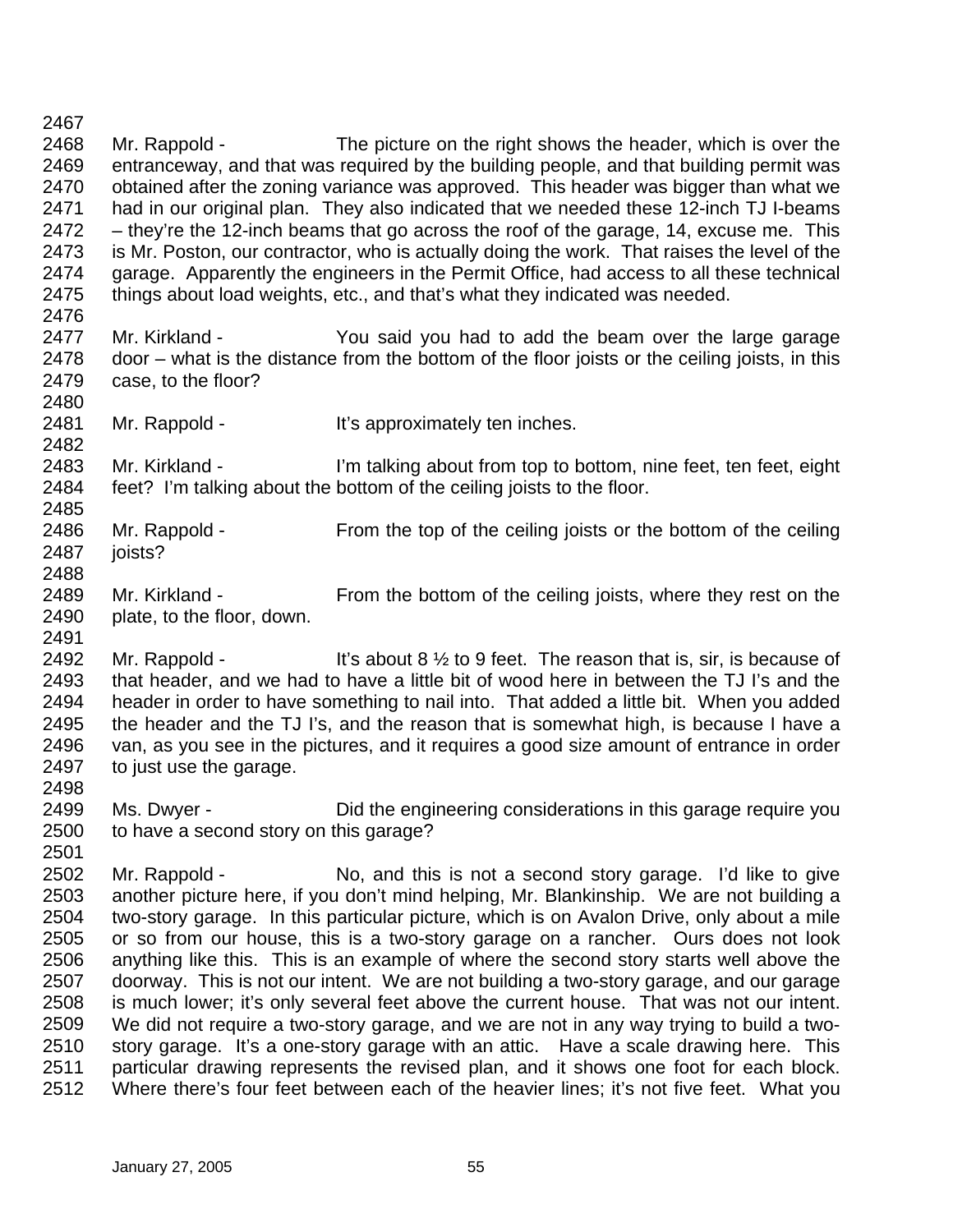see here, is this looks very unified between the roof and the roof of the house. It basically has three levels of roof now, and basically, we still have three. One of the items that you'll notice on this drawing is that there is a decrease in the inclination. The ground slopes down to the right, and you can see what happens is that while it's a certain height on the left-hand side, it goes down at least 2 ½ feet to go to the right side. Currently my house is higher on one side than it is on the other. When adding the garage, it actually helps level it up, so that it's closer to the same size on each side. On the right-hand side, it's about nineteen feet from the top to the ground, and with the garage, it's only about a two-foot difference between the two sizes. Our house is only one of two ranchers on the street; the adjoining property is next door to us, and everybody else has tri-levels, and what we believe is that this change here will make our house more compatible with the other houses, because they have multiple levels, so this house would fit better with the roof line, although it would be smaller. In the June 24<sup>th</sup> meeting in which this was approved, we were given approval to use either brick or 2513 2514 2515 2516 2517 2518 2519 2520 2521 2522 2523 2524 2525 2526 2527 2528 2529 2530 2531 2532 2533 2534 2535 2536 2537 2538 2539 2540 siding, and I'd indicated at the time that we would probably use siding for cost purposes. With this revised plan, what we're planning to do is to take the brick off of the side of the house next to the garage, and we would replace all of that with matching brick, so everything matches up. That eliminates having ugly lines in between the garage and the house, even with what we had proposed earlier. This brick would match the house and the adjoining property. We're also using the same color shingles as the property next door on our house, and the same height. Most people can't see the garage unless they're right in front, and even that is going to be improved. We had lost some trees in front, due to the hurricane, and we have replaced all that with new bushes. Right now the bushes are a little lower than they will be; if you drive by, you can see the garage. But very shortly they will be growing to four feet high. When you're driving by, you won't even be able to see the garage. Nobody even parks on our street because it is on Gayton Road, so nobody even looks at it. There's not even any parking, so people don't even walk by.

2541

2542 2543 2544 2545 2546 2547 The garage is also shielded by many bushes in the front, and large trees in our neighbor's and our yard. We have maple trees and several large ligustrums. There's also a large set of cypress trees on the adjoining property. They block the view from Gayton Road. It's going to be almost invisible. The other thing we're planning to do is put in a privacy fence on the side of the house and in back of it for as much shielding as possible. There's also a maple tree right in back of the house.

2548

2549 2550 2551 2552 2553 We've also gone around our area to the blocks in front and on the side and in back of us, and we had a request for people to support the revised plan. Here is a copy of that for each member of the Board. The closest person to me wrote "nice addition." Mr. and Mrs. Baker, on Cherrywood Drive, directly behind the garage, they approved. Just about all those people signed it.

2554

2555 2556 2557 2558 We have presented an alternative plan, which you also have in your packet. In this plan, what we do is to lower the garage by a couple of feet. We're still trying not to move those TGI's, because that is extremely expensive, to have to take those down and rebuild the entire garage. In this scenario, we tried to cut down the size of the garage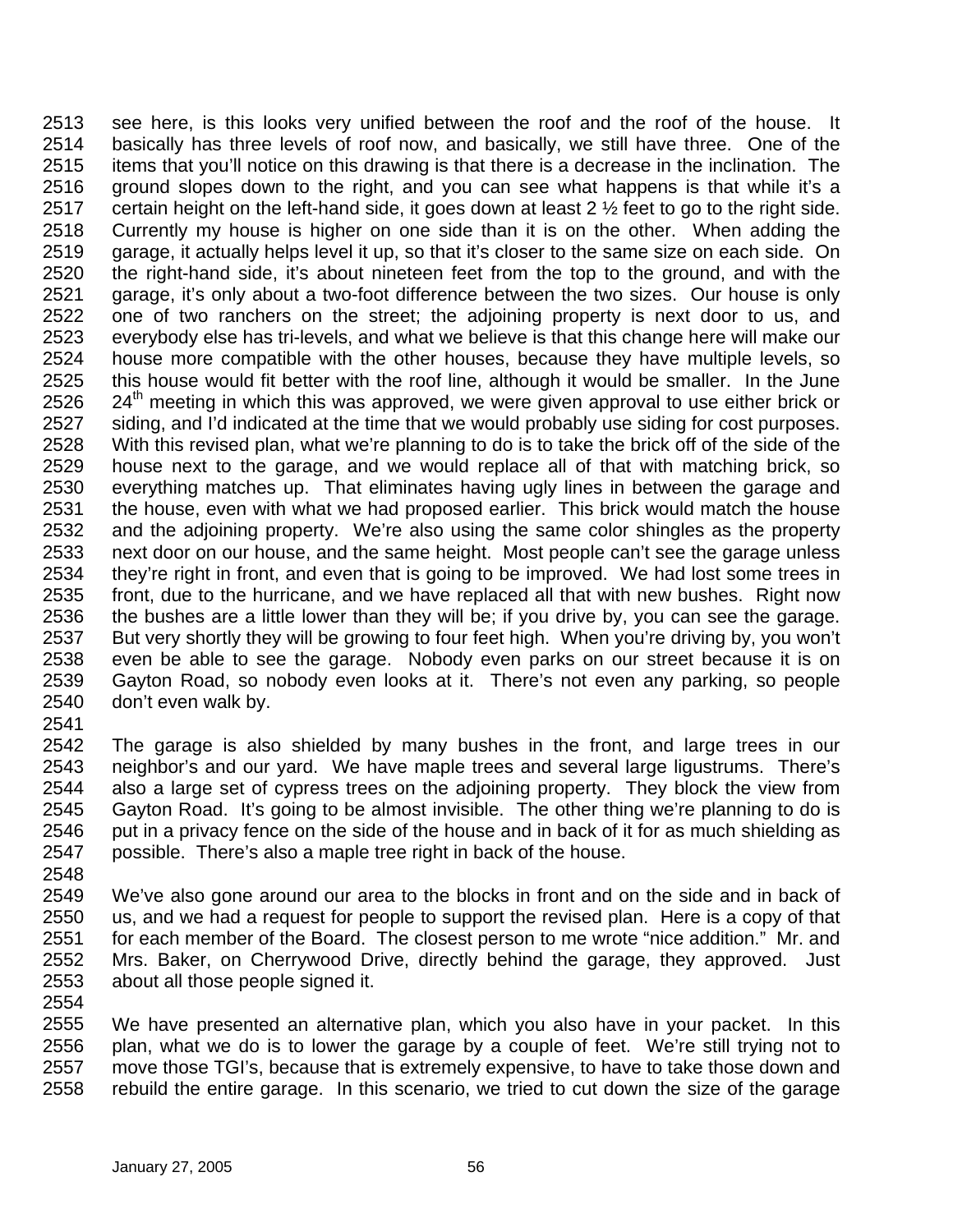2559 2560 2561 2562 2563 2564 somewhat while not raising the other part of the house, and this was also reviewed with our neighbors. They actually liked the revised plan a whole lot better, in fact better than what we had submitted back in June that you approved, because it ties in everything very well. We have to have a certain amount of height in order to get the van into the garage.

2565 2566 2567 2568 2569 2570 I have a set of medical statements from my doctor, who has been after me to avoid straining because of various operations I've had, and he said it would be creating a strain for me every time I go up in the small attic that I currently have and try to push things around, like Christmas stuff. That's one of the reasons why we wanted a little bit of a raised attic area, because it does prevent that problem. By having some steps into that attic area, that was also recommended by my doctor.

2571

2572 2573 2574 2575 2576 2577 I've talked to one of the appraisers of our property, and he said that the marketability of the house has improved by having a stand-up storage area. In fact, one of the motivations for all the improvements we've made to our house over the years, is because we realize that older or disabled people would like to have a house that is a little larger than their standard rancher. When we put an addition on in the back, we made it larger, 36-inch openings so a man in a wheelchair could get through.

2578

2579 2580 2581 2582 2583 2584 2585 2586 2587 2588 2589 2590 2591 2592 2593 2594 2595 2596 2597 I'd like to point out several errors in the document that were prepared by the Planning Office, and were distributed with the request. In the document, it talks about two conditions that were prepared and that were required for me for the garage. The thing that was sent out talked about building in substantial conformance, but actually, there was another statement. In fact, the drawings for the permit were actually changed in the Building Permit Office by the building people, and they were different than what was approved, and made it higher. We just didn't go in and try to say we'd like to do something different. We actually presented to the Building Permit people exactly what was provided, and they said with this TJI and everything, it's going to have to be eighteen feet high. So they wrote eighteen feet high on it, and I have a copy of the plans here. Another error was that it says that the revision in September was done by the contractor; actually, it was done by me, and the contractor accompanied me and can back up what I'm saying here. Also, I don't know why it says there was a revision in September. Actually, there was no revision in September. As you can see here in the plans, the revisions were approved in October and November. If we were trying to pull a fast one over on you, obviously what we would do if we were dishonest, would be to do one time and try to get away with it. Why would we go twice. Every time there was a change that was requested, we went to the Permit Center and requested a change.

2598 2599 2600 2601 2602 2603 2604 I'd like to talk about the two conditions in the Board's approval. What it said was, "The new construction shall match the existing dwelling as nearly as practical." You have to use the common dictionary definition of practical. "adapted or designed for actual use." What that means is that the construction is going to match what is useful. When the people told me I had to put in an eighteen-inch header, it was not useful obviously, because how could I even fit my van in there. It was also having issues for me because of a medical condition. What I'm trying to do in this revised plan is going to match even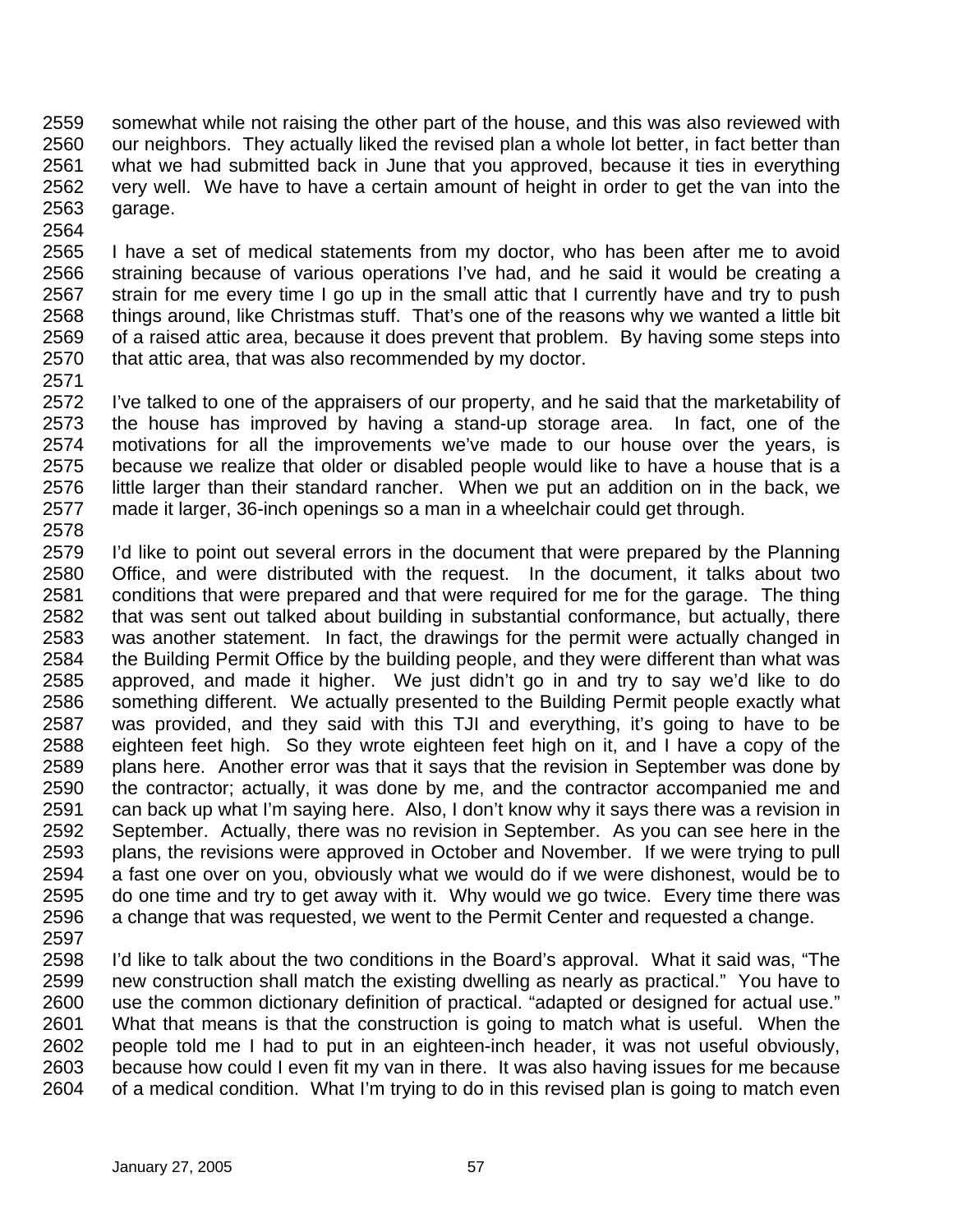2605 better to the colors and the materials.

2607 2608 2609 2610 2611 2612 2613 2614 2615 2616 2617 2618 2619 2620 2621 Another thing that was a condition of "substantial conformance." It says that "no substantial changes or additions to the layout may be made without the approval of the Board of Zoning Appeals." In fact, there is no documented way to do that. I talked to Mr. Blankinship about how to get a change before the Board. He told me no one had ever done that before, so there was no procedure. In Section 144, which outlines the Board's duties, it doesn't have anything having to do with your ability to satisfy this condition, that says you can hear a suggested change to the plan. It says you can hear something after I get a letter, but it does not say anything about how to handle this condition. I figured the only way I knew how to do it was to go to the Permit Center. That's the only area that has the building and planning people in it. I tried my best to meet the requirements. It also says in the document that you can meet the requirements within two years by applying for permits or approvals. In fact, when I went to the building people, before I got the zoning approval, they said I couldn't even talk to them because I didn't have a variance. I had to come in and get a permit after you had approved the variance, because they wouldn't even listen to me.

2622

2606

2623 2624 2625 2626 2627 2628 2629 2630 2631 2632 2633 2634 I applied for this building permit after the variance was approved, and I entered exactly the same plans as were approved. My contractor went with me at least three times. During those times, it did go before the planning and zoning, and they saw the eighteen feet put just minutes before by the building people. In fact, it's right there on the first page, and they said it's approved July 19. We went back again because we needed a higher garage because of the car. We explained that we do have a variance and asked if this was a "substantial change." The person said no, this was just a minor change. In fact, it is. All it was, was raising it just a little bit. It's not changing the construction of the property except for just one little thing, the height. We were thinking since the Permit Center handles all that, he was actually checking with zoning. That's not even what the condition says. I thought he was checking with the zoning people.

- 2635 2636 2637 2638 2639 What happened was that we tried to work within the system as well as we could; we submitted exactly what was approved in June in our July permit. We went through all the steps. Our building was a little higher because of what the building people said. It was stamped and approved by the zoning people. They don't stamp these things and give you this unless it has gone through zoning for new construction, is that not correct?
- 2640 2641 2642 2643 2644 2645 2646 2647 2648 2649 2650 Mr. Blankinship - They're not supposed to. Mr. Rappold - That is correct. Mr. Blankinship - There appears to have been a mistake made in this case. Mr. Rappold - Yes it was. In fact it happened several times. As I said, there are stamps here that you can see for October and November. Mr. Blankinship - In July they did come and check with me; in October and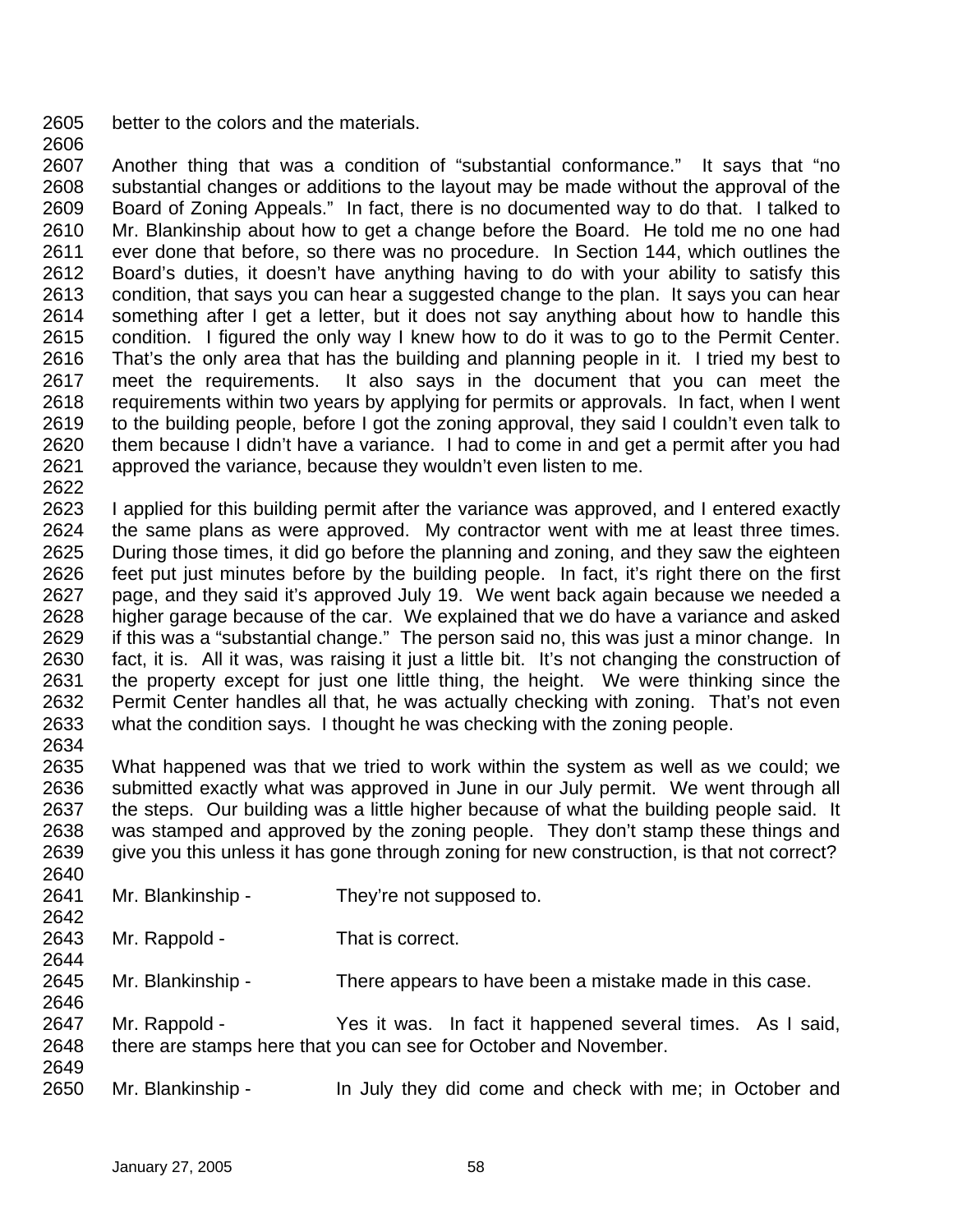2651 2652 2653 2654 2655 2656 2657 2658 2659 2660 2661 2662 2663 2664 2665 2666 2667 2668 2669 2670 2671 2672 2673 2674 2675 2676 2677 2678 2679 2680 2681 2682 2683 2684 2685 2686 2687 2688 2689 2690 2691 2692 2693 2694 2695 2696 November they did not. Mr. Rappold - It was approved; I guess you've seen it, where it's higher than what you approved. Mr. Wright - The staff can't approve something that's not in accordance with what the Board has already approved. The staff can't make changes to a Board approved matter; they don't have that authority. Mr. Rappold - I understand, so that's why I'm here before you today, because what I'd like to do is to ask you to approve the revised plan. This revised plan does address lots of points that have been brought up. I have some other detailed drawings of what this is going to look like. I gave this to Mr. Blankinship before – have you already given this to the Board? Mr. Blankinship - I'm not sure whether they have that one or not. Mr. Rappold - When I talked to Mr. Blankinship before, he said what I'd like to do is ask you for a detailed picture of how this looks with the middle part raising up, because it's easier to visualize and see the actual construction. As you can see, all we're doing is just adding some knee walls, I guess you call it, or boards. Mr. Wright - It looks like to me that we've got the picture in our materials. It shows the height distances. Mr. Kirkland - Could I ask one question? The garage doors height, what is that? Mr. Rappold - The garage door height is approximately eight feet. Mr. Kirkland - What is the standard garage door height for standard cars? Mr. Rappold - I don't know. In my particular case, I have a Chevy Express Van, which is like one of those Savannahs that you see on the road, or a cargo van, except that mine is a passenger van. Mr. Kirkland - Do you have a car too? Mr. Rappold - My wife does. I don't have a car. I'm an architect for a company, doing computers. Even a standard height would not fit my van, so that's why I had to ask for a change, and I tried to follow the procedures. Ms. Dwyer - I just want to ask Mr. Blankinship, what Mr. Rappold has begun to construct on the property, does that fit the definition of a two-story addition? Mr. Blankinship - I think I would call it a one-and-a-half story, because the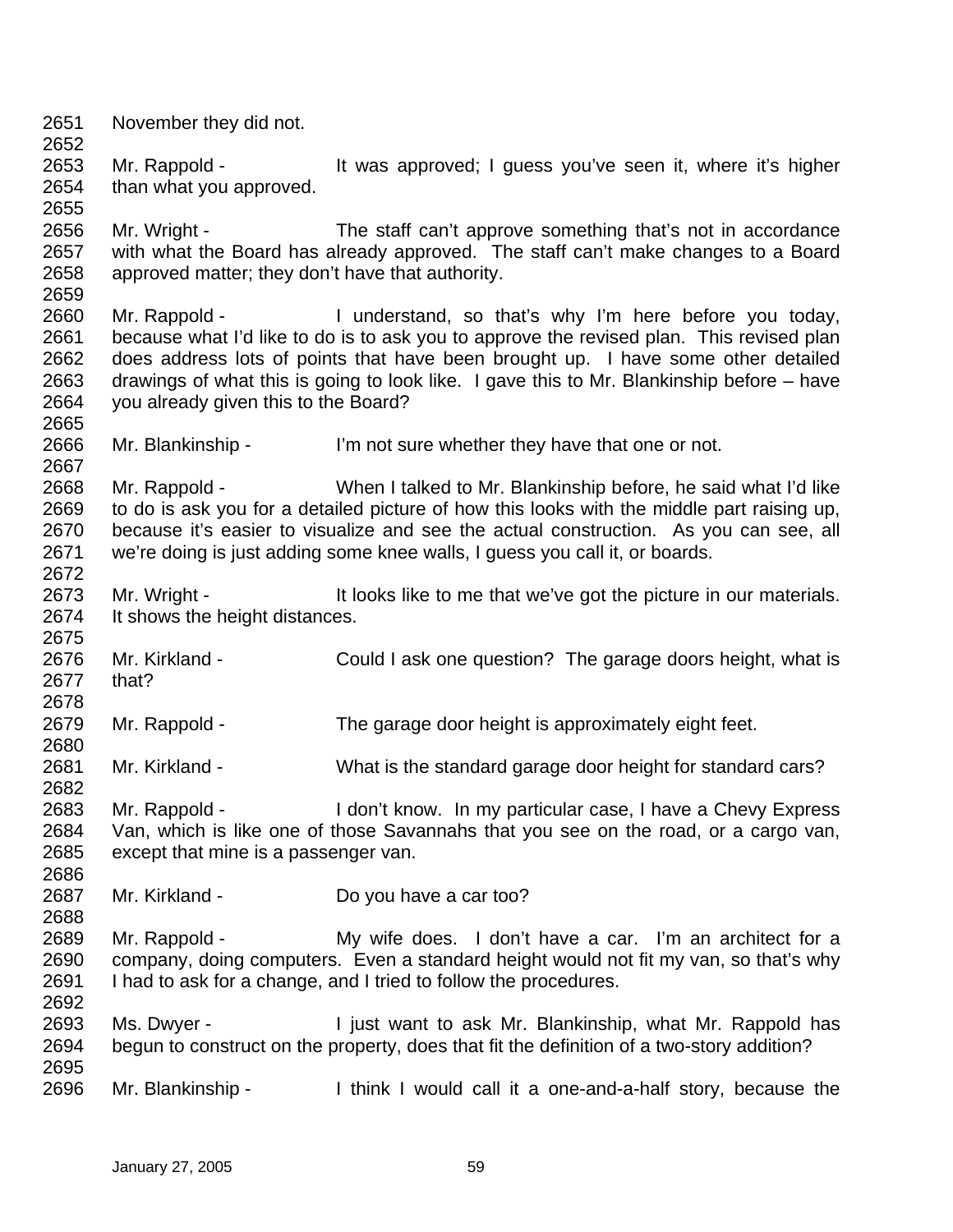2697 2698 2699 2700 2701 2702 2703 2704 2705 2706 2707 2708 2709 2710 2711 2712 2713 2714 2715 2716 2717 2718 2719 2720 2721 2722 2723 2724 2725 2726 2727 2728 2729 2730 2731 2732 2733 2734 2735 2736 2737 2738 2739 2740 2741 2742 second story is, it depends on the height of the knee walls, and again, that's been amended, so I'm not exactly sure. It's either one-and-a-half or two-story. Ms. Dwyer - What is the height of the knee wall now? Mr. Blankinship - Two feet. Mr. Rappold - By definition of what a story is, a story means in plain language something that's mostly ……… Mr. Blankinship - Story is defined in the Code, so we won't go by plain language. We would go by the Code definition. Ms. Dwyer - I'm interested in the Code definition. Mr. Rappold - And what is the Code definition? Mr. Blankinship - A half story counts if the knee walls are not more than two feet above the floor, so by going to two feet, he's got a half story. It's a one-and-a-half story, with two-foot knee walls. Mr. Rappold - Che of the reasons it's a little higher, as you see here, is because I was trying to match the pitch on the roof, the existing pitch. When you look at that, and then you consider it's a thirty-foot depth, it adds some height. Most of the height is under the eaves. It's under the rafters. You can go anywhere beyond just a small area and actually be able to move. You can go up there, but then you're going to hit your head and hit some nails on the shingles if you go much further. It's not recommended to walk anywhere beyond three feet from the middle. I guess you could call it a little higher than that, but that's what we tried to do. Ms. Dwyer - When you came before the Board of Zoning Appeals in April, you requested a two-story garage, is that right? Mr. Rappold - Yes, and that was more like the garage that I showed you in the picture. Ms. Dwyer - The And that was denied by this Board? Mr. Rappold - Yes it was. Ms. Dwyer - The And then in June, what did you do? Mr. Rappold - I applied for a one-story garage. Ms. Dwyer - Why did you apply for a one-story garage?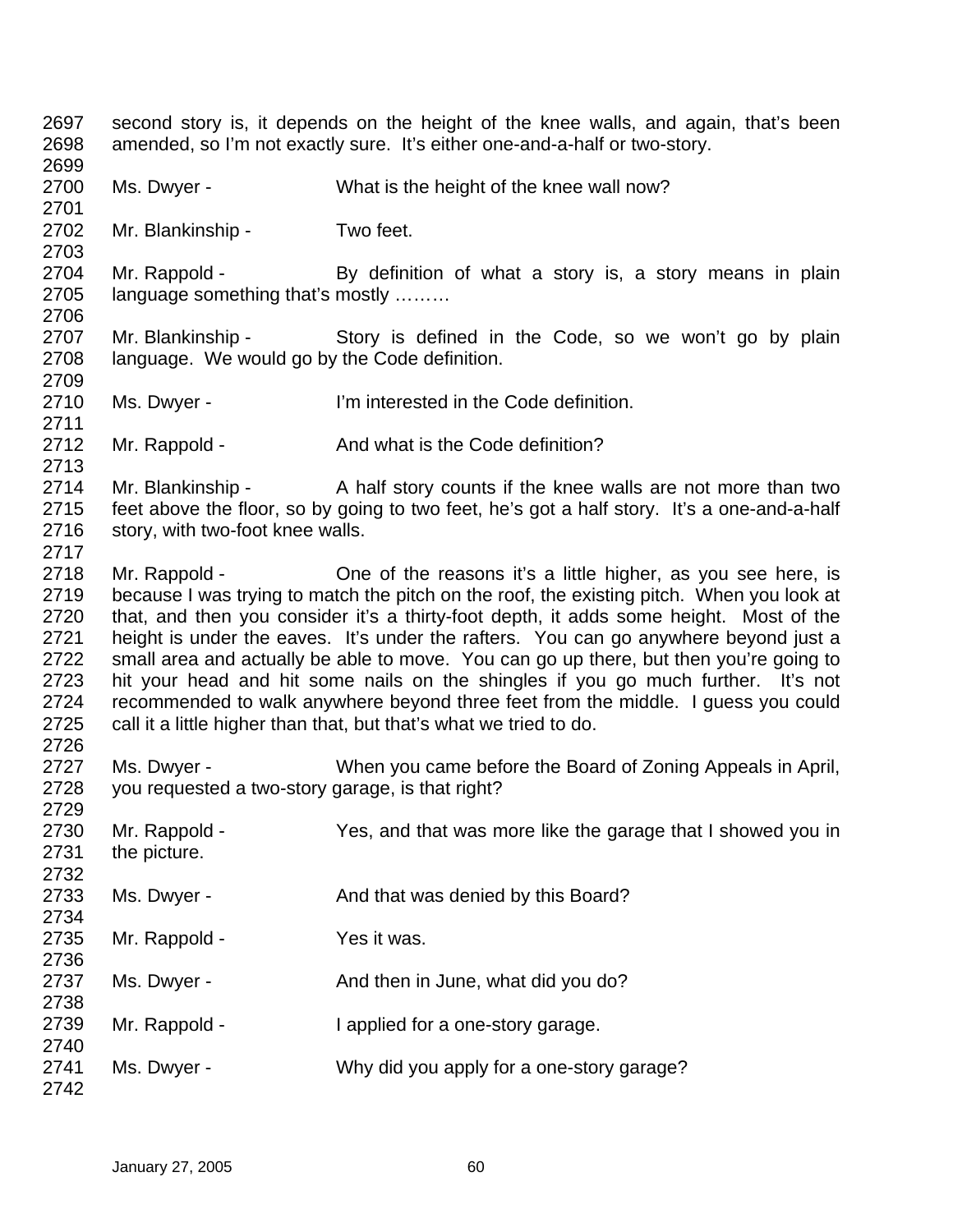2743 2744 2745 2746 2747 2748 2749 2750 2751 2752 2753 2754 2755 2756 2757 2758 2759 2760 2761 2762 2763 2764 2765 2766 2767 2768 2769 2770 2771 2772 2773 2774 2775 2776 2777 2778 2779 2780 2781 2782 2783 2784 2785 2786 2787 2788 Mr. Rappold - Because my wife was asking me to park her car somewhere. Ms. Dwyer - But why did you apply for a one-story? Mr. Rappold - Because actually, after reflection on what you all said, I think the two-story is too high. Ms. Dwyer - The And there were questions asked of you and concerns expressed about a two-story garage addition to this house in April; that's why you applied for the one-story in June. Mr. Rappold - I should have just applied for what I'm asking now, actually. It was kind of stupid for me to go there. Ms. Dwyer - But you did not. In June you applied for a one-story garage, correct? And you were under oath at the time, and I'm looking at the transcript from June, and you made the representation, I'm quoting here, "the top of the garage would be below the roof of the house." So you represented to this Board under oath that the roofline of the garage would be below the roofline of the existing house. Mr. Rappold - And that was the picture that we showed. Ms. Dwyer - Exactly, and you submitted a drawing that showed the roofline of the garage being below the roofline of the house with that case. I can show that to you. Mr. Rappold - The Muslim Communication Channel Am I allowed to elaborate on any of these answers? Ms. Dwyer - The instructure in the make sure that I understand, that you understood that what was approved in June was a single-story, a one-story garage after having been denied the two-story garage. Mr. Rappold - Yes, I understand that I was approved a one-story garage after I was denied a two-story garage. We did not understand that it was technically classified as almost a one-and-a-half. If I heard Mr. Blankinship correct, he said that two feet is almost a borderline, and this is basically right at two feet. Ms. Dwyer - So we may debate whether it's a one-and-a half or a twostory, certainly more than a one-story, but you also represented to this Board that the roof line of the garage would be below the roof line of the house, in June, when this case was approved, which doesn't have anything to do with the stories. Mr. Rappold - I understand, but this revised plan basically makes that a moot point because it would be equal to the existing house.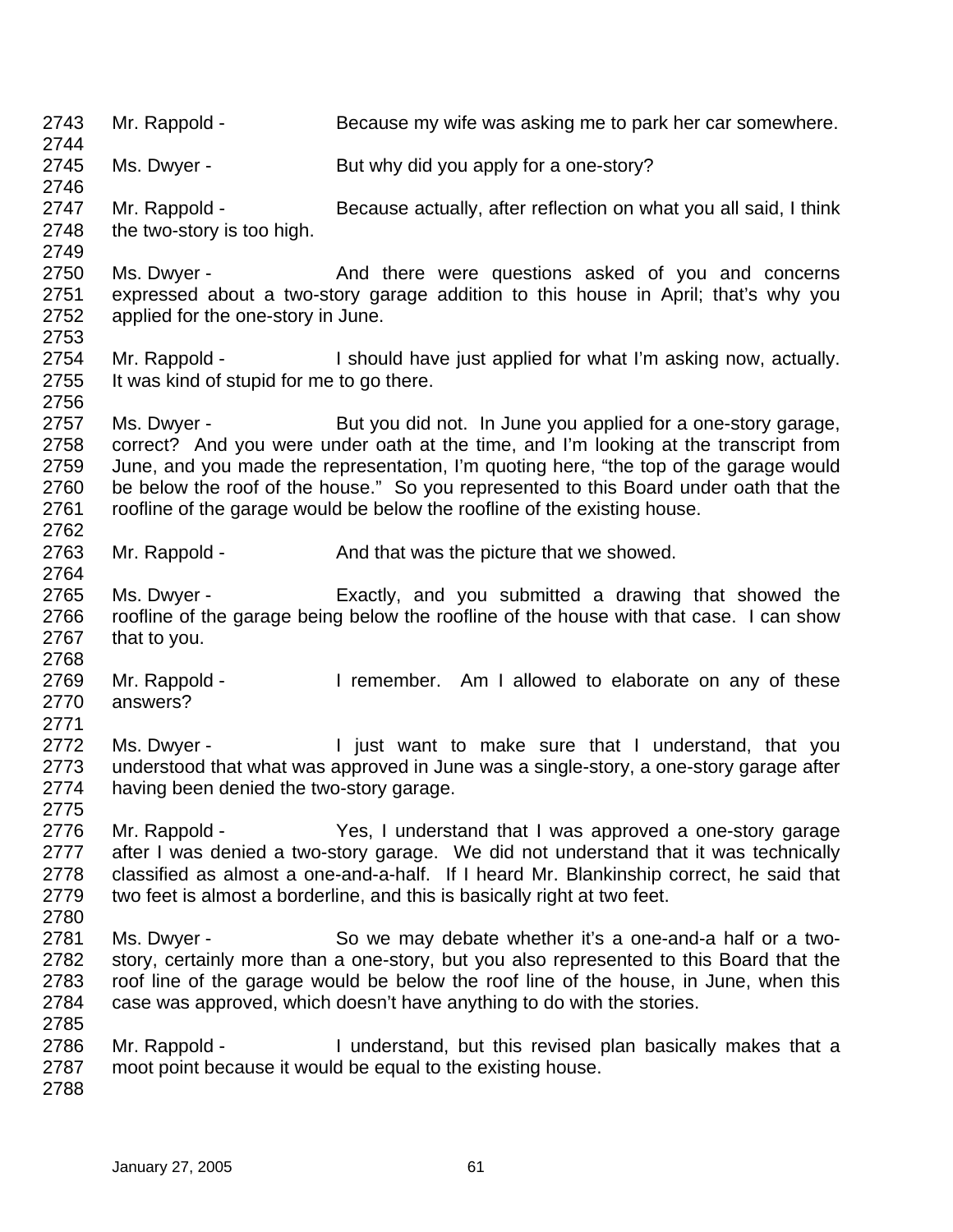2789 2790 2791 2792 2793 2794 2795 2796 2797 2798 2799 2800 2801 2802 2803 2804 2805 2806 2807 2808 2809 2810 2811 2812 2813 2814 2815 2816 2817 2818 2819 2820 2821 2822 2823 2824 2825 2826 2827 2828 2829 2830 2831 2832 2833 2834 Ms. Dwyer - But then when you came to the Permit Center and you were originally granted a building permit, was that for a one-story? Mr. Rappold - It was exactly for what you see here. Mr. Blankinship - I've got the building permit here in front of me, dated July 19, and the drawings are the same as the drawing in the file from June. They're exactly the same drawings. Mr. Rappold - Do they say eighteen feet on there? Mr. Blankinship - No, I'm looking at this drawing right here that shows the two rooflines. It shows the garage roof lower than the house roof. Ms. Dwyer - That's what was submitted and approved with the first building permit? Mr. Blankinship - Yes, another copy of it is in the file in front of you there, the approved variance. Ms. Dwyer - I understand there was some concern about header height and that sort of thing, so how was it that a request was presented to the County for something, a garage that would have a roof line higher than the house? How did that come about? Mr. Rappold - We took in what we had, and then as I said, the Building Permit people explained to us that the TJI's would make it higher. Ms. Dwyer - Why did you come back to the Permit Center the second time? Mr. Rappold - Because I realized after measuring things that the van would not fit in the garage any longer because of the header change. Ms. Dwyer - You came back to raise the roof, essentially? Mr. Rappold - To make the entranceway bigger, right. Ms. Dwyer - I may have misunderstood something you said in your original statement – did you say that when you realized you needed to raise the roof, that you came to the Board of Zoning Appeals staff and asked them how you could get the roof raised, and they said they didn't know how you could do that, so then you went to the Permit Center? Mr. Rappold - No, I went to the Permit Center and walked through the channels. I was doing exactly by what you said – it said contact the BZA, and there's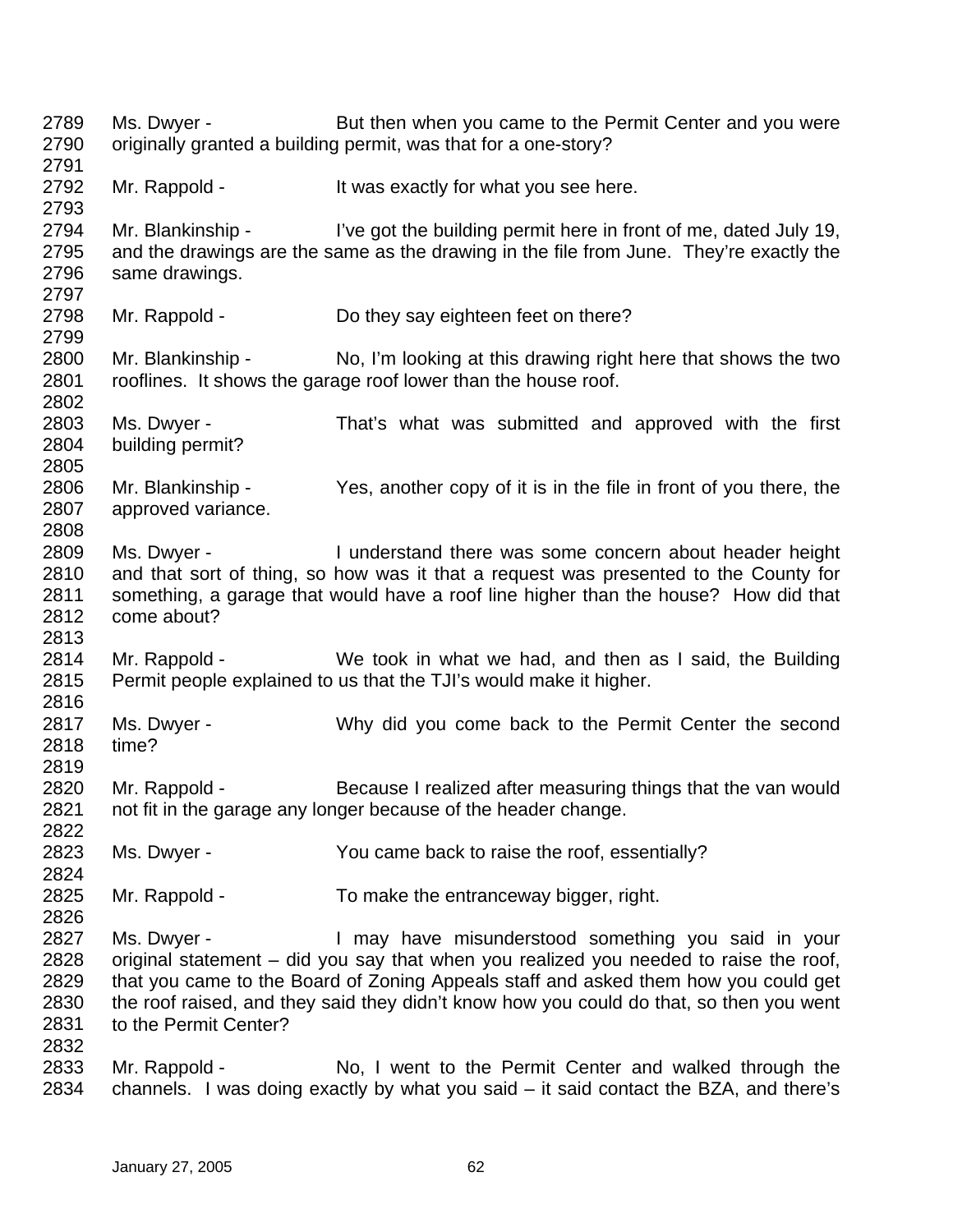2835 2836 2837 2838 2839 2840 2841 2842 2843 2844 2845 2846 2847 2848 2849 2850 2851 2852 2853 2854 2855 2856 2857 2858 2859 2860 2861 2862 2863 2864 2865 2866 2867 2868 2869 2870 2871 2872 2873 2874 2875 2876 2877 2878 2879 2880 no way to actually contact you because I'm not allowed to actually call you. Mr. Blankinship - But you made that contact with me after we notified you that the garage was being built too tall, after the framing was up and we had received a complaint that you had framed it taller than what was approved. Mr. Rappold - In fact, I did ask you, how do you contact the BZA Board? Ms. Dwyer - The timing of that was what I wondered. So you came to the Board of Zoning Appeals after the complaint had been registered and after you had already built and after you had gotten your permit, all of that? Mr. Rappold - I saw Mr. Blankinship at that time. Mr. Wright - The Any further questions? Are you finished with your presentation now so we can hear the opposition? Then you'll have an opportunity to rebut. Mr. Blankinship, we don't have a height problem, do we? Mr. Blankinship - Because he needed a variance for the side yard, is why the height became an issue. Mr. Wright - I understand, but does this exceed the height permitted? Mr. Blankinship - Because it's attached, no sir. There's not a need for an additional variance; it's just that he hasn't complied. Mr. Rappold - And it's only seven feet from the neighbor's property; there's actually a considerable amount of distance between the property line and that house. Mr. Wright - If you would be seated, we'll hear from the opposition. Mr. Tokarz - **Members of the Board, my name is Tom Tokarz.** I'm in the Henrico County Attorney's Office. I'm here representing the Director of Planning, because this is denominated as an appeal of a decision of the Director of Planning. As I'll explain in just a moment, I believe that the decision of the Director of Planning is correct, that the owner is in violation of the approval granted by the Board of Zoning Appeals. Before I address whether this is properly before you as an appeal or as a request for an amendment, I will tell you that I disagree completely with the statement of facts as have been presented to you, because the evidence that's in the record of the County is contrary to what you've just been told. The building approval, and I hope this is in your packet, of October 28, 2004, which has two notations on it – one is July 19, 2004, and October 28, 2004, down at the bottom, shows that what was done was an approval of a change. If you look over to the side, the height in the original drawing was eight feet, and there is a notation of a change to ten feet. That's the only thing that was approved. The building official has never approved anything contrary to what the Board of Zoning Appeals has done. The building official was never given a plan for a walk-up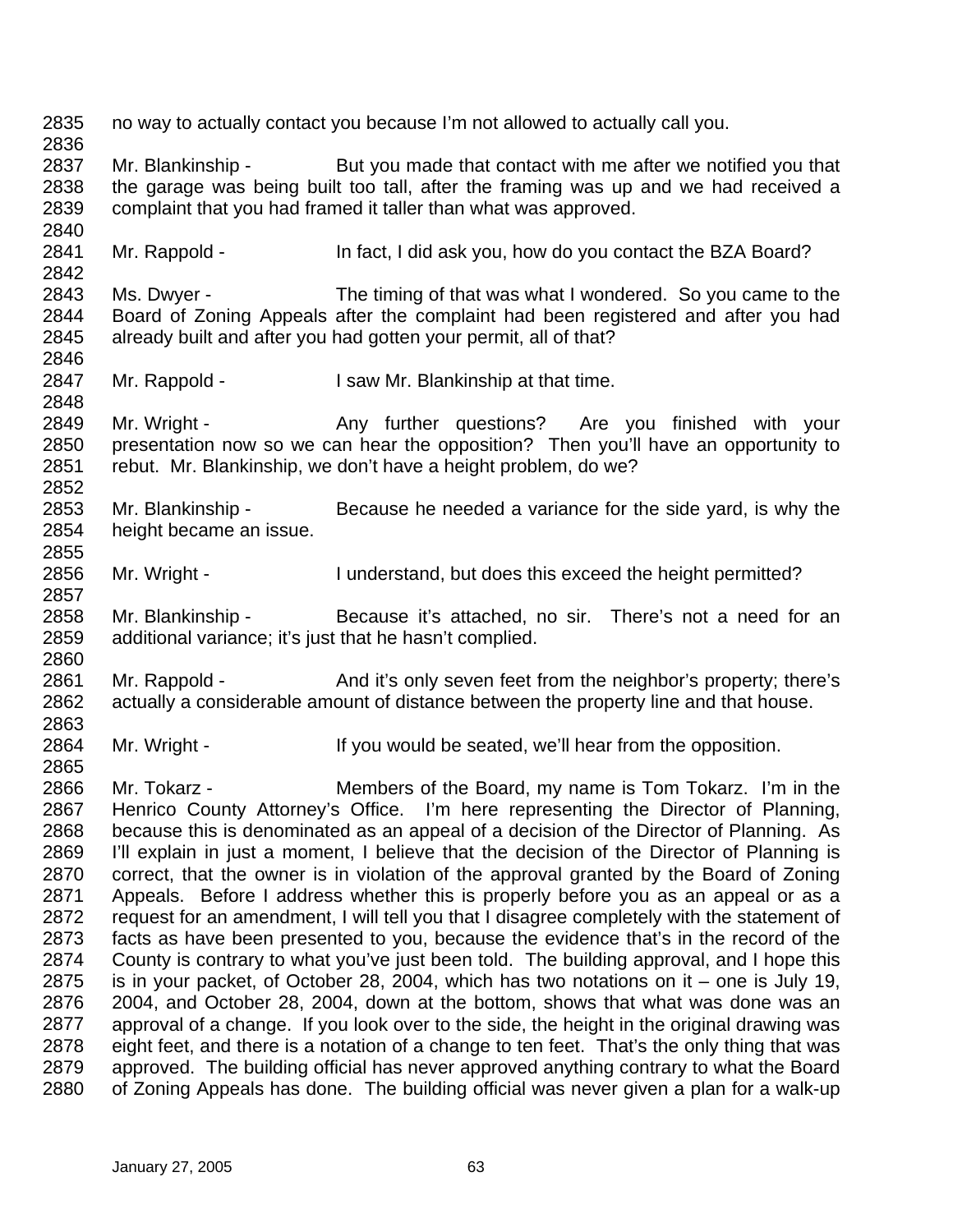2881 2882 2883 2884 2885 2886 2887 2888 2889 2890 2891 2892 2893 2894 2895 2896 attic, and the building official has never approved a plan for a 23-foot garage, which is what has been measured and been constructed. So what the owner has done, in fact, he has constructed a garage without any approval by any County official or by this Board. And you can make a decision to change your approval, if you wish, but it should be clear that the Board and the County have never approved what has occurred on this property, and so to suggest anything other than that is not correct. It was never requested prior to the time of the notice from December 9, 2004, from Mr. Blankinship for the BZA to modify the approval that it gave in June. I suggest to the Board that the owner is not telling you the truth when he tells you that he did do what the permit required. Your permit required that the new construction shall match the existing dwelling as nearly as practical. I think the plain meaning of that is that the roof height should be aligned as closely as possible to what the existing roof height is. Yet if you look in the pictures that are in front of you, a picture with the gentleman standing in the doorway, you can see there's been no effort to make the dwelling match the garage. It is substantially higher than that, and substantially higher than the main portion of the building.

2898 2899 2900 2901 2902 2903 2904 2905 2906 2907 In addition, with respect to the second condition, it required that "The property shall be developed in substantial conformance with the plan filed with the application. No substantial changes or additions to the layout may be made without the approval of the Board of Zoning Appeals." There is no evidence that there was ever any application made to this Board to change from sixteen feet, which was what was approved by this Board in June, to 23 feet, which is what was actually constructed. This is not an innocent mistake. This is not a situation where somebody tried to do his best to comply. This is a situation where they made a decision to try and build something bigger and have done so and now come and ask you to approve it.

- 2908 2909 2910 2911 2912 2913 2914 2915 2916 2917 2918 I say all that simply to say that when the Director of Planning made the decision on December 9, that this construction was in violation of the BZA's approval, that decision was correct. That's my purpose in being here. I'm not here to speak as to the revised plan that they submit to you for your approval. I think that goes to your authority to grant a revised variance if you want, and you would go through all the issues that are involved in granting a variance, but I do want to say that I strongly believe that the Director of Planning's decision which is properly before you, in the form that's been filled out, that that decision was correct and should be affirmed by the Board, and that the Board should then consider whether it's going to approve the 23-foot height garage that Mr. Rappold has actually built, as opposed to the 16-foot garage which you approved in June.
- 2919

- 2920 2921 2922 2923 Mr. Wright - This plat or drawing that you referred to, approved October 28, 2004, it says "changed to ten feet," is it your statement that this is the only thing that was approved by the Planning Office?
- 2924 2925 2926 Mr. Tokarz - This wasn't even approved by the Planning Office; this was approved by Building Inspections. What happened, according to the building permit records, the original plan that was approved, was then modified on October 28, when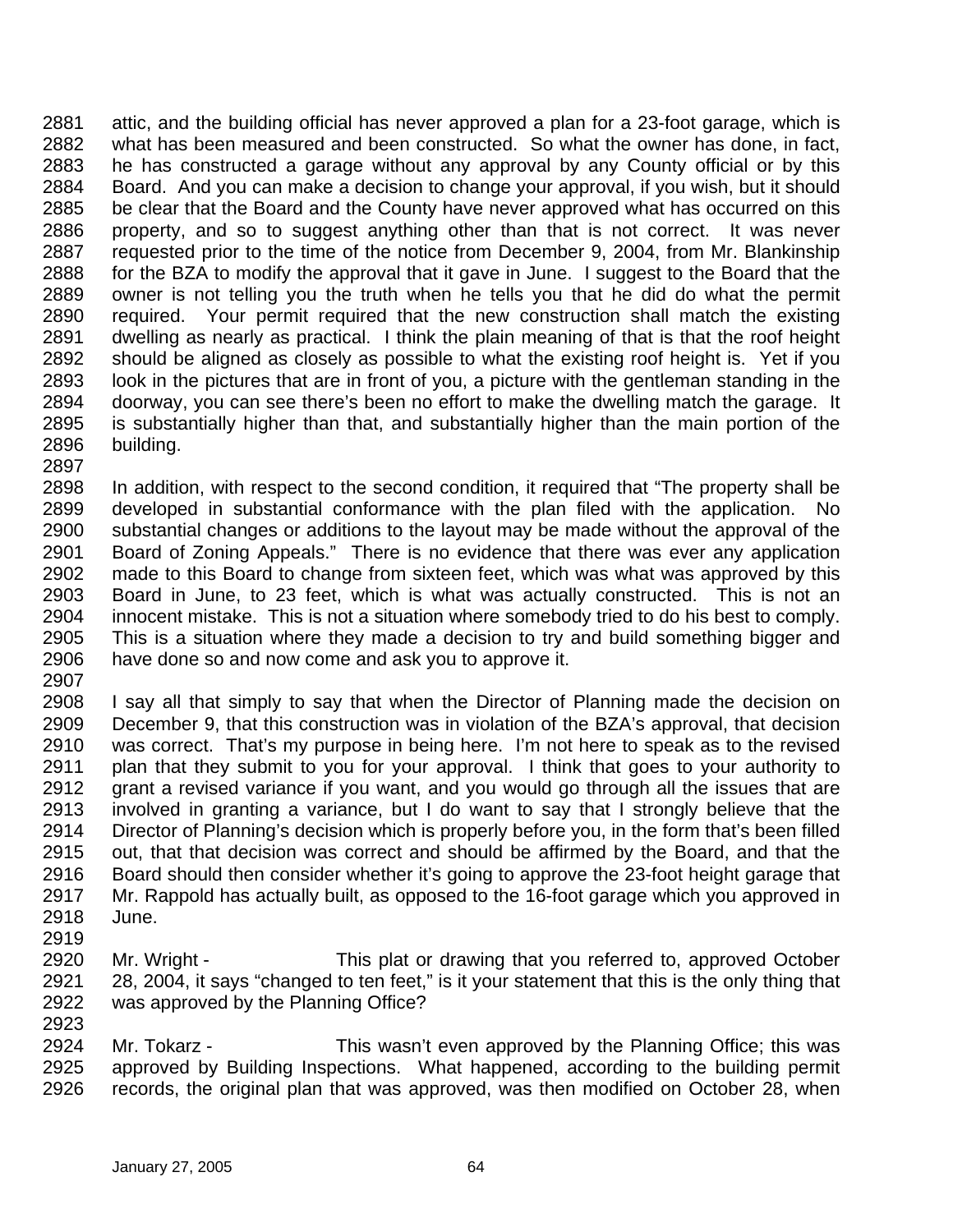- 2927 2928 2929 2930 Mr. Rappold came in and said, "I need to have a higher height for the doorway to get my van in, and it was changed from eight feet to ten feet, that's what you see in the change. I would not call the change to the door a material change.
- 2931 2932 Mr. Wright - Cover on the side, it says sixteen feet, six inches, from the ground to the peak of the roof. That's what we approved.
- 2934 2935 2936 2937 2938 2939 2940 Mr. Tokarz - That's correct; that did not change at all. That's what you approved, and that's what the Building Inspection Department approved. There was no approval of any change in height. Even if there had been a change of two feet, to account for the change of eight feet to ten feet, that would only take you up to eighteen feet, five inches. Mr. Rappold built 23 feet, so there's no way that there can be any contention that there was any approval by anybody of the County to what has actually built on that property.
- 2942 2943 2944 2945 2946 Ms. Dwyer - So the Building Inspections folks only approved an increase in the door height; they did not make any statements about increasing the second story or the roofline. In fact, the same roofline that was approved by this Board is noted on the October approval as sixteen feet.
- 2947 2948 Mr. Tokarz - That is correct. The only thing that was approved was a change in the door height. That was certainly fine, to accommodate for the van.
- 2950 2951 2952 2953 Ms. Dwyer - So our staff report is in error. Our staff report says, "In September, the contractor applied for a revision to the building permit to raise the roof approximately four feet higher. The County approved the revision without checking the variance file."
- 2955 2956 2957 2958 2959 Mr. Blankinship - I appear to have fit three errors into that one sentence. It was not September; it was October. According to Mr. Rappold, it was not the contractor, but he, the owner, who applied, and those are both simple mistakes on my behalf, and I apologize. This "raise the roof approximately four feet higher," it's not clear to me, was there a later approval after this October 28? This is the contractor.
- 2960 2961 2962 2963 2964 Mr. Poston - I'm Harry Poston. I was with him when he came to do this, and I spoke with the people, just like he did. You had said that this was not done. I have proof of it here in red writing and a stamp on it, from them. It is approved at 21 feet plus, and the date is November 8, and it was initialed by Dave Harris.
- 2965

2941

2949

- 2966 2967 2968 Mr. Tokarz - I have not seen that, so I have not tried to misrepresent anything to the Board. I've not seen this document before.
- 2969 2970 2971 Mr. Blankinship - I was aware of the October revision; I was not aware of a November revision.
- 2972 Mr. Rappold - The copy that we've got is a copy of exactly what's in the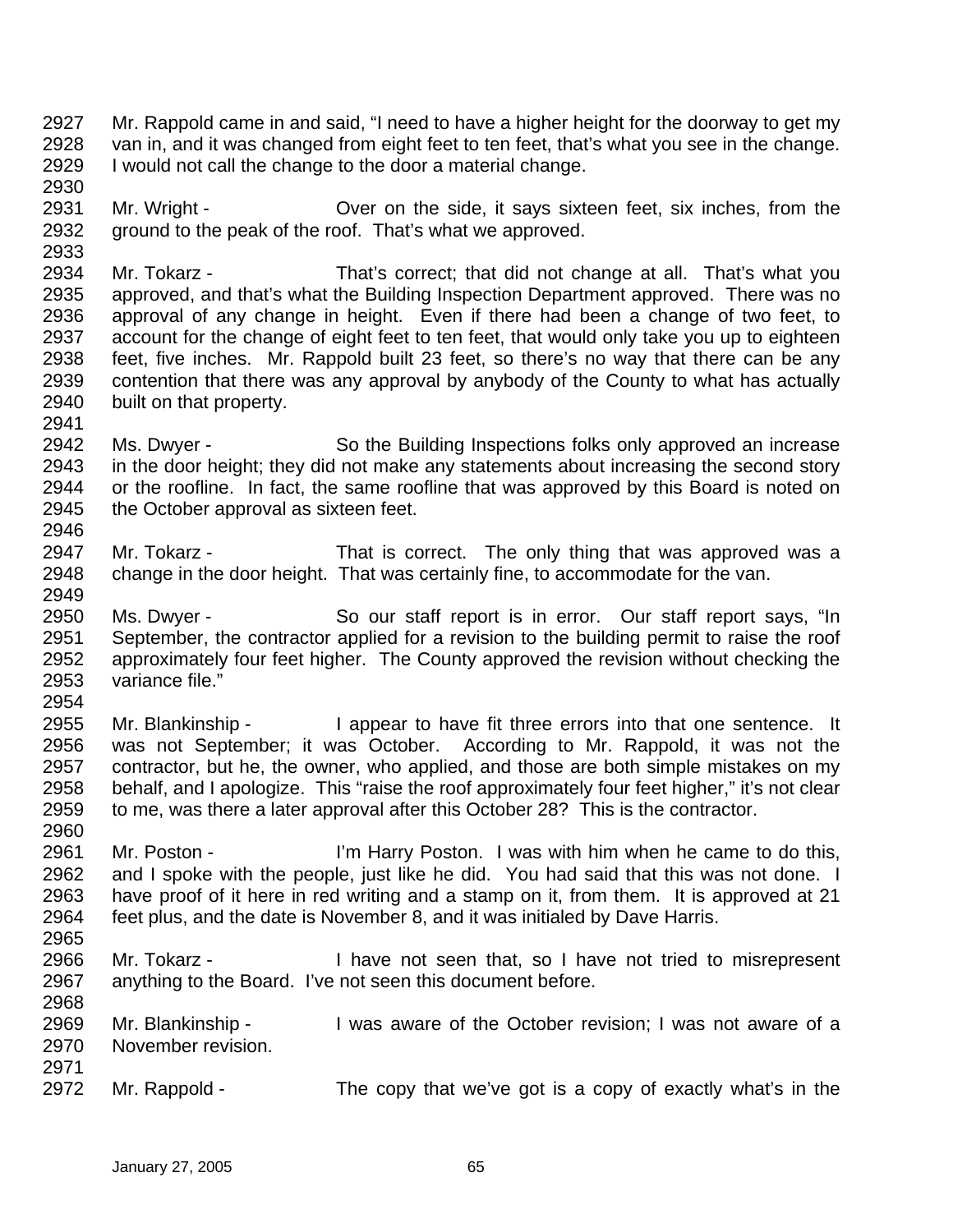- 2973 2974 2975 2976 Building Permits files. It was given to us on exactly that same day, November 8, when we applied for that, and it was written in black and white, 21 feet plus, by Mr. Harris. So I'm not sure why the County does not have a copy of its own files having to do with the case.
- 2978 2979 Mr. Blankinship - The looked for those files yesterday and did not see a November.
- 2981 2982 2983 Mr. Poston - I watched him; he made a copy of it and put it in his files. He said he had to have it for his files, and he gave me back the original, which was this, and it was stamped on it.
- 2985 2986 2987 2988 Ms. Dwyer - So you came to the building officials three times, first for the original in July, then October for an increase in door height, and then you came in November for an increase in the roof height, is that correct? Were there any other approvals that you requested?
- 2990 2991 2992 2993 2994 2995 2996 2997 2998 2999 3000 3001 3002 3003 3004 Mr. Poston - No, just the three. If I might add here, when the building permit was talked about, they said that they would accept the 14-inch header over the door, but it had to be taller than eight feet because eight feet is an tall as you can get with two-by-fours. So you couldn't put but a seven-foot door in an eight-foot area, because you could not open the door. There was a request for ten-foot studs to be able to let the door go over the top. He has a van that has to have seven feet to get inside of it, so that leaves a foot over it, or maybe a little less. Then they wanted to put in the thirty-foot TJI's, so that in itself, on the ten-foot studs, made it above what the original drawing would show. Right here it's clear that it was eight feet from the start. After the ten-foot studs, you had your fourteen-inch TJI's over top of that. Then he realized that he couldn't get his van in, this was before they put the ten feet in there and everything, and he had to come back and tell them about the height on it. We had not done a thing yet, but after we had put in the wall, he wanted two-feet height on it, a knee-wall, to bring it up, because when he stood up, he's six feet, his head was hitting, and he asked could he get that?
- 3006 3007 Ms. Dwyer - That was not an engineering requirement for the trusses or anything; that was just because he wanted more space upstairs.
- 3008 3009 3010 3011 3012 3013 3014 3015 3016 3017 3018 Mr. Poston - The wanted more space so he wouldn't drive nails in his head. Ms. Dwyer - That was the November request, right? Mr. Poston - Yes, that was on the last request. Ms. Dwyer - So the height of the roof is now what, 23 feet? Mr. Poston - They've put down on this, with his signature, 21 feet, plus.

2980

2984

2989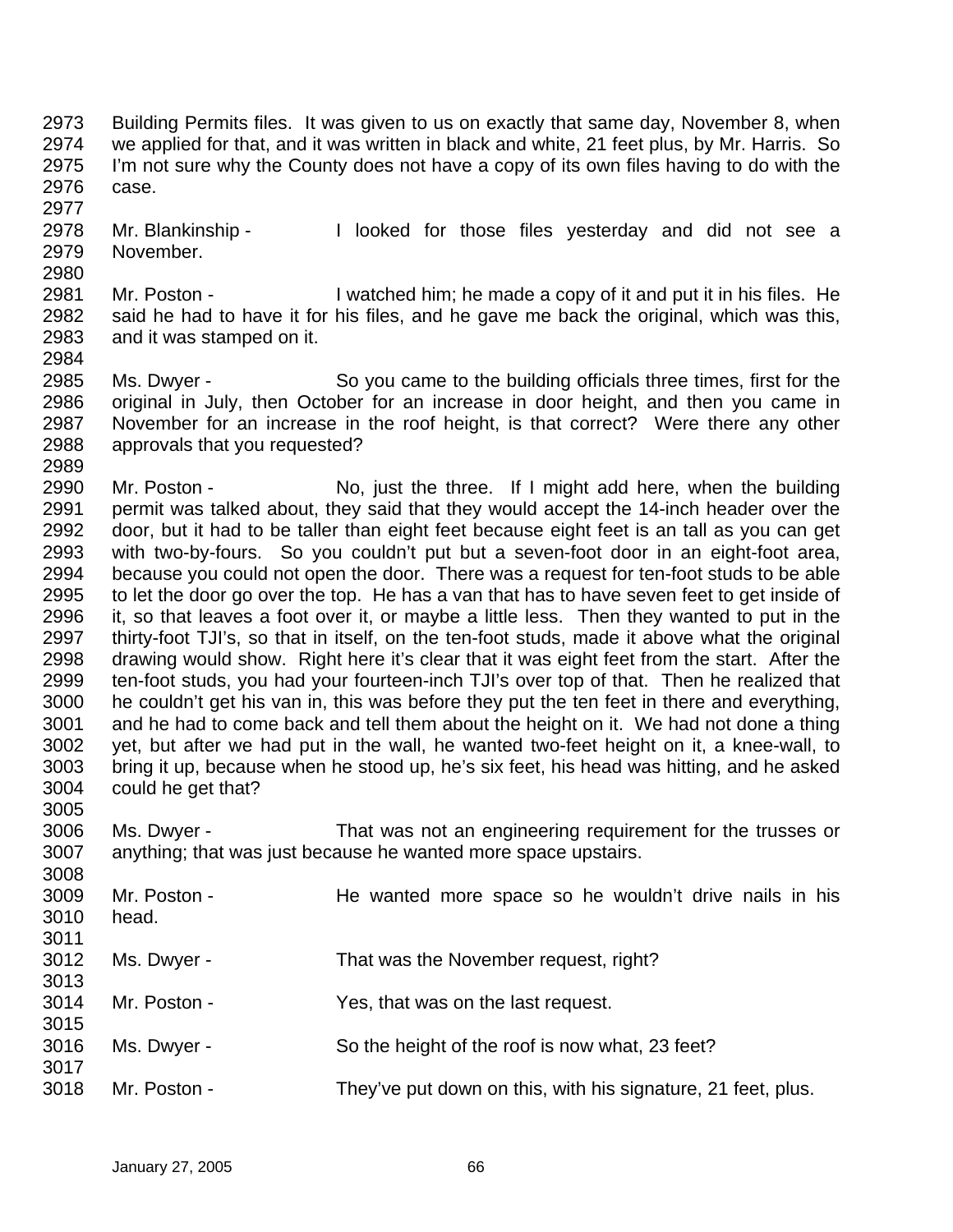3021

Mr. Wright - So this would change your argument, Mr. Tokarz?

3022 3023 3024 3025 3026 3027 3028 3029 3030 3031 3032 3033 3034 3035 3036 3037 3038 3039 3040 3041 Mr. Tokarz - Yes sir. First of all, I apologize to the Board and to the owner, because I was making my statements based on what I was provided in preparing. I was basing it on what I was told was the building permit files. It changes it to the extent that said that there was nobody in the County who approved it. However, it does not change the fact that a change from sixteen feet to 23 feet is a substantial difference; it's almost a 50% change. It should have been brought back to the BZA. I don't think that there's any way that anyone could say that's not a substantial change, and therefore, the owner was in error in not coming back and making the request for that in the first place. I think that in the final analysis, where it brings us to is this. Whether the owner was correct or not, whether he should have come back or not, in the final analysis, he could have come back at any time and requested that you change your approval. He could have asked you to make that decision, and you would have to make that decision on the merits of the case. You would make a determination based on the character of the neighborhood, the surrounding buildings, all the types of things that you consider when you consider variances, and ultimately, that's what it's going to come back to you at this point. I do believe that because there was not a request to the Board of Zoning Appeals, what has been done to this point, has been properly noted by the Director of Planning, and that his decision was correct, and that it should only be reviewed in terms of whether you want to approve a revision to the variance that was previously granted, on the merits of that revised plan.

3043 3044 3045 Ms. Dwyer - So we have two decisions to make? First of all, the decision on the appeal, and secondly whether we want to consider or whether we want to approve or disapprove the revision request.

3046 3047 3048 3049 3050 Mr. Tokarz - That is correct, and my argument is the same on the Director of Planning's decision. I think his decision was correct, and that you should uphold that. As to whether you should approve the revised plan, I do not express any opinion of the Director of Planning on that.

3051

3042

3052 3053 3054 3055 3056 3057 Mr. Wright - This says 21,  $+/-$ , from here to the apex, a little latitude there. In other words, Mr. Rappold was in good faith coming back. He may not have understood the legality of what he should do. He went back to the Permit Center; he got something stamped and goes ahead and does it. Unfortunately, he doesn't understand the law. What you're saying is, this building inspector had no authority to approve this change.

3058

3059 3060 3061 3062 3063 3064 Mr. Tokarz - The had no authority to approve this change, and I would respectfully argue to you, submit to you, that when you state a condition that any changes from the plans have to be approved by the Board of Zoning Appeals, that is clear enough statement to indicate to any owner, particularly a person who represents himself to be an architect and has hired a contractor, that he needs to come back to the Board of Zoning Appeals. Otherwise, I think we'll have chaos because everybody can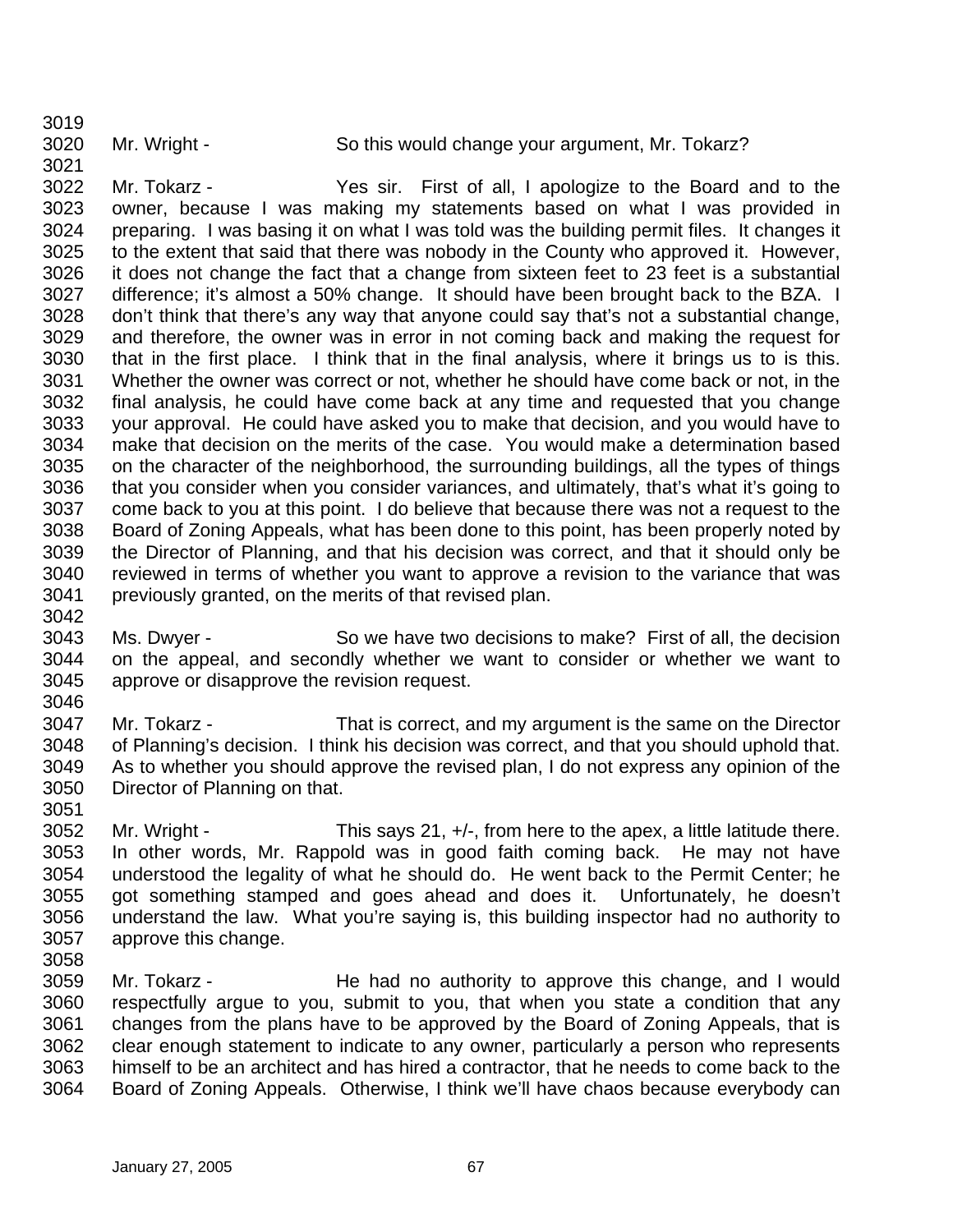- 3065 simply ignore any of your decisions and simply say they didn't understand.
- 3067 3068 3069 Mr. Wright - The law is pretty clear that this building inspector can't approve something over us, even though the owner relies on it. Are you finished?
- 3070 3071 3072 3073 Mr. Poston - When things like this happen, there is a mistake, whenever you come to a place and they say you will go in here, and they will make a change, and if they don't make a change, it's too drastic, they will go back to the Board.
- 3074 3075 3076 Ms. Tonnell - My name is Ann Tonnell, and I live next door to Mr. Rappold, on the west side of his house, at 10309 Gayton Road. I just have some questions for the Board so I understand. Can a single-story garage accommodate a van?
- 3078 Mr. Blankinship - Single story, yes.
- 3080 3081 3082 3083 3084 3085 3086 3087 3088 3089 3090 3091 Ms. Tonnell - So he doesn't need the half story either, to accommodate the van? And he owned the van before any of this started, so it wasn't a surprise. And he's an architect, so those two things taken into consideration, he could still build what you approved in July as a single-story garage and accommodate this van? My second question is, the stairs that you see on the inside of his garage, are going to be permanent stairs, for him to get up to the second level, so that when he puts stuff in his attic, so what he's asking for now has nothing to do with accommodating a van in a onestory garage; it has to do with accommodating a half story, if you want to call it that, so that's it's a totally separate issue that he's coming here asking for. That's my concern, that he was told one thing, and he's done another. So he didn't even need to come back for anything, because he could have built that single-story garage to accommodate that van.
- 3092

3107

3066

3077

- 3093 3094 Mr. Wright - The had to come back to raise the door two feet, but that's not a major thing.
- 3096 3097 3098 3099 3100 3101 3102 3103 3104 3105 Ms. Tonnell - But it would still be a single-story garage? That's my concern. The other thing, the medical condition that he says he has to have permanent steps so he can climb up and stand up and not bump his head – he works in his yard all the time. I've never seen him not moving and shifting and digging and doing all kinds of stuff in his yard, so I'm concerned that he's grasping at straws in order to get you to approve something. This picture that I have is a picture with the van sitting in front of it, that is what he's already built. Over on this one is what he told us the other night at his home is what he wants to build, which is a totally separate construction than he's already built.
- 3106 Mr. Wright - The I don't understand that; I think that's the same.
- 3108 3109 3110 Ms. Tonnell - No sir. I didn't know if you understood that what he's got out there today, if you drove out there and looked at it, is not what he's asking you to build now. I guess I should say I'd like him to explain what he wants now.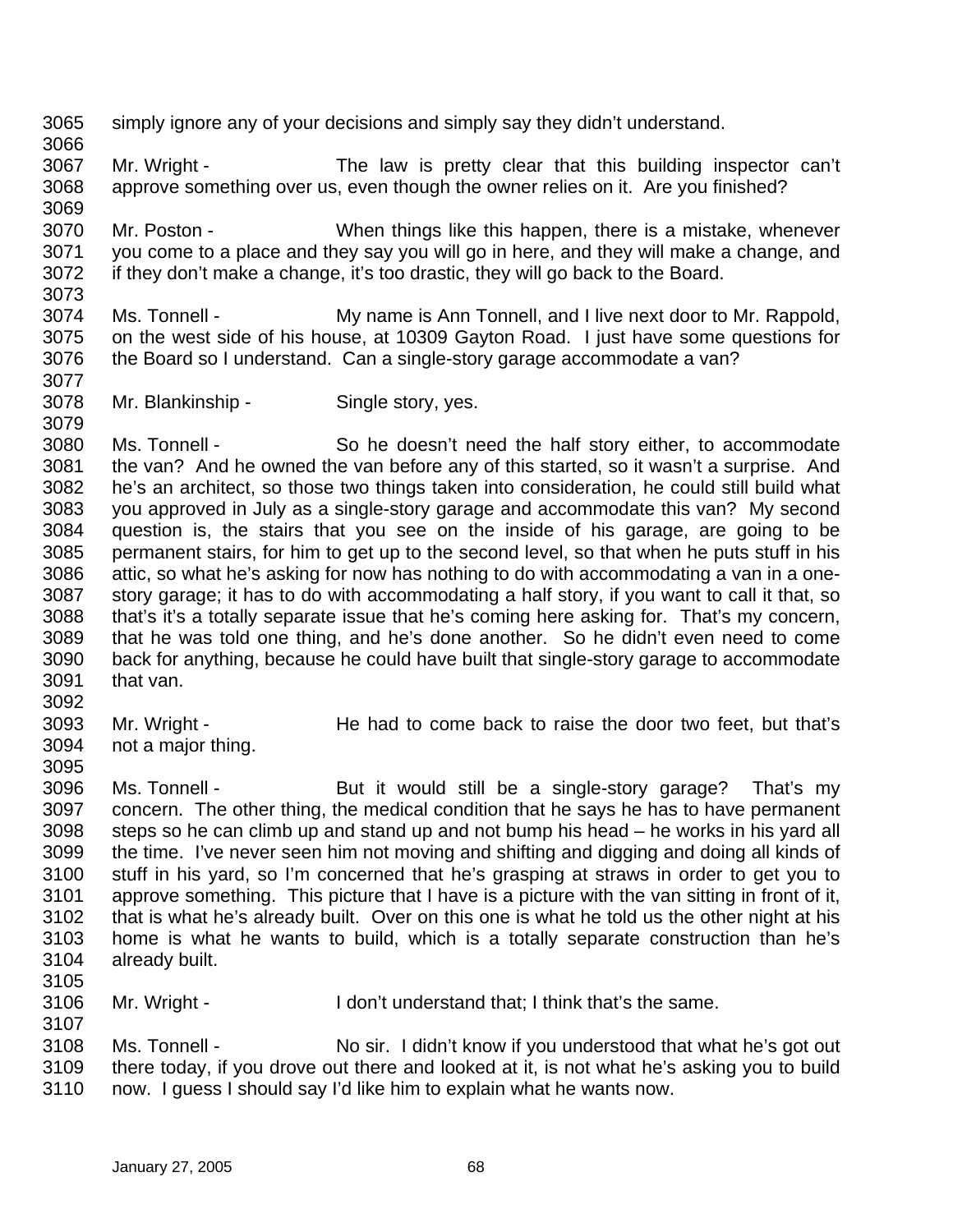3111 3112 3113 3114 3115 3116 3117 3118 3119 3120 3121 3122 3123 3124 3125 3126 3127 3128 3129 3130 3131 3132 3133 3134 3135 3136 3137 3138 3139 3140 3141 3142 3143 3144 3145 3146 3147 3148 3149 3150 3151 3152 3153 3154 3155 Mr. Wright - I understand he wants to leave what he's got, is what he's asking us to do. He's already built it. Mr. Blankinship - He's put several different options in front of the Board. Ms. Tonnell - He wants to raise part of the house up to that high level also now, and that has nothing to do with the single-story garage either. There's a window in that plan of yours that is the window in his home. Mr. Blankinship - The idea behind that is just to make the roofline consistent. Ms. Tonnell - So he wants to raise all that up a story and a half that he doesn't need. Mr. Blankinship - I think he would prefer to leave it as it is. He had offered that as a way to make the roofline consistent as it goes across the house. Ms. Dwyer - You're talking, ma'am, about Garage Plan # 1, his request? In that plan he wants to raise the roof level above his house. No, this is an additional increase in height. He wants to increase the height of the part of his house that connects the garage to the main part of the house, so that the roof lines would step up. You'd have the roof line to the main house, and you'd have, he would raise the roof …………… Ms. Tonnell - **Example 20** meta..................of another section of his home and the garage, right ………… Ms. Dwyer - **with all act in the state of the continuously step up** ................ Ms. Tonnell - **Example 20** mand controller is request for a single car garage has been blown way out of proportion for what he is actually wanting to go, and that is my concern. Mr. Wright - We'll ask him this question. Anybody else? Mr. Smith - **My name is Ron Smith.** I live at 10309 Gayton Road also. I'm concerned about my property value; that's why I'm here today. I don't like the looks of the garage. It looks out of place and character for the neighborhood. I'm concerned with what Mr. Rappold might do in the future also. I don't want to cause any financial grief or problems, and it's very difficult to speak out against a neighbor like this, but I'm just concerned for my property. Mr. Wright - Anybody else to speak in opposition? Opposition has this opportunity, and once finished, you don't have the opportunity to speak again. Mr.

3156 Rappold, you have a brief time to rebut.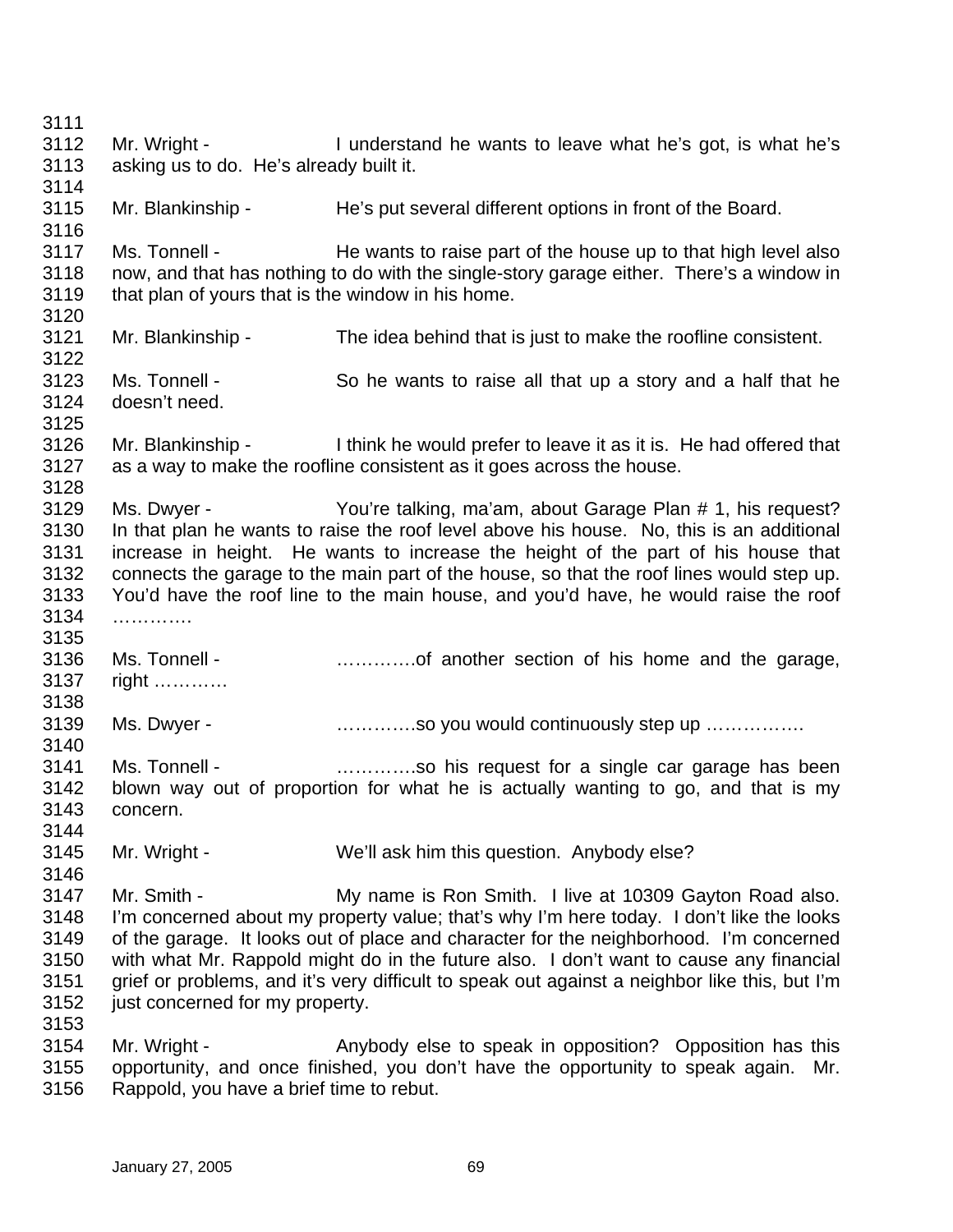3157 3158 3159 3160 3161 3162 3163 3164 3165 3166 3167 3168 3169 3170 3171 3172 3173 3174 3175 3176 3177 3178 3179 3180 3181 3182 3183 3184 3185 3186 3187 3188 3189 3190 3191 3192 3193 3194 3195 3196 3197 3198 3199 3200 3201 3202 Mr. Rappold - First, I'd like to respond to the lawyer for the County. He said it disagreed with all my facts, and then he had to recant. Mr. Wright - The was operating under false information. Mr. Rappold - It does present a bad image. He also said, erroneously, that it's a 23-foot garage, and he said that multiple times. In fact, Mr. Blankinship has used that information to go before his boss, Mr. Silber, and other people, and that is erroneous information. As you can see from the scale drawing that has been prepared, it's only 21 ½. Mr. Blankinship - The building inspector went out and measured it on the ground and told us it was approximately 23 feet. I wasn't with him when he did that; that's the information we have from the building inspector. Mr. Rappold - Che time he told me 17. I personally measured it myself. Mr. Wright - Be that as it may, we only approved 16  $\frac{1}{2}$ , so that's substantially more than, whether it's 21 or 23. Mr. Rappold - I agree. I'm just trying to state that the 23 feet actually went out to my neighbors as an erroneous statement. It shows that they're not actually understanding what has been done. He also said erroneously that it was approved for 16 feet, and it was not approved for 16 feet; it was approved for 16 ½ feet. I'm not going to say it's lying, but it's wrong. It's happening not only from the lawyers here, but also from our esteemed Mr. Blankinship's office, where they're passing out bad information. He said there was no request to the BZA. As it was pointed out, there is no documented manner of contacting the BZA except for requesting a appeal of a decision from the Director of Planning. I didn't even have anything to appeal. Nobody in the Planning Office had written up there was a problem. About the practicality of it, it had to be higher in order to be able to fit the van. Mr. Wright - The roof doesn't have to be that high to fit the van in there. Your builder just said that the reason you raised that roof up was so that you wouldn't put a nail in your head when you climbed up there. Mr. Rappold - There are two issues. The first is making the entranceway opening higher; that's what was talked about in October. Mr. Wright - There's no problem with making the entrance higher; that's a minimal thing. Mr. Rappold - In order to make the entrance higher so that you can fit your van in, because as I said, it takes about almost 17 ½ feet to get my van in.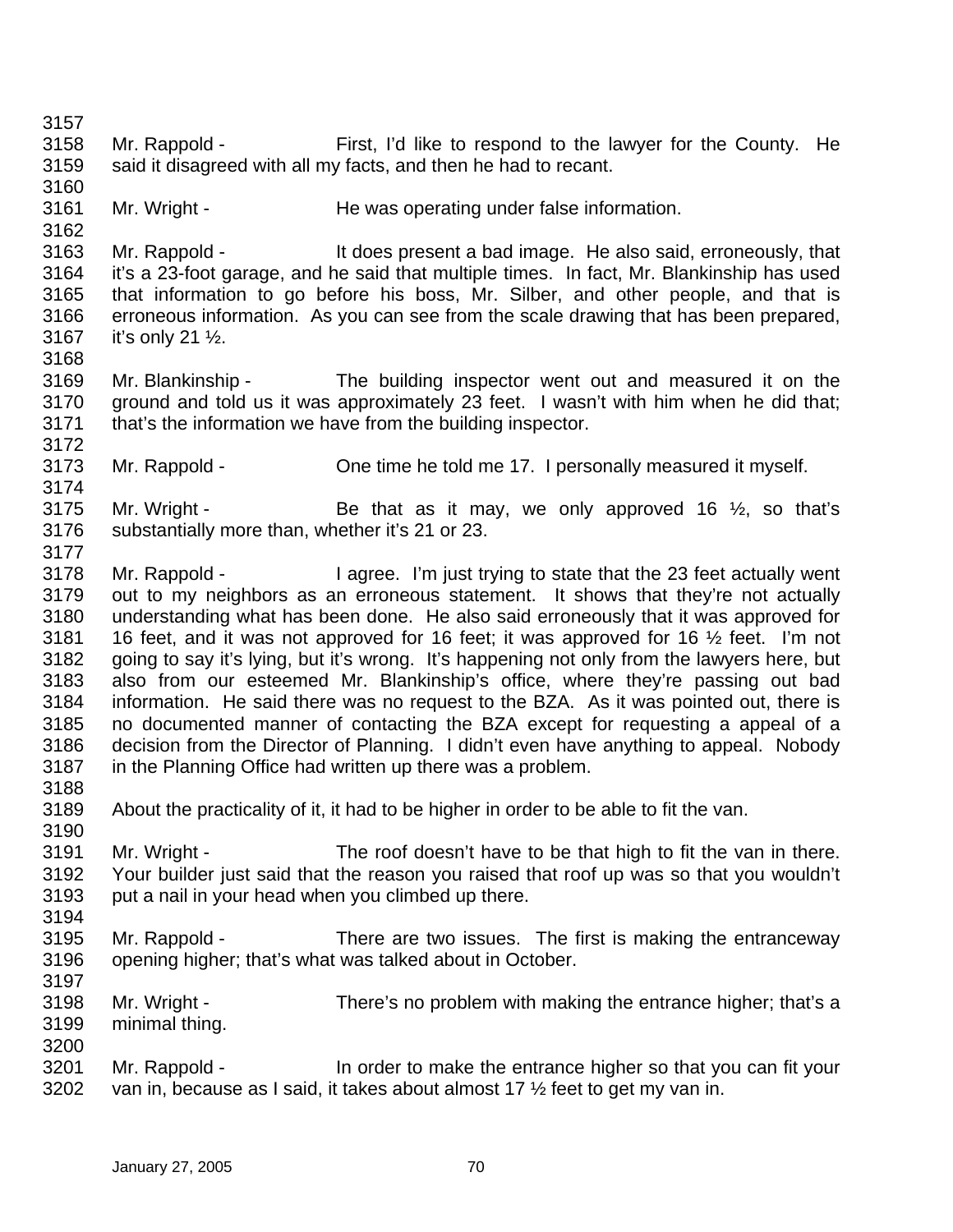| 3204 | Mr. Wright - | We know that. |
|------|--------------|---------------|

3215

3220

3227

3229

3245

3205 3206 3207 3208 3209 3210 3211 Mr. Rappold - The first question raised by my neighbor, she said is it possible to make a one-story garage that would fit my van in. I want to point out that is not possible, and I'm going to show you why. The other gentleman, he claims that I went ahead and did things without getting approval, and I actually did not do anything until I went to the Permit Center, which was the best thing I could do.

- 3212 3213 3214 Mr. Wright - We've heard all that, no need to reiterate all of that. You're rebutting what they say, and I'd like to hear some rebuttal, but don't rehash the evidence all over again.
- 3216 3217 3218 3219 Mr. Rappold - I'm not actually an architect, but a computer architect, and I don't have any special technical knowledge in this area. Yes, the revised plan is keeping the garage at this point, and it's just raising the house so that it would match. She acted like it's not exactly the same condition. It's not the same, but it is.
- 3221 3222 3223 3224 Mr. Wright - We have some pictures that were submitted, and you're saying now that what you're asking for is to raise it even higher than what's in these pictures.
- 3225 3226 Mr. Rappold - No, I'm saying I'm not going to raise the garage; I talking about raising the house to match it.
- 3228 Mr. Wright - Ch, you're going to raise the house to match it?
- 3230 3231 3232 3233 Mr. Rappold - Yes sir. No, the garage, I'm not going to touch that unless you want me to make it a couple feet lower; that's all I'm saying. All I want to do is try and make it level.
- 3234 3235 3236 Mr. Wright - Mr. Blankinship, does he have to have our approval to raise the roof of the house; that's a separate issue; that's the first time I've heard of that.
- 3237 3238 3239 3240 3241 3242 Mr. Blankinship - The problem is that he wants to keep the garage at the height at which he constructed it. Theoretically, he could lower the garage to what you approved and raise the other roof without your review, yes. I think what's he's trying to do is get the Board's approval of allowing the garage to remain higher, and as part of that, he's offering to raise the roof level of the house to make it consistent.
- 3243 3244 Mr. Rappold - I'm trying to go along with the spirit of the zoning committee, which doesn't want to have things looking funny.
- 3246 3247 3248 Ms. Dwyer - Revised Plan 2, labeled as Garage Plan # 2 Alternate Plan, that would lower the garage roof from 21  $\frac{1}{2}$  feet to 19  $\frac{1}{2}$  feet approximately.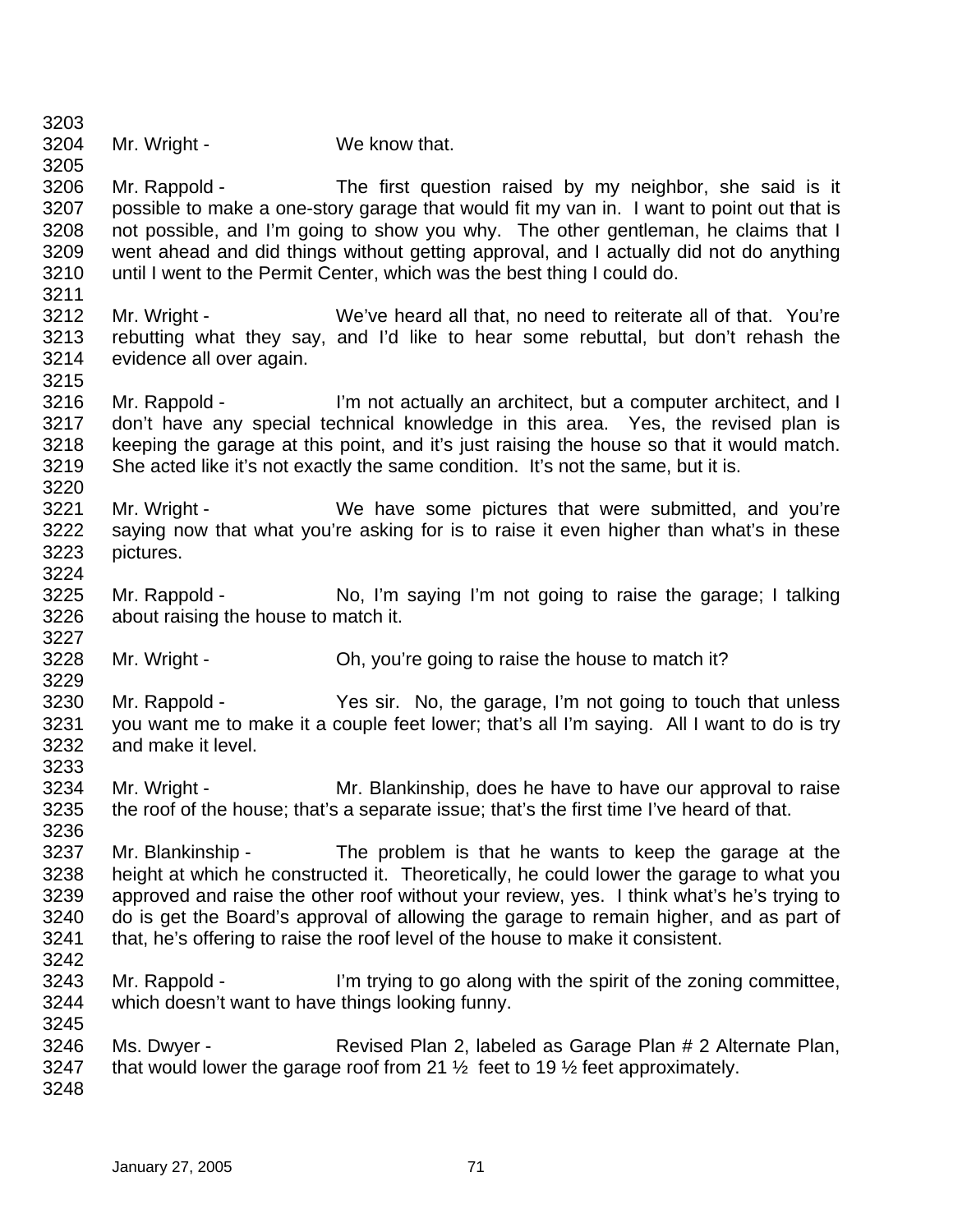3249 3250 Mr. Rappold - The Society eliminates the two-foot knee wall, so it's a onestory garage.

3252 3253 Ms. Dwyer - So in Plan 2 you eliminate the two-foot knee wall, and the house stays the same otherwise.

3255 3256 3257 3258 3259 3260 3261 3262 3263 3264 3265 3266 Mr. Rappold - It's rather expensive to do that, and I'm not made of money to re-do my house entirely. That would make it minimal difference between the house and the garage. Ron Smith's concern about property values, I'd like to point out that I have consistently tried to improve my property. As you can see, I have added a swimming pool, an addition in the back, thousands of dollars of landscaping, trying to improve the neighborhood, and I am not going to build any addition on his side. He is on the side where he can't even see my garage. I have added a number of bushes screening between his property and mine. On that diagram, on the upper left-hand corner, if you were to go out the front there, I've added a number of bushes there for screening. Adding the privacy fence, for example, is a gesture so that he can't see anything.

- 3267 3268 3269 Mr. Wright - We approved a garage that was not higher than the roof of your house. 16 ½ feet, whether it's a half story, or a quarter of a story or whatever, that's what we approved.
- 3271 3272 Mr. Kirkland - Whether you own a go-cart or a motor home or a tractortrailer, that's all we approved.
- 3274 3275 3276 3277 Mr. Wright - I'm not interested in hearing whether it's a story or a story and a half; we approved a one-story, but whatever it was, it was not to exceed the height of the house. That was clear.
- 3278 3279 3280 Mr. Rappold - I didn't realize, to be honest, that out of all the different particulars about how it could match the house, that was the one major thing that had to be exactly that condition.
- 3282 3283 Mr. Wright - That's what we said in the approval. We said the roof was not to be higher than the house.
- 3285 3286 3287 3288 Ms. Dwyer - This goes back to my original question to you, Mr. Rappold. You made a statement under oath that the "top of the garage would be below the roof of the house." That's the representation that you made to this Board, and that's what the drawings that you submitted to the Board reflected.
- 3290 3291 3292 3293 Mr. Rappold - That's exactly right, and I don't debate that. All I'm saying to the Board is, I would ask, since I was trying to do the best I can, and this actually looks good, I would like to remind you that I have signatures from almost all my neighbors, the people next door.
- 3294

3251

3254

3270

3273

3281

3284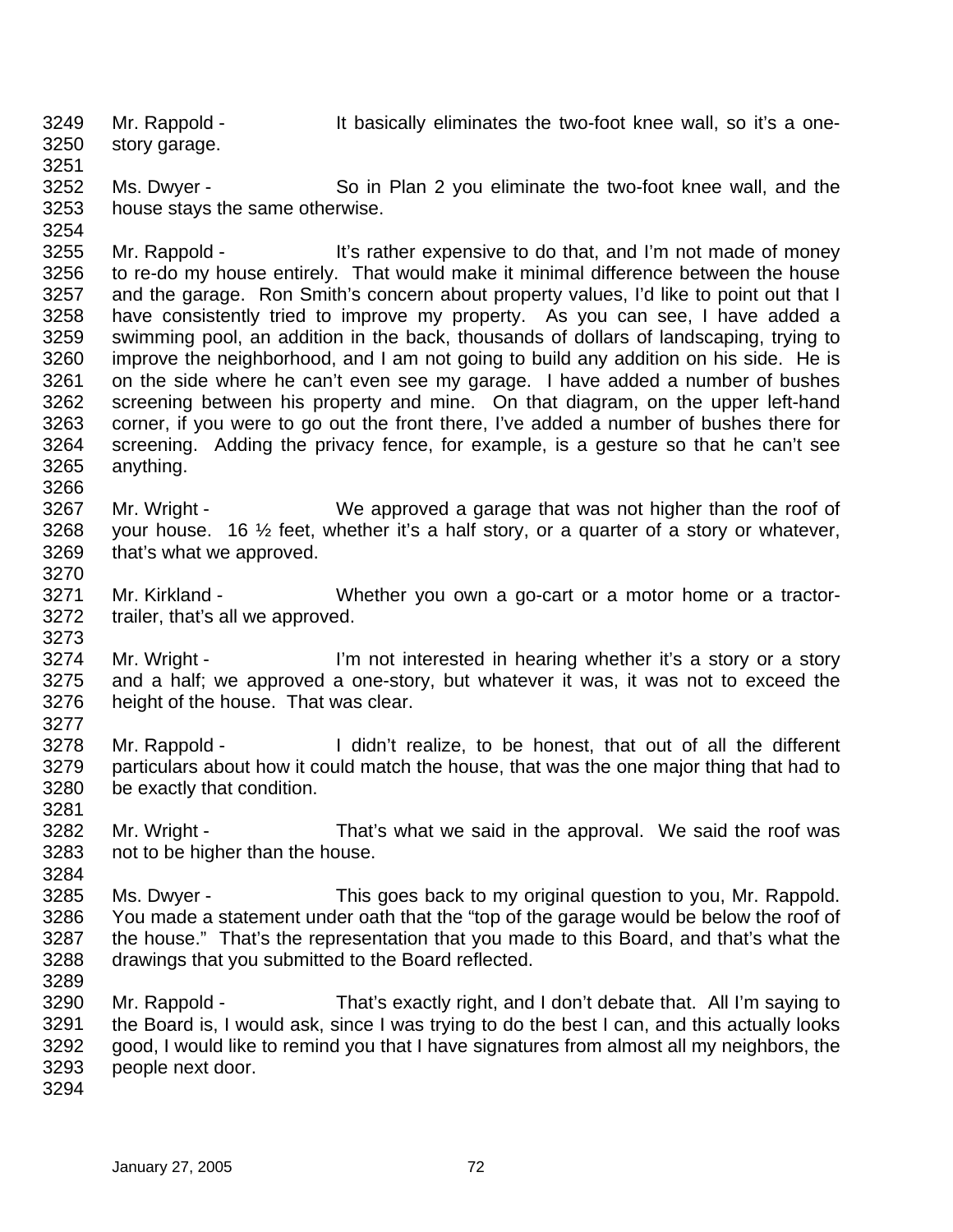3295 3296 3297 Mr. Wright - We've seen all of that. Let's not rehash that. That concludes the case. Thank you for appearing.

3298 3299 3300 3301 3302 After an advertised public hearing and on a motion by Ms. Dwyer, seconded by Mr. Kirkland, the Board **denied** appeal **A-12-2005** and voted to uphold the decision of the Director of Planning. The Board denied the appeal as it found from the evidence presented that the Director of Planning was correct in determining that the garage as built is not consistent with the plans approved by the Board on June 24, 2004.

| 3304 | Affirmative:   | Dwyer, Harris, Kirkland, Nunnally, Wright |  |
|------|----------------|-------------------------------------------|--|
|      | 3305 Negative: |                                           |  |
| 3306 | Absent:        |                                           |  |

3307

3303

3308 3309 3310 3311 After an advertised public hearing and on a motion by Ms. Dwyer, seconded by Mr. Kirkland, the Board also **denied** the request of **A-12-2005** to revise the approved plans, on the grounds that a garage taller than the house would be of substantial detriment to adjacent property and would materially impair the purpose of the zoning regulations.

|      | 3313 Affirmative: | Dwyer, Harris, Kirkland, Nunnally, Wright |  |
|------|-------------------|-------------------------------------------|--|
|      | 3314 Negative:    |                                           |  |
| 3315 | Absent:           |                                           |  |

3316

3312

3317 3318 3319 3320 On a motion by Mr. Nunnally, seconded by Mr. Kirkland, the Board **approved, as amended,** the Minutes of the **October 21, 2004**, Henrico County Board of Zoning Appeals meeting.

3321 3322 3323 3324 On a motion by Ms. Dwyer, seconded by Ms. Harris, the Board **approved** the Minutes of the **November 18, 2004**, Henrico County Board of Zoning Appeals meeting.

3325 3326 3327 There being no further business, and on a motion by Mr. Kirkland, seconded by Ms. Dwyer, the Board adjourned until **February 24, 2005**, at 9:00 am.

| 3328<br>3329 |                            |
|--------------|----------------------------|
| 3330<br>3331 | Russell A. Wright, Esq.    |
| 3332         | Chairman                   |
| 3333<br>3334 |                            |
| 3335         | Benjamin Blankinship, AICP |
| 3336         | Secretary                  |
|              |                            |